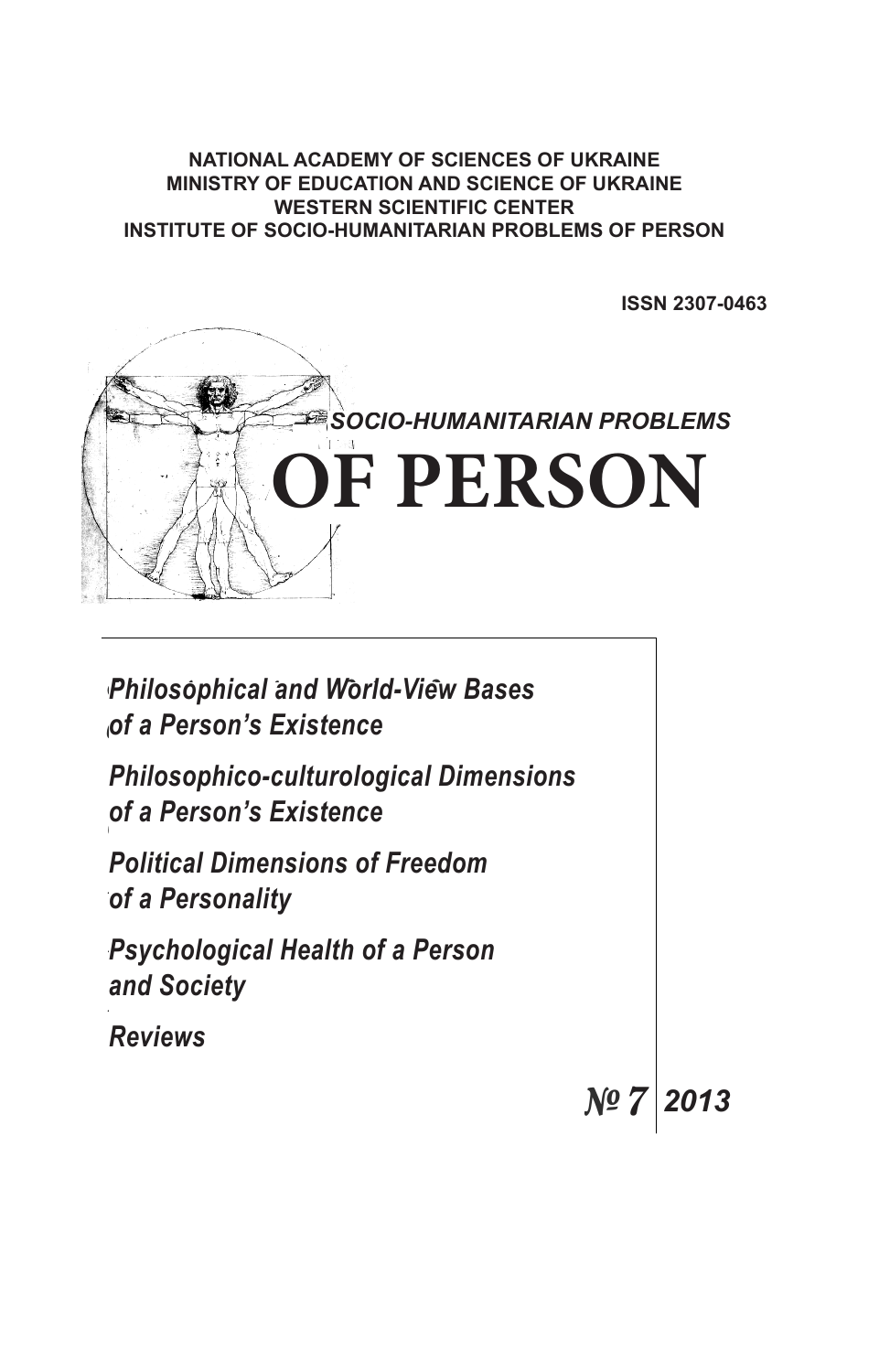# **Editorial Board:**

**V. Andrushchenko** – Academician of National Academy of Pedagogical Sciences of Ukraine, Corresponding Member of National Academy of Sciences of Ukraine

**Yu. Bobal**o – professor

**A. Bokotey** – Academician of National Academy of Arts of Ukraine

**M. Holubets** – Academician of National Academy of Sciences of Ukraine

**B. Zimenkovskyy** – Corresponding member of National Academy of Medical Sciences of Ukraine

**V. Kremen** – Ademician of National Academy of Sciences of Ukraine and of National Academy of Pedagogical Sciences of Ukraine

**Yu. Levenets** – Aacademician of National Academy of Sciences of Ukraine

**V. Koziavkin** – professor

**S. Maksymenko** – Academician of National Academy of Pedagogical Sciences of Ukraine

**M. Myhalchenko** – Corresponding Member of National Academy of Sciences of Ukraine

**Z. Nazarchuk** – Academician of National Academy of Sciences of Ukraine

**A. Onishchenko** – Academician of National Academy of Sciences of Ukraine

**S. Pawlyuk** – Academician of National Academy of Sciences of Ukraine

**Yu. Tunytsya** – Academician of National Academy of Sciences of Ukraine

# **Editors:**

O. Babkina, I. Bidzyura, I. Varzar, V. Vasyutynskyy, I. Vdovychyn, V. Voloshyn, B. Hawrylyshyn (Switzerland), O. Haman-Holutvina (Russia), V. Hluhman (Slovakia), V. Horbatenko, S. Davymuka, V. Denysenko, R. Dupkalu (Slovakia), N. Zhyhaylo, A. Karas, M. Kashuba, O. Kvas, A. Kolodnyy, W. Konarski (Poland), A. Konverskyy, M. Levytska (Poland), V. Lysyy, I. Melnyk, V. Moskaletz, K. Ostrovska, A. Pashuk, V. Petrushenko, L. Ryzhak (Executive Secretary), A. Romanyuk, A. Silenko, N. Slobodeniuk (Lebanon), T. Sosnowskyy (Poland), O. Starish, T. Tytarenko, V. Cvyh, R. Ciapalo (USA), O. Chemshyt, N. Chernysh, O. Shabliy, L. Shkliar.

# **Editor-in-Chief –**

Professor Мelnyk V.P.

**Certificate of registration:** КВ № 11107 від 28.02.06 **Address of the editorial:** Mateika str., 4, Lviv 79007 **Tel.:** (032) 261-07-22; e-mail: zncnan@mail.lviv.ua

Recommended for publication by the Executive Committee of the Council of Western Scientific Center NAS Ukraine and MES Ukraine (Protocol № 4 from 27.09.2013)

**Editor (English annotations)** O. Vysotska **Computer typesetting** N. Lobach, N. Yakumiv

Published material reflecting the views of the authors, may differ from the position of the editorial board.

© Institute of Socio-Humanitarian Problems of Person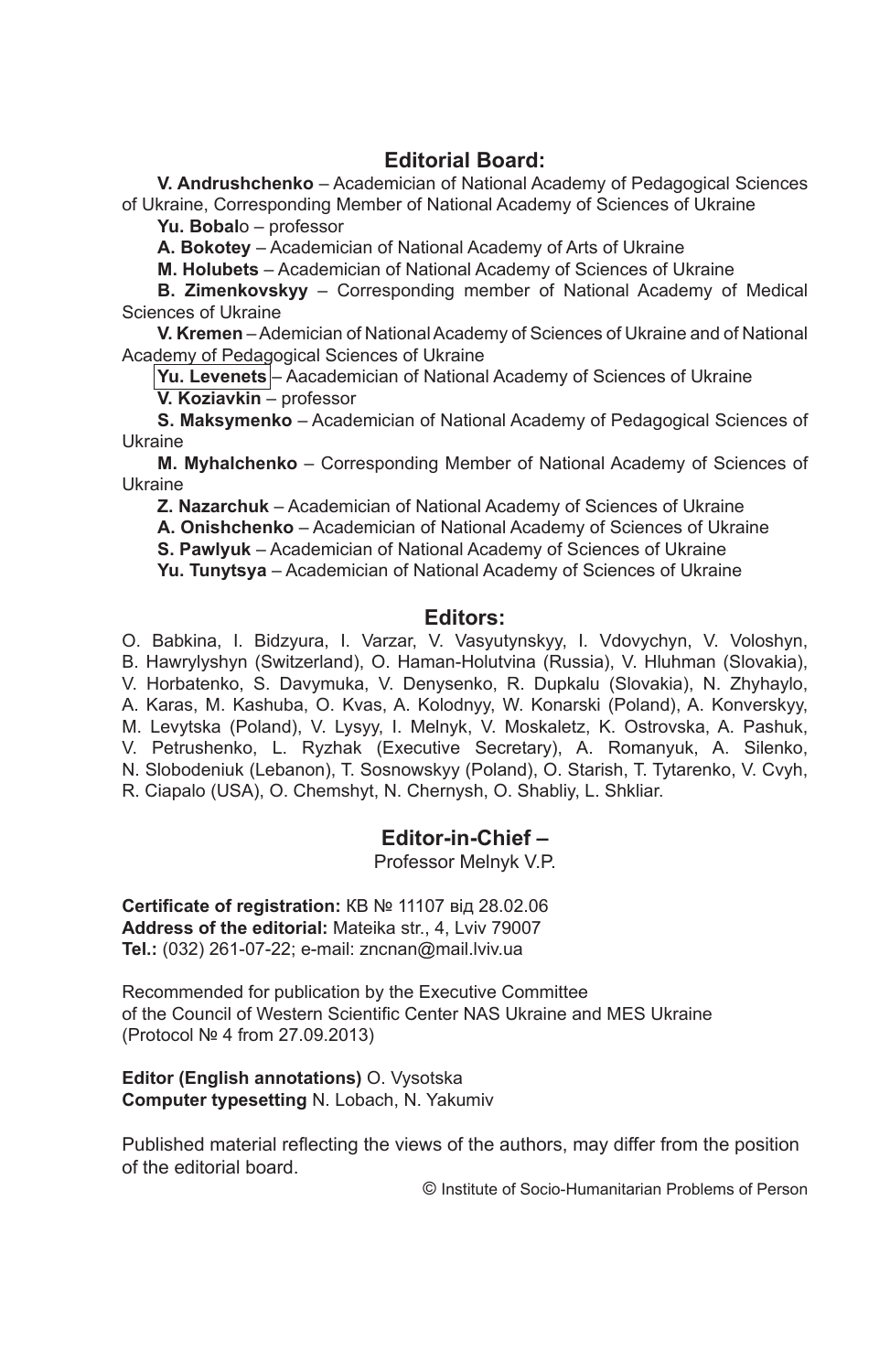# **CONTENTS**

| Volodymyr Melnyk. Anthropological dimension technical object<br><b>Ihor Zakhara.</b> Philosophy of humanistic education as factor<br>Nelly Karamysheva. A "knowing man"<br>Valeriy Stetsenko. Philosophy of a human<br>in the philosophical theology of Hr. Skovoroda<br>Andriy Nakonechnyy. M. Mikhnovskiy about the influence<br>of intellectuals on the forming of idea of freedom<br>Philosophico-culturological Dimensions of a Person's Existence<br>Olha Sinkevych. The conceptual reclamation<br>of the phenomenon of cultural globalization<br>Oksana Surmach. Education of the students' youth in the context<br><b>Anatoliy Yartys.</b> Ukrainian orthodoxy<br>as the ethnonational phenomenon: motion for creation<br><b>Political Dimensions of Freedom of a Personality</b><br>Zoriana Svyryd. Political consultant: essence of activity<br><b>Andriy Panarin.</b> Political stability: definition<br>Andriy Melnyk. Reedom of expression in the formation | Philosophical and World-View Bases of a Person's Existence |                |
|--------------------------------------------------------------------------------------------------------------------------------------------------------------------------------------------------------------------------------------------------------------------------------------------------------------------------------------------------------------------------------------------------------------------------------------------------------------------------------------------------------------------------------------------------------------------------------------------------------------------------------------------------------------------------------------------------------------------------------------------------------------------------------------------------------------------------------------------------------------------------------------------------------------------------------------------------------------------------|------------------------------------------------------------|----------------|
|                                                                                                                                                                                                                                                                                                                                                                                                                                                                                                                                                                                                                                                                                                                                                                                                                                                                                                                                                                          |                                                            | $5\phantom{1}$ |
|                                                                                                                                                                                                                                                                                                                                                                                                                                                                                                                                                                                                                                                                                                                                                                                                                                                                                                                                                                          |                                                            | 14             |
|                                                                                                                                                                                                                                                                                                                                                                                                                                                                                                                                                                                                                                                                                                                                                                                                                                                                                                                                                                          |                                                            | 21             |
|                                                                                                                                                                                                                                                                                                                                                                                                                                                                                                                                                                                                                                                                                                                                                                                                                                                                                                                                                                          |                                                            | 32             |
|                                                                                                                                                                                                                                                                                                                                                                                                                                                                                                                                                                                                                                                                                                                                                                                                                                                                                                                                                                          |                                                            | 44             |
|                                                                                                                                                                                                                                                                                                                                                                                                                                                                                                                                                                                                                                                                                                                                                                                                                                                                                                                                                                          |                                                            | 51             |
|                                                                                                                                                                                                                                                                                                                                                                                                                                                                                                                                                                                                                                                                                                                                                                                                                                                                                                                                                                          |                                                            |                |
|                                                                                                                                                                                                                                                                                                                                                                                                                                                                                                                                                                                                                                                                                                                                                                                                                                                                                                                                                                          |                                                            | 58             |
|                                                                                                                                                                                                                                                                                                                                                                                                                                                                                                                                                                                                                                                                                                                                                                                                                                                                                                                                                                          |                                                            | 65             |
|                                                                                                                                                                                                                                                                                                                                                                                                                                                                                                                                                                                                                                                                                                                                                                                                                                                                                                                                                                          |                                                            | 73             |
|                                                                                                                                                                                                                                                                                                                                                                                                                                                                                                                                                                                                                                                                                                                                                                                                                                                                                                                                                                          |                                                            |                |
|                                                                                                                                                                                                                                                                                                                                                                                                                                                                                                                                                                                                                                                                                                                                                                                                                                                                                                                                                                          |                                                            | 83             |
|                                                                                                                                                                                                                                                                                                                                                                                                                                                                                                                                                                                                                                                                                                                                                                                                                                                                                                                                                                          |                                                            | 93             |
|                                                                                                                                                                                                                                                                                                                                                                                                                                                                                                                                                                                                                                                                                                                                                                                                                                                                                                                                                                          |                                                            | 99             |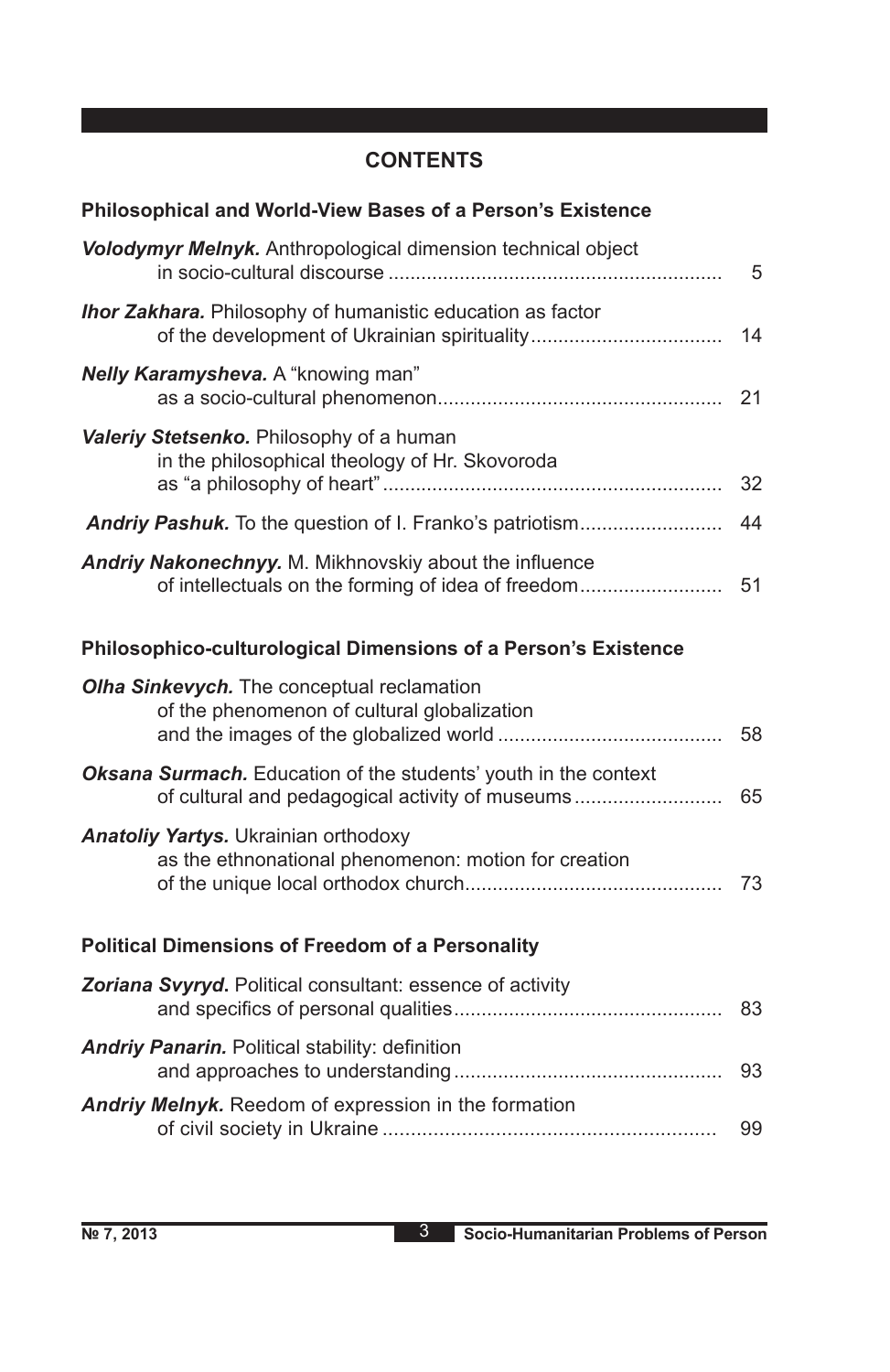# **Psychological Health of a Person and Society**

| <b>Olena Shtepa.</b> Peculiarities of an effective motivation |  |
|---------------------------------------------------------------|--|
| Yuriy Vintyuk. An introduction of computers' technologies     |  |
| <b>Reviews</b>                                                |  |
|                                                               |  |
| <b>Ihor Melnyk.</b> Unique attraction of Ukrainian political  |  |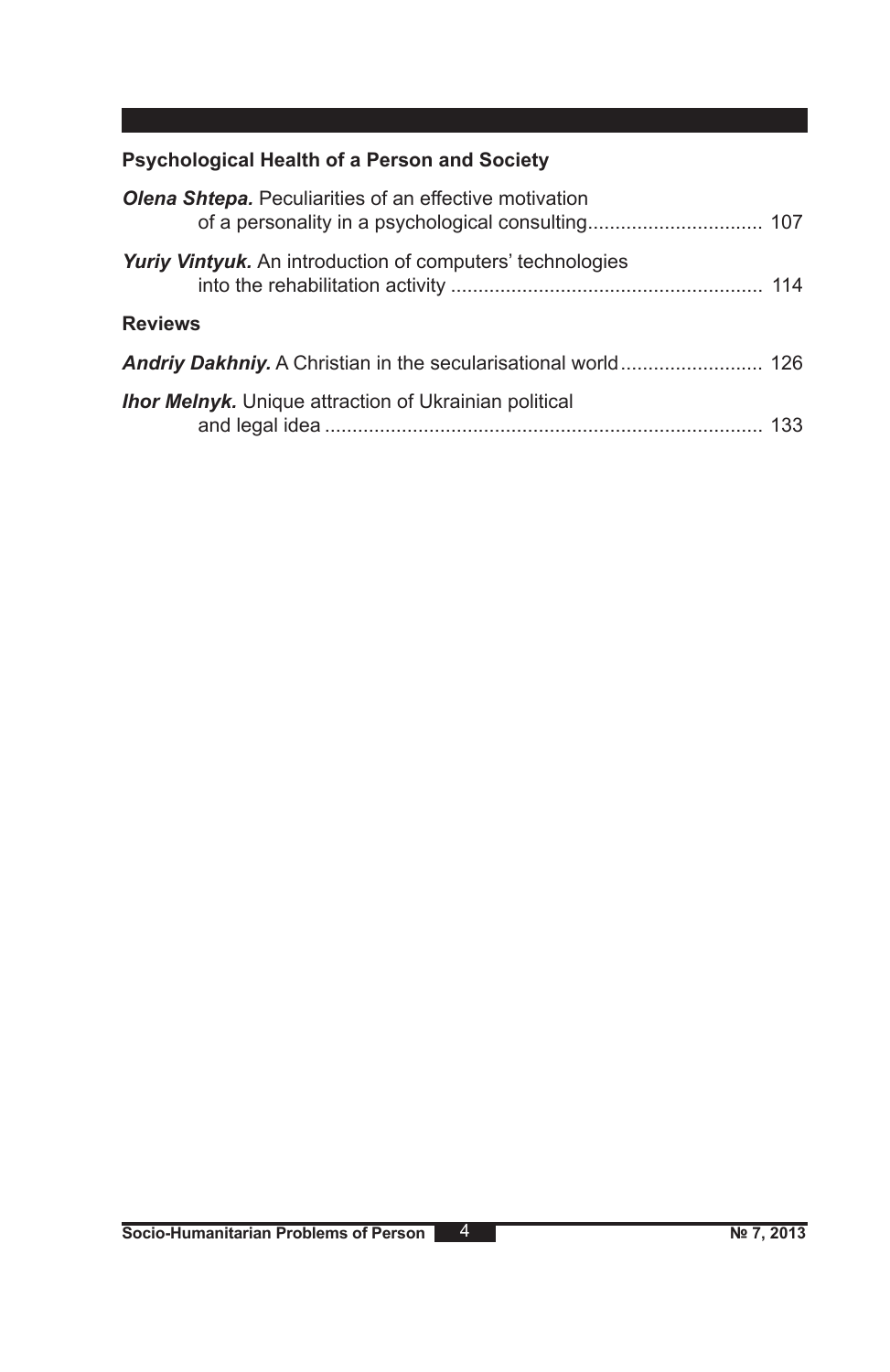**Philosophical and World-View Bases of a Person's Existence**

USC 165:130.2

# **ANTHROPOLOGICAL DIMENSION TECHNICAL OBJECT IN SOCIOCULTURAL DISCOURSE**

# *Volodymyr Melnyk*

Ivan Franko National University of Lviv, Universytetska str, 1, Lviv, 79000, Ukraine, e-mail: dfilos@lnu.edu.ua

*The concept of "object", "subject", "object" in their sociocultural determination of human activity are analyzed. Revealed a fundamental characteristic of the subject-reform activities – its instrumentality. Defined sovereign specific technical object, its uniqueness and originality. It was found the social nature of technology and equipment, their relationship with social conditions, as in the socio-historical process.*

*Keywords: technology, technical object, object, subject, activity.*

In modern philosophical, sociological and scientific literature communication techniques and technologies to human activities studied mainly in the context of the determination of their level of knowledge of natural science. However, less conditionality disclosed techniques specific social way of life. First of all it concerns the understanding of the technical object, revealing its true nature and unique in human practice. Understanding this is essential to determine the social nature of technology and technology and their relationship with social conditions, as in the socio- historical process.

Note that the universal basis for the emergence of technology, technical tools that implement the object model and the social character of human activity is social and historical practice. This position is fully justified famous Ukrainian philosopher M. Tarasenko. Technology arises when there is a production tools, and human labor actually begins with their production. Instrumental as the defining characteristic is inherent in all human activity. That is why the technology refers to "technical" practices in general, and not as a form technical certain industry practices. That is, the technology – it is not a form of practice, and practice in all aspects of instrumental content. The history of technology is deployed according to the history of manufacturing technology tools. That led to their production on the one hand, the development of human nature, turning them into material conditions of human life, the other – the formation of man as a natural and social beings, the formation of the world culture. Technology, says M. Tarasenko – specific expression of objectifying degree and extent practical human use of nature-based social purposes [5, p. 154–167].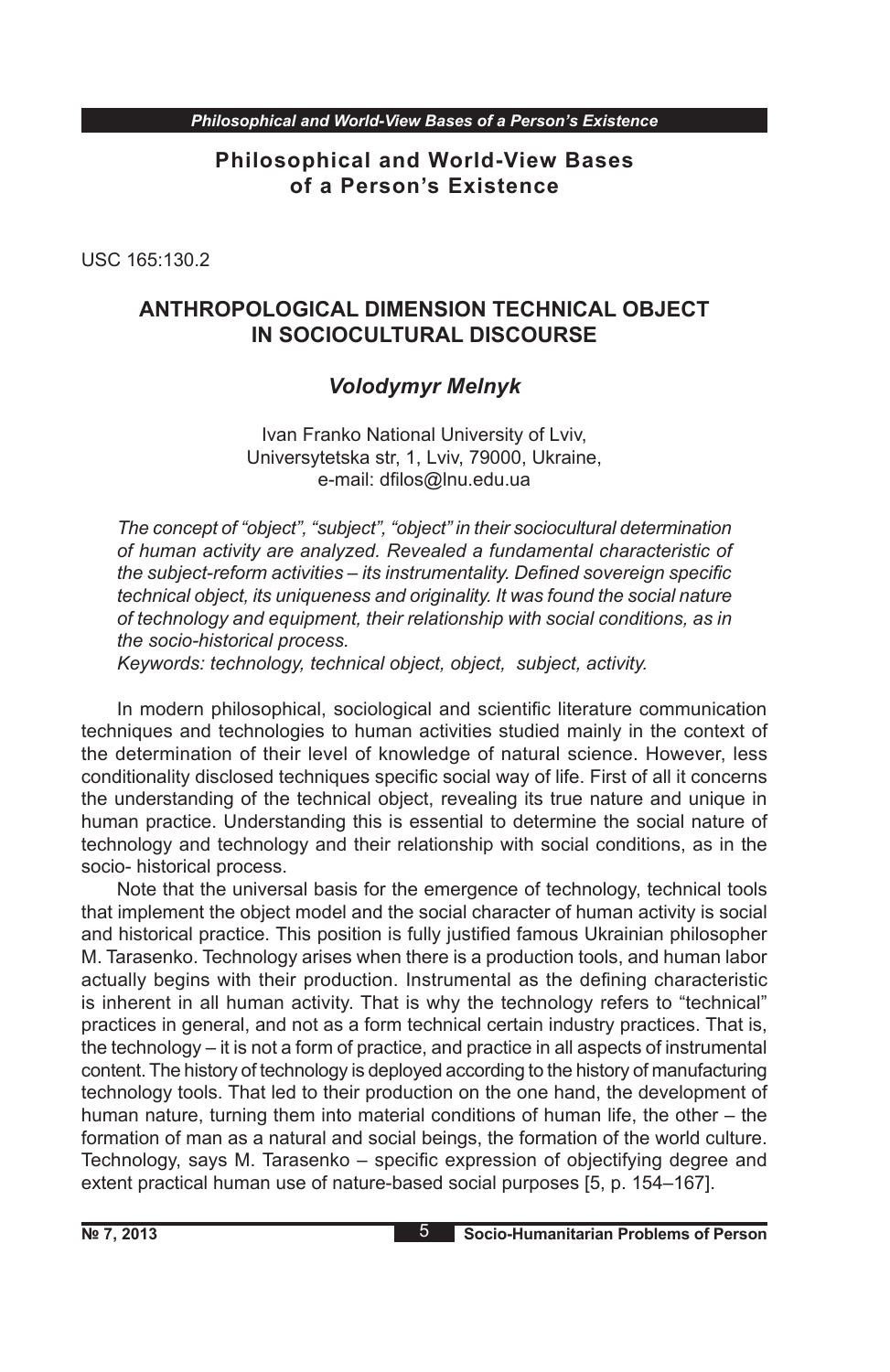Feature of human activity, the fundamental way of existence is real life collectivity that is directly social character of human life. It is an objective condition of the person and the objective world of social culture in general. Usually, the specific way of human to understand some type of communication material and materialized, scientific, spiritual and practical elements, their relationship with the subject and the tools. In this case, the human way of uniquely identifying the peculiarities of technological tools and certain elements of the learning process. "Feedback" – namely, the process of conditioning of these guns mechanisms of human labor is taken into account, in our opinion, is not enough. The fact that the characteristics of human activity is not confined to its technological and spiritual and practical factors. They are only background activity, without which, understandably, the activity can not be made. The inner essence of how human activity is, in fact, that it is in its genesis and development is directly social process – the public nature of the activity and forms its specific way.

The main components of the social forms of practice – the consideration people to nature and relationships between people, their mutual mediation. This aspect of the problem studied in our literature primarily from the standpoint of natural components of real activity, its ideal incentive points (object, tool, feasibility). However, human activities are not analyzed in terms of its social content and nature of social forms. If true what people refer to each other indirectly through specific forms of social activity, it certainly is the object of philosophical investigation techniques. Without clarification of these conditions can not adequately determine identity or activity or technology features and technical subject.

It is clear that the disclosure of specific technical subject, an understanding of its no take to purely technical characteristics, it is necessary to distinguish "nontechnical" human-measuring parameters – i.e. the human factor. When it should not be understood merely individual and personal activities in its various substantive and meaningful cognitive and spiritual ways. The human factor is a universal aspect of public life in general, which, of course, inherent in certain species and areas of human labor, but also is not limited to them.

Of course, a person is always in unity with their livelihoods, and through it with the world of nature and social life. This process of establishing a man of his life as an object of consciousness and freedom is the basis for distinguishing actual human time (factor) in all its socio-cultural and technological sense. The human moment (purely human) – this is not the man in her individual and personal life, not the whole aggregate human activity and its specific required element. It displays and records deliberately carried out the act (the time of) human activity, namely that its limit when the person using the mind identifies itself with the conditions of existence and brings their activities to a level of awareness of the conditions and purposes of his life, affirms its own activity as an integral, socially organized, consciously controlled process. That is actually a human – it self-realizing moment of human life that it has subject focused, taking into account (and therefore somewhat independent) elemental forces of nature-historical process.

It is well known that the human activity in its social and historical dimensions objective is realized in two ways: spontaneous, unconscious necessity and conscious, socially organized process. The first point describes organic "interweaving" human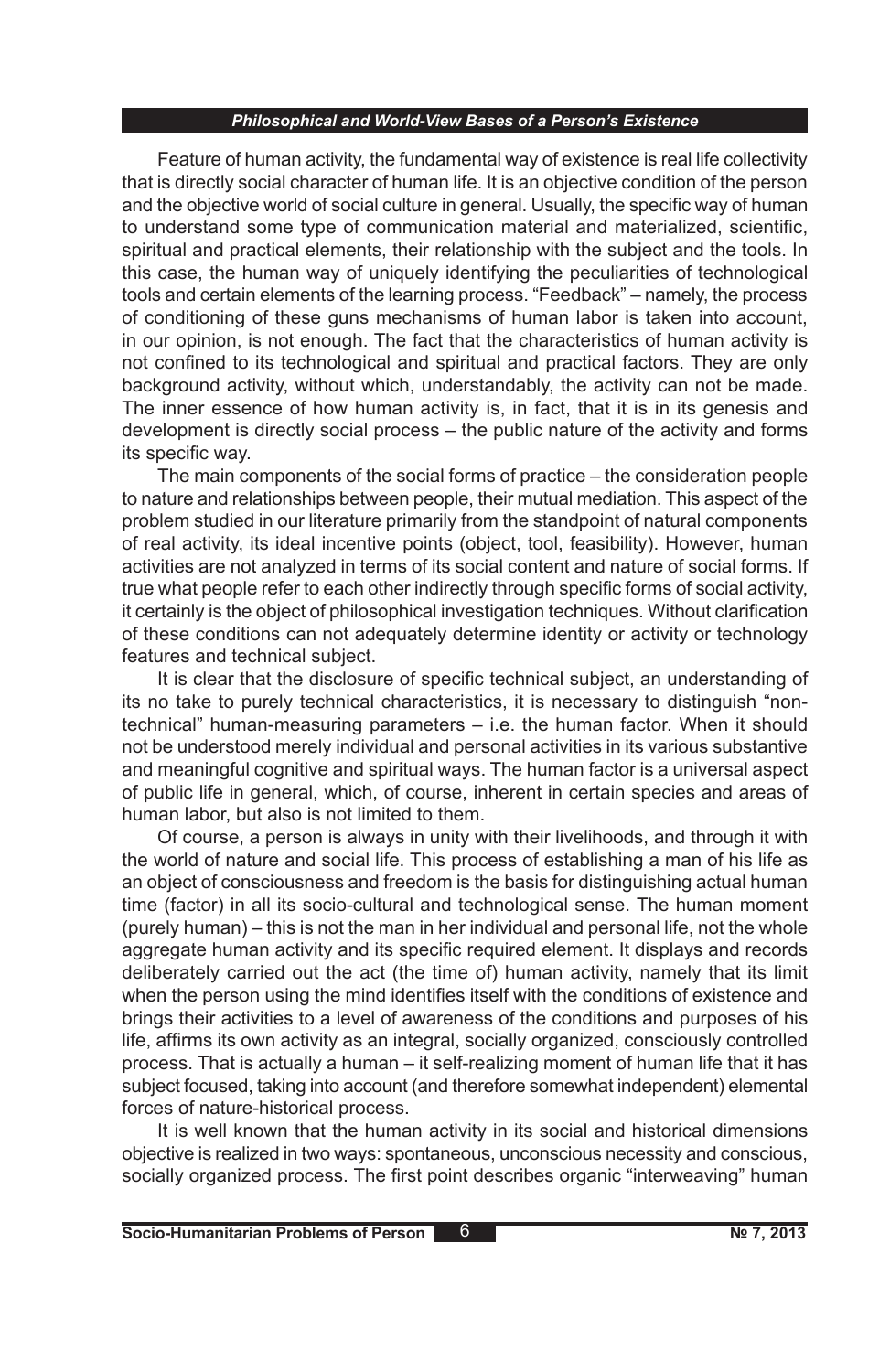element in the practice of direct material life, the second – the ascent of human activity to consciousness and will, so that it becomes possible occurrence (selfapportionment) the human element, its offshoots in a relatively independent factor in human life and humanity.

Going material and practical life that unfolds spontaneously, unconsciously, to up – integrally organized form is a kind of "waterline" that characterizes the process self-realizing human activity from a state of implicit "interweaving" the natural selfmotion to the formation of physical structures – the subject of guns, product of labor. Climbing public life to consciousness and subjectivity of human will allows you to discover the difference of life from direct natural processes of material nature, which is focused on transforming activity.

Attention is drawn to the fact that the literature on the philosophical analysis of engineering and technology, the specific identification of uncommon terms "subject" and "object", "object" and "thing", etc. Obviously, this is due to the fundamental nature of categories "subject" and "object" in the philosophical and epistemological problems and changes brought about during the debate. For methodological understanding of advanced natural science research non-classical science, particularly in the philosophical understanding of quantum mechanical interpretations in the literature about the nature of these groups have expressed various, often mutually contradictory statements. In our view, it is necessary to pay special attention to clarify their differences, as it is important to determine the specificity of a sovereign technical object, its uniqueness, originality compared with other similar-meaning concepts. This should be used are cleared understanding of the human element (factor) as the ability of public rights deliberately isolate themselves from the objective world. This will identify the epistemological and practical differences between object and subject, the subject and the human factor, subject and activity.

The concept of "object" and "entity" formed to identify and disclosure of basic epistemological relationship of man to reality. This-existence world that is updated by the subject of man finds its realize and self-realizing as an object. Object – a material reality it confronts the subject and the whole social life. This notion recorded his only over arching property of being objective, i.e. independent of the entity, its activities, will, consciousness. However, this statement needs to be clarified, especially because the object is given, is determined in its existence as actual reality of the activity of the subject. With object- reform activities "something" singled out from the syncretic uncertainty of life. It performs its activity an act of institutionalization of the object as a reality. Determinants attributive realize this reality is its objectivity, which means primarily an existence of the object associated with it's own inherent characteristics. Moreover, objectivity indicates substantional and ontological irreducibility of reality to human cognitive activity. However, the actions of this activity we still distinguish that to which it is directed. The concept of object and "serves as a symbol of the content of cognitive activity, that being impossible outside, yet does not coincide with it directly, but emerges as something remote from the act, somewhat arbitrarily, that is something which has ontological status, different from the ontological status of the cognitive act" [4, p. 156].

Thus, the term "object" separates and captures the portion of limitless material reality, which is covered by an aggregate human activity and is the horizon of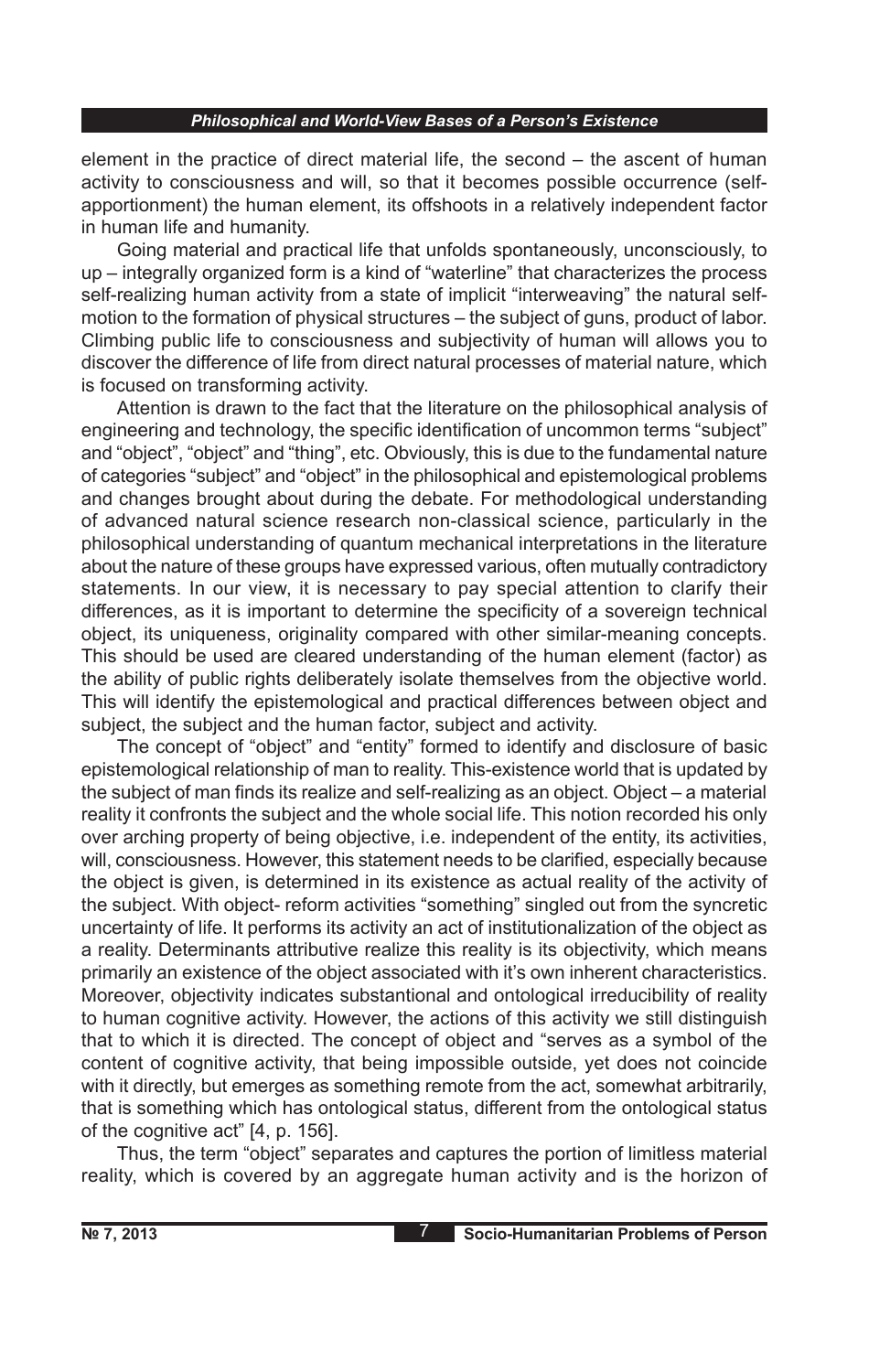human existence, the object of reflection, explanation of the study. That facility  $-$  is part of objective reality that somehow entered the sphere of human existence and is in the crucible of real or possible practical transformation. Object – is not only practical, but theoretically explored part of reality that is his real conditions of practical development.

If you understand all of the validity of the object to which the human mind can reach, under the subject – a person who is self-sufficient in self-actively and nominating targets and their implementation. A business can be considered a kind of compulsory school and the rational factor is essentially self-nature. The subject is not singled out arbitrarily, and in the process of having a substantive nature. The formation of the subjective factor is a dramatic conflict: on the one hand, the subject not only can not change the laws of self-development objective reality, but also creates its activity in accordance with these laws, the other  $-$  a natural disaster givens of human activity contrasts with self-initiative its development. That is, recognizing the "something" that exists outside of human subjectivity, we have to admit that this "something" singled out as the object of the despotism system efficiency by man. "So there is something definite object, while relations with the subject only through the activity of the subject. It is always depending on the condition and capacity of the subject" [4, p. 155].

In addition, the definitions of human subjects should include the fact that it accumulates intellectual and spiritual experience of previous generations and the ability of the human mind attributive output codes to function with itself. However, emphasize that the human mind, despite the inherent trait to "self-trending" in its activity and capacity for self-alignment of its internal contents "can not arbitrarily determine what exactly will be included in the content of these actions, the manner in which the mind Semantic units will interact with one another (Emphasis added – *V.M.*). In this sense, the subject can be seen as part of the object, because the action of mind and how it will be run on the course – it depends on its substantive content" [4, p. 155].

If the concept of "object" is given a fixed reality, exists (a) for its own self-contained (autocratic) basis, the term "subject" refers to a fragment of objective reality, is included in the subject-transforming activity. The subject has inherent properties that are determined by the characteristics of the object and features actual human factor. So "object – a synthetic entity that appears as though mediocre link between man and after-human reality, the subject matter must necessarily be represented characteristics of the object, but those given in outline, which is now able to subject human cognitive activity. Therefore, the subject is presented simultaneously measure degree of openness of the world to man and extent of development, branching of detail and human activity" [4, p. 156]. Objectivity in turn fixes fundamental plan for human exploration of the world of transformation of objective reality in the form of reasonable because it "marks the transition of the overall objective laws of nature in the form of live purposeful activity and activity – objectivity condition in a subject product... Objectivity is set out in acts of conscious goal-setting process. It outlines the limits of physical phenomena of nature and social activities of man and of humanity" [5, p. 62]. The fundamental nature of objectivity is that thanks to this attribute characterization of institutionalized culture as such. Activities that "given" in the subject by its nature is a culture.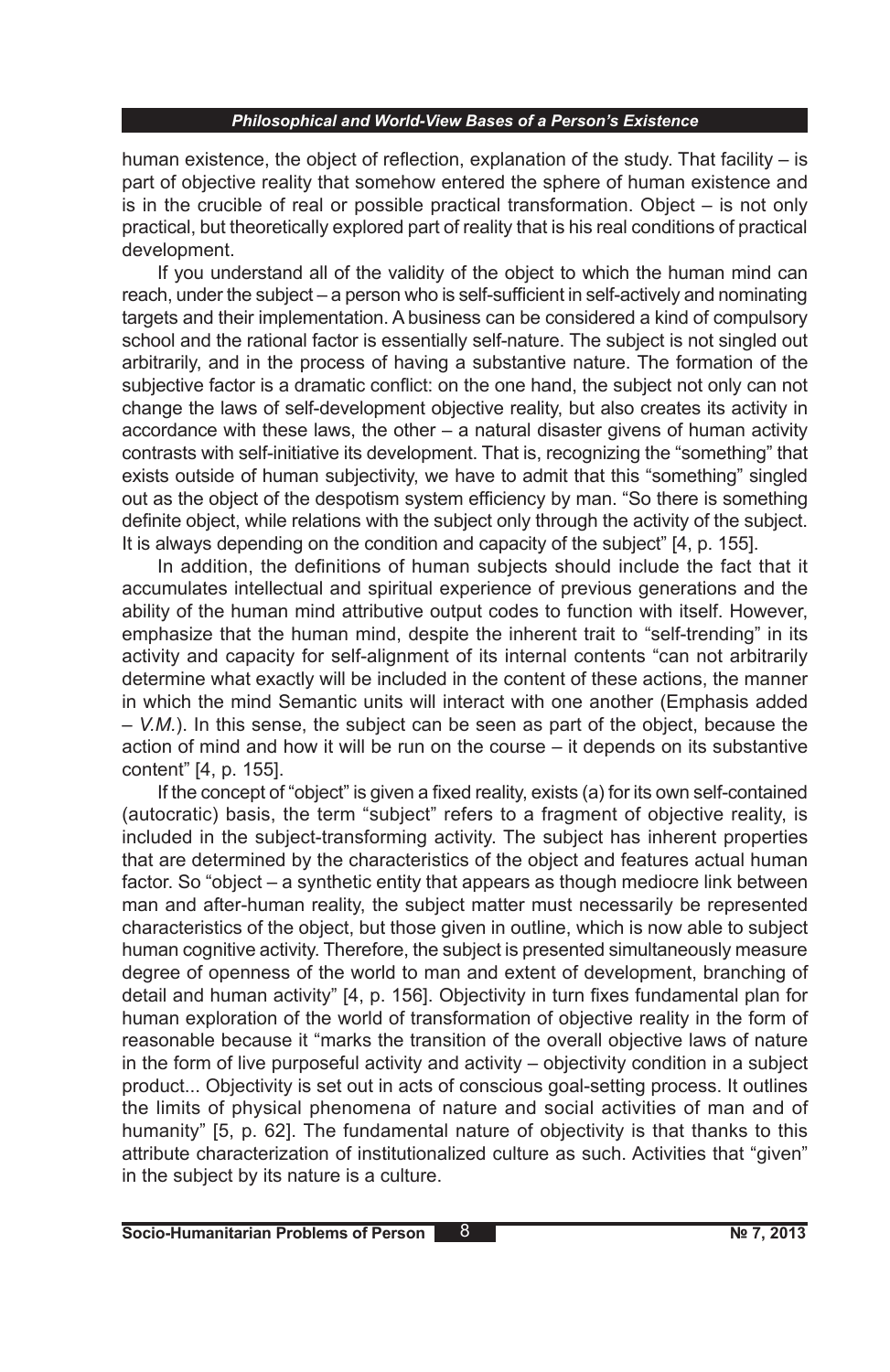Objectivity as such "there" in the course of human life and captures the moment of objectification material reality in practice, shows the potential of knowledge and transformation. Objectivity captures the reality of life in the form of transformative technological attitude. Object outlines the specific nature of objectivity orientation of the "appropriation" of material reality, it is "meeting place" ness activities as a form of social life and material reality as a real basis. It is thus important to reiterate: the objectivity can not be reduced, and especially not identified with material reality, it primarily expresses its social and practical feature. Of objectivity "is instead created", – rightly remarked M. Tarasenko [5, p. 63].

On the subject of human objectivity fixed reality, but in a specifically human mode of expression – in semantic shaped. That mindset, thanks to its inherent properties, "sets" real and meaningful slice of objectivity. The reality is absorbed indirectly, experiencing a man, purely subjective process. So the reality is, actualized through a double layer of human subjectivity – normative, conceptual and categorical structure and intuitionist – sensual experience, cultural-mental layer of self and identity rights in the world. It is obvious that the first and second layers of socio-historical and cultural value due. As noted by V. Petrushenko given "categorically structures are character limited historically, socially, technologically and finally inwardly-mental, that they can actually consist of internally structured and take a look in the" maintenance of opinion itself" [4, p. 166].

Object-subject relations characterized primarily theoretical relationship of man to reality, and the ratio of "object – human activity" reveals its practical transformation. Considering the reality in the shape of an object means to explain reality in general, regardless of practical acts. Consider the same reality in practice means taking the form of transformative, subject as an element and an integral part of real human life. The very practice separates reality to objects and subjects, and the term "object" describes the primary, original preparatory stage for understanding human reality of its practical transformation. Further subject material, practically involved in the process of life and becomes the direct object of activity.

Constitute object associated activities of its instrumental character – the object of labor is opposed to the natural reality and is formed as a result of active collaboration tools and object [2, p. 31–32]. Note that the object, in contrast to the notion of an object is a component, while an internal universal "part" of the process. Material and practical connection object and instrument appears as objectifying (as in fact technologically), and relationship with the subject and through tools and assignment of the process as a whole – assimilation that serves as the basis of social and cultural development of man as a natural and social beings [5, p. 59–61].

Based on the above specific technical subject can not be understood outside of human activity, it is impossible to determine the features and human activities outside and due to technical objects. In certain technical object is not to make a start on the nature or characteristics of human activity and of their unity, mediated practice. Note that the technical object is unique in that it combines the object and subject, object and object-subject-subject relationship, and their synthesis is complete unity. Because of the technical object along with "natural material" includes the whole structure of human activity. This is the socio-cultural nature of conditionality technical object, which is an important theoretical and methodological principle of philosophical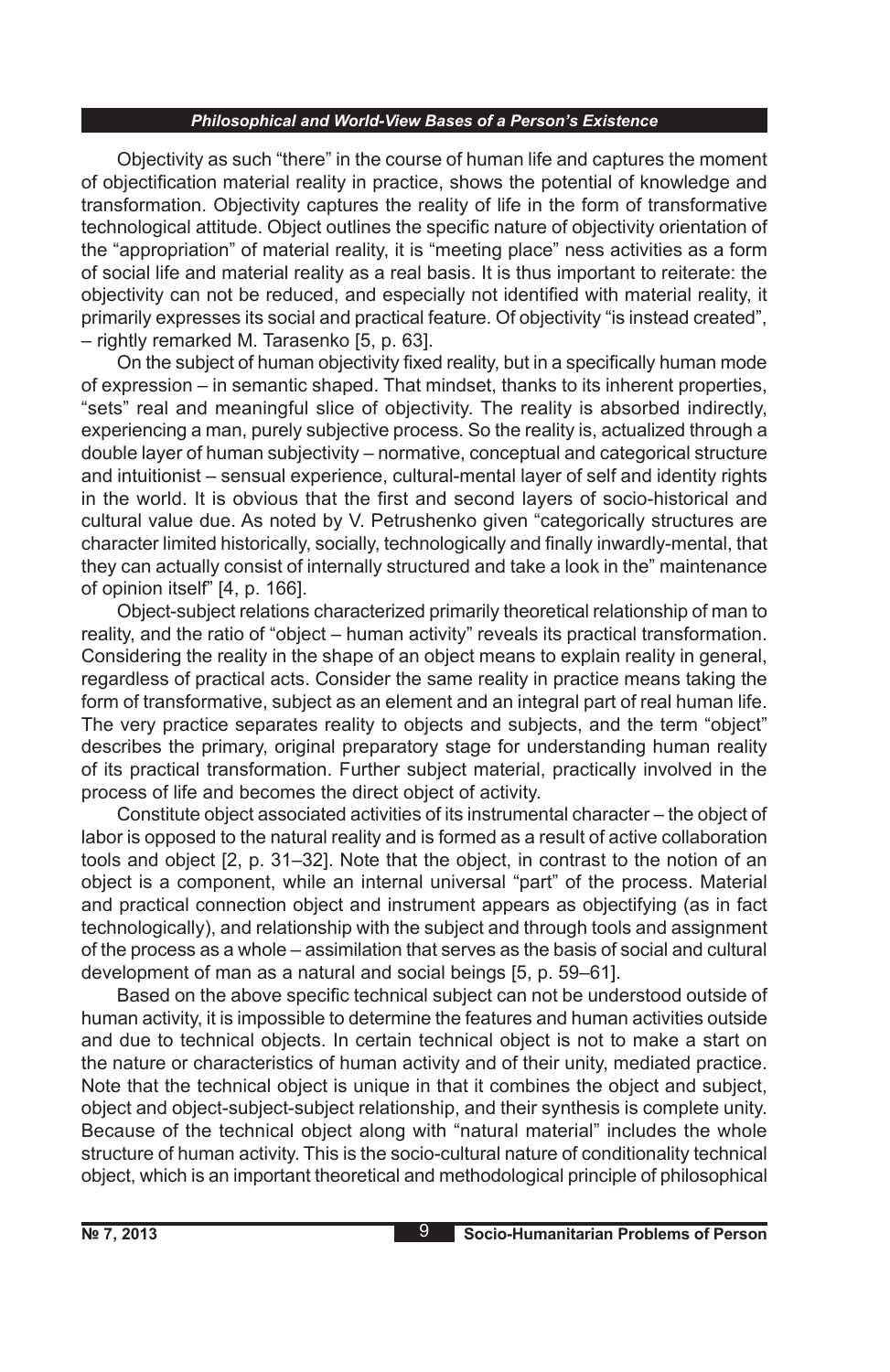understanding of specific technical and technological object such as a phenomenon of human culture in general.

Technical object in its philosophical, social and cultural meaning characterizes procedural human activity, time of formation material properties of the object objects of human labor, their objectification by guns and the subsequent conversion of the synthesized properties in living form of purposeful activity. Thus, the technical object is a combination of the properties of natural substances with properties of human labor, creating the ultimate universal way of technological activity. It is necessary, element of versatile, without which it is, in fact, it is not possible as a human activity. Technical facility being universal and versatile potentially able to specialize on different types and specific forms of activity. It reflects what and how a person realizes in the subject-reform activities.

In a philosophical synthesis of socio-cultural content of the technical object it is a fragment of natural reality put into practice some transformative attitude about the subject purposeful activity. The bottom line is that the person makes the material nature of the subject and practically applicable, according to the social needs of the subject. This process of objectification of natural objects characterized not only by changes in the shape and "misappropriation" man of their internal contents (laws). In addition (and primarily) a person uses these objective natural givens as tools for their own socio-related purposes. With the wealth of natural shop sells individual objectives under which and the constructed method is determined by the nature of the person to be obedient to his will. Finally, the content and scope of the purposes of determining not only immanent internal factors of personal and social issues, but those prospects that include depth exploration of natural forces. That is why the instrumental is a fundamental feature of object-reform activities, as in the methods and instruments synthesized practice laws and properties of natural objects and of purposeful labor rights. In this process, natural items transformed, converted in accordance with their respective entities and natural simultaneously with the nature of human activities In line with her. Also referred instrumental potential of active human capabilities – technological tools, instruments of labor, goals – formative was under the influence of objective and subjective factors. Human activities, "extinguished" in the subject of work, transforming nature into objects appropriate social phenomena revealed as a dialectical unity of objective and subjective, must – deterministic and subjectively assigned.

Since the interaction of natural materials and activities mediated by social factors – especially the nature of human relations in the workplace and socio-cultural values, mental definitions, it is logical to conclude that the specific technical subject is social in nature and is caused by the peculiarities of social practice in general. Practice is the mediating link in the transition laws of nature the content of human labor and knowledge. She provides links natural material specific practical value correlates them with objective reality and only then turns into a form of human knowledge and cognition.

Practice as a process of mergers and cooperative working properties of the object properties of human activity transforms the subject of work in the technical object. Thus, the technical object exists as a social and almost executed given certain part of the natural fragment. In connection with this technical object has social and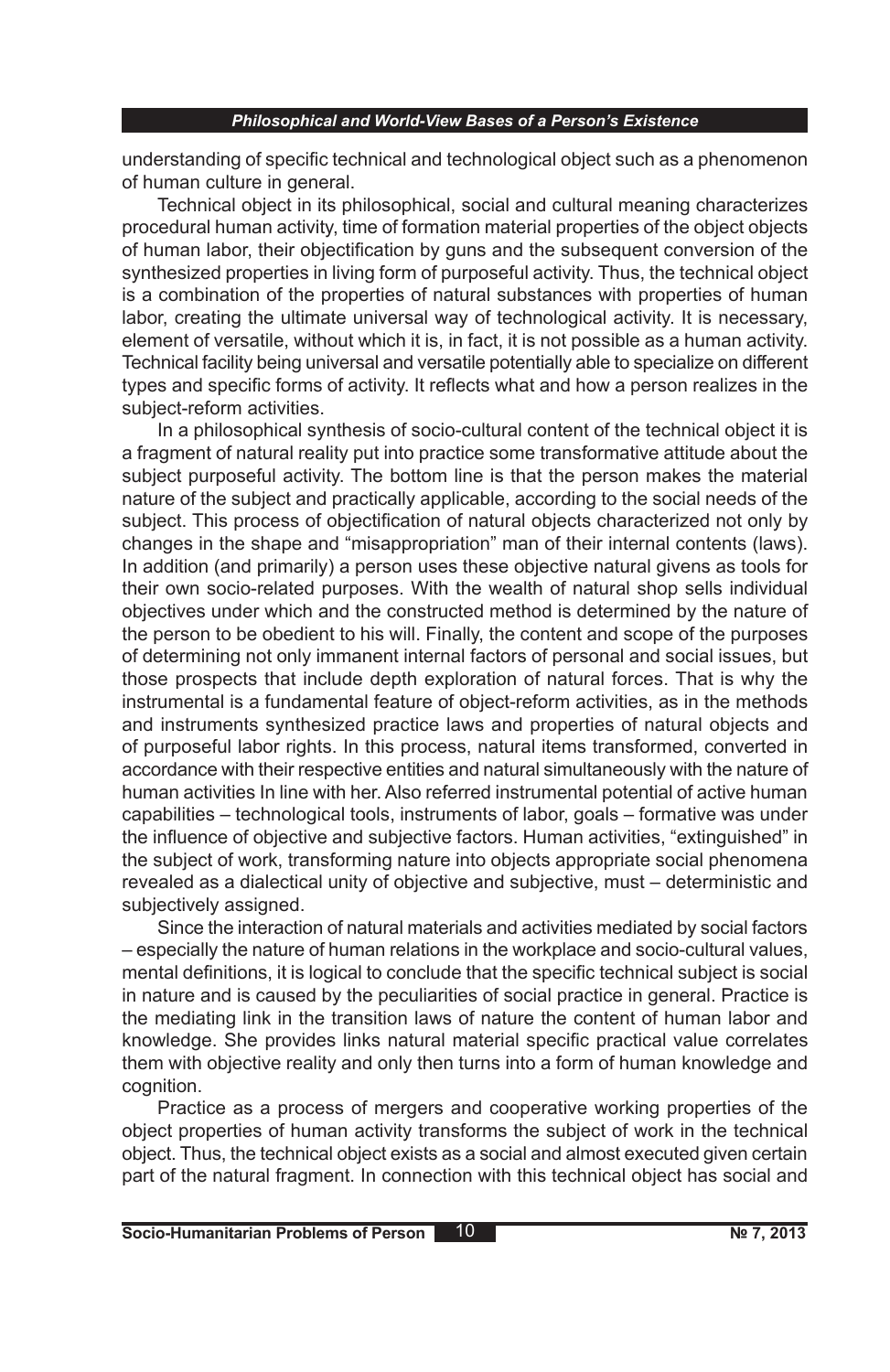historical. When the concept of "technical object" removed social form of activity or do not take into account its specificity and role in the emergence of technical object, then consciously or unconsciously absolute role of natural factors. This simplified approach to understanding the technical object limits the performance of scientific and technical progress, nature and genesis of equipment, general maintenance and its determining influence on the development of personality, its moral values.

Unlike the subject of labor, technical facility serves being natural fragment in a completely different, "unnatural" quality. Technical facility accumulates practical (transformative) and theoretical (cognitive) related to nature, so synthesizing natural givens properties subject to the socio-defined and evidence-based use. Only in this sense the technical object reveals its "non-technical nature" that arise in social and practical basis and is not limited to only natural things and a social dimension.

Method combination (synthesis) based on the practice of natural properties with the properties of human activity in the subject constitutes the technical integrity of the object. And the technical object is universal moments of social and historical practice. But if technological object describes the direction of human activity on the material nature, determines the degree of involvement of natural material, to the terms of human life, the human factor reflects the degree of awareness of human vital activity itself, which presents the mechanisms of its implementation to the subject of consciousness and the will of man.

Therefore technical object and the human factor is design and creative moments regarding the terms and purposes of social life of man. They accumulate actual and potential elements of practice. And the human factor leading to the disclosure of conditionality technical object is degree of excellence and social relevance. In our opinion, this is one of the benefits of socio-cultural approach to the analysis of technical objects. The human factor as appropriate, self-realize beginning of human life is a kind of spiritual and practical equivalent of the historic vector that represents the past of being human and technology while and focused on the future – in the past and was later combined in the present.

On the basis of the concept of "technical object" may determine the content and functional properties of technical (technological) tools, which belongs to the fundamental importance not only in the technical (transformational) practices, but also in the theoretical and informative. In fact, technological tools – a crown of creative research in technical-vision, the object of which it is.

Technological tools in its social dimension of life manifested in two aspects: physical product (own tools), as well as the purpose of which is, in fact, is an intelligent tool. The purpose of reproducing the natural movement of the subject in both activity and nature of the activity. Hence – the technological tools has the advantage of direct, reproducible fact that it exists as a thing among other things. However, it also has spiritual merit universality that serves as a means to implement a human purpose. Consequently, there is human activity and object-constructive process, and explanatory principle. Of course, we think this "technological tools" as a philosophical category rather than as a simple means of labor.

Human activities in particular in its social dimension is not the same technological tools as a way of being a collective entity. However, the actual technological tools – it's not all work, but only of a certain subject property. The originality of the latter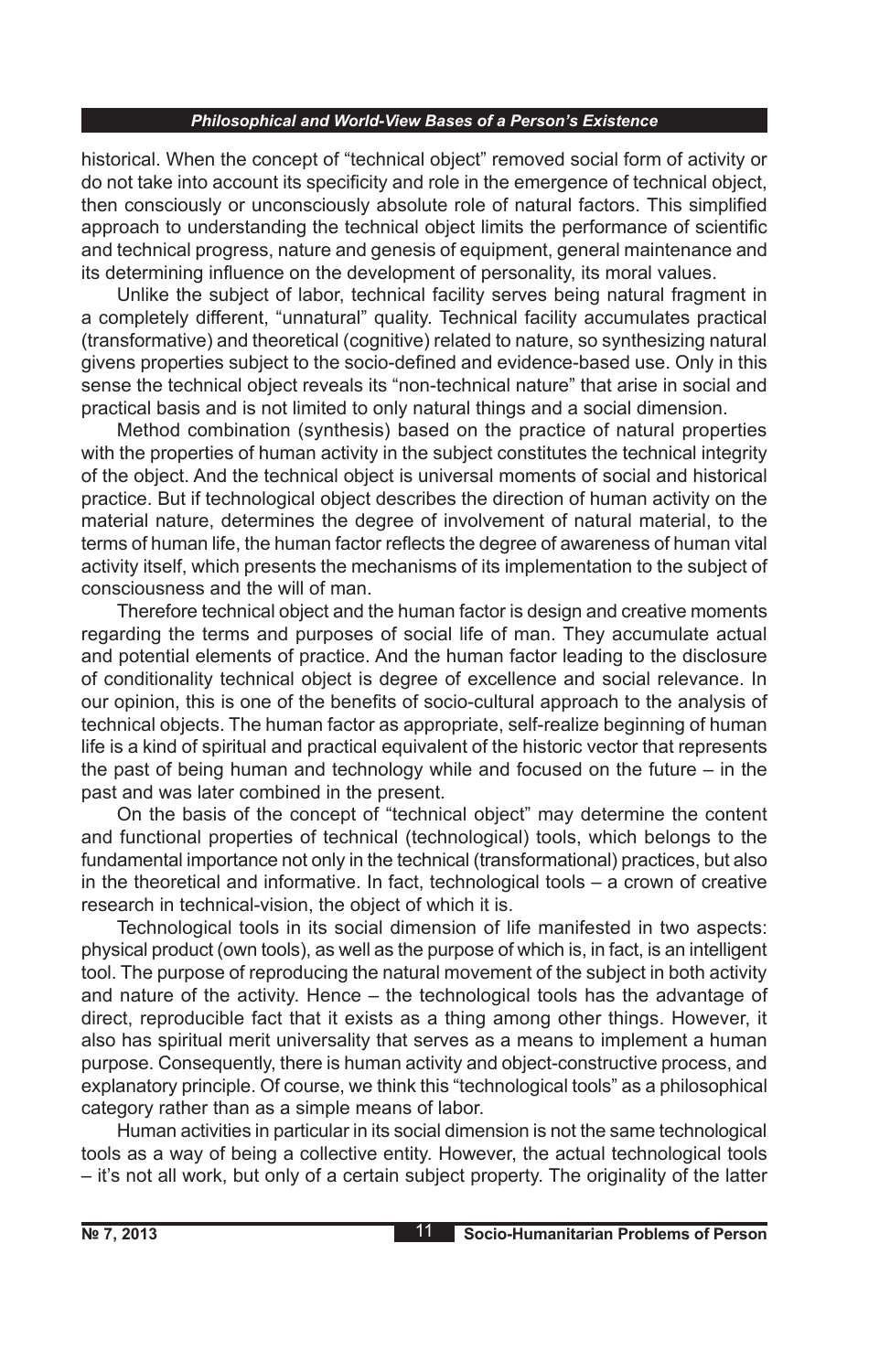is that technological tools acting on matter of nature according to his own laws, so that it appears the conductor in terms of the impact of labor.

At the same time technological tools is not a replica and copy the properties of objects of nature. It – "time" interaction and interpenetration of the properties of matter nature and human activity, which is embodied in a material creation. The properties of matter are technological nature and therefore instrumental due to the fact that a person uses these properties while maintaining its natural essence. Technological tools substantive fixes, mimics the way that the existence of human labor: indirect relationship between man and nature through man's relationship to man. In this sense, it has a dual nature. Tools materializes the social character of labor but also of subject-reasonable form. It is the ability to make tools of human activity on the properties of foreign material nature and the needs of the subject. Thus, the tools in the workplace to act on matter of nature and according to its objective laws and in accordance with human purpose. This leads to the fact that technological tools and genetically actually are carriers of social memory, as they accumulated experience of human relations in the process of their manufacture and use. As material "mold" subject-expedient forms, tools like separates man from nature and at the same time in another sense it closer to nature, you can simulate a human subject-object and subject-subject relationship that is hidden in object's properties and patterns and the nature of relations between people.

Thus, the technological tools fixed natural social mediation, and most gun – face objects as mediators between man, a human activities outside world natural and social reality. As things intermediary technological tools associated with the material nature and human activity directly, and therefore they appear conductors impact gun on objects of nature and man himself. This is why technological tools are a means to transform nature and at the same time cultivating tool and increase social qualities. The very same technological tools is tangible intermediary between man and man, man and world.

M. Heidegger rightly observed that the technology in it, so to speak, instrumental value associated with the world and the man – directly. And still somewhat in the shadow of the analysis of their mediating role between human vital functions and rest of the world natural and social reality. M. Heidegger considers intermediary objects (tools, instruments, equipment moving, way of life), mainly in terms of their impact on the application a mind, at least and analyzed the process of manufacturing production process tools as mediators. Therefore, materialized in the technological instruments of the natural properties of matter and social qualities of the subject if the only objective form an alloy, natural quality tools are "real native" social qualities. Here cherished notions transformed: the form given person matter content is technological tools, and the material from which made guns – a form of exercise of public social qualities of the subject [6, p. 222].

As technological tools in line with the "logic" of self-motion of external objects, it is able to act as a vehicle, and the man and his work become instrumental to the target activity. Theoretically i actually technological tools is material product co-creation of nature and man, and in terms of implementation it properties and laws of nature appears as an objective natural process. From the same real form of existence of technological tools like the ability to subject the subject and human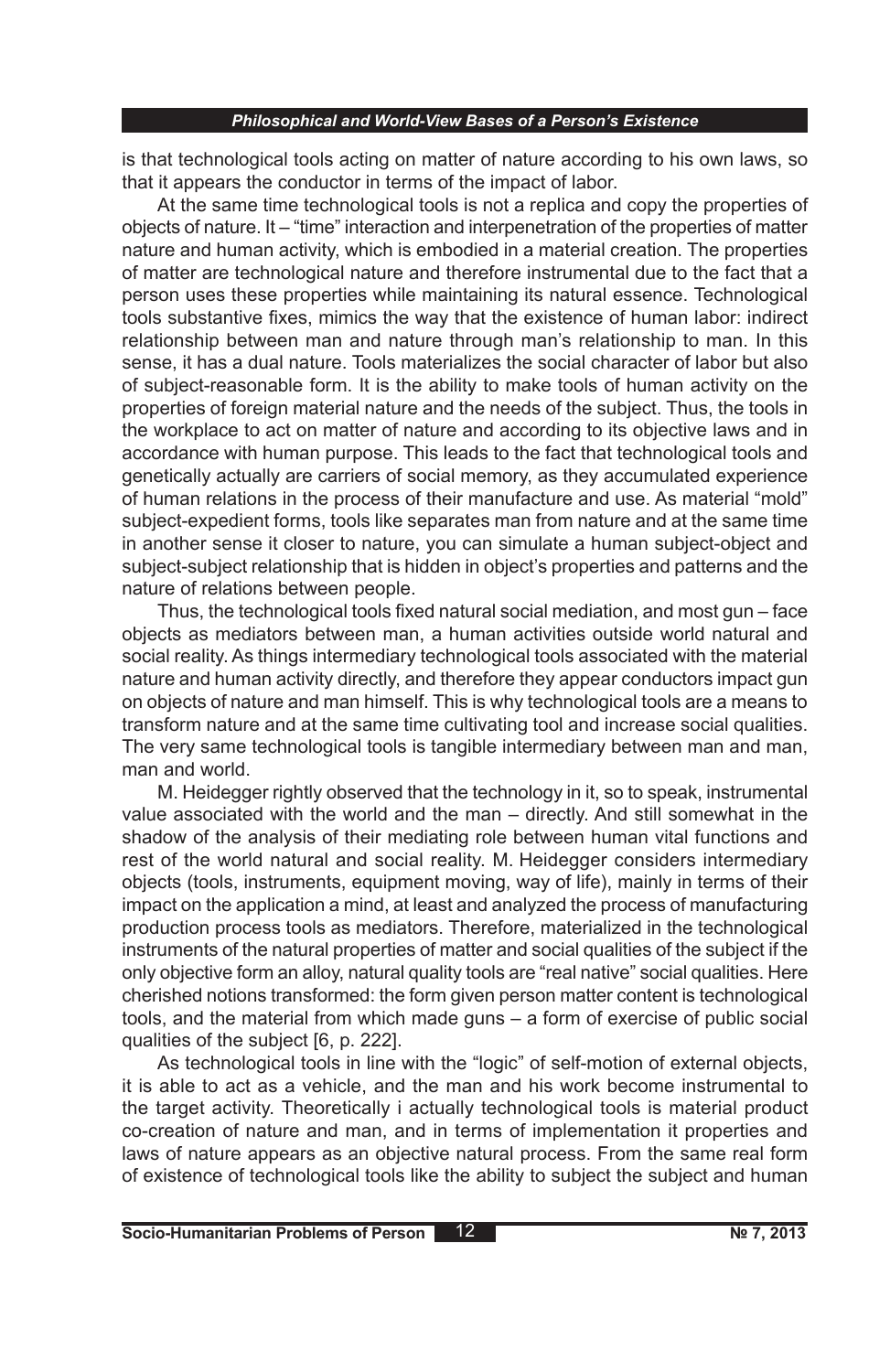form relationships, it is a social phenomenon. In these moments of unity forms the technological tools "inorganic body" of man and "part" should be organized natural system. Thus technological tools while and naturally, and social formation, i.e., it power over the laws of nature and laws subject to human activities. Outside social activities appropriate technological tools and equipment are dead.

Technical facility equipment in the most general sense – that the laws of nature that operate in the forms of human activity, appear for it means realization of human goals. In this sense, in our view, is "non-technical" technological tools, their social and practical nature and content of [3, p. 51–62].

Of course, knowledge of the laws of nature opens up new technological opportunities. However, the current technological means certain way simulate not only the laws of nature in the subject practice structures, but also social and productive functions of man. It feasibility of human practices embodied in the technical means and operate them as realize work, reflecting the human capacity for physical and mental activity. The technical means embodied not only the mental work as an indicator of social cognitive abilities and measure of conscious human use of the laws of nature, and a must form cooperatives human labor. In this sense, rightly view that "the whole history of technology is the history of successive technological functions objectification of man" [1, p. 99].

In summary, we conclude that the specific technological tools are the synthesis of the material properties of the material nature of the subject-purposeful social life of man. Feature and the basis of technological tools serve social and practical activity. In fact, the technological tools of any models are carry out unity of the two forms of the objective process realized synthesis of natural and social in practice. In this sense, technological tools, taken individually and collectively in the form of technical means and technologies realize is the result of collective life and the subject of technology as an attribute of human activity arises directly social labor.

*Author's translation of the article*

# *Lіterature*

- *1. Волков Г.* Истоки и горизонты прогресса. Социологические проблемы развития науки и техники. М.: Политиздат, 1976.
- *2. Воронин А.* Миф техники. М.: Наука, 2004.
- *3. Князев В.* Человек и технология (социально-философский аспект). К.: Лыбидь, 1990.
- *4. Петрушенко В.* Філософія знання: онтологія, епістемологія, аксіологія. Львів: Ахілл, 2005.
- *5. Тарасенко Н.* Природа. Технология. Культура (Философско-мировоззренческий анализ). К.: Наукова думка, 1985.
- *6. Хайдеггер М.* Вопрос о технике // Время и бытие: Статьи и выступления. М.: Республика, 1993.

*An article received by the Editorial Board 18.05.2013 Accepted for publication 24.06.2013*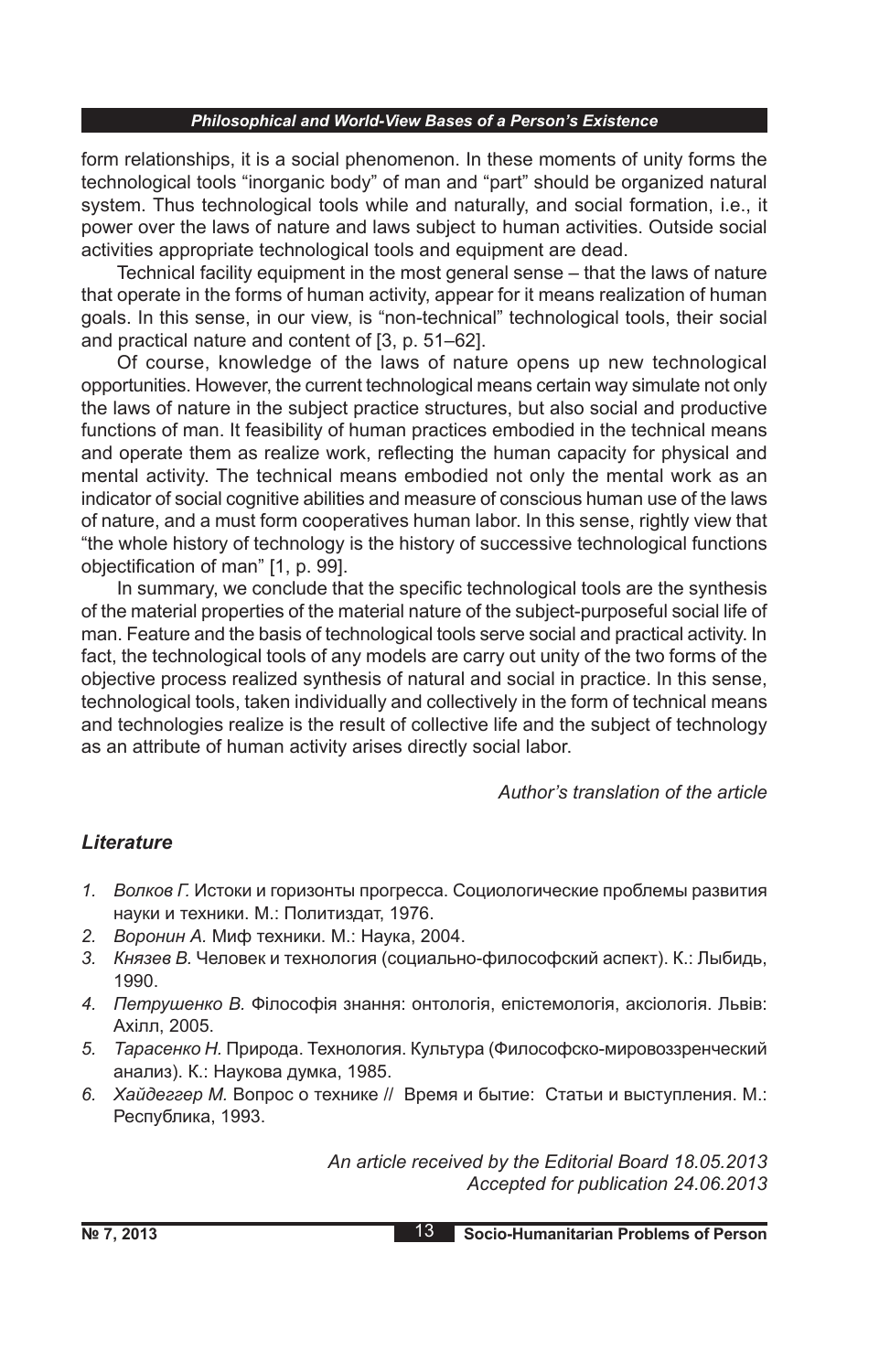USC 165

# **PHILOSOPHY OF HUMANISTIC EDUCATION AS FACTOR OF THE DEVELOPMENT OF UKRAINIAN SPIRITUALITY**

# *Ihor Zakhara*

Ivan Franko National University of Lviv, Universytetska str., 1, Lviv, 79000, Ukraine, e-mail: zaxarai@ukr.net

*The essays reveal the role and importance of humanistic knowledge in the development of social consciousness. Since the ancient time as well as other historic and cultural epochs, humanistic education has always been highly valued. Neglect of humanistic studies, fall of the prestige of specialists of the humanities resulted in the reduction of erudition and culture as a whole not only for common people, but politicians and statesmen as well. Philosophy of humanistic education is designed to consolidate well, truth and beauty in the society.*

*Keywords: Philosophy of humanistic education, humanistic knowledge, specialists of the humanities, social consciousness*

Postmodern philosophy led to the deformation of the academic style of thinking, blur some terms, concepts and categories, mixing or blending various types of worldview. Even respected scientific papers and textbooks sometimes use these new phrases as philosophy of myth, philosophy of religion, philosophy of culture, philosophy of science, philosophy of the region of philosophy, philosophy of village, street philosophy and so on. In this way, philosophy loses its original meaning as a form of social consciousness that reflects the most general laws of development of nature, society and human thought and reflects the deepest foundation of human existence, knowledge and values aimed at understanding the meaning of life.

Perhaps this loss of former point of philosophy is any sense because it (philosophy) returns to its original value – the love of wisdom. After philosophy of myth, for example, reminds us of the wisdom of our ancestors, who in the early stages of his mind managed to lay a solid foundation of philosophical exploration of the world. It is known that up to Aristotle's philosophy developed in the framework of mythological consciousness. Wisdom myth doklalasya to the emergence of philosophy as a theory. Philosophy of religion certainly captures the wisdom of religion. After all, religion occupies an important place in the history of philosophy. There is no philosopher who would have anyway not discuss religion as a relationship with a transcendent and immanent be focused on its positive role in the development and nurturing of spirituality. So, too talking about wisdom – religion. As for philosophy education, its main task – to develop someone to teach her to speak the truth, goodness and beauty, in a word, to emphasize the wisdom of education. The philosophy of liberal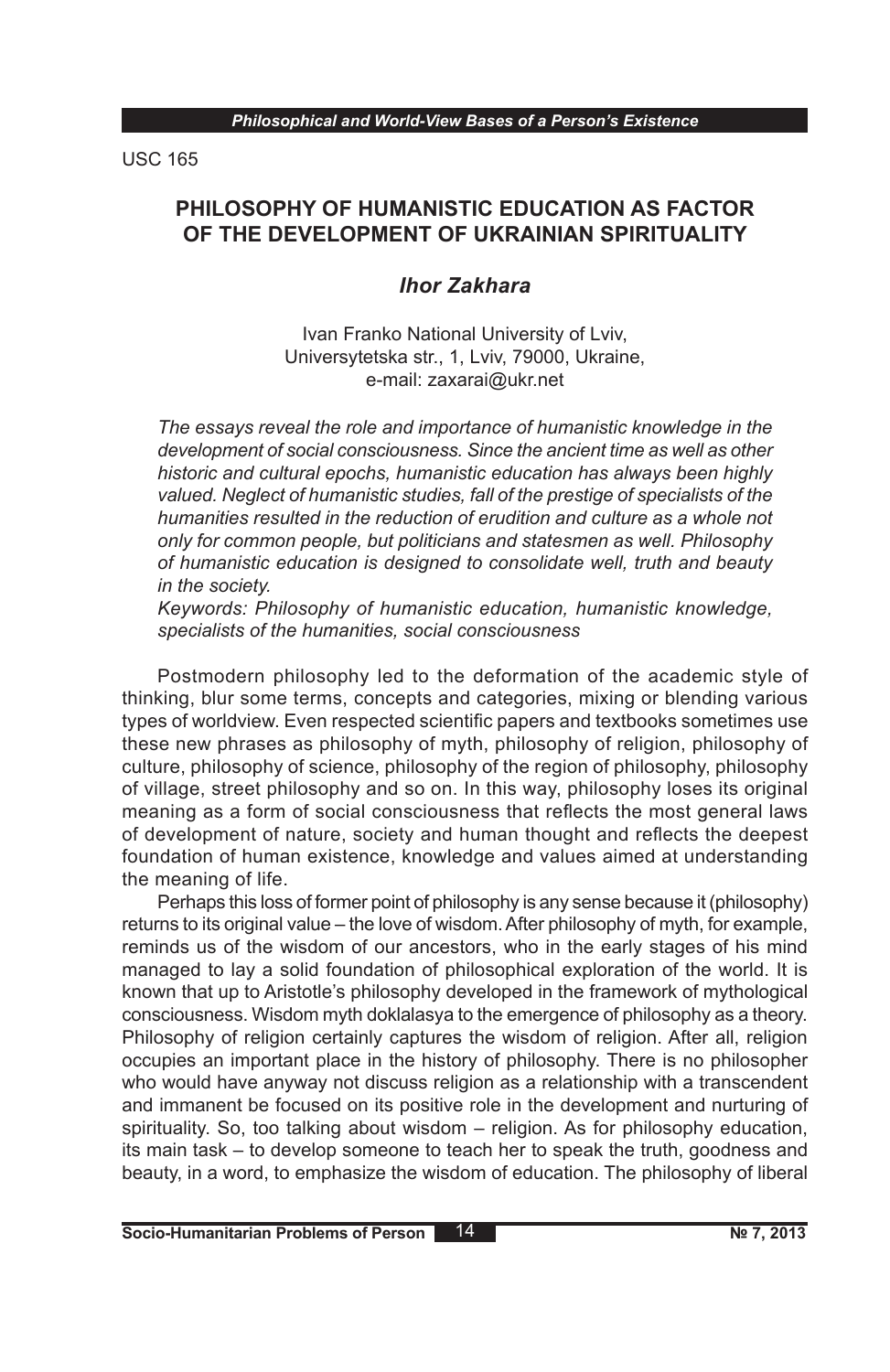education as a special kind of wisdom should be considered separately. That's about it – our thoughts of.

In the context of the philosophy of liberal education zaktsentuyemo is the wisdom of the humanities, in great need of humanitarian education, which in the present society and techno genic further decline has opiniyu demeaning. Often such education gains are not the most talented young people, who usually does not work then the specialty. Humanities graduates of higher education institutions can rarely find a job with decent wages and lack of humanities teachers in secondary schools in the periphery as well as in major cities connected, at least in Ukraine, the lack of material and spiritual stimulus that he had former students in large cities.

As for education in general, it is now focused less on kulturotsentryzm (Note that the basis of culture, especially spiritual culture is human knowledge, which makes liberal education), but on vyrobnychotsentryzm rather, promyslovotsentryzm. And if the language of philosophers, modern education is increasingly taking on the characteristics of pragmatism and its variety – instrumentalism.

Of particular importance is liberal education in the age of globalization, according to Ukrainian researcher problems Humanities Eugene Smotrytskyy. Globalization leads to leveling of cultural differences, reducing cultural diversity, standardization spiritual life through the standardization of technology and standardization imminent life. The result – a substitute for the spiritual life. Of course, crosses and standardization in education. For imperative and positive achievements should not be forgotten and lose sight loss price you have to pay for these benefits. And lose the first traditions that have not come out of nowhere and certifying the identity of a culture of the nation. If the depletion of natural (especially biological ) diversity professionals perceive and position as a disaster for the planet, including man, the reduction of cultural diversity serves as a progress and join the mainstream, which followed developed countries. Antiglobalists rightly protesting against the economic consequences of globalization, but equally if not more important to understand the spiritual value risk.

To put technocratic, culture – the technology of the human population lives, the mechanism supporting population health community that lives in the appropriate environment, in a particular landscape. Of course, due to changes in technological capabilities and human changes in the environment have changed and mechanisms of regulation, but the invariant is the very need for these mechanisms. Culture – ecological niche of homo sapiens. A mechanism essence of culture is that it is guided by values. Sayyentyzm is vuzkoratsionalnym, technocratism – mostly malofaktorna feasibility, effective in terms of economy, technology or specific purpose, which does not include far-reaching consequences of their activities. Values and culture is intended to provide guidance to ensure the long-term existence of the human community in the respective environment. That culture governs the relationship between humans and between humans and nature. Globalization extends two values – the market economy and democracy. But ashamed to repeat skilled or professional – is misleading. Profit and comfort are powerful incentives to human activity, and no restrictions are possible only due to higher values, which should speak separately, they cause destruction and man and society, and nature. So to look for new mechanisms culture. Unfortunately, these problems are not sufficiently aware of even the academic community. Politics as "concentrated economy" supports and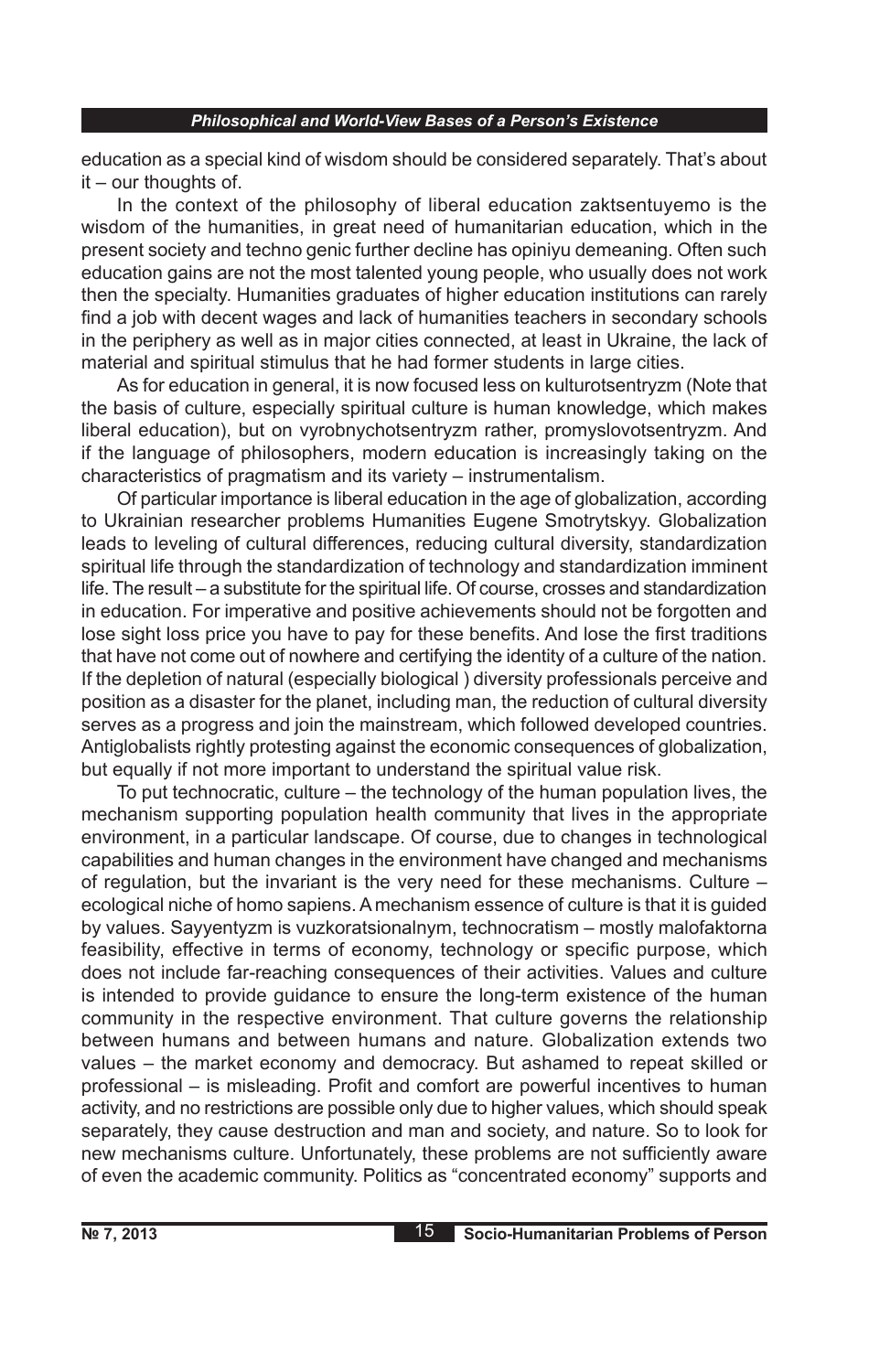promotes the same market and democratic values that actually are tools (weapons) in the conquest of new markets. So globalization is only deepens the dehumanization of human existence [3, p. 3-6].

The decline of humanitarian culture caused not only economic factors. Interesting thoughts expressed at the time in a speech to students at Ukrainian Catholic University, the Polish scholar Jerzy Asker, who accused those processes including democracy. Scientific fundamentally distinguishes the situation of humanities, teacher, humanist researcher today and in the recent and more ancient past. Jerzy Asker inclined to believe that our main challenge greater than the bad economic situation and political instability, is democracy. Never before have science, which is now called humanitarian and have traditionally been part of the concept artesingenuae, arteshumanae, not be forced to fight for social recognition in terms of total democracy. By intellectual activity, focused on exploration and deciphering the inner world of man, and in interpersonal relationships, the records inherited from generation to generation of historical memory, thinking that would help people overcome challenges and existential fears, resorted, in varying degrees, from dawn of human culture. Such activity satisfies the basic needs of human nature, but eligible for this activity has always gained entry to the respective castes, through selection and granting special privileges.

Regardless of whether society is surrounded by its thinkers and clergy great respect, creating for them especially favorable conditions (such as the Greeks), or (as the Romans) treating such classes as a kind of hobby that he was seen primarily in the area of otium, not negotium, was a humanities core focus and role model for those who passionately wanted to make a career. From the time of Plato's Academy and Aristotle Likey road leading to the institution UNIVERSITY – community of scientists and those who learn. This community is endowed with special privileges society and organized hierarchically, still a major institution, where a humanitarian elite and teachers are required to transfer from one generation to the tradition of the team in which they conduct business.

As the traditional role of liberal education today expressed doubts. Democracy denied the so-called elite universities that created and reproduced them in the strongest trump. Arts Education is no longer the guarantor or by promoting social ladder. Knowledge of the relevant list of books and orientation in the history of the community to which it belongs, especially not appreciate and do not require those seeking to succeed in a democratic society. "Democracy leveled various ways of spending free time, leveled various social groups that gather around a completely different character than carriers of historical memory and knowledge of the objects of fine art created by European civilization. In such circumstances, the role of the humanitarian situation of teacher education and so-called. Humanities are no longer comparable to the situation that existed in the past. School coercion, which was based on the structure of the entire state education program subsequent generations, hovering in space. Arteshumanae ceased to be part of a system that protected the privileges of the elite in the past" [1, p. 36].

With Jerzy Asker possible to argue not argue. In some ways he is right, something is not. Indeed, democracy has meant that we have a bright personality does not appear able to lead people along. Even leaders sometimes look quite strange when talking about culture and humanitarian values. Words Ukrainian philosopher Gregory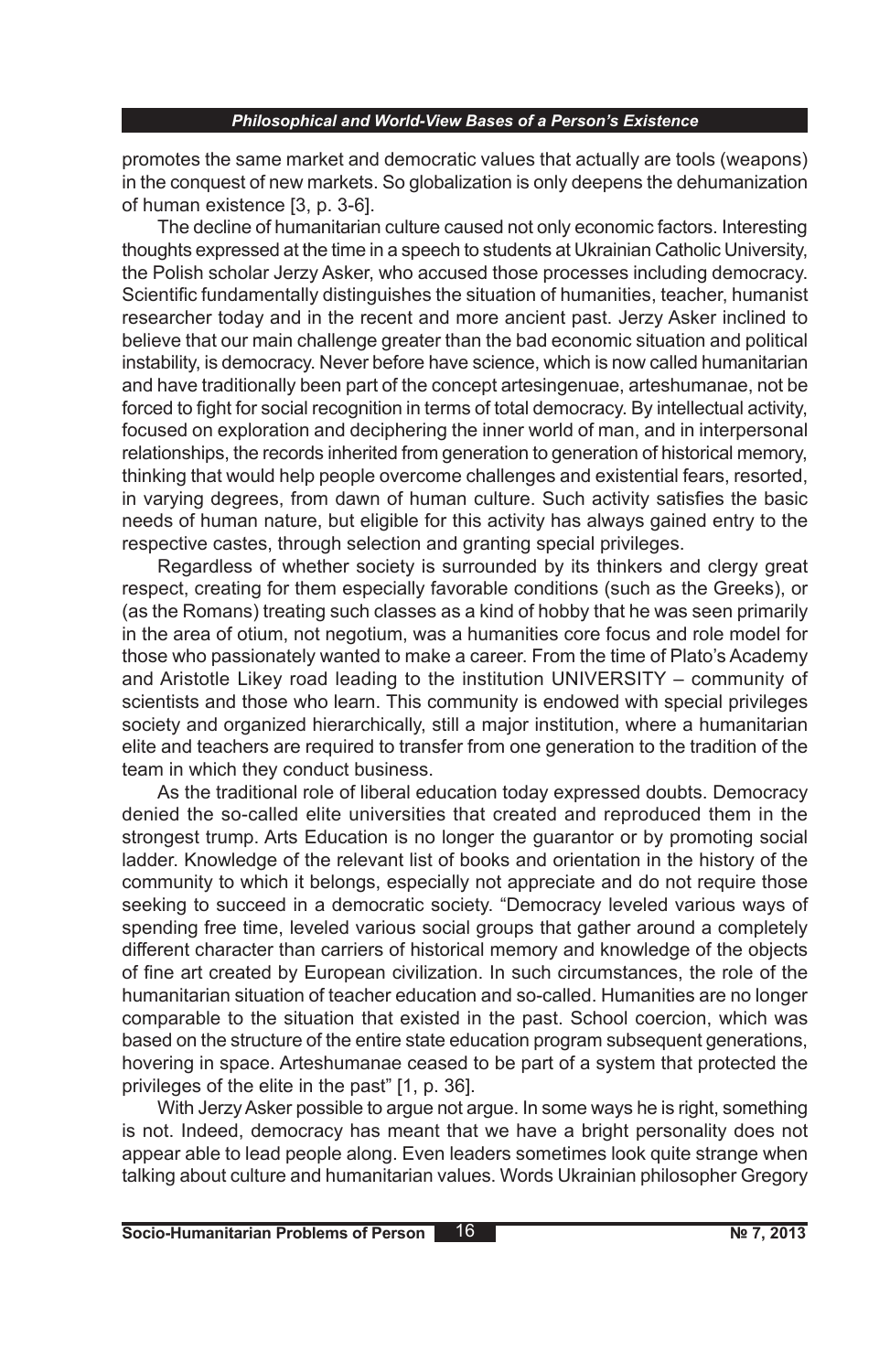Pans of "rough equality" do not matter and do not argue. A slogan of the French bourgeois revolution of equality, fraternity was utopian, but one that pleases people and gives them hope for a better life. They do not deny that democracy – the worst form of coexistence of people, but no one has come up with the best. Remember how the U.S. democracy advocate and leading European countries. Although some European countries, where there provizorychno monarchy, cultured elite, which has much in common with the past.

According to the requirements of the Bologna process in education, the number of legal humanities, especially in technical universities, reducing to a minimum. The structure of the course philosophy, for example, includes logic, psychology, religious studies, and the number of hours in philosophy constantly reduced. Just imagine that knowledge of the humanities have a future graduates of higher educational institutions, most of which exhibit aversion to humanities and tolerated them as long as they need them to get a graduate degree. Finally, and humanities teachers can understand. They were not ready for such a turn of events in their teaching work. In view of large and interesting material, which possess enough time. The current realities require adjustment of liberal education, a new philosophy of human knowledge.

Today we can confidently say that in the early twenty-first century, a new educational paradigm, the new rationalism, a new image of science, far from enlightening concept modern era. Without denying the need for innovation in a precise and humanities, we note also that in the spiritual culture still has to do the dialectical law of negation. Of course, G. Hegel was right, who believed that the law is in denial old, already outdated, and to preserve all the positive things that will be useful for the future. This new humanism that has to fight for liberal education should serve the needs of man and society. This task assumes the wisdom of liberal education, which should be deeply thought out, well planned and organized.

The famous French philosopher and anthropologist K. Levi-Strauss expressed this point: "XXI century will be the century of Arts or not". I do not want to believe any part of this maxim, that sounds like a spell Homeric heroine Cassandra, who spoke the truth, but nobody wanted to be perceived as something real. Hardly anyone would believe that the present century will be the century of the humanities. Apparently, too much luxury – to invest in the humanities. The technological revolution, aimed at the development of science (although the accuracy of non-humanitarian sciences can now doubt) requires substantial investment. I most likely will go to their development. In the humanities never enough time. They are likely to evolve as a hobby weirdos who spend scarce funds on it. So, to call this century the century of Humanities hardly anyone dares. I do not want to believe also that the whole of this century will not. However, the word Levi-Strauss can be interpreted as a kind of warning not only Europe but the whole world if the European continent prevail materialism, selfishness, lack of love of neighbor, the pursuit of material wealth at all costs, then people expect unpredictable danger. Statement philosopher sounds as a warning to mankind. Not only he expressed such reservations. The absence of humanization of all knowledge and lack of humanitarian culture, the emergence of motivational vacuum, which leads to a loss of meaning in life and the absurdity of existence spoke many European intellectuals. In particular, in such works. "The Myth of Sisyphus", Albert Camus – recognition of existential tragedy of European man in the twentieth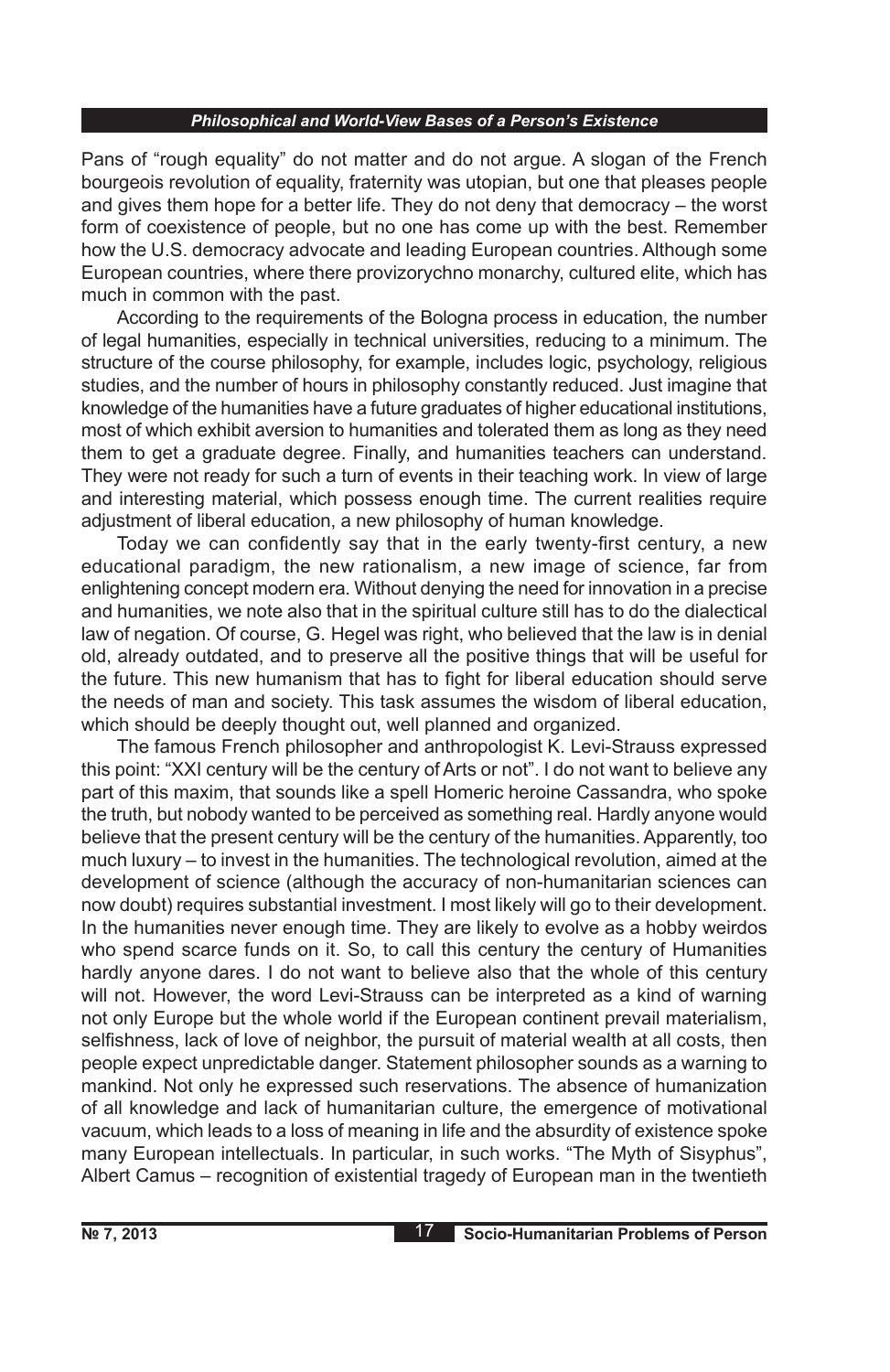century. The Phenomenon of Man "Teilhard de Chardin", "The situation of man in space" Max Scheler – search for a new ontology of Man. "Man in the Search for Meaning" by Viktor Frankl, "To have or to be?" And "man for himself" by Erich Fromm – existential analysis of human life and the search for deep psychological foundations, without which spiritual comfort of human existence. "The two sources of morality and religion" Henri Bergson, "Decline of the West", Oswald Spengler, "Study of History" Arnold Toynbee, "Culture and Ethics" Albert Schweitzer – search for a new type of culture that is adequate to the realities of our time. "Escape from Freedom" by Eric Fromm and "One-dimensional man" of Herbert Marcuse – intellectual revolt against society of total control against the "rational slavery" on which became such a desirable freedom. Reports of the Club of Rome – a quest to prevent environmental disaster and social collapse. Rotate the meaning of human existence and stability and humanity can only humanitarian culture. But it produces, reproduces and maintains cultural values. We understand the specifics of these values: they have no direct economic value, have utilitarian, applied values, but without them is unrealistic economic values and, most importantly – Society. In this context, we can talk about non-service pragmatism, the value of humanitarian culture and purpose of liberal education. In such circumstances, there is a need for a clear understanding of liberal education : its aims, content, tools and molds.

The history of European culture shows that liberal education has contributed to the spread and development of science, determined the high level of spirituality that honored the humanities: language, literature, history, philosophy and so on. In ancient Greek sophists liberal education started. Even the name of this trend in the history of philosophy associated with Sophia – Wisdom. It is time for the largest development Sophists ancient Greek polis, ancient science. The medieval system of education, which included seven "free" arts began to develop in Rome. Such education could get "free" citizens of the Eternal City, not slaves (they were far from the "red" arts – grammar, rhetoric and dialectic). After these three "arts" studied arithmetic, geometry, astronomy and music that they believed accurate, actually – minor. Championship gave humanitarian "art". An educated person should be familiar with the language, and thus grammar. Good language skills considered a sign of education and learning. Rhetoric involves not only the ability to use words, but also knowledge of literature, domestic and foreign history. Brilliant speech or oration to affect those to whom was addressed, necessarily need human knowledge. Rhetoric of science contributed to the formation of elite society. The man who owned the word occupied in Rome very high positions. For example, the works of Caesar, Cicero, Seneca entered the golden fund of Roman and European literature. Dialectic was the foundation of philosophy, if summarized the development of the previous two "arts". At that time the dialectic was the knowledge of the laws and forms of human thought, ie, logic, and logic and now – the foundation of all science. No logic has no future, including an exact science. This view is confirmed by the Stoic logic and rationalism of modern times, and logical positivism.

Time of Renaissance also gave considerable importance to the humanities. It replaced a medieval studiadivina came studiahumana, ie studies of language, history and literature. Anthropologism Renaissance would not have been possible without respect for human knowledge, and it, in turn, contributed to the development and science – not only in time but also in the following historical and cultural epoch. And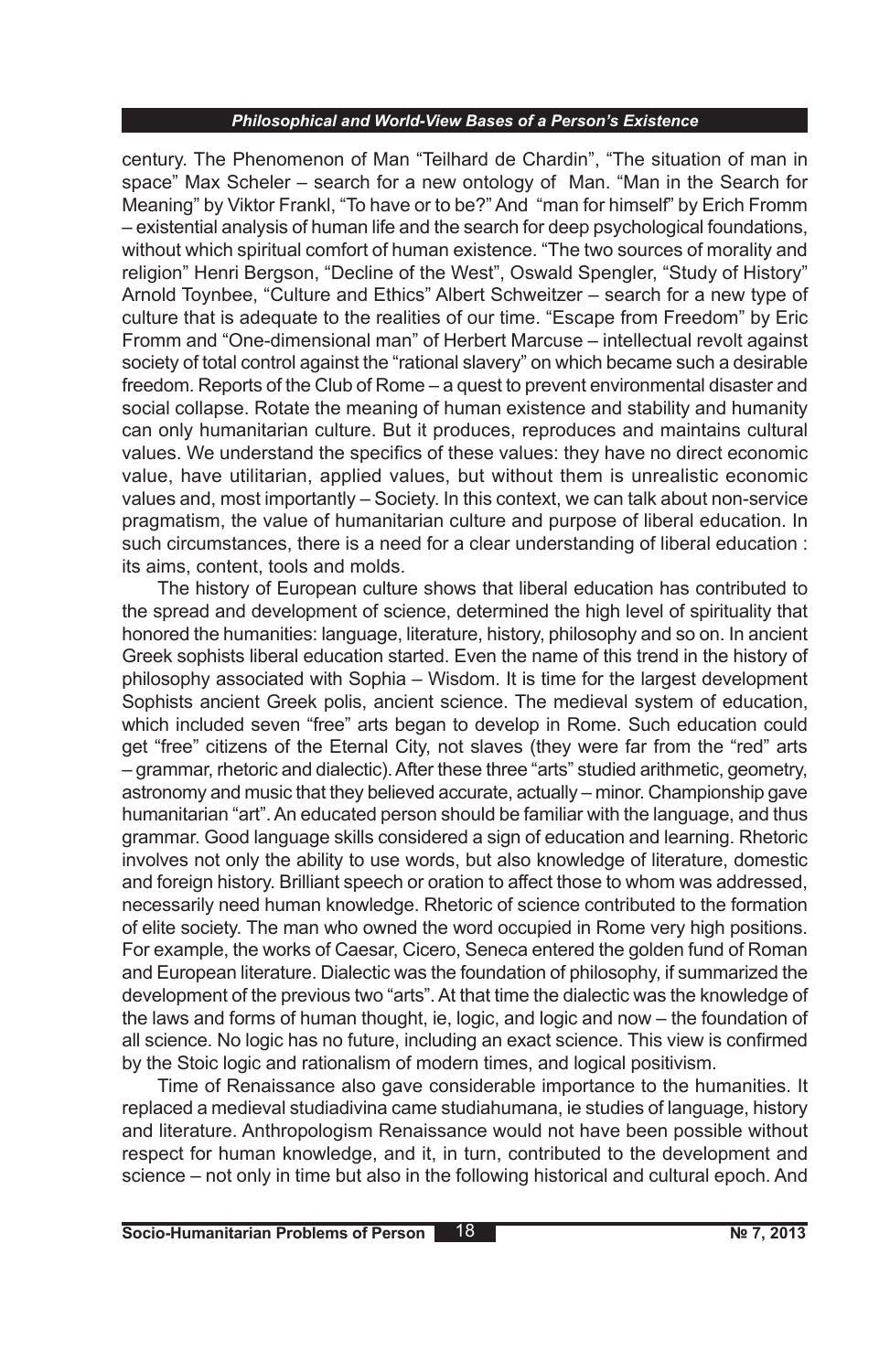is actually present day Baroque without Tabor Humanities: Language, Literature, History, Philosophy? Likewise – concerning the Enlightenment, Romanticism and their representatives. They were highly educated, highly spiritual humanities. On Enlightenment figures as prominent writers and philosophers said a lot about their impact on the rise of spirituality, that is open to goodness, truth and beauty. This era gave many famous personalities then Europe – Russia, Ukraine, Poland, Germany, France, England and other countries. Education has experienced success through the humanities. This fact is undeniable.

Only due to historical factors and laws of socio-economic development of the Enlightenment came to replace romanticism. He appeared as a reaction to the limitations of classicism, contrasting the "soulless rationality" rationalist Enlightenment cult of feeling and creative ecstasy, love, mystical cult of nature, artistic creativity, religious experiences, idealization of the past. Romantics stood for creative freedom, the right of everyone to believe what he believes, and be happy in his own way. Their elements are poetry, aphorisms, riot thoughts, laughter and irony. Nature for romantics – the object of worship and art, poetry – means penetration into the secrets of nature without disturbing its original harmony. Unifying principle for romantics is culture as a product of human activity while stimulus such activity. It is found in folk art, and the people is a carrier of culture. With the development of culture associated language. Language of mankind believe poetry. Accordingly, the urge to explore their native language, folk art, revealing the "Soul" study folklore, ethnicity, mythology. It Romanticism, which, in fact, oprytomnyv national consciousness peoples of Europe, gave ample room for the development of human knowledge. His philosophy became truly kulturotsentryzm and spirituality.

Ukrainian literary critic and philosopher Dmitriy Chyzevskyy once suggested that any cultural development in virtually all countries is wavy. Waves are known, then rise, then fall, then rise, then ponyzhuyutsya. These waves in the history of world culture by Antiquity and the Middle Ages, Renaissance and Baroque, Enlightenment and Romanticism, Modernism and Postmodernism. In different historical and cultural epochs noticeable shift of emphasis on philosophical directions at the same time prefer natural philosophy, the other – a philosophical anthropology at one time in favor of rationalism is, in another more attention to providing irrationalism. And if you extrapolate this hvylepodibnist philosophy of human knowledge in different periods, we note that this knowledge is to some extent "it is buried, it emerges", but is a key to the development of culture and spirituality. If teperishnosti it lost its leading position in the spiritual culture, then, according to this pattern (hopefully) they will come again. And in that case, maybe Levi-Strauss is right that the next century will be for centuries humanitarian.

We have already mentioned that no humanitarian knowledge takes its rightful place in the structure of modern philosophical consciousness. Well, it is understood intellectuals of modern Europe. They are not against the development of science, but reasonably defend humanitarian law. Perhaps it is no secret that humanitarian knowledge elitist now, it no longer belongs to the people. What to speak of ordinary people, if sometimes officials, MPs do not give ourselves Council on linguistic and historical realities. Of course, he was right Ukrainian philosopher Michael Dragomanov, providing the focus of human knowledge, which, in his opinion, is the source of moral obligation. He also said that every politician should receive a liberal arts education.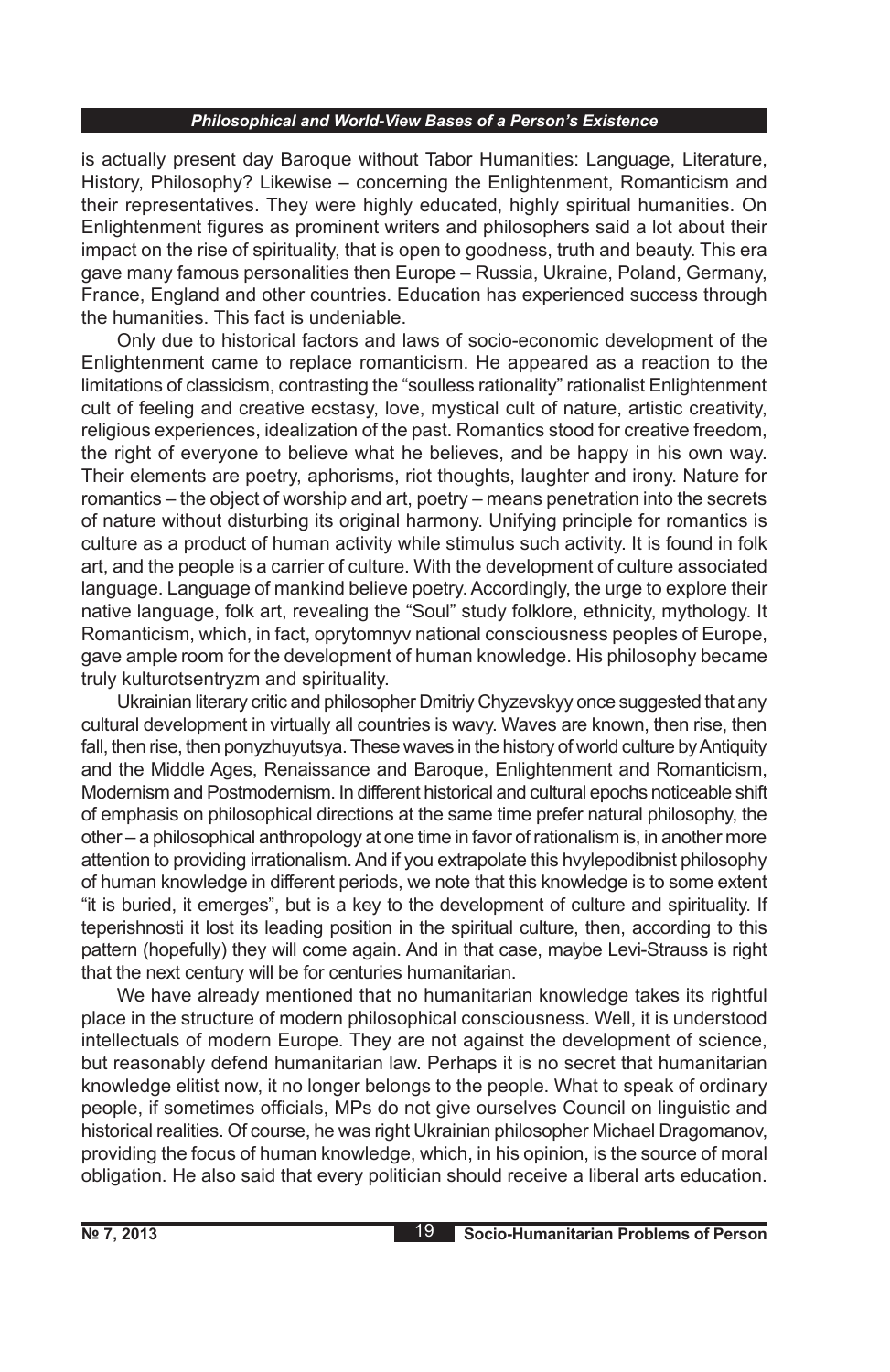Humanities, he stressed, is a cosmopolitan, universal envisages priority over class of international over national.

Some skeptics believe that knowledge, say, language, history, philosophy, now that computer technology is not needed. Computer programs correct grammatical or stylistic errors. Internet tend to give the necessary information from a variety of disciplines. This opinion is fundamentally wrong for at least two reasons. First, any person does not always have napohvati computer. And how she speaks and writes indicate its external and internal culture, education and erudition. This computer does not give, it is a living creature and machine that executes various commands. Second, the information in the computer memory lay people who also make mistakes. Ultimately, this information is not always kept pace with the development of science, with research results. Socrates was right, who did not write his maxims, because apparently believed that the written word, sentence, thought no longer alive, they, like you, are history, recorded the events or thoughts of which have been in the past and is not always true in the present time.

The philosophy of human knowledge, which is a key European spirituality, based primarily on the language that is adequate spiritual reality. The Ukrainian language is saying "welcome on his clothes, the intelligence wings". It can pereinakshyty "In the guise of an encounter, respect for language". The question that looks nothing yet demonstrates the identity of its essence it says it best. Cultural, educated, erudite man finds her language and, above all, of human knowledge. The work of English playwright George Bernard Shaw "Pygmalion" scientist-linguist promised his colleague, also a philologist, that six months would make the simple street girl elegant lady with aristocratic manners and excellent language. Judging the final play, he is not only a success, but he, like the ancient Greek sculptor, fell in love with his creation of the relevant results in this sense. Of course, Bernard Shaw little exaggerated features the hero of the work. After six months in order to bring high intelligence is not enough. This, in our opinion, need more time. Actually, this is not the most able to contribute to the philosophy of human knowledge, the core of which is kulturotsentryzm and high spirituality as openness to goodness, truth and beauty.

# *Author's translation of the article*

# *Lіterature*

- *1. Аскер Є.* Гуманітарна освіта і сучасна епоха ідентичність і місія Українського католицького університету. Львів: Видавництво українського католицького університету, 2003.
- *2. Бузький М.* Гуманитаризация преподавания философии в вузе // Новые технологи обучения. Республиканский научно-методический сборник. К., 1991. Вып. 1.
- *3. Смотрицький Є., Романенко М.* Інструктивний лист про специфіку викладання гуманітарних дисциплін // Нива знань. Науково-методичний альманах. Дніпропетровськ, 2001. №4.

*An article received by the Editorial Board 13.05.2012 Accepted for publication 26.06.2012*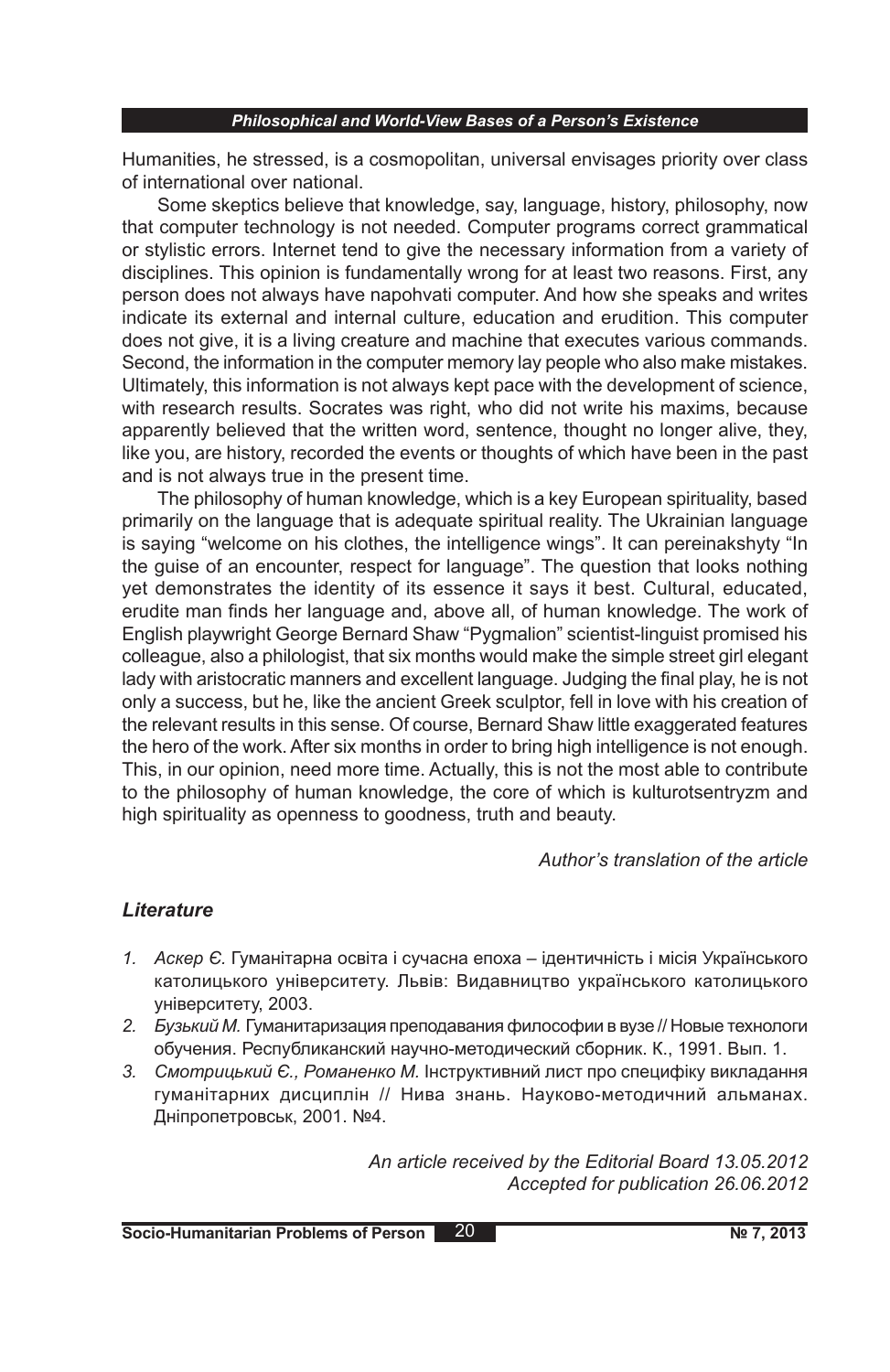USC 16

# **A "KNOWING MAN" AS A SOCIO-CULTURAL PHENOMENON**

# *Nelly Karamysheva*

IvanFrankoNationalUniversity of Lviv, Universytetska Str., 1, Lviv, 79000, Ukraine, e-mail: k\_ist\_fil@lnu.edu.ua

*A meaning of the notion of a certain "knowing man" in the context of the socio-cultural measuring of being of a person is determined. Specific characteristics of the "knowing man" as a transmitter of a proper kind and type of knowledge are analysed; a contradiction of the figure of the "knowing man" is exposed when its practical activity takes place not on the basis of the acquired knowledge but in defiance of it that generates paradoxes. The cognitive aspect of relations of "knowledge – intelligence", "knowledge – consciousness" is selected and the sphere of value of knowledge is formulated that was acquired by a human, for forming of consciousness, world view, spiritual experiencing.*

*Keywords: knowledge, mind, consciousness, knowing man.*

The concept of "knowing man" reflects a particular socio-cultural phenomenon where the person quire knowledge from different source sattached in the course of their life to the self-knowledging gained by humanity to product so national and universal culture and becomes somewhat knowing person. "Knowing man" – the product of a particul arhistorical type of culture and civilization, product training and education paradigm the temerge dinthisor that country in the corresponding historical period, the theoretical model (concept) as a result of the quisition of human socialization and learning.

"Knowing man" as a socio-cultural phenomenon first became an object of theoretical reflection in the ancient Greek philosophers. The thinkers of ancient Greece created a cult of knowledge, the cult of knowing the person you called Gnostic (Greek gnosis – knowledge) and shared by people knowledge geable and nescient (those who know the truth, and those who do not know the truth). Plato described the knowing man, "she knows something about a particular object, such as a starorcelestial phenomena, knows the laws, knows a lot... and she is a ware of something, such as oratory, knows the limits of freedom (limit sallowed) is able to do the irjobaccording to knowledge" [4, v. 1, p. 259–260, 287].

In the socio-cultural space of ancient Greece formed the first "archetypes" (archetypal) human knowing – "Gnostic", "sage". Greek thinkers did not identify "gnostic" and "wise". Archetype sage as sociated with the historical figure so fancient Greek philosophers – Thales, Heraclitus, Pythagoras, Socrates, Plato, Aristotle and others. In particular Socrates – a symbol of the ancient sage. Sage, wise man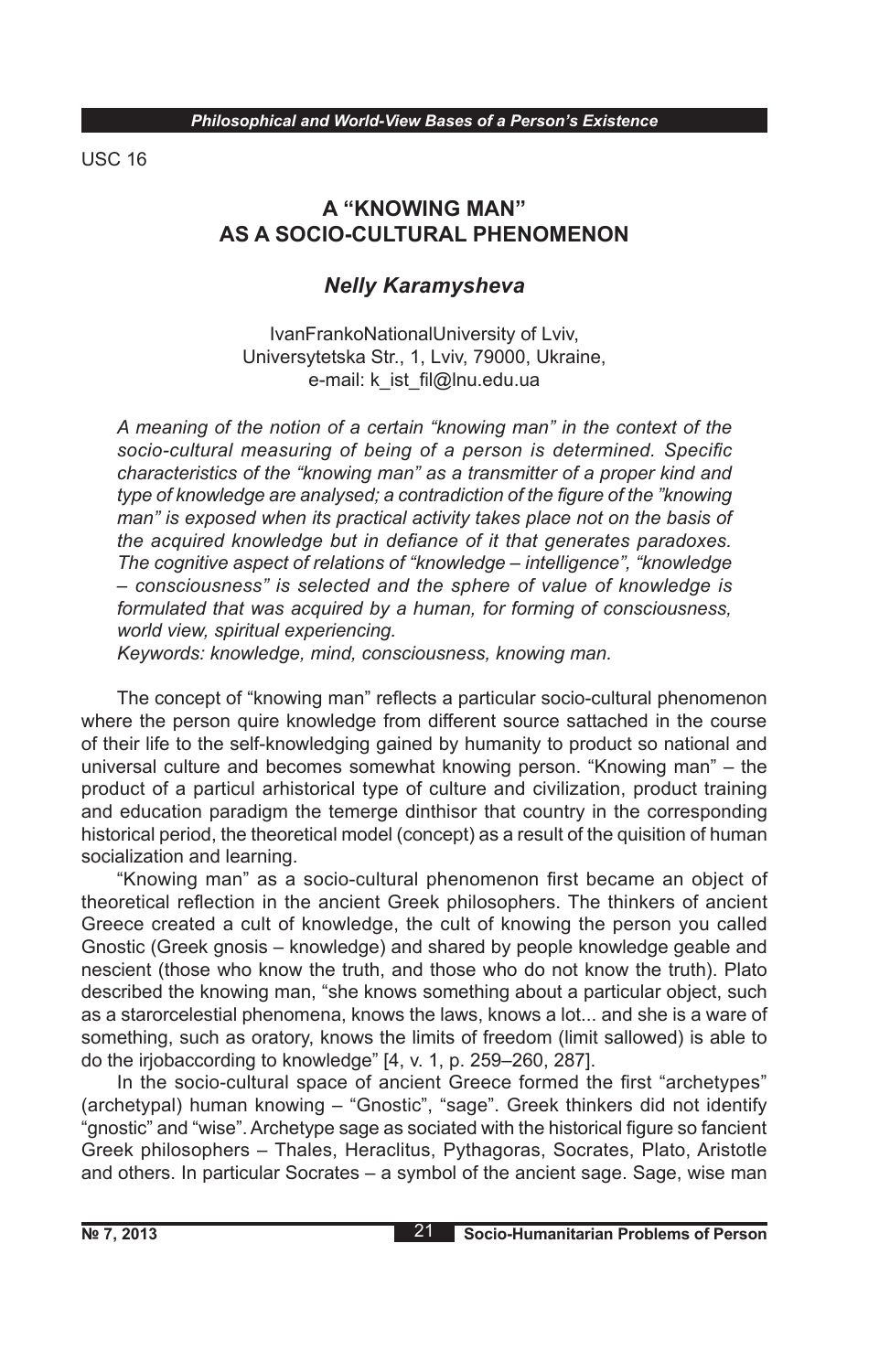(homosophos), according to Aristotle, "not only knows the consequences of the principles, but also has a true knowledge of the same principles... He was not inherent self-interest, while he knows things perfect, sophisticated and divine" [1, 4, p. 178– 180].

So this age reflection thinker sin ancient Greece – "the prototype of perfection". Propertiess age: a carrier of higher knowledge (knowledge of principles) relates the behavior of moral principles (the image of Socrates) as "natural philosophers" mind comprehends the principles of "universe" inside feels it sin extricable link with espaceand creates a "cosmiccons ciousness", as a thinker understands the "nature of things", seeking primary source sand root causes of all things, tryingt ocomprehend the depth of knowledge of the world, as a social being has a corresponding degree of freedom (intellectual, moral, spiritual being son the other) and makes for a good choice ("do good others"), as a thinking creature tends to think independently, to achieve the irown understanding of things. He is speaking logical (thinking in the language). Greek philosopher sare not sing led out "logic" (true) "moral" (good), "aesthetic" (beautiful), respectively, in the mind of the sage, the seex pression so syahannya universe were in separable unity (the "archetype" of the ancient sage in ancient Greek concept of fate please [5]). Accordingly, "not wise" has no defined properties, that is the bearer of a partial, random knowledge, does not cover something that learns as a whole.

Thet hinker so fancient Greece, to understand the phenomenon of "knowing man" as the bearer of there levantty peand the type of knowledge, for the first time found that the figure of knowing a person is controversial that her mind is full of "tricks" and it practical activities of tenare not in accordance with the acquired knowledge, and contrary to him that gives rise to paradoxes.

J. Scott out lined the "knowing man" term "intelligens". "Intelligens – a man who enlightened his mind and became a person thinks, learns, understands the world understands" [6, p. 448]. M. Heidegger, "knowing man" called of "who understands what has to learn" [8, p. 105].

Into day's social and cultural space considerations, the concept of "knowing man" and "smart person" identified in contentand in epistemichniy logic identify the meaning of "knowing man" and "intelligententity" that is not entirelyjustified. "Knowing man" – a person that entered the appropriate amount of knowled geabouts pecific objects of knowledge, research, is educated, traine dinvarious kind sand types of in dividual knowledge.

"Reasonable person" – the carrier of subjective thinking, personality, based on acquired knowledge begins to think, to realize that intellectual activity. The amount of knowledge that has accumulated person X creates cognitive experience becomes the basis of its "intellectual competence" [9, p. 39–41]. No identical terms "knowing man" and "smart person" is recorded ancient Greeks. For Heraclitus, "a lot of knowledge does not teach understanding" that there is much to know, but be reasonable.

In the modern interpretation of "knowing man" – first, competent in matters related person, an expert in any field of social activity that took vocational training, learned theoretical knowledge and its technological uses, acquires professional experience, improving it, consistently accumulate professional knowledge; Second, if objective knowledge is lost esoteric property of all people in society were well-read, erudite, educated people (scholars, experts).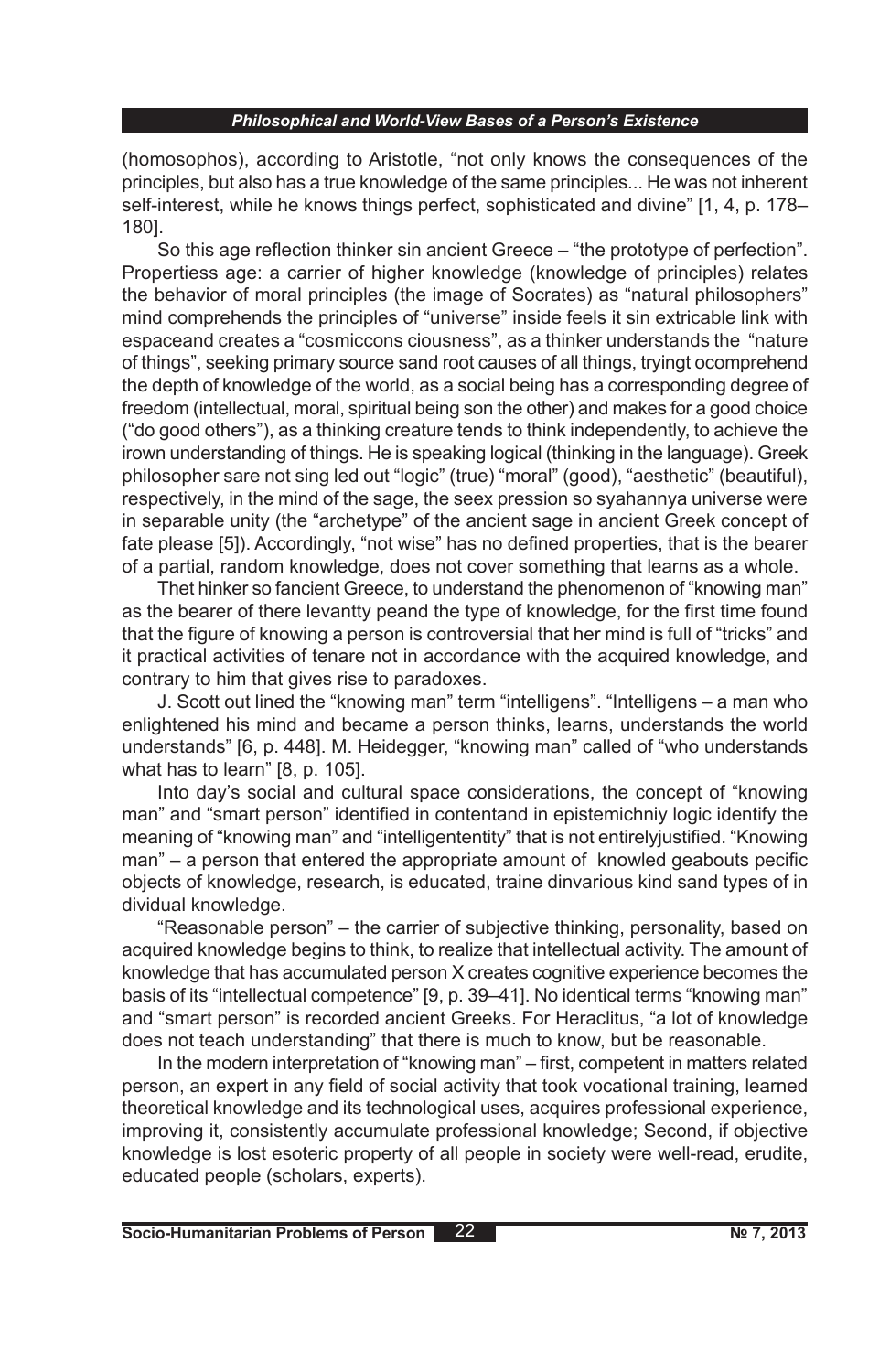In the historical expansion of knowledge in the information space of the community is made available to everyone, and knowledgeable people are now more and more.

"Knowing man" (Gnostic expert, educated person, professional) – a man who learned the proper amount of knowledge (acquired knowledge) in the process of life and is the bearer of the relevant type and type of knowledge. He is an expert in some field of social activity, can teach others that transmit acquired knowledge, acquires cognitive experience itself teaches.

Accumulating quantitative and qualitative knowledge, gnostic form of its information richness. Knowledge becomes a subjective force, which it uses for that purpose. Gnostic able to go beyond their own sensory experience in the space of abstract knowledge acquired by mankind, and thus expand their theoretical horizons. With the knowledge gained Gnostic (knowing man), on the one hand, gives your mind the fact of objective existence, on the other hand, takes life of inner freedom. J. Fichte wrote: "Knowledge in its internal form and essence of freedom is being... independent existence of such freedom is in itself as knowledge... knowledge in general is just being absolute freedom" [7, p. 401–402].

All somewhat knowledgeable personalities in contemporary social and cultural space can be classified by the user is willing, in fact this knowledge (information), job seekers, seekers of knowledge, which is necessary for individuals relevant activity, the creators of new knowledge based on the extracted.

Depending on what type of carrier knowledge about the object is a person (knowledge about "what", knowledge of "how", knowledge of the "why"; knowledge about "what", etc.), the Gnostics, experts can be divided into those who know a bit superficial, deep, competent, professional, technologically.

Knowledge, whose support is a specific individual, a quantitative and qualitative characteristics.

Quantitative characteristics of knowledge about the object and determine the amount of knowledge – from ignorance to omniscience: Person X knows nothing about the object A, person X knows something about the object A, X person knows little about the object A, Person X knows a lot about object a, X person knows everything about the object A.

Qualitative characteristics of knowledge about the object and determine the knowledge of meaning, truth that is encoded in the information that the person X has internalized.

No one can know everything about the objective world, therefore the person X might know something about the object A. I do not know about the object B.

In the process of acquiring and assimilating knowledge knowing a person defines his attitude to knowledge. It can be utilitarian, professional, value.

Utilitarian attitude captures how acquired knowledge is required, effective, reliable in practical actions, how well and reliably provides human activity.

Professional attitude towards knowledge acquisition involves conscious knowledge for the development of the occupation to be competent in their chosen field of social activity, to be an expert.

Value attitude to knowledge (knowledge as a value) means thirst of knowledge "will to knowledge" (F. Nietzsche, M. Foucault), interest in acquiring knowledge. This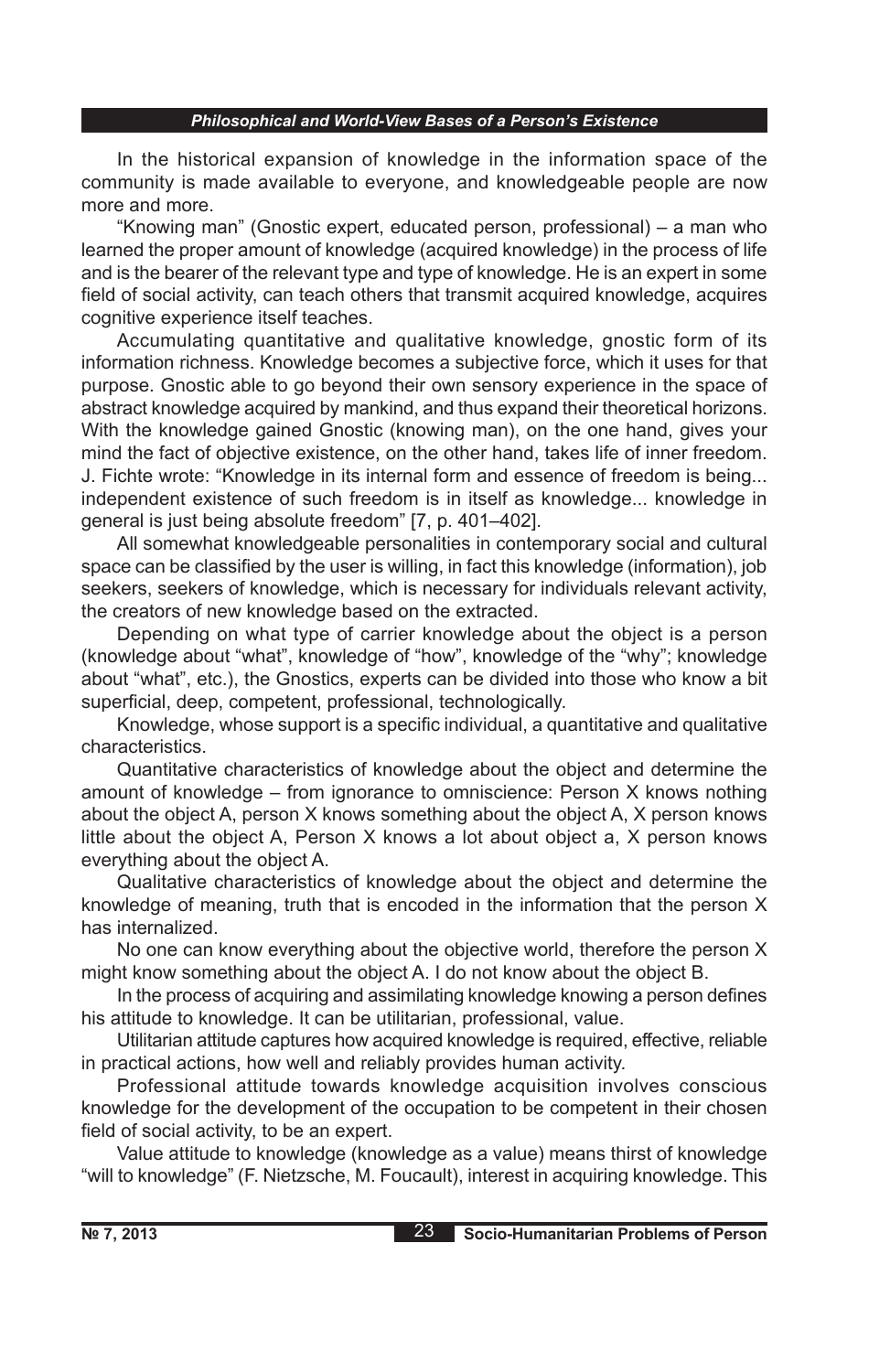interest can be "clean" (knowledge for knowledge, thirst for knowledge without any utilitarian purpose) or "selfish" (what if needed).

The essence of "knowing ignorance" as a Gnostic phenomenon is as follows: Person X knows something about the object A, but does not know its nature, does not know the exact truth about him and "confused" evidence when thinking about it, can not understand the essence of what occurs, for example, in the social world, while living in this world and knows a lot about it, know the name of the object, but does not know its essence ("You call it the sophist, and what sophist – do not know" – Plato wrote [4, v. 1, p. 194]). "Knowing ignorance" – a sign of lack of education a person who does not want to move in depth, but only becomes superficial knowledge about the object of knowledge. To overcome the "knowing ignorance", one must have the desire to get to the essence, to enlightenment the essence of things hidden in pursue successful and rewarding information through reflection and come to a knowledge of his ignorance and to reach an understanding that we must learn to deepen knowledge about the world.

**Knowledge and reason of person**. Opening your own mind, a person gradually, in the historical dimension, has realized that its functional activity, growth and change are impossible without knowledge of which it acquires from different sources. In the dialogue "Protagoras" mouth of Socrates, Plato singled communication skills and understanding as part of the soul. "What does inspiration souls, Socrates?" – He asked and got the answer: "Knowledge, of course", [4, v. 1, p. 194].

Knowledge creates information space for functional activity of human reason, when it acquires knowledge logically and semantically modifies its own efforts to understand and continue to apply it in practice. This process of assimilation of knowledge and his logical-semantic processing assumes the character of a particular cognitive activity in the context of which knowledge and understanding in the unity of the language are structural parts of a specific communicative act in which they are inextricably linked, and the accumulation of its power, generate a phenomenon as an enlightened mind, which is the carrier of a specific individual.

Value knowledge and understanding can be interpreted in two ways: 1) the abstract, i.e., in the context of universal knowledge of the world as One. The mind in its abstract sense, which is in the process of bringing to the knowledge of the world as one, filled with knowledge accumulates in its self-energy knowledge and understands the world as a single, coherent, that is able to rise to the "omniscience". This interpretation of the value of knowledge and understanding inherent in Buddhism, Plato, bollards [3, p. 193-206], 2) specifically, that in the context of their own knowledge of the world and a self-identity and socio-cultural heritage of objective knowledge (scientific, philosophical, legal, moral, theological, etc. ), and only the possibility of subjective mind the particular person giving reason to fill or not to fill its energy expertise, the ability to determine the rise or not rise to the level of "omniscience".

Consider the concept of "knowledge" and "reason" in their relationship in terms of separation of cognitive human activity aimed at acquisition of knowledge that is necessary filling factor of the subjective mind energy knowledge for its self-expansion and changes to the adequacy of the changing world.

The concept of "knowledge" about the human mind is primary and secondary. Knowledge in its original sense appears as "being the outer world, which is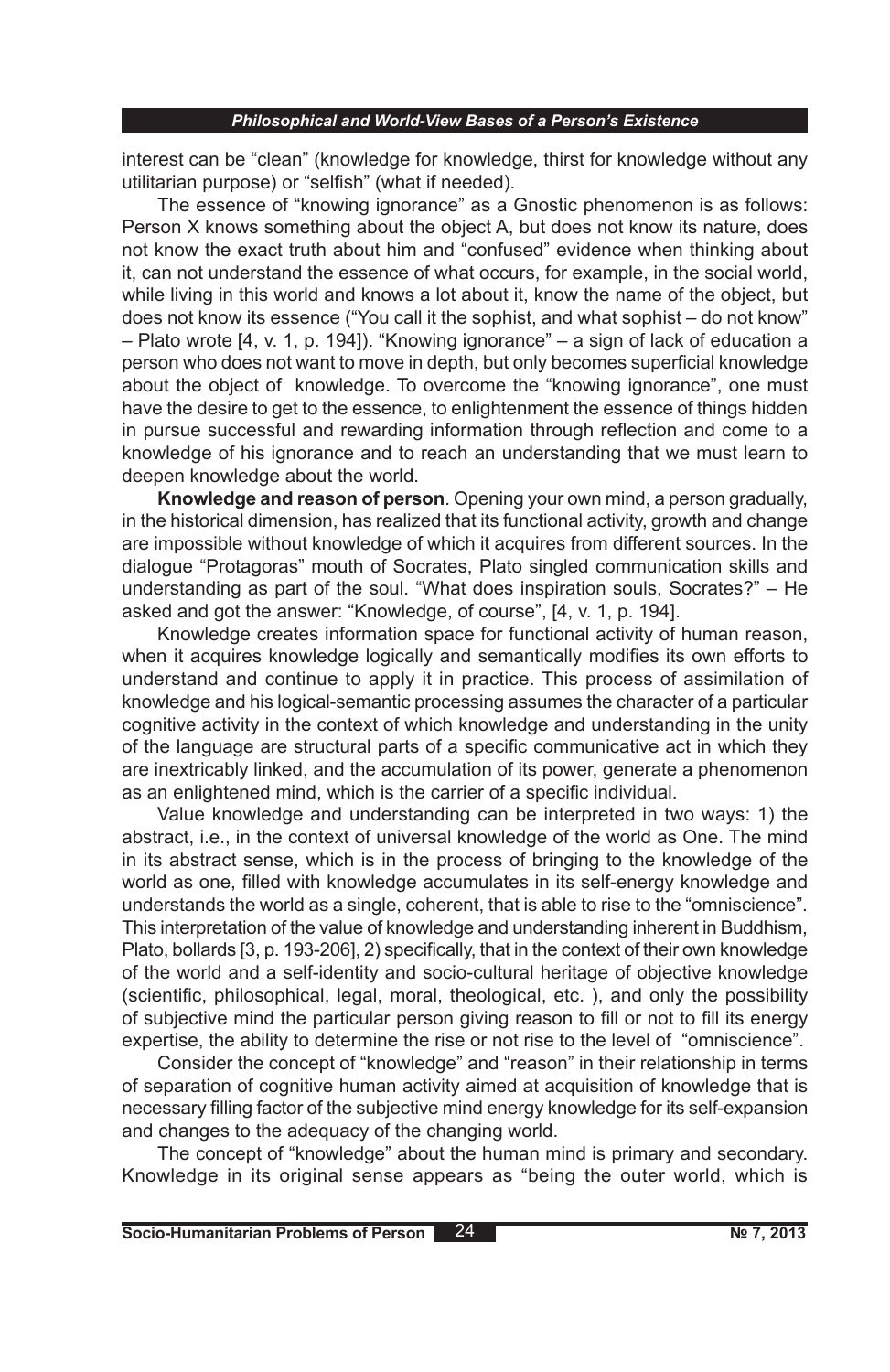given directly in sensation and perception, and the mind gives form the external perception... forms of objective existence" [7, p. 398]. Then the mind is secondary and its phenomenological sense, in "clean" aimless, that it is understood as "pure concept".

Knowledge in its secondary meaning is brought before the mind of man as indirect objective in the iconic and symbolic forms of expression. Knowledge in this sense is a system entity structure which define symbols that form an appropriate sign system, the relation of signs to the signified (the object), the relationship between the various characters within the sign system. Knowing that has a semantic-symbolic form of representation and representation in the time dimension reveals something about the objective world in its past or present. A man in the acquisition and assimilation of knowledge reveals his creative nature, which manifests itself in a variety of capacities. The creative role of reason in the process of acquiring and learning this kind of knowledge is to consolidate it in his memory, in the sense of knowledge, in the ability to penetrate into the essence and objective value of linguistic expressions (semantic and symbolic constructs), the ability to build an adequate representative model of acquired knowledge personal and replenish valuable importance, choose the right knowledge for practical action.

Thus, the essence of the mind of man – in the assimilation of knowledge in its varieties, logical and semantic processing, that is, giving it the appropriate content and subject matter; transformation knowledge that his involvement in the information space of your own mind. For this type of activity required specific functional abilities that allow transforming knowledge, in bring it to mind its own information environment and implement logical and semantic processing. These include cognitive abilities ( ability to acquire knowledge, to acquire knowledge, to make it knowledge field of mind, use the communicative act to materialize in the form of technology), logic (the ability to rid the knowledge gained new knowledge without relying on sensory experience, observation, contemplation through the construction of inferences, establish the relationship between different types of knowledge, to determine the truth or falsity of acquired knowledge, to establish causal relationships between objects, phenomena and processes between events, etc., which recorded knowledge in semantic- symbolic form) reflexive (ability to reflect on knowledge, build a system of knowledge about knowledge, to determine the value of the acquired knowledge, heuristic (the ability to provide new content acquired knowledge to interpret it, to extrapolate to new educational system, creating "images of knowledge").

Designated ability to be realized in a particular mentally speech act, which is the ratio of "knowledge – Language – Mind", which is the subject of a separate study.

Phenomenological mind that is filled with knowledge: structured as an internal dialogue that is not just a talking man with itself as self-communicative, but "reasoning, thinking that his mind is" with himself "on the basis of acquired knowledge about this or that about object (treated as personal reason Socrates – "conversation soul with itself") directs its intention to acquired knowledge. This intention can be metaphysical, reflective, logical and heuristic determines the subject knowledge acquired content knowledge, understanding of knowledge. Because intentions phenomena occur querying, symbolizing knowledge of their meanings acquired knowledge, find new knowledge, building associative, logical (linear and nonlinear ) lines between episteme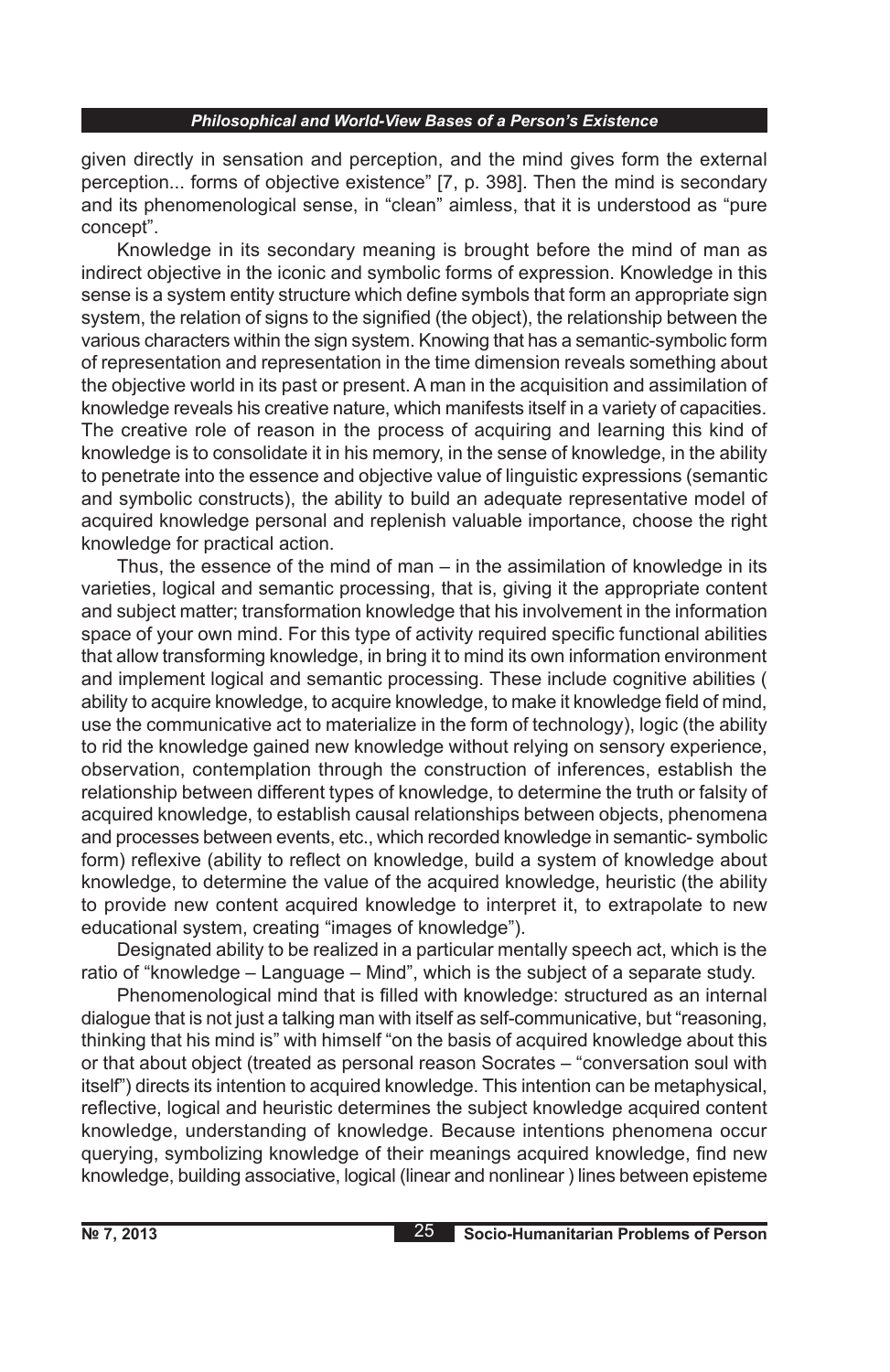and the phenomenon of "enlightenment". Enlightenment thinking – enlightenment and understanding of how things work, "clairvoyance", "illumination", "power of the mind". These signs usually called enlightenment insight (born insight – insight, understanding), but in psychology it is interpreted as an act of direct light enment that does not follow from the past experience of the subject. In the cognitive aspect of enlightenment mind means that in its immanent development as the acquisition of knowledge reached an understanding of the true ground of all things.

Reflection of knowledge as property rights found that knowledge through a person opens your mind and your spiritual life. Knowledge as content Mind giving it the appropriate degree of freedom in the sense of autonomy, sovereignty on the senses. Knowledge as an expression of inner freedom J. Fichte interpreted in the plane thinking, "I", which acquires knowledge [7, p. 401–402]. Having knowledge sovereign mind opens own expressions - reflection on the most knowledge ("knowledge about knowledge", "knowledge of ignorance}), then the imagination. "Because of the freedom of imagination reflection came" [7, p. 415].

Knowing that a person has learned, creates an objective basis, through the consolidation of knowledge in memory for the "life" of the subjective mind their own world and their own creations Eidos (images, ideas, concepts, concept, etc.), which is then sold artifacts culture and civilization.

**Knowledge and human consciousness**. In the process of filling the mind of man is knowledge of the dialectical relationship of knowledge with other structural parts (manifestations) of subjective consciousness – consciousness, the sphere of feelings, beliefs, freedom.

Joining knowledge of consciousness mediated activity of mind, therefore, the ratio of "knowledge – understanding" and "knowledge – consciousness" have different semantic load. The functional activity of the mind is to enhance knowledge of purpose that defines the person. The functions of the mind: to accumulate knowledge, to operate the units of knowledge – episteme, knowledge comprehend based on their own principles, to invent new knowledge based on their own efforts gained. The acquisition of knowledge, its logical and semantic processing, the establishment of a practical algorithm policy – activity of mind, an expression of his creative activity. The function of consciousness – worry realize correlate knowledge with his "I". Consciousness – meaningful practical actions, thoughts, feelings, acts on the basis of human intelligence acquired knowledge. Along with knowledge grows and develops awareness and change, in there is a new consciousness, there is a "reform" of consciousness.

Acquired knowledge and his entry into the field of consciousness provide the concept of "consciousness" cognitive content (consciousness – letters. Containing information about the world, that we know about the world, ownership rights information, knowledge).

Consciousness as a holistic education system influenced by the knowledge that his identity has learned and understood the level of your mind creates its own system phenomena, including outlook, personal values and social orientation. Understood as the totality of consciousness absorb external knowledge and expertise operating units at the conceptual level. Consciousness – not only the mind but also the feeling spiritual experiences, faith, self-consciousness, which is subjective basis for the formation of ideology, social-oriented values.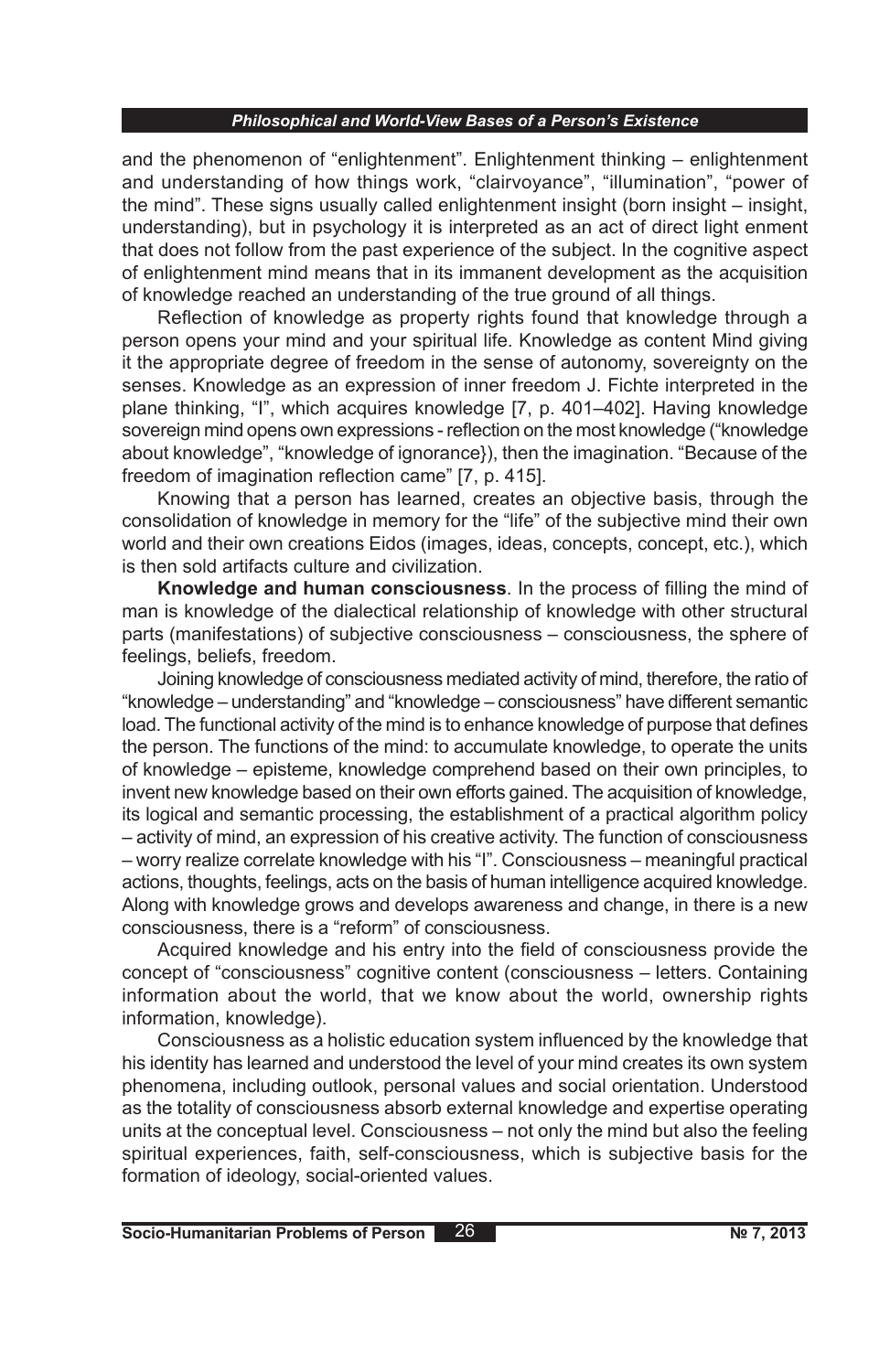**Knowledge and self-awareness.** Aware of itself, its self on the basis of acquired and assimilated knowledge, a person moves from reflection about their knowledge ("What do I know?" "I know so little", "I do not know?") To the statement "I know..." and becomes subject that is aware of itself as a carrier of the type and kind of knowledge. The phrase "I know..." knowing consciousness has different meanings: self-knowing person who is aware that there is a knowing man. Consciousness G. Leibniz, who realized his knowledge, self-knowing man who realizes that he knew nothing. Consciousness Socrates, who realized that he knew nothing, "I – knowing" and "I – reflecting" for which "I – knowing" and "I – reflecting" – same thing. Consciousness J. Fichte, who realized that "consciousness I am moving from reflection on knowledge (knowledge about knowledge ) in principle, and they are inextricably combines a state of reflection, doing only" [7, p. 407 ], self-knowing man for whom "I – knowing" and "I – existing" – same thing. Consciousness F. Schelling, who realized this fact as his own self, knowing the identity of the person for whom "I – the subject of the mind" and "I – the subject of consciousness" – the same thing. Consciousness G. Hegel, who in his "Philosophy of mind" identified "I" as the subject of the mind and the "I" as the subject of consciousness when "the mind is based on the knowledge of the self", self-knowing man for whom "I – knowing" and "I – thinking" – same thing. Self-consciousness gnostic, scholar, who in his reflection is no distinction between "much knowledge" and "understanding". On context reasoning, which define the everyday meanings of the phrase "I know...", please. N. Malcolm, Moore and Wittgenstein on meaning expression "I know" [2, p. 234–264 ].

With the knowledge of consciousness acquires new system of signs: understanding the limits of their knowledge, that is, to come to the knowledge of his ignorance, gaining inner freedom, which means – one more free thinking and free-acting (the principle of "myself"); predicting the consequences of actions, activities, as based on the knowledge gained can be predicted, resulting from these actions, and others.

At the level of consciousness in knowing the emerging intelligent human selfawareness: understanding the knowledge or misunderstanding, completeness or incompleteness of acquired knowledge about a certain object A, the depth of acquired knowledge.

**Knowledge and field of experiences**. Acquired knowledge becomes a special experience for human consciousness, replacing his own experience as a synthesis of sensations, perceptual world. In historical terms, the person in creasing lydecreases a sensual experience and apply theoretical experience consciousness as a result of knowledge gained during science education, and secondly, a sensory experience every time stronger indirect theoretical cognitive experience. That person gets a lot of knowledge from different sources, which distributes information space and time her mind and consciousness, and then it does not resort to personal experience or is it because of the inability to survive. For example, a person who does not fly into space and see the Earth from space, can not survive such a sensual experience, but knowledge of flying cosmonauts and astronauts acquired from various sources, provide some understanding of how the Earth looks like from space.

In his own senses this and acquired knowledge, which gives a theoretical experience, individuals have gained supersensible, science education experience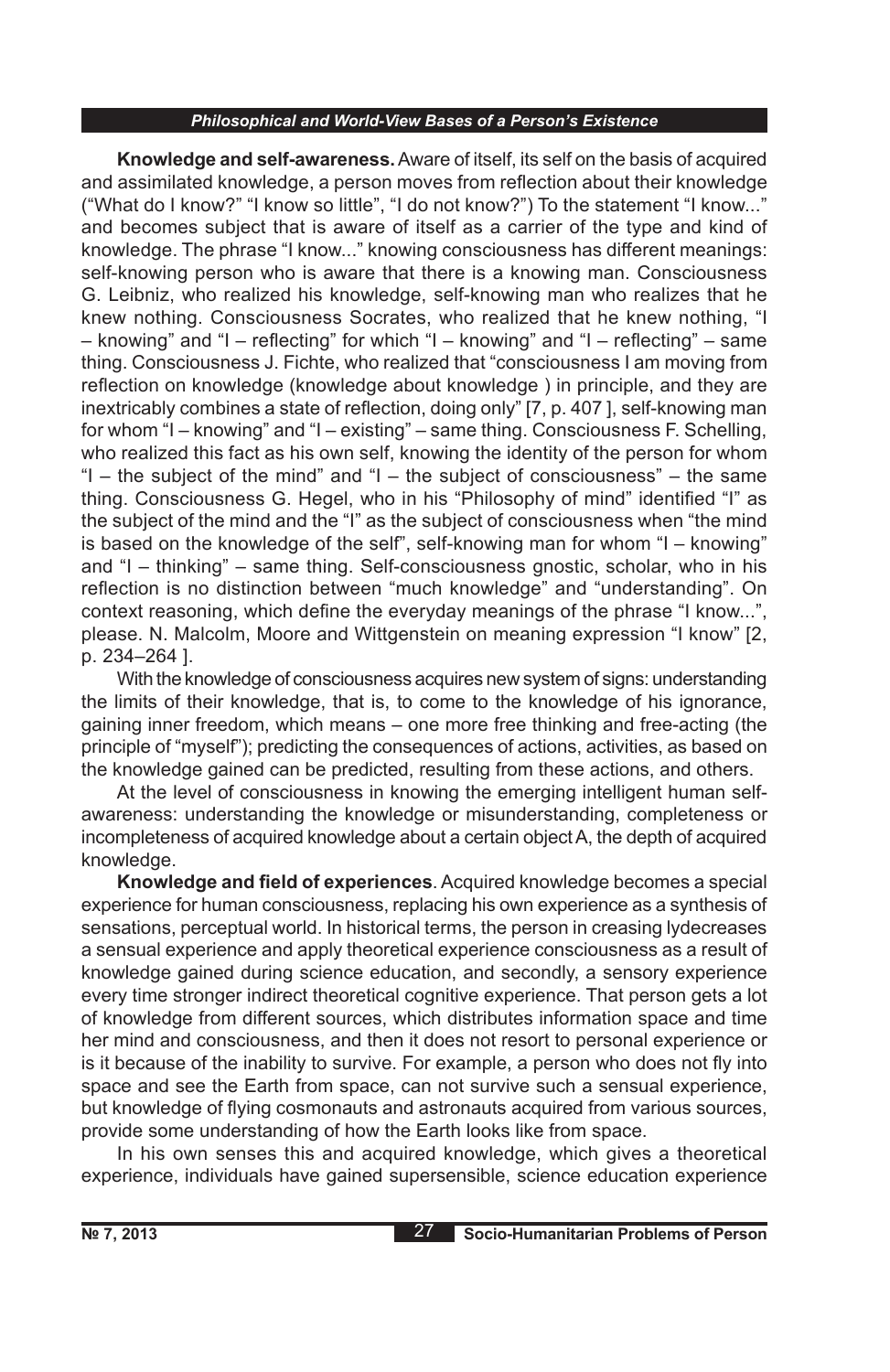( mystical, psychic ), which in terms of rationality classified as irrational human experience.

Thus, there is a specific problem: how does the acquired specialized objective (theoretical, rational) knowledge of the human mind, its sensual and supersensible experience? Changing or not changing consciousness in the process of acquisition of knowledge and its logical-semantic processing? If changes in what direction?

**Knowledge and faith.** Faith – a special spiritual realm, a special manifestation of individual consciousness. Everyone believes in something, accordingly, the person who says that no he did not believe, contradicts itself, because you can believe in anything. A man takes nothing for granted, he needs proof, justification. Opposition "knowledge – faith" has different semantic characteristics than the opposition "mind – faith".

Accumulated and logical semantically meaningful knowledge leads to understanding of their individual skills and allows you to set what filled his mind – knowledge or belief ?

By common logic that the more knowledge, the less faith, and conversely, more faith, the less knowledge. But not so simple.

The ratio of "knowledge – faith" in the mind acquires different semantic characteristics. St. Augustine gave faith "higher authority", so logically faith is primary for knowledge, it shows the path of knowledge, defines its subject ( "Faith asks the mind discovers "); T. Aquinas considered faith in harmony with the knowledge, Kant, by contrast, would limit the knowledge to make room for faith.

Man acquires knowledge but also a belief that consciousness has special feelings associated with hope, love, with of sensations, the supreme and secret meaning in life. Faith can fill their personal sense of the human mind and subdue the knowing mind and direct actions and behavior. With faith in something, as an expression of the spirit, go to torment, suffering, struggle and death.

Having knowledge, one becomes freer internally, but will the knowing man suffering? And with faith in something going on flour to death – for example, with faith in God. Belief in something (Gods ideal revolution idols) makes people fanatical. Fanatic choke a voice of knowledge and, contrary to all that believe in what has created for himself.

Faith is able to provide a higher sense of life of the individual. Faith (belief) can be interpreted as a knowledge of a particular object, which is the belief of man in its truth. For example, a person X has acquired knowledge from a source which is God, he exists – it is the sphere of belief, and no acquired knowledge that God does not exist, does not convince her.

Another example. Person X believes another person Y, and that never deceives, and always tells only the truth. Person X has received notice (knowledge) that the person Y lied, not once, but she continued to Y as a person will believe man who does not lie.

Knowing that a person has acquired, can change faith deny faith, destroy faith, but faith can conquer knowledge. In this context, the person her-self, internally chooses – to believe or not to believe in something. Knowledge – the choice of faith.

Knowledge affects the scope of belief in different people differently. If person X strongly and deeply believes in something, the knowledge that she has learned,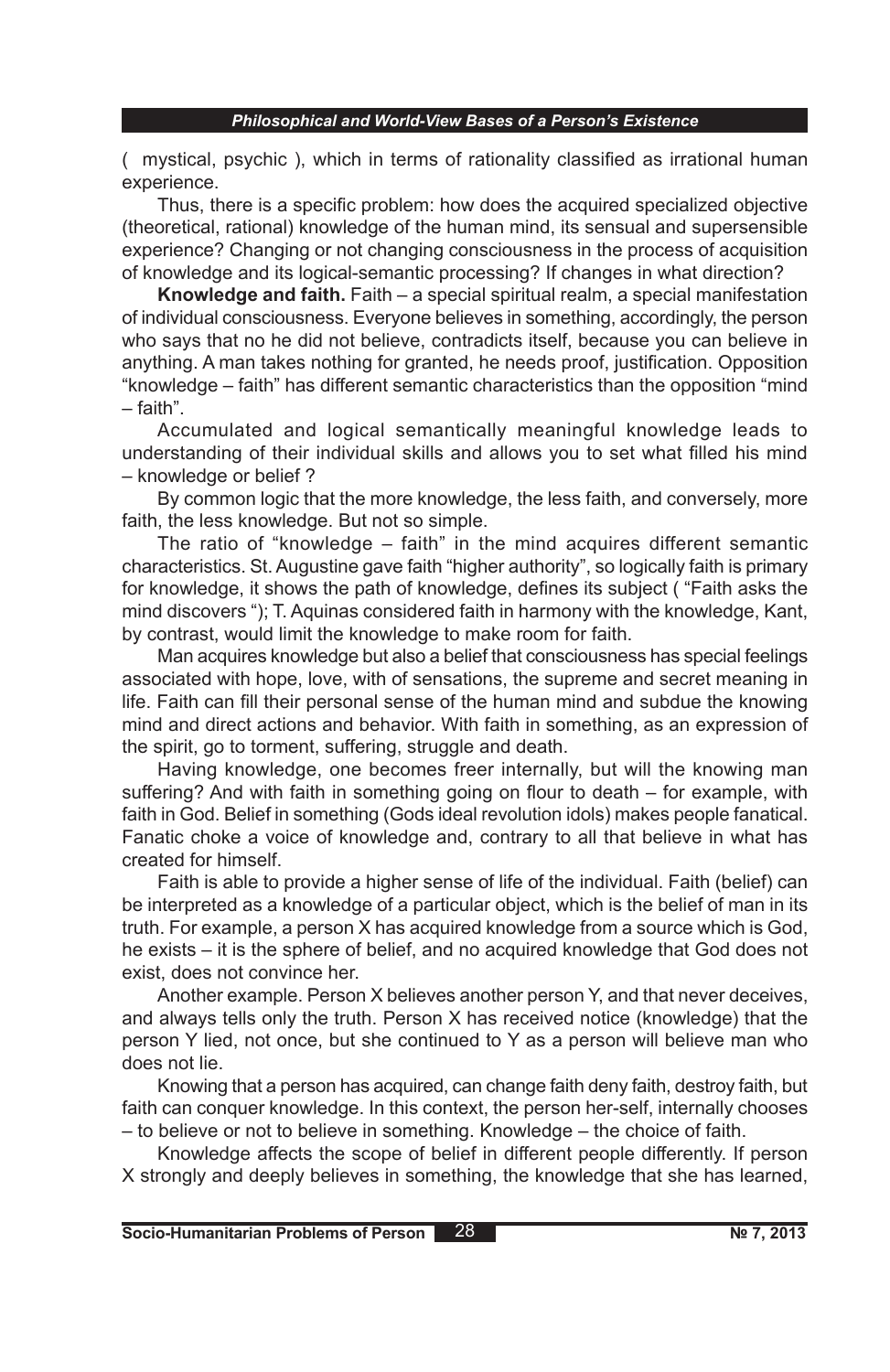can not shake the faith to replace faith disbelief, another person, even a strong and deep faith in something put on disbelief. As an example, consider the facts not too distant past. In the Soviet Union the belief in socialism and communism was one of the driving forces for many Soviet people. Despite knowledge of the tragic road to socialism and its own empirical experience of life under socialism, many people continue to believe that socialism – the best achievements of mankind. And even objective knowledge acquired after the collapse of the Soviet Union, did not shake the faith of many, while others have lost all faith in the idea even possible to build a society of equality and justice.

In the context of the relevant "scientific rational knowledge – faith" in the minds of people knowing there is the phenomenon of "knowing faith". At the level of rational thinking, theoretical consciousness of scientific knowledge takes precedence over faith, but science does not destroy faith (believing consciousness), that scientific knowledge is that it has become a man, does not destroy the faith. For example, some people believe in life after death, reincarnation of the soul and other psychic phenomena, although science has not confirmed these phenomena as facts of reality. But if such case happens, and the believer learns about this, he confirmed her belief rational knowledge, as a result, there is the phenomenon of "knowing faith".

Scientific rational knowledge that his people came only generates opposition to "scientific knowledge – faith" in her mind, rocking "I believe – I do not believe", but does not destroy the very consciousness of the believer, and creates cognitive dissonance. Cognitive dissonance in the minds of human knowing – the contradiction between objective knowledge acquired during science education and subjective knowledge acquired in the course of their own mental and cognitive experience.

Rational knowledge as such is not a spiritual guide in the life of individuals because knowing a person X might seek support in some faith. It is no coincidence some modern educated, many knowledgeable people resort to religious belief or other forms of belief. For example, enter the sect, changing religious faith. In other knowledgeable people mind conquers faith. The ratio of "knowledge – faith" in our time must make sense in the context of openness to people of diverse knowledge. The modern person derives knowledge from different sources and is the carrier for various species and types of knowledge. As a "pluralistic" knowledge related to the faith of man? Will replace rational knowledge believer consciousness?

**Knowledge and ideal**. Knowledge creates ideals that fill the contents of consciousness, and people live these ideals. The most important for people with the ideals of freedom, justice and love. Consider the ideal of freedom. Formation of the ideal of freedom in human history – a particular problem for research. In the context of the formation and development of the consciousness of freedom is the ideal of the property in the assimilation of knowledge. Lessons ideal of "free man" person X transforms into the sphere of the mind and gives it a higher meaning ("a sweet word freedom"). Fight for liberty and freedom of the people is the supreme meaning of his own life for many people, as the experience of human history. It should emphasize the special role of the mind in the knowledge of the ideal of freedom. Many people understand liberty as "anarchy", "permissiveness" and thus begins to behave according to the principle "everything is permitted". The role of reason in that it defines the logical meaning of these terms, they are non-identical, and the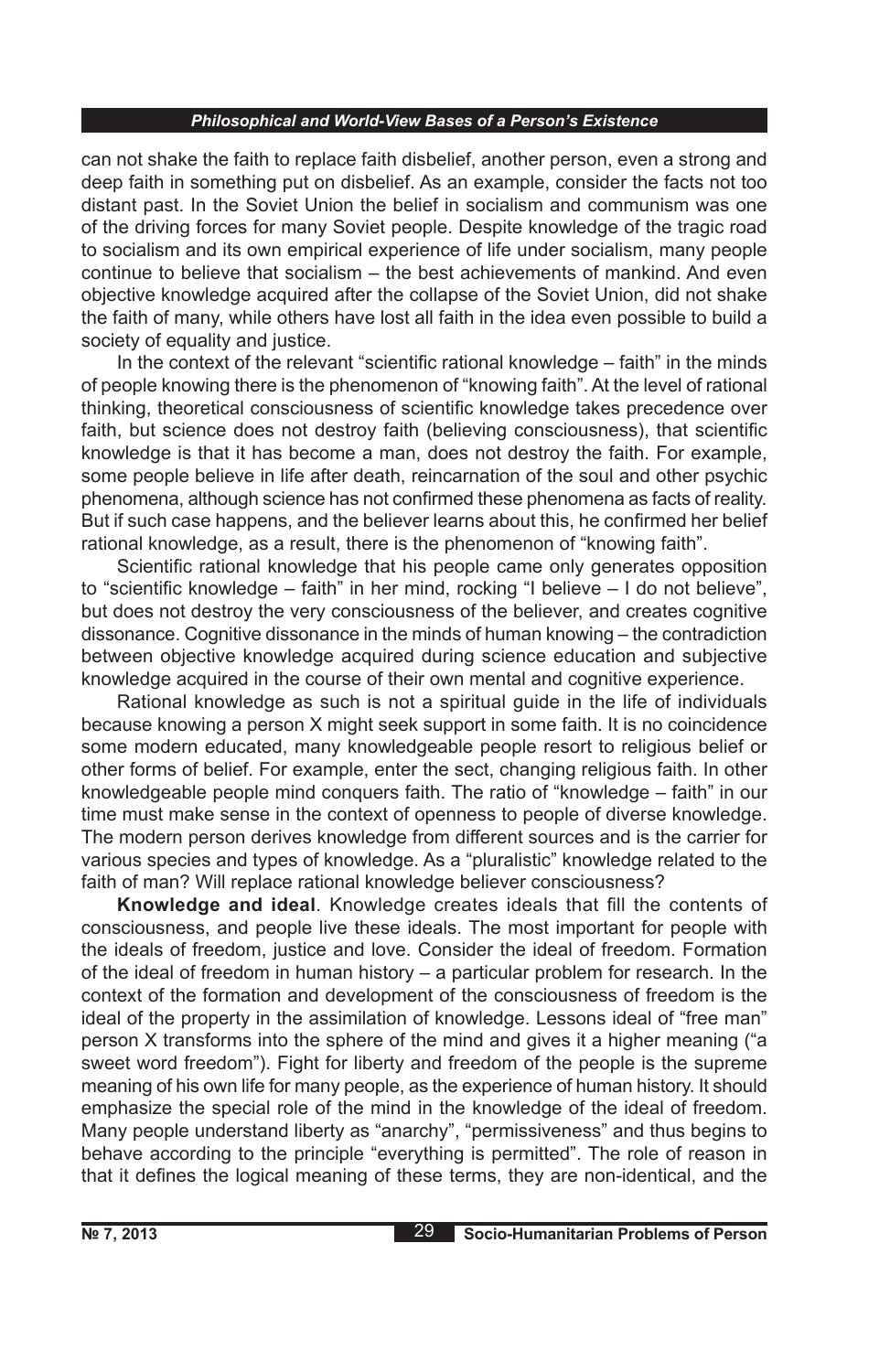consciousness that understands this changes the behavior of individual X when she learns that not everything is allowed that "freedom – not permissiveness".

**Paradoxes of "knowing man".** Knowing a person is difficult and controversial socio-cultural phenomenon. This inconsistency in the philosophical reflection sometimes takes the form of paradoxes. Paradox " omniscient person" occurs when the identified entity (class of all people ) with an element of this class ( individual ). For example, none of the individuals belonging to the class of people who may not know everything about the world and the person X "knows everything about the world". The ancient Romans said: "A lot of people know a lot, but nobody knows everything". Paradox little knowing someone who knows how to act and knows the consequences of their actions, and still does not act in accordance with the knowledge and contrary. Knowing that his people came, creates a cognitive basis for rationalization of practical actions, deeds and moral behavior. It formulated the problem of rationalizing Socrates. As philosopher paradigm used moral (ethical) knowledge. Basic ethical concepts "good" and "evil" as regulatives moral actions and behaviors Socrates deduced from knowledge. Good (beneficence, justice, honesty, etc.) is the expression of knowledge and evil – an indication of ignorance (ignorance ). Sometimes people unknowingly commit evil, only ignorance. Man gets freedom on the basis of knowledge, in power over themselves and their passions. Socratic rationalism leads to the principle of assimilation of the human moral knowledge and self-awareness based on their moral feelings and moral behavior. But real life does not always fit into the logic circuit rationality. "If the lumen of the mind and consciousness of moral knowledge, then act morally". For example, a person X has learned the knowledge of moral norms "Thou shalt not steal", "Thou shalt not kill" is morally educated, but acquiring moral knowledge, has not it rather the norm, but in spite of, that steals, kills. There is a paradox morally educated person who knows what is good and does not comply with its laws and commit evil. A man who learned knowledge is free and knows how to manage their own instincts and passions, but can be a slave to their instincts and passions, therefore, if a person has committed an evil, it is not always due to ignorance. Thus, acquiring moral knowledge, while man is free and not free.

At the present stage of human development with moral knowledge is updated legal knowledge – law as a regulator of social behavior introduced by the government. Entering the legal expertise in understanding and subsequent self-regulatory norms of social behavior provides an appropriate level of awareness on the part of the individual's own practical actions, which are governed by the law (the law). However, in this particular case an educated person knows the law, but gives them intentionally. For example, person X knows that a crime punishable, but still commits an offense and is trying by all means to avoid punishment.

In moral and legal knowledge, a person learns in learning logical knowledge, but knowledge of the laws of logic are not warned her of their willful violation of its own reasoning that generates the phenomenon of sophistry.

Increase the value of knowledge, including scientific, moral, legal, for a particular person becomes an issue of mind and consciousness.

Thus, the phenomenon of "knowing man" should be interpreted antinomic: knowing one knows what she knows and does not know what she knows. Knowing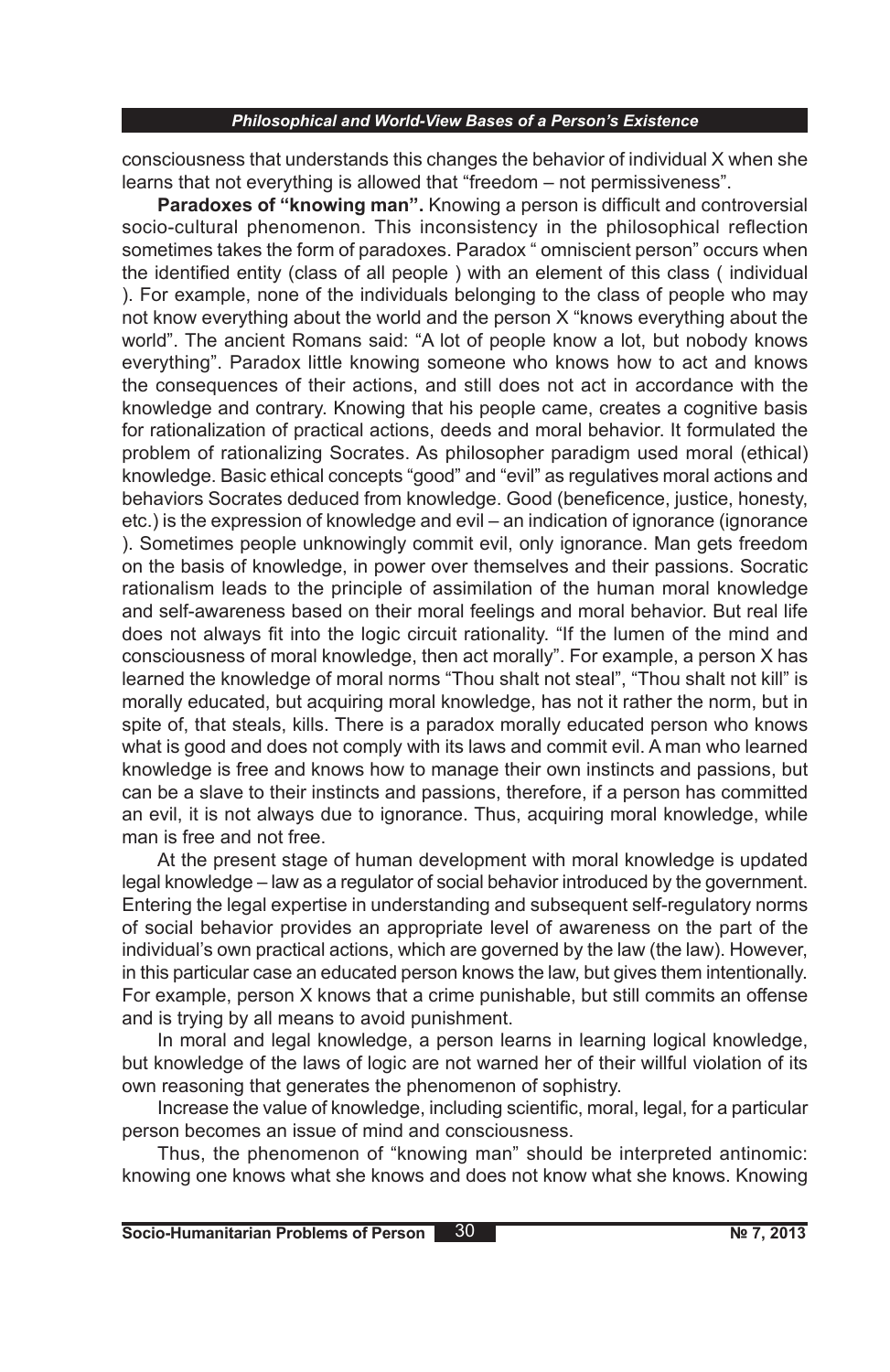a person enlightens the mind, but not always put her-self thus converting "knowing man" to "thinking subject" is a particular problem not only of training, education, and also for the individual.

*Author's translation of the article*

# *Lіterature*

- *1. Аристотель.* Соч. в 4-х т. М.: Мысль, 1978.
- *2. Малколм Н.* Мур и Витгенштейн о значении выражения "Я знаю" // В кн.: Философия. Логика. Язык. М.: Прогресс, 1987. С. 234–264.
- *3. Молодцова Е.* Наука об уме и знании // В кн.: Проблема знания в истории науки и культуры. СПБ.: Наука, 2001. С.193-206.
- 4. Платон. Соч. в 3-х т. М.: Мысль, 1968.
- *5. Родзинский Д.* Сознание античного мудреца. М.: Аграф, 2003.
- *6. Скотт И.* Избранное. М.: Изд-во Францисканцев, 2001.
- *7. Фихте И.* Факты сознания. Назначение человека. Наукоучение. Мн.: Харвест, М.: АСТ, 2000.
- *8. Хайдеггер М.* Введение в метафизику. СПБ.: ВРФШ, 1997.
- *9. Холодная М.* Психология интеллекта (парадоксы исследования). СПБ.: Питер, 2002.

*An article received by the Editorial Board 16.01.2012 Accepted for publication 20.02.2012*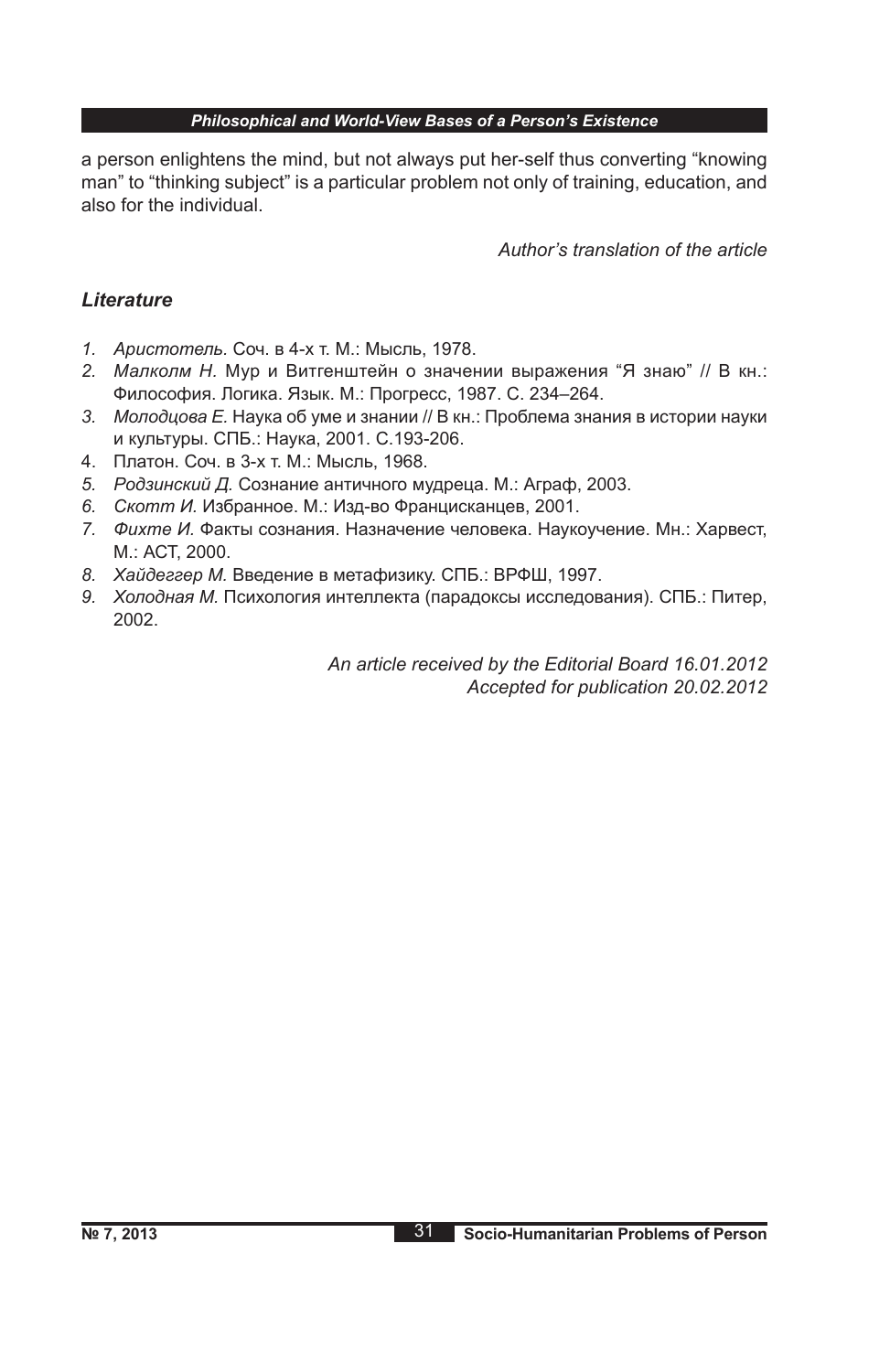USC 141.4(092((477)

# **PHILOSOPHY OF A HUMAN IN THE PHILOSOPHICAL THEOLOGY ОF HRYHORIY SKOVORODA AS "A PHILOSOPHY OF HEART"**

# *Valeriy Stetsenko*

Ivan Franko National University of Lviv, Universytetska Str., 1, Lviv, 79000, Ukraine, e-mail: kafedra kultury@mail.ru

*Peculiarities of philosophical theology of Hryhoriy Skovoroda are considered. The author analyses a specifics of philosophical and theological discourse of human self-knowledge as a determined path of discovering of true freedom and happiness. A result of this self-knowledge is theosis of a person. Also there is researched A correlation of study of a thinker about "two natures", "three worlds", "true nature (person)" and "similar work" with the pantheistic interpretation of the idea of God, combination of rational and mistical explanation of a Bible symbolics. Philosophy of a human in philosophical theology of Skovoroda is manifested as "a philosophy of heart". Keywords: philosophical theology, philosophy of a human, "a philosophy of heart", God, theosis.*

Extremely wide in the national historical and philosophical literature is the parameter estimates as creative and philosophical orientations talented pupil of Kyiv-Mohyla Academy Hryhoriy Savich Skovoroda (1722–1794), born in the Cossack family in Poltava [1–4; 5, p. 109–142; 6–9; 12–17; 19; 21–23; 26–28; 36; 38; 42; 43; 44, p. 333–592]. D. Czyzewskiy generally begins development of Ukrainian philosophical thought is of H. Skovoroda [40, 41, 45].

Among modern scholars most acutely view, according to which, an outstanding Ukrainian philosopher second half XVIII century. H. Skovoroda, from which day starts Ukrainian classical philosophy, is the direct successor of the philosophical traditions of Kyiv-Mohyla Academy, including pantheism and rationalism [5, p. 54–142; 10, p. 186–199; 14; 17; 18; 20; 23; 24, p. 85–230; 25; 29, p. 190–194; 34; 35; 37; 39]. In fact, his theory [17; 20; 24, p. 177–230; 25; 30-33; 34; 37; 39] completes a long historical period of professional development – "academic" (spiritual and academic) philosophy of XVII–XVIII century in Ukraine, sending philosophical (religious and philosophical) thought professors of philosophy of Kyiv-Mohyla Academy of Kononovych-Horbatskiy and Gisel, Jaworskiy, Kozachynskiy, Konyskyy [24, p. 85–171]. That is not surprising, since H. Skovoroda very long time (though with some large breaks) studied at the Kyiv-Mohyla Academy, which, however, never finished. Prevented his fervent desire to better understand the world and man, which affected the election Skovoroda life wandering philosopher – preacher humanistic educational ideas [2; 5, p. 125–142; 10, p. 186; 12, p. 750–759; 14, p. 24–40; 17,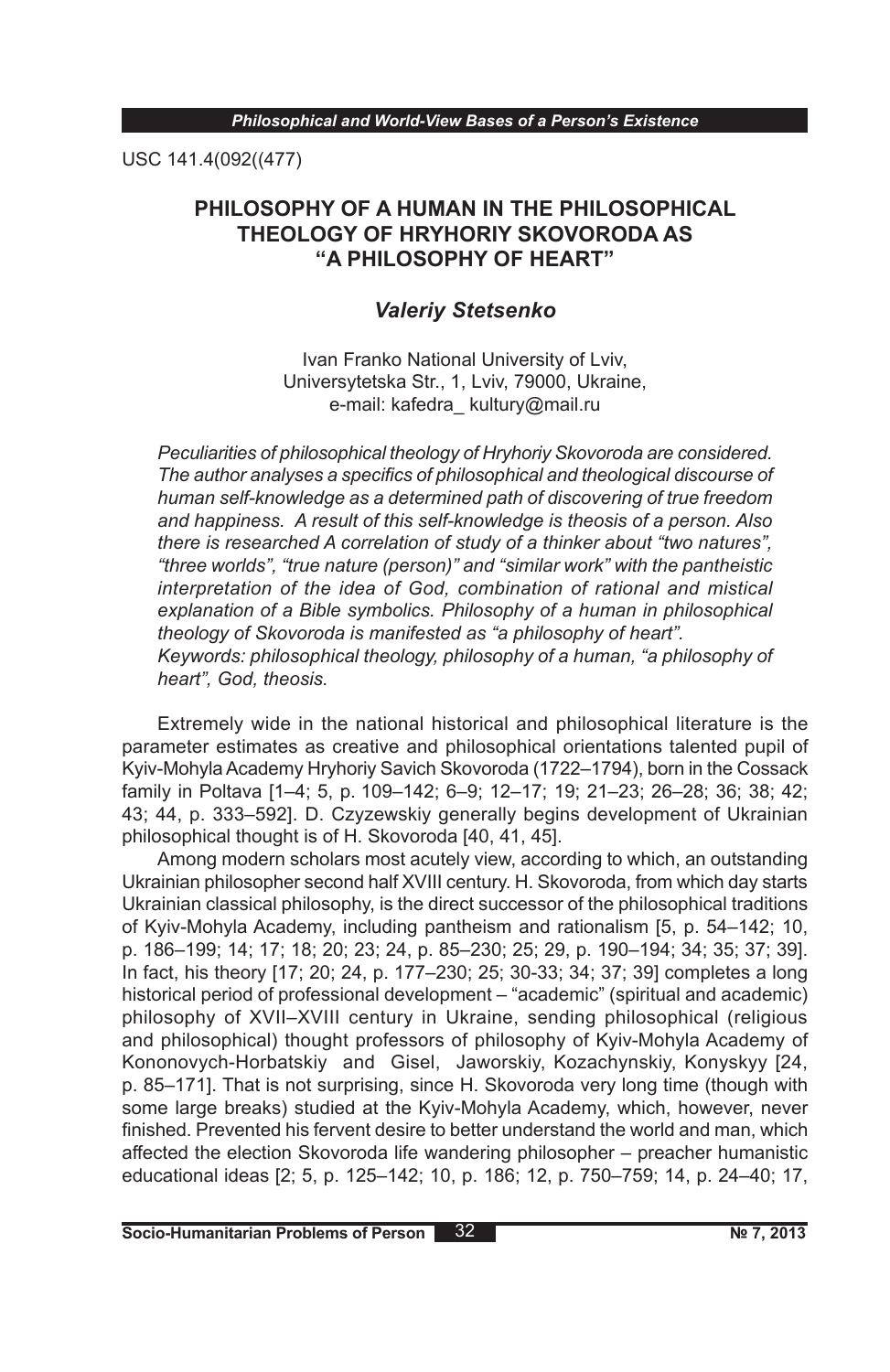p. 6–18; 20, p. 181–182; 24, p. 174–176; 29, p. 190; 39, p. 6–18; 40, p. 7–62; 42, p. 9–17; 44, p. 336–353].

The latter is likely to have been caused by another trend – anthropocentrism, which gradually constituted in the philosophy of Kyiv-Mohyla Academy in first floor XVIII century. For example, G. Konyskyy in the introduction to his course philosophy states that its purpose – "human happiness or bliss. And rightly so, because otherwise, except philosophy, set how good everything is just bliss body, this one a wonderful science nourishes the spirit, comforts, makes blessed, happy" [11, p. 46].

As well as confirming the first biographer H. Skovoroda M. Kovalinskyy understood the term "philosophy" itself thinker. Philosophy for Skovoroda is life itself: "The main goal of human life. Head of human affairs is the spirit of human thought and heart. Everyone has a purpose in life, but not everyone has the primary objective, is not everyone is head of philosophy of life... or love of wisdom directs the entire range of its affairs to the purpose to give life to our spirit, heart, generosity, lightness of thought, as the head of all. When the spirit in man merry thoughts calm, peaceful heart – that's all bright, happy. This is the philosophy" [32, p. 465]. Therefore, the main object of philosophy philosopher believed man.

In this case, the H. Skovoroda probably influenced by the views of their teachers (M. Kozachynskiy, G. Konyskyy), which emphasized applied to ethical issues, emphasizing the noble goal of philosophy – "happy man" [24, p.175–176, 183–187]. This is the "ethical line" of anthropocentrism philosophy of Kyiv-Mohyla Academy, as is, and has been continued and has found its in-depth development of the doctrine H. Skovoroda.

As a philosopher, educator and humanist, H. Skovoroda devoted himself mainly to the study of man, his inner, spiritual world and myself decided to develop a philosophy which taught people to be happy even in difficult life circumstances, even when it is surrounded by poverty, injustice and other misfortune. Because his works he taught fellow how to be happy [5, p.125–134; 10, p.186; 12, p. 760–767; 14, p. 190–196; 15, p.15; 17, p. 39–43, 20, p. 181–200; 24, p.177; 25; 26; 29, p. 192–193; 30–33; 37; 39, p. 145–148; 40, p. 216–219; 44, p. 584–590]. Hence – pronounced "ethical anthropocentrism" his philosophy [24, p.177–230].

According to M. Kashuba, H. Skovoroda – the first Ukrainian thinker who so openly and directly put someone searching for her happiness and freedom at the center of his philosophical reflections, continuing this tradition established polemicist and brotherhood movement leaders and professors of the Kyiv-Mohyla Academy for the purpose of philosophy was "happy, happy, human life". But H. Skovoroda released in this series is the fact that, considering the subject of the philosophy of man concentrated all his attention on the problem of man, subjecting this home (ethical-anthropological) any other issue (ontologically and epistemologically, natural philosophy and cognitive) philosophical questions [24, p. 7].

Therefore, the main problem of this original thinker philosophy is the problem of man, his happiness and ways to achieve it [5, p. 125–142; 10, p. 186; 14; 17; 20; 24, p. 177–230; 25; 30; 37; 39; 40; 44, p. 333–592]. This problem naturally arises from pantheism philosophical system H. Skovoroda, in particular, with its rationalistpantheistic doctrine of "two natures" and "three worlds" [5, p. 109–115; 10, p. 187–199; 18; 24, p. 177–201; 25; 29, p. 192–193; 31–34; 37; 39-41; 44, p. 333–592].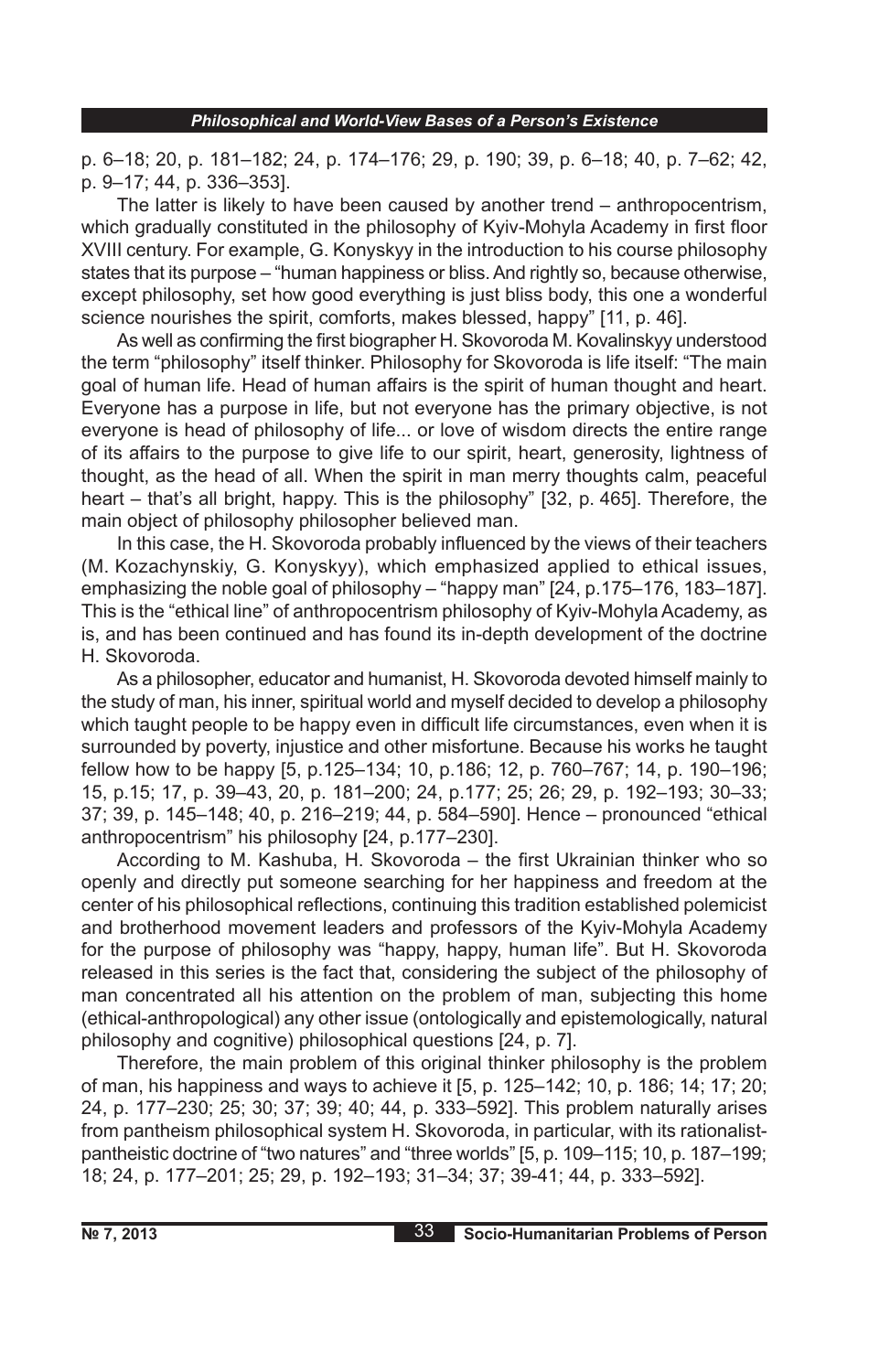These two statements, according to local researchers, is that the two lines that penetrate through the entire philosophical system, all the teachings H. Skovoroda [18; 24, p. 177–201; 29, p. 192–193; 31–35; 37; 39; 40]. But the core of this theory is the person, not as a social being, as a person "internal" (invisible nature, the essence of man – his heart, thought, spirit) - spiritual world, which the philosophereducator considers the main, true, "true man" by equating it to God [31, p. 161, 172]. All teaching thinker, stress researchers aimed to find that the "true" real rights in each individual [10, p.186; 16; 18; 20; 23; 24, p. 177–201, 215–230; 25; 35; 37; 40].

This goal serves the very assumptions H. Skovoroda about "double nature" world and man: the thinker divides their common object of philosophical reflection (all that exists) and concrete, the main object of his philosophy (man) in the visible and invisible nature, focusing it is at last, for which preferred because it identifies with God, which "pervades all creation holds, everywhere has always been, is and will be" [31, p.145–146]. This provision of the concept of "true man" H. Skovoroda, in fact, it proves decisive, the main place of man as its second, true, invisible nature – "divine essence" in it, as opposed to the secondary without its outer casing material - the visible nature.

This logically leaves the thinker thinking about the visible and invisible nature, from which it is clear that crucial topic in the ratio of these two natures for it is the very nature invisible (God, "divine essence" of all things visible world) as base, eternal principle of all absent. In particular, the idea that the main universe, all his belongings, their eternal principle, active and driving force is the most visible nature (God, Spirit), justifies the pan in the dialogue "Narkis" ("Narcissus"). Thinker writes that invisibility "excels" in all things of the material world and man himself, it keeps and generates all the existing [31, p. 165]. We know of no way, no substance, no matter what "God is not ruled by the head, and instead of beginning" [31, p. 167]. Similar opinion is also developing a wandering philosopher in his "Conversation, named alphabet or ABC peace", which states that God is "eternal head of a secret law in the creatures". This law – the divine nature ("divine nature") – invisible nature, which is eternal and not subject to decay, is the foundation and origin of everything, but she has no beginning and no end [31, p. 414].

In turn, these considerations H. Skovoroda of visible and invisible nature have become an important point milestone in his subsequent reflections on the problem of man, when along with the doctrine of "two natures", he proposed a second, also basically idealistic theory of "three worlds". The first of these – the macrocosm, which is limitless, boundless universe, or "big world" consisting of "the many-worlds world". The other two – "individual and small worlds", the first of which - a "microcosm, the svityk, small world or man", and the second – "symbolic world, that the Bible" – a large part of the world [32, p. 137]. And all this world has a two natures: the outer, visible – the material and the inner, invisible – the spiritual [24, p. 189–201; 29, p. 192–193].

Center philosophical theory of "three worlds" H. Skovoroda is a small world - man, the microcosm. In his interpretation of this small world he resumed the tradition looks ancient, medieval and Renaissance thinkers per person as part of the cosmos, which has the same nature as the macrocosm [24, p.195]. Following this ancient tradition,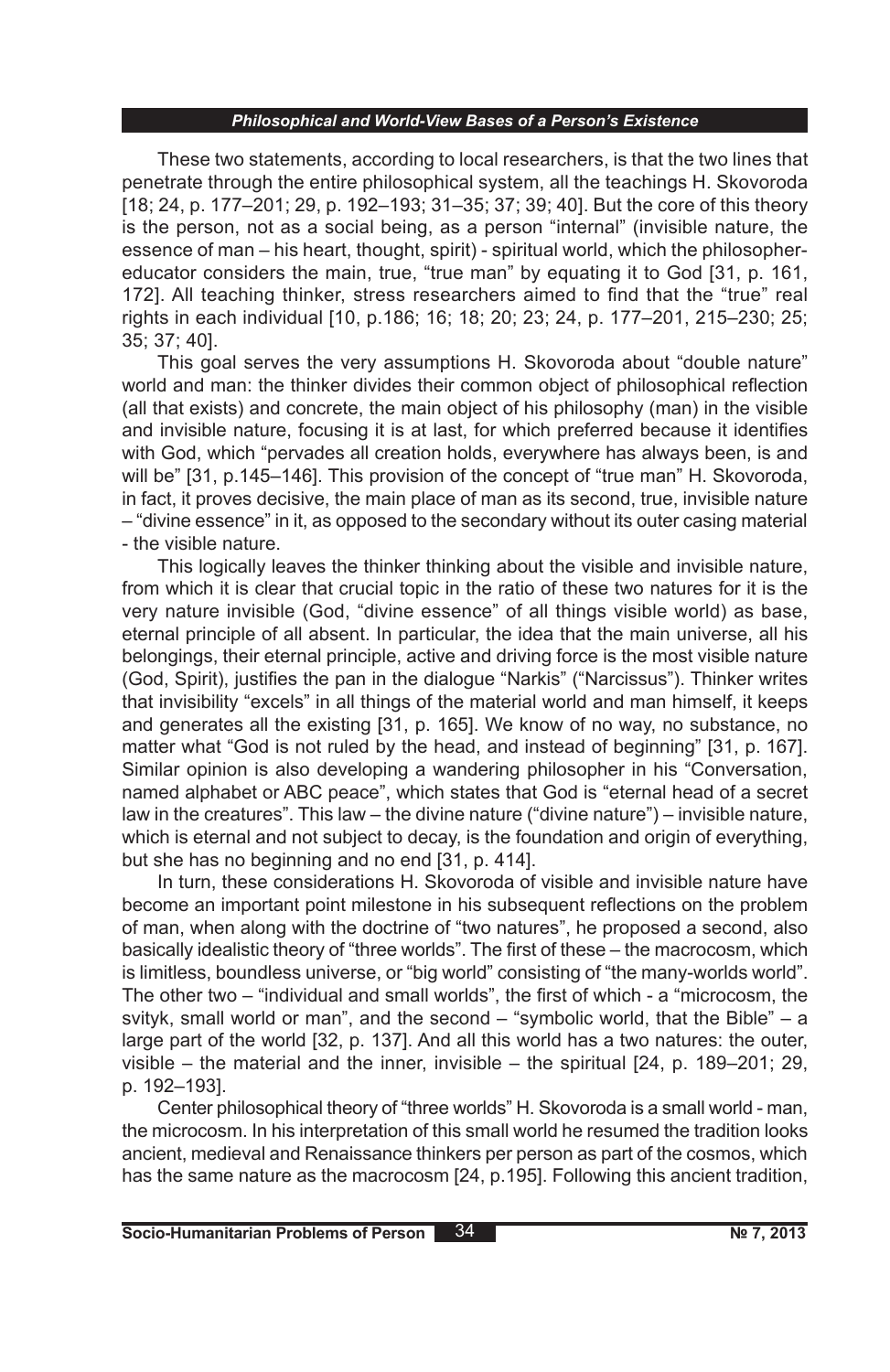Ukrainian thinker was also convinced that the man (microcosm) is a reflection of the great world (macrocosm): "All thy rags, all of your image's, this world" [32, p. 32].

This great world – the macrocosm - the universe interested H. Skovoroda only because it is reflected in man - the microcosm. Man as a microcosm within the meaning of the philosopher has a world repeats itself all the features of the macrocosm. Since it is potentially all, the man proclaims pan center, which converge all the problems of earthly life, work and learning [24, p.197, p. 200]. Therefore, the main content of philosophy philosopher believed not knowledge of the world of things, the laws of nature and explore the world of man, the disclosure of the nature and finding out ways and conditions that can make people happy [24, p. 196].

Based on the "double nature" of the world and man, H. Skovoroda emphasizes that everyone has as its exterior, "carnal" nature and its inner spiritual essence. Of this very second, invisible nature, spiritual, "divine essence" of man – "inside", "true man" philosopher recognizes the main, true to her when speculating in the "Narcissus", "How is it possible that a man is not foreign or extreme of its flesh, as people believe, but deep or thought her heart : she had just the largest ( most accurate ) human head. But her appearance is nothing like a shadow, a fifth and a tail" [31, p. 161]. Therefore, as stressed by D. Czyzewskiy, as in all kinds of being decisive is not external, but internal nature, invisible nature, this principle of dividing the world into two of nature and the relationship between them and the H. Skovoroda applies to humans. According to this principle, a person is of central importance in the world through a combination of the two natures, however – not bodily and spiritual nature, and its "foreign person" (body and "surface" of the soul) and "inner man" (her living spirit – the deep heart and thoughts) – "true man" [40, p. 104].

However, according to the theory of "two natures" of the visible nature is only a "shadow" invisible nature – "divine essence" in it. Similarly, a person is only a shadow of the true self – the "internal", "true man" in it [31, p. 172]. Therefore, as indicated H. Skovoroda the "Narcissus" is true, this man remains a mystery that hides a "foreign person", "You – your dream true man... You're nothing, and she in thee – the essence" [31, p. 163]. That's why the fact that a person within the meaning H. Skovoroda microcosm is the measure of all existence, it is required of it before you know the big world (macrocosm – the universe) and the symbolic world of the Bible, to know and understand itself. And know herself to man, the logic of the concept of the philosopher – it just means know your friend invisible inner, spiritual nature, that its true ("divine") entity – the "true man" in itself [31, p. 172].

The idea of "internal" – "true man" – is the central idea of the ethical teachings H. Skovoroda. The objective of the meaning of human life thinker sees that everyone should find himself and become a "true man" born of God (a God), that is – learn and create yourself as a spiritual person, endowed with "divine essence". In many dialogues Pans traced the idea that nature is visible – "true man" – is God himself, Christ. All people from Skovoroda, identical in Christ, not only figuratively, but really, really, really. He urges: "We only know that God is in the flesh of men. Indeed, it is in our flesh visible – in the intangible tangible, eternal in the temporal one in all of us and all in all..." [31, p. 180]. Hence the goal of man: "... To know ourselves and understand God, to know and understand the exact person... all hype from its shadow, which all stop. But the true man and God are one and the same" [31, p.172].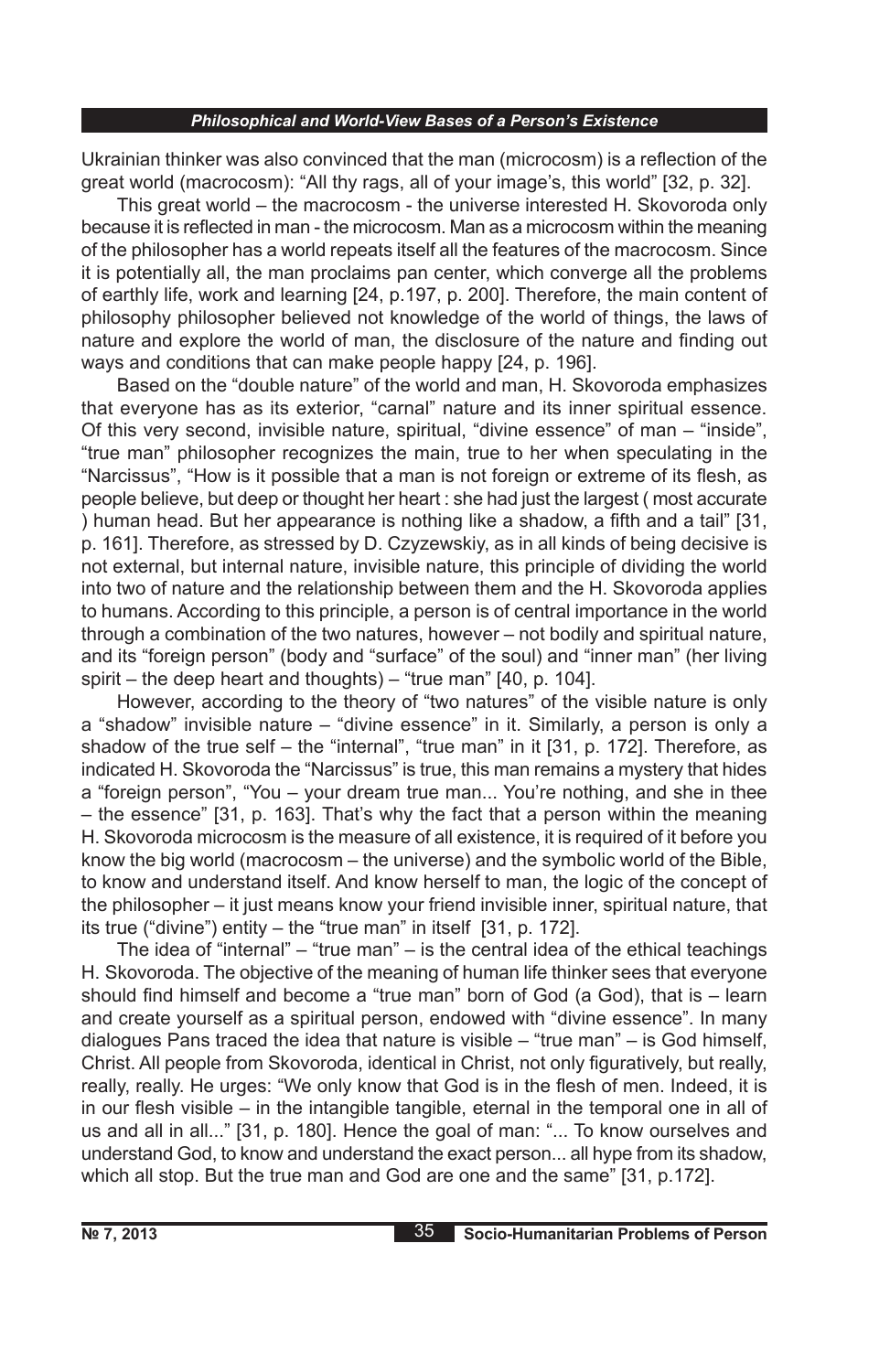The doctrine of the two natures that H. Skovoroda developed to justify his conception of human nature (the microcosm – small world), it is consistently applied to other dedicated his worlds – large (the universe – the macrocosm) and the symbolic world (the Bible). In particular, it is for reasons of clarification of man's place as a microcosm of the total universe thinker pays attention to the macrocosm – the big world (universe), a reflection of what people thought. The world's great H. Skovoroda called the world of things, nature, the universe, applying to him the term "old world", "universal peace", "peace Worlds", "all-all", "universe", etc. Given the fact that people will know peace-macrocosm, H. Skovoroda calls it "old world". It exists everywhere, visible and known to all, correlated with the "new" invisible – the divine world, as the shadow of a tree. Old world – the universe  $-$  visible world, by Skovoroda – is only a shadow of the New World – "Shadow of God" [32, p. 148], "smoke eternity" [32 , p. 33].

The doctrine of the great world – the macrocosm in the philosophical system H. Skovoroda closely connected with the doctrine of man as a small world – a microcosm. In a microcosm of existence is subject to the same laws as the universe. However, the laws of nature to be the only "foreign person" – her body and soul ("surface Soul") – the visible nature [24, p. 197]. The real ("true people") – her heart thought, which is the essence of man as such, not the "foreign body" – is the "main man"  $[31, p. 160]$ . The human body – it is apparent that envelops the true human nature – invisible nature, and it is like any visible only "shadow" and "sleep", and our thoughts, hearts – "Wings of the soul" – our nature, because "the true is absent that under his shadow lies "[31, p. 163].

Heart, for H. Skovoroda, as the researchers note of his work has always been the center of all pure, eternal, good [15, p.14–15; 24, p. 224–225; 36, p. 207–208]. This shows all skovorodynska concept of "true man", which is why the national historical and philosophical literature H. Skovoroda rightly considered to be the brightest representatives of Ukrainian traditions "philosophy of the heart".

From the works of famous Ukrainian philosopher, most notably the huge influence on his doctrine of man made Scriptures Christianity – Bible [30–33]. Biographers H. Skovoroda researchers and its artistic heritage unanimously say that Scripture was for him best friend, a star that points the way to the Kingdom of God [14, p. 47–48; 32, p. 442], in fact, all works of the great Ukrainian philosopher saturated refreshing "juice", imbued with the spirit the Bible, which determinate his way of thinking, speaking imperative creative credo, and matrix code, the alpha and omega of his thinking [9, p. 12–15; 28, p. 348–352; 38, p. 23–44; 43, p. 288–299]. It is no coincidence that along with the macrocosm (the universe) and the microcosm (man), H. Skovoroda recognized the existence of an ideal world the Bible characters who also has two natures – external (visible – the text ) and internal (invisible – God's truth ), and then – can be a means of knowledge as nature, man and the universe, and of the invisible, eternal (divine) nature. According H. Skovoroda, symbolic world of Scripture – a kind of encyclopedia of moral and cognitive experience of mankind, which is the human "mind the concept of eternal life, hidden in mortal like the picture in its colors" [32, p. 137].

As pointed out by researchers in a separate allocation of the Bible – and the corresponding symbolic world – symbolic understanding and interpretation of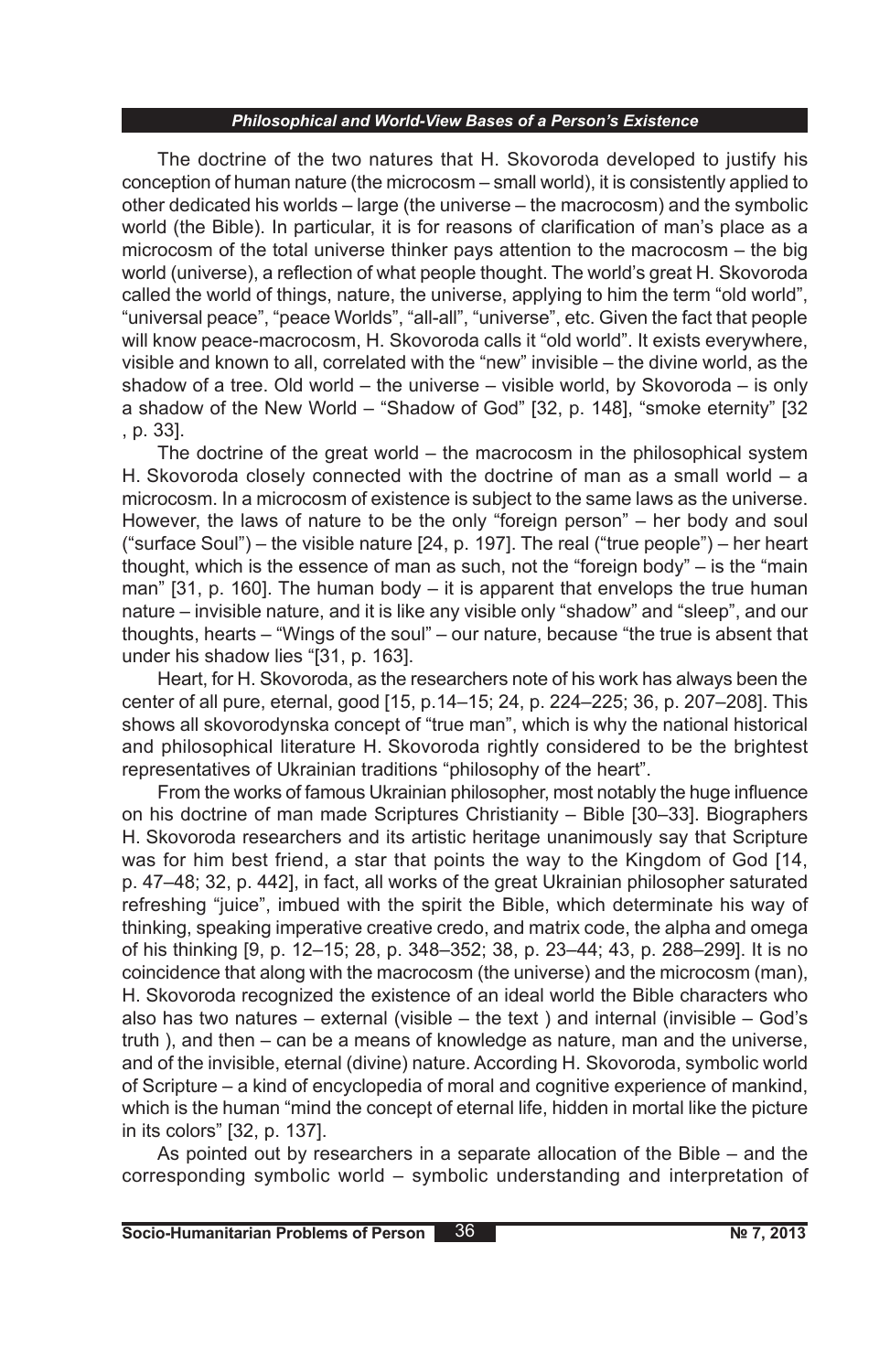texts made it possible to coordinate H. Skovoroda statements of Scripture with the principles of his philosophy. So thinker himself, imitating the language Bible also says images and symbols looking for evidence of his thoughts at random analogies and allegories, so characteristic of his style of thinking [13, p. 198–205; 19, p. 215–217; 22, p. 285–291; 24, p. 193, 203, 208, 209, 214; 28, p. 348–351; 38, p. 23–44]. According H. Skovoroda use of such allegorical and symbolic methods to understand the true meaning of the Bible, hidden behind the visible, making it an important source of man's knowledge of the world and of itself [31, p. 251–252]. As emphasized philosopher see hidden behind the visible word, sign or image – it means "... at a certain figure is unknown, and available, though with high mountains, smart beam as pravoluchnu an arrow at the target to let a distant mystery... Hence was born the word character" [31, p. 295].

Of particular value of Scripture for a person H. Skovoroda saw that the Bible is like a wise and prudent owner, who plans to advance their family's life. He stressed that – it is a "light" that shines "God's light" real "pharmacy for the soul" which many drugs he various "diseases" – life problems. Therefore, for all his critical attitude to the outside, the literal sense of the Bible, the philosopher argued that penetration into the true essence of Scripture – is the "harbor" that heals the soul of man, in his heart inspires serenity, joy and true happiness [32, p. 83] – "peace that surpasses all understanding" [32, p. 84].

So, to know the hidden meaning of the Bible into her symbolic world for H. Skovoroda meant, as we see, to find peace, quiet, comfort, joy and bliss – a true "spiritual haven" in the stormy sea and the great evil of the world. Therefore, knowledge of the symbolic world of Scripture philosopher regarded as one of the ways to human happiness. In particular, in his work "The Ring" H. Skovoroda has a symbolic reading and understanding the Bible text, and fell in a loud voice the problem of human happiness, which, according to the wandering philosopher, not in rank, position, money, etc. and in the heart of everyone who knew themselves, their vocation and took the "peace of mind". It is from this point of view, said, H. Skovoroda "The Bible is the book of theology that leads us only to the jurisdiction of God left all mortal" [33, p. 396].

Another way, which was allegedly addition to the knowledge of the Holy Scriptures, the great Ukrainian philosopher outlined for human self-knowledge in the sense (meaning) and the goal of his life, his purpose and his place in the world. As H. Skovoroda convinced that "true man" – is the heart and thoughts of man, with his statement "true man and God are one and the same" [31, p. 172] it follows that heart and thoughts are God in person. So self-designation rights is because in order to know and understand itself, that is your heart, your thoughts, your spiritual essence – God in himself.

Hence the idea H. Skovoroda of true happiness and true freedom of such a spiritually rich person who has found God ("divine nature"). As pointed out by M. Kashuba, the subject of reflection throughout the life of the philosopher was not stormy sea of human passions, and the quiet, peaceful "spiritual haven" where you can go deeper into ourselves, to feel the spiritual "I" find happiness – life courage and calling – "akin to employment" [24, p. 179]. This "haven" – happiness, spiritual pleasure when the "spirit in man cheerful, calm thoughts, peaceful heart", and the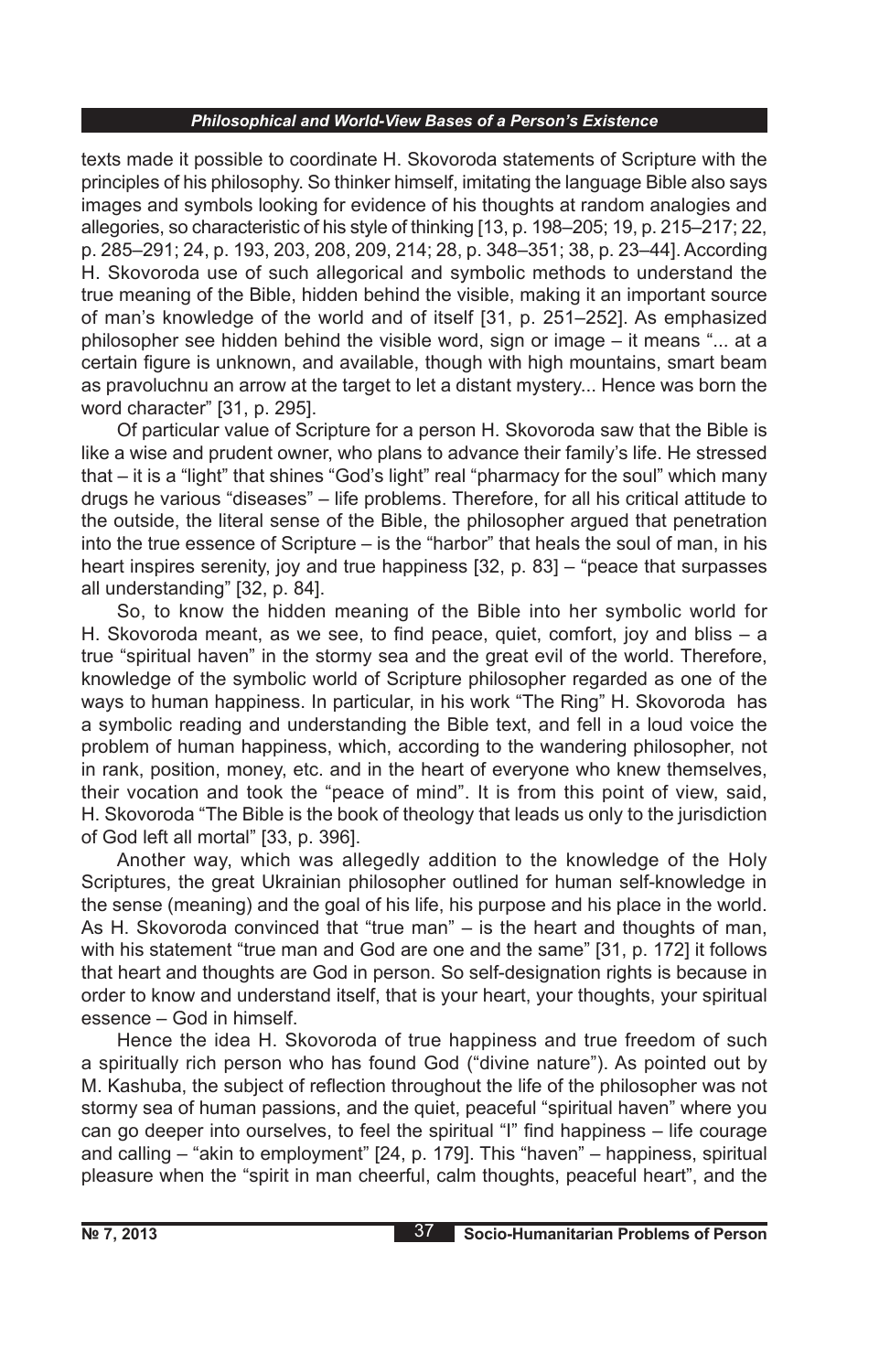soul dominates "spiritual power", according pans, and is a real (spiritual) freedom of man [32, p. 465; 33, p. 340].

So for the first time in Ukrainian philosophy teaching H. Skovoroda elevates man to understand it as a spiritual person. This, above all, its originality and novelty, this it a step further than their teachers of the Kyiv-Mohyla Academy [24, p. 177– 179]. It should be added that pronounced "ethical anthropocentrism" philosophy H. Skovoroda, the subject of which was a man in our opinion, proves that she is a true "philosophy of man" which in his understanding of man as a spiritual personality - the "inner man" continues the tradition of existential philosophy of man, established a religious thinkers of Kievan Rus, also with its" religious and philosophical (theological and philosophical) context.

Thus, in our opinion, the "philosophy of man" H. Skovoroda, including his concept of "true man" Ukrainian thinker taught primarily in the form of philosophical and theological discourse – philosophical theology. Therefore the place of philosophical theology in the philosophical system H. Skovorody clarify what are the characteristics of philosophical and theological discourse thinker general depth and objective study of its philosophical and religious (theological and philosophical) heritage in the context of contemporary philosophical and theological discourse certainly raises the urgent task of national researchers.

With this in mind, look promising, in particular, the study of religious and philosophical and theological issues in H. Skovoroda that took place the past two decades in the exploration of such authors as V. Nichyk [18], Ya. Stratiy [35], M. Popovich [23], V. Shevchenko [43], N. Gorbach [6], T. Gribkov [7], N. Levchenko [13], M. Abysova [1], I. Isychenko (Archbishop Ihor) [9], V. Mylus [16], G. Palasyuk [19], S. Povtoreva [22], V. Prokopenko [25], I. Pukas [26–28], L. Ushkalov [38], O. Timchenko [36] and many others. This list should also add the previous works P. Bilaniuk [3; 4], D. Chyzevskiy [40; 41; 45], V. Shayan [42], V. Ern [44].

Particularly attracted the attention of researchers is the fact that, considering the main subject of the philosophy of man, H. Skovoroda, in turn, more importantly, the most significant in it self admits emotional and volitional source and nature (center) of a living spirit – the "heart". It is crucial for the whole notion of human philosophy Ukrainian thinker, and especially for his idea of "true man" as God "is within us, in our heart" [31, p. 163]. Note that, and the crucial role played by the philosophy of human H. Skovoroda heart and thoughts as "God in man", directing it to true happiness and true freedom, give serious grounds for many domestic famous philosopher researchers considered the first known representative of the original tradition of "philosophy heart" in Ukrainian religious and philosophical (Philosophy and Theology) belief [7, 8, 15, 16, 26, 36].

In our opinion, the "philosophy of the heart" H. Skovoroda, in fact, is such an original philosophical and theological form (philosophical theology) presenting him his philosophy of man. Interestingly, despite all its originality and national identity, she finds parallels in Western philosophy. For example, in one of his essays V. Melnyk calls attention to an interesting harmony of ideas, undertaken in European philosophy B. Pascal, in the philosophical concept which concept of "heart" belongs to the decisive role and developed in the Ukrainian philosophical tradition, from philosophy H. Skovoroda where one of the core concepts is the "heart". Therefore,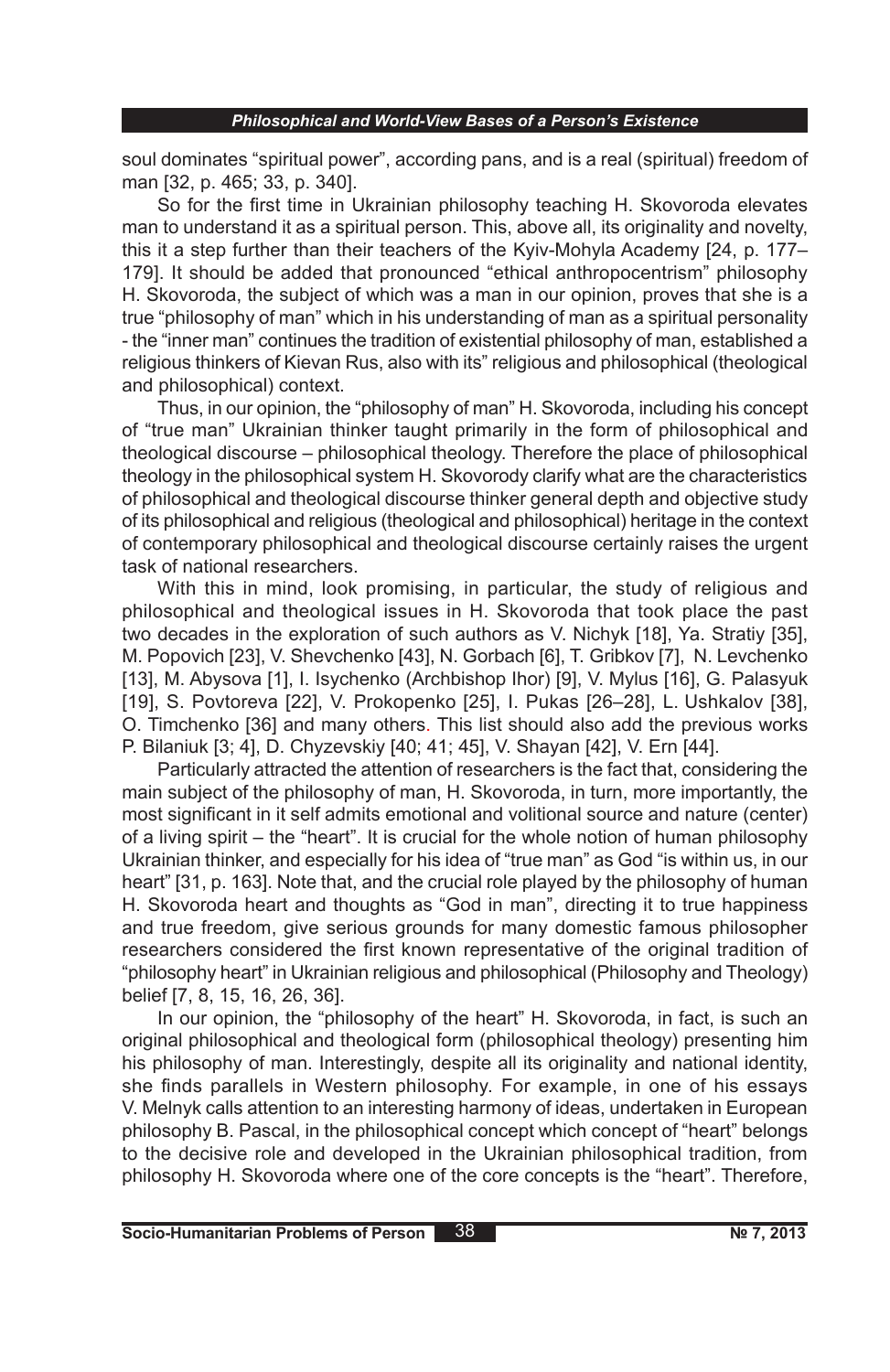said the researcher, philosophy Ukrainians (add  $-$  that religious philosophy  $-$  VS) and called the "philosophy of the heart" [15, p. 14].

Moreover, as stressed by V. Melnyk, philosophies Pascal and Skovoroda close that have distinct existential-anthropological dimension and perspective to address ethical and humanistic issues, solving problems sensovyznachalni person through an appeal to the inner spiritual center of the human being – "heart". The researcher also stresses that B. Pascal true knowledge about the world devoid of rational structures play "logic of the heart" that equip "first principles" of life that have opened opportunities a reality thanks to the "evidence" [15, p. 14]. And this mysterious "logic of the heart", of course, is typical for representatives of Ukrainian "philosophy of the heart", where H. Skovoroda is hardly an exception. Therefore, it is possible to agree with the conclusion of another researcher, V. Ilyin, that "this aspect of the problems B. Pascal (inner" world of the heart", the subjectivity of truth... etc) close to the irrational and mystical traditions of Ukrainian mentality of Philosophy (P. Mohyla, H. Skovoroda)" [8, p. 96].

Thoughts on the availability of mysticism in philosophical reflection H. Skovoroda expressed by many researchers of his work  $-$  V. Ern [44], D. Czyzewskiy [41; 45], P. Bilanyuk [3, 4], V. Shayan [42], R. Pich [21], T. Gribkov [7] and others. In particular, D. Czyzewskiy believed that philosophical doctrine Ukrainian itinerant philosopher comes from the German mystics – ideas of Eckhart Boehme. V. Shayan says that teachings H. Skovoroda – a synthesis of ethics and metaphysics, faith and religion, mysticism, symbolism and eschatology. R. Pich proves that distinguished philosopher inherent romantic interpretation of the myth, which is based on desire for union with God.

As the first biographer H. Skovoroda M. Kovalinskyy, attracted to mysticism in thinker was when "... he threw himself to the will of the Creator, completely succumbing to the love of God... to trade him (God) dispose of it as your weapon... as he wishes" [30, p. 16]. According to T. Gribkov, mysticism H. Skovoroda reveals itself in its particular relation to the world, the desire to open his philosophizing real spiritual world, and especially in his unorthodox pantheistic interpretation of God as "invisible nature". M. Kashuba, I. Pukas point to elements of mysticism in skovorodynskomu transcendentalism human self-concept, especially in the idea teozysu [24, p. 220–225, 26, p. 54–60].

These and some other features of their "philosophy Heart" Ukrainian thinker, certainly different from the Western tradition "philosophy of the heart". In particular, V. Melnyk emphasizes that "the philosophy of the heart" B. Pascal more focused on epistemologically and cognitive abilities "intuition of the heart", what probably shows the influence of Cartesianism, while the "philosophy of the heart" H. Skovoroda focus on philosophizing "Know yourself" describes rather than epistemological orientation, as the desire for knowledge of his inner spiritual state through which a hidden essence of the world. In addition, the researcher emphasizes, "Philosophy of the heart" Pascal, despite the humanistic orientation in general is tragic, pessimistic reflection (contradictory human being "overwhelmed" life before death, etc.), while the "philosophy of the heart" H. Skovoroda riddled with optimism, faith in a happy destiny of man, and most importantly - the belief in the possibility of moral and spiritual self of man [15, p. 15].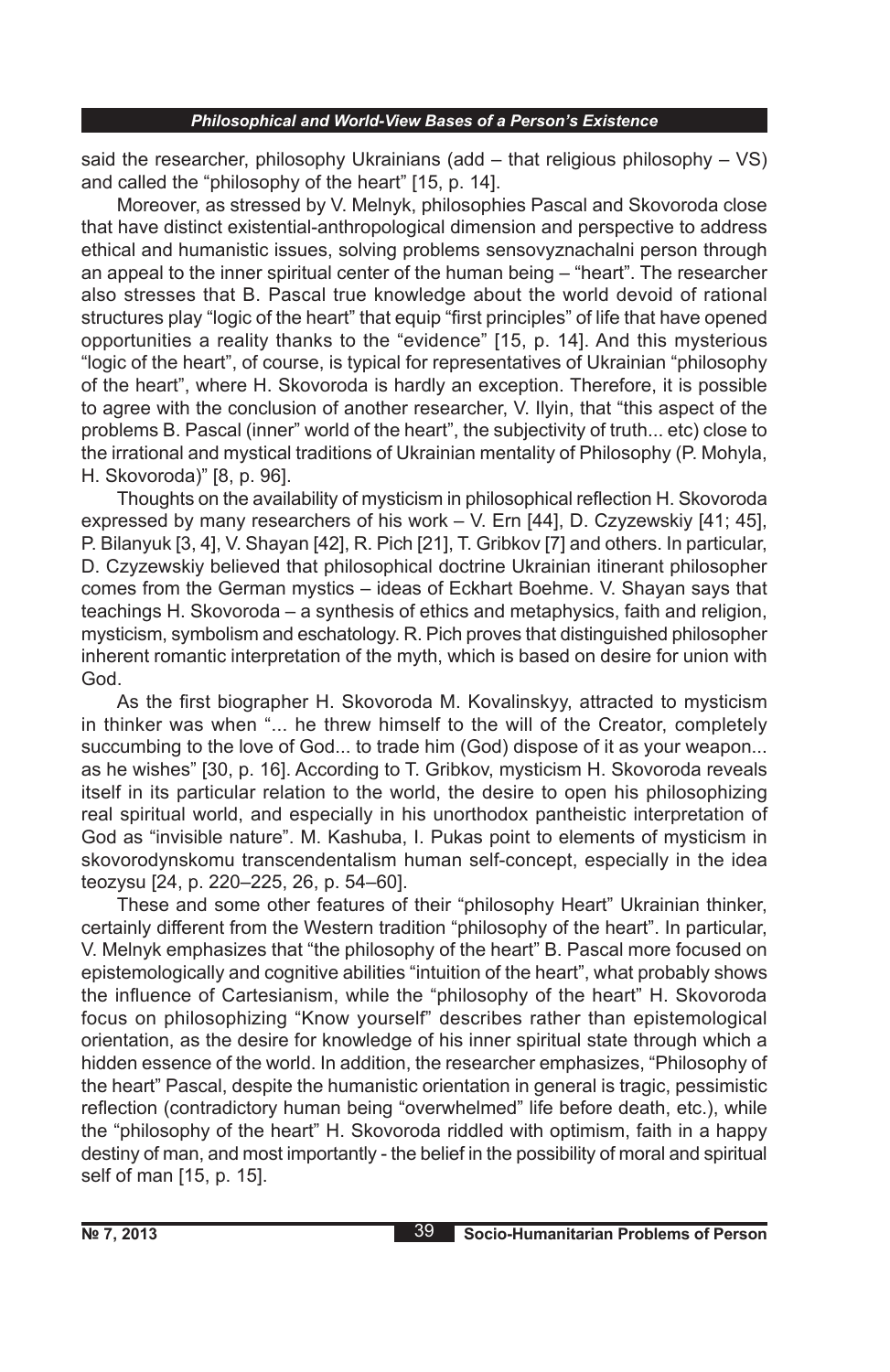It is this belief (typical of Christian culture thinking – *V.S*.) looks like, based skovorodinskaya concept of man as self-knowledge of God (knowledge of God, "divine essence" in his heart). Based on the theory of "two natures" in all their existing, H. Skovoroda believes that human self-knowledge begins with the fact that she is learning to separate yourself to learn a two natures - apparently mortal ("foreign person") and the invisible, spiritual essence of a true ("inner man"). "Sections of yourself to know yourself... Rozdyvys that is in thee vile, and of value" [31, p. 246]. "Know thyself, rozluchyvshy blood between man and man of God..." [31, p. 247]. Thus, knowledge of the "inner man" - a man's knowledge of God which is in man "true man", "Everywhere there is a God... and where do you look closer its not like you either...? And if you find, then he thee, and thou shalt zyavyshsya" [31, p. 246].

However, how important is the knowledge of God as the Law of the existence of all the macrocosm, it is equally important for a man to know himself is the same, that is your heart, your thoughts - their spiritual essence. After all, it allows you to find the "holy and divine among themselves", because God "is within us, in our heart" [31, p. 163]. As expressed in this regard A. Pashuk, human knowledge of God in the midst of itself means, in essence, understanding and a strengthening of moral and ethical principles as well, however, justice and other virtues which are fundamental to the life of this true – "true man" [20, p. 185]. Happiness and freedom in such a man is in itself and do not depend on wealth or social status [29, c. 193].

Thus, in a pantheistic conception of human-ethical self H. Skovoroda knowledge of God – the knowledge of God is presented as man's knowledge of the world and God identical itself, which then acts as a self path to freedom and happiness of man [24, p. 215–230]. This self transcendentalism rights H. Skovoroda certainly contains some mystical meaning. Knowing your-self updated man finds a friend "incorruptible", "true man", which is its highest part, "Part of my love, O Lord" [31, p. 416].

Actually, so imbued with mysticism search result man of God in themselves, in their hearts, for Skovoroda is teozys – "deification" human transformation of the earth into heaven, her likeness to God, what lies above happiness and spiritual freedom of the individual. So probably not an exaggeration to claim that teozys is the central idea of philosophical and theological discourse H. Skovoroda for which this "resurrected", "born again", updated as a result of this transformation, "man is not external or extreme of its flesh, as people believe a deep heart or thought it: it is a just man and most accurate head. And its external appearance is nothing like a shadow, a fifth and a tail" [31, p. 161]. Now it will become divine will, it takes those moral qualities that thinker ascribes to God and acts, managed her own divine will become wise and good, agreed with the world God's law [24, p. 225].

Teozysu organic component (conversion "deification") "true man" is proclaimed Skovoroda idea "akin" (akin to) work. "Philosopher notes that this condition" when a person is in their whims and not on other people's suggestions, and penetrating into herself and listening to the Holy Spirit, who lives in it and calling it, following his secret sweep is taken and observed positions of the to which the world was born, designed to by the Almighty" [31, p. 418]. Then calling to a particular work relationship with a particular way of life, which bring the highest pleasure and joy, "joy", "joy", "courage" is, according to the thinker, the true "God" in man by her happiness and freedom [31, p. 244].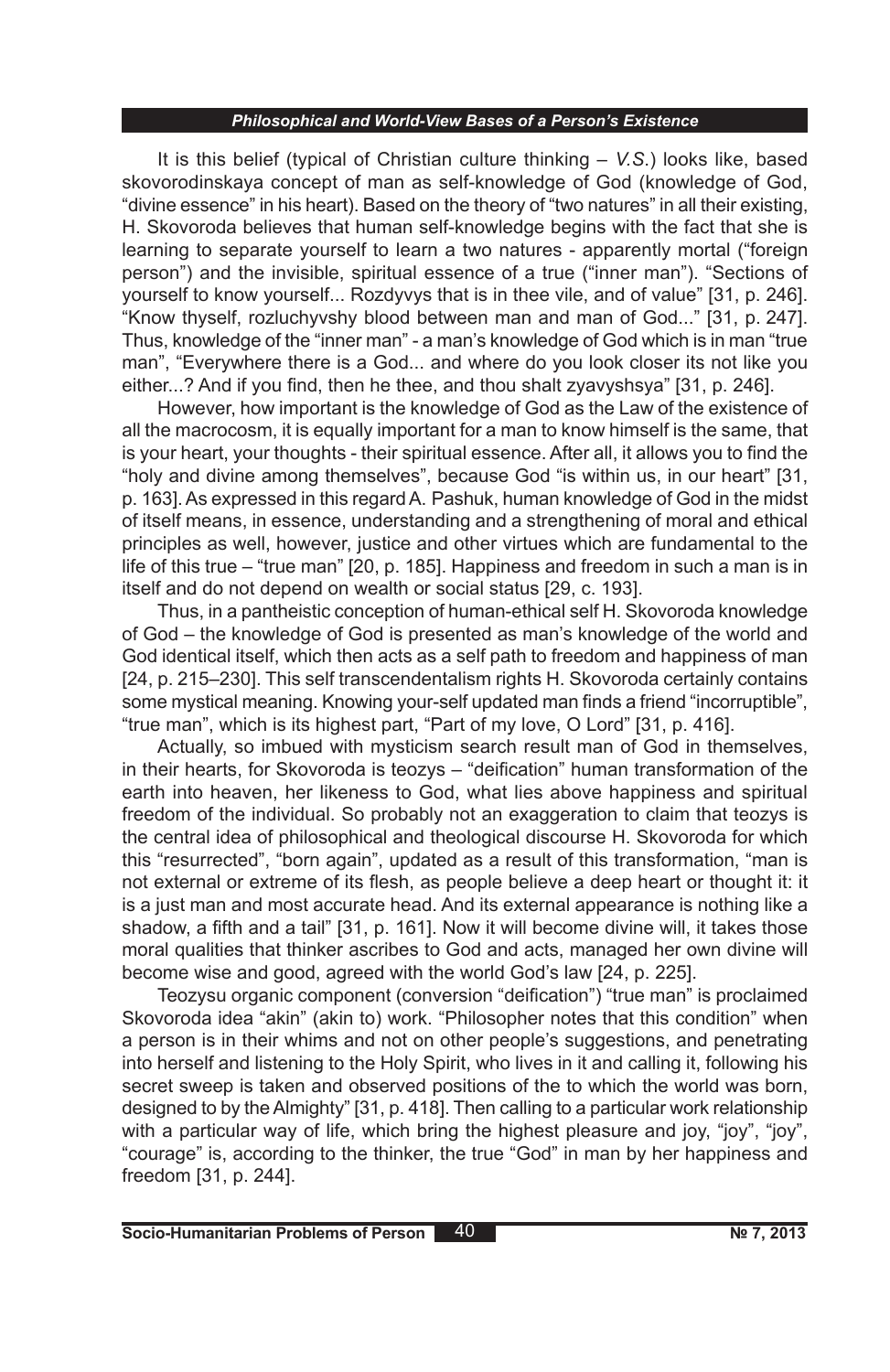So as you can see, a decisive place of "heart" in the concept of "true man" H. Skovoroda provides a well-founded reason to consider his philosophy of man as a special form of philosophical theology – "the philosophy of the heart". In turn, this existential-humanistic philosophical theology ("the philosophy of the heart") H. Skovoroda can also be defined as "the philosophy of God-seeking" – this is an integral part of his philosophy of man, in which "know yourself" – is to know the divine in you. Do not accidental, because this philosophical and theological nature and purpose of the great Ukrainian philosophical thinker, and the relationship is in her doctrine of "two natures" and "three worlds", "true man" and "akin to employment" with the pantheistic interpretation of the idea of God and of man himself, the combination of rational and irrational, mystical discourse of symbolic allegorical method and so.

*Author's translation of the article*

## *Lіterature*

- *1. Абисова М.* Діалог у творах Сковороди як шлях пізнання Бога // Історія релігій в Україні: [наук. щорічник. 2008 рік]. Львів: Логос, 2008. Кн. ІІ. С. 3–9.
- *2. Багалій Д.* Український мандрований філософ Григорій Сковорода. К.: Наук. думка, 1992.
- 3. *Біланюк П.* Вступ до богословської спадщини Григорія Сковороди // Сковорода Григорій: образ мислителя. К.: Наук. думка, 1997. С. 361–384.
- *4. Біланюк П.* Григорій Сковорода філософ чи богослов? // Богословія. Рим, 1970. Т. XXXIV. С. 244–253.
- 5. Від Вишенського до Сковороди (з історії філософської думки на Україні XVI– XVIII ст.). К.: Наук. думка, 1972.
- *6. Горбач Н.* Поняття Бога в творчій спадщині Г. Сковороди // Історія релігій в Україні: [праці ХІІ-ї Міжн. наук. конф. (Львів, 20–24 травня 2002 року)]. Львів: Логос, 2002. Кн. ІІ. С. 348–355.
- *7. Грибков Т.* Про містичний світогляд Григорія Сковороди // Історія релігій в Україні: [наук. щорічник. 2004 рік]. Львів: Логос, 2004. Кн. ІІ. С. 233–238.
- *8. Ільїн В.* Апологія ірраціонального. Філософія для тебе. К.: Вид-во Європ. ун-ту, 2005.
- *9. Ісиченко І.* Григорій Сковорода і патристична традиція // Григорій Сковорода і антична культура : [тези доповідей науково-практичної конференції, присвяченої 200-річчю від дня народження Г.С. Сковроди (19 листопада 2002 р.]. Х., 2002. С. 12–15.
- 10. Історія української філософії : хрестоматія. Львів: ВЦ ЛНУ імені Івана Франка, 2004.
- *11. Кониський Г.* Філософські твори : у 2 т. К.: Наук. думка, 1990. Т.1.
- *12. Лаврецький С.* Український філософ Григорій Савич Сковорода // Правда. Львів, 1894. Т. 23. Вип. 69. С. 750–767.
- *13. Левченко Н.* Пошуки рецесивної моделі світу в тексті Святого Письма як домінантний концепт творчості Григорія Сковороди // Література. Фольклор. Поетика: [збірник наук. праць]. К.: Акцент, 2005. Вип.21. Ч.1. С. 198–205.
- *14. Махновець Л.* Григорій Сковорода : біографія. К. : Наук. думка, 1972.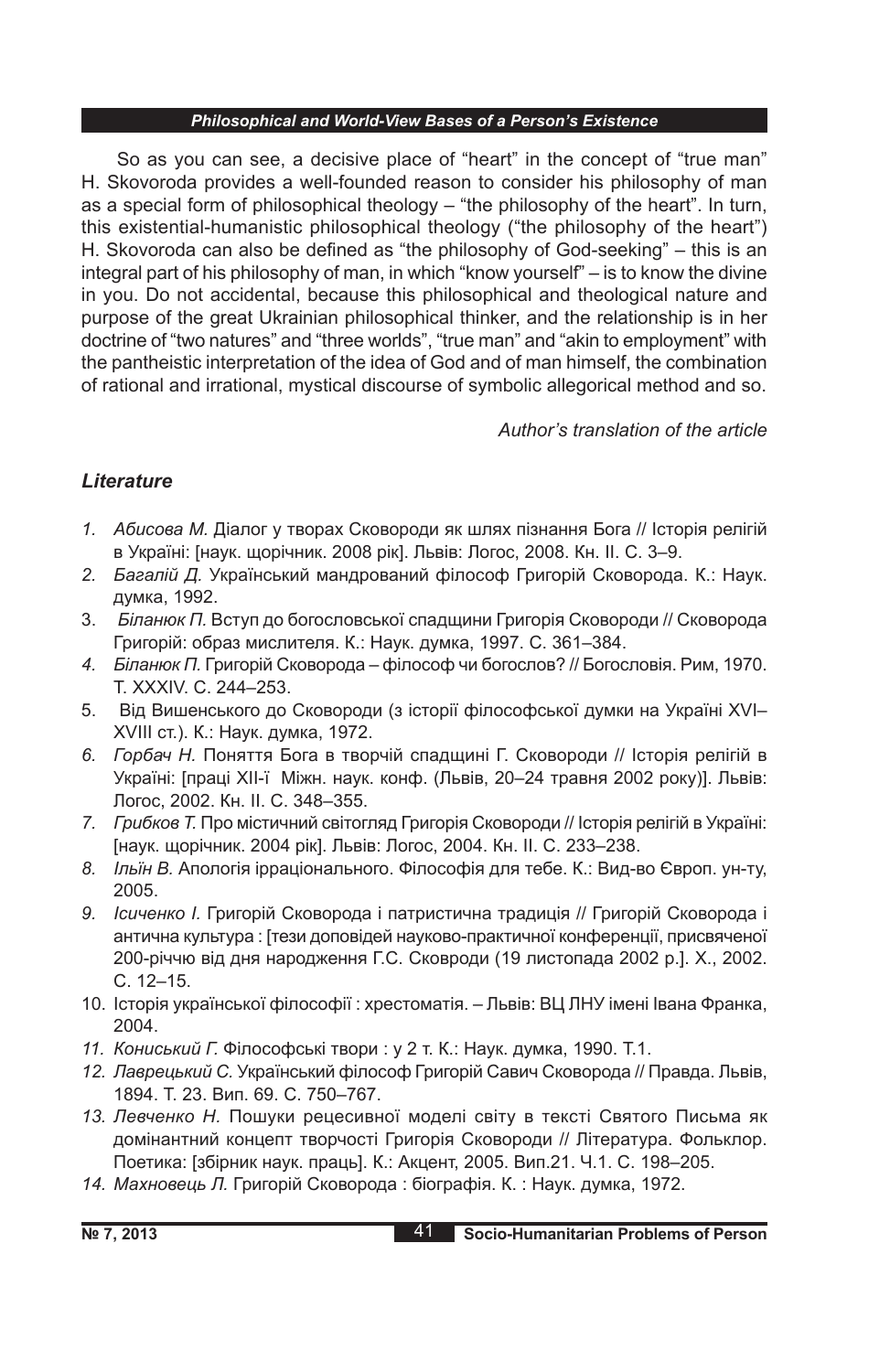- *15. Мельник В.* Проблема раціональності та її співвідношення з ірраціональним // Вісник Львівського університету. Серія філософські науки, 2011. Вип. 14. С. 7–16.
- *16. Милусь В.* Релігійна філософія Григорія Сковороди // Історія релігій в Україні : [наук. щорічник. 2008 рік]. Львів : Логос, 2008. Кн. ІІ. С. 236–242.
- *17. Мишанич О.* Григорій Сковорода. Нарис життя і творчості. К.: Обереги, 1994.
- *18. Нічик В.* Проблема Бога і світу в творах Г.С. Сковороди // Сковорода Григорій: дослідження, розвідки, матеріали : [зб. наук. праць]. К.: Наук. думка, 1992. С. 69–79.
- *19. Паласюк Г.* Про характер біблійної символіки у Г. Сковороди // Різдво Христове : [статті й матеріали]. Львів : Логос, 2001. С. 215–217.
- *20. Пашук А.* Проблема "истиннаго человъка" у філософській концепції Григорія Сковороди // ЗНТШ. Львів, 1991. Т. ССХХІІ. С. 181–200.
- *21. Піч Р.* Сковородинський міф про Наркіса в світлі романтичної концепції міфотворчості // Сковорода Григорій: образ мислителя. – К.: Наук. думка, 1997. С. 361–384.
- *22. Повторева С.* Інтерпретація символізму Біблії у творчості Г. Сковороди і сучасний філософсько-теологічний дискурс // Історія релігій в Україні: [наук. щорічник. 2008 рік]. Львів: Логос, 2008. Кн. ІІ. С. 285–291.
- *23. Попович М.* Сковорода і богослов'я // Григорій Сковорода: філософія свободи. К.: Майстерня Білецьких, 2007. С.175–186.
- 24. Проблема людини в українській філософії XVІ–XVIII ст. Львів: Логос, 1998.
- *25. Прокопенко В.* Метафізика людини Г. Сковороди та світова традиція // Збірник Харківського історико-філологічного товариства. Х., 1993. С. 23–31.
- *26. Пукас І.* Вчення Григорія Сковороди про обожнення (Θεώσισ) // Вісник Львівського університету. Серія філософські науки, 2006. Вип.9. С. 144–152.
- *27. Пукас І.* Ідея Бога в розумінні Григорія Сковороди // Релігієзнавчі студії. Вип.2: [зб. наук. статей]. – Львів: Вид. центр ЛНУ імені Івана Франка, 2007. – С. 54–60.
- *28. Пукас І.* Святе Письмо як основа віровчення християн у творчості Г. Сковороди // Історія релігій в Україні: [наук. щорічник. 2004 рік]. Львів: Логос, 2004. Кн. ІІ. С. 348–352.
- *29. Семчишин М.* Тисяча років української культури: історичний огляд культурного процесу. К.: АТ "Друга рука"; МП "Фенікс", 1993.
- *30. Сковорода Г.* Пізнай в собі людину. Львів: Логос, 1995.
- *31. Сковорода Г.* Повне зібр. творів : у 2 т. К.: Наук. думка, 1972. Т. 1.
- *32. Сковорода Г.* Повне зібр. творів : у 2 т. К.: Наук. думка, 1972. Т. 2.
- *33. Сковорода Г.* Твори: у 2 т. К.: АТ "Обереги", 1994. Т.1.
- *34. Софронова Л.* Три мира Григорія Сковороды. М.: Индрик, 2002.
- *35. Стратій Я.* Концепція Бога у філософії Г. Сковороди та її зв'язок з попереднім розвитком української думки // Сковорода Григорій: дослідження, розвідки, матеріали : [зб. наук. праць]. К.: Наук. думка, 1992. С.79–89.
- *36. Тимченко О., Тимченко Т.* Теологічні проблеми формування духовності людини в українській "філософії серця" // Історія релігій в Україні: [праці ХІ-ї Міжнар. наук. конф. (Львів, 16–19 травня 2001 р.)]. Львів : Логос, 2001. Кн. ІІ. С. 206–210.
- *37. Ткачук О.* Філософія Г. Сковороди як система // Мультиверсум, 1999. № 6. С. 182–192.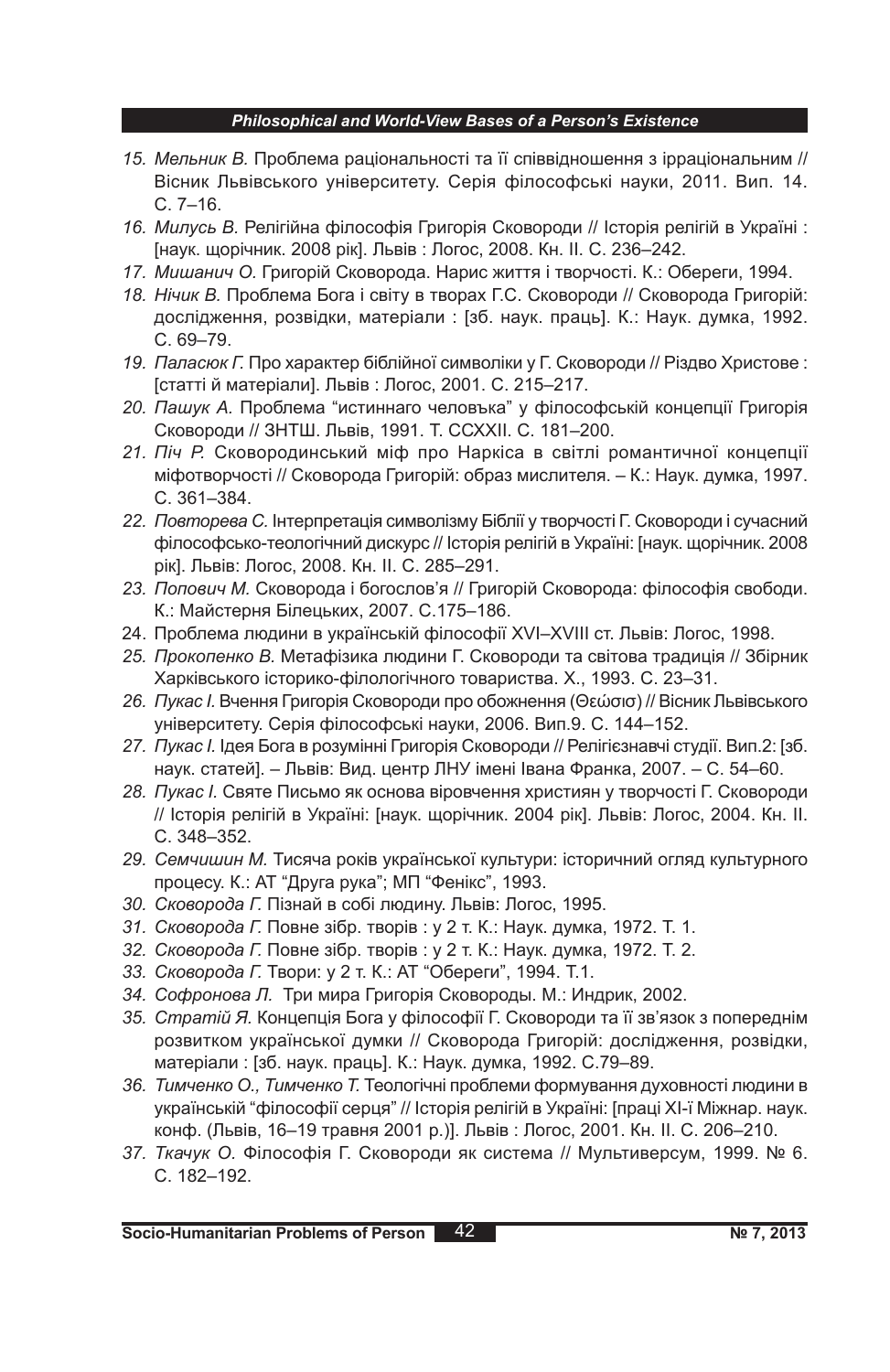- *38. Ушкалов Л.* Біблійна герменевтика Григорія Сковороди на тлі українського барокового богомислення // Збірник Харківського історико-філологічного товариства: нова серія. Х., 1999. Т. 8. С. 23–44.
- *39. Ушкалов Л., Марченко О.* Нариси з філософії Григорія Сковороди. Х.: Основа, 1993.
- *40. Чижевський Д.* Філософія Г.С. Сковороди. Варшава, 1934.
- *41. Чижевський Д.* Філософічна метода Сковороди // ЗНТШ. Львів, 1930. Т. ХСІХ. Ч.1. С.145–171.
- *42. Шаян В.* Григорій Сковорода лицар святої борні. Гамільтон, 1984.
- *43. Шевченко В.* Святе Письмо і творчість Г. Сковороди: погляд релігієзнавчий // Історія релігій в Україні : [наук. щорічник. 2009 рік. Львів : Логос, 2009. Кн.ІІ. С. 288–299.
- *44. Эрн В.* Борьба за Логос. Г. Сковорода. Жизнь и учение. Мн.: Харвест; М.: АСТ, 2000.
- *45. Tschizewskij D.* Skovoroda: Dichter, Denker, Mistiker. Munchen, 1974.

*An article received by the Editorial Board 15.06.2012 Accepted for publication 26.06.2012*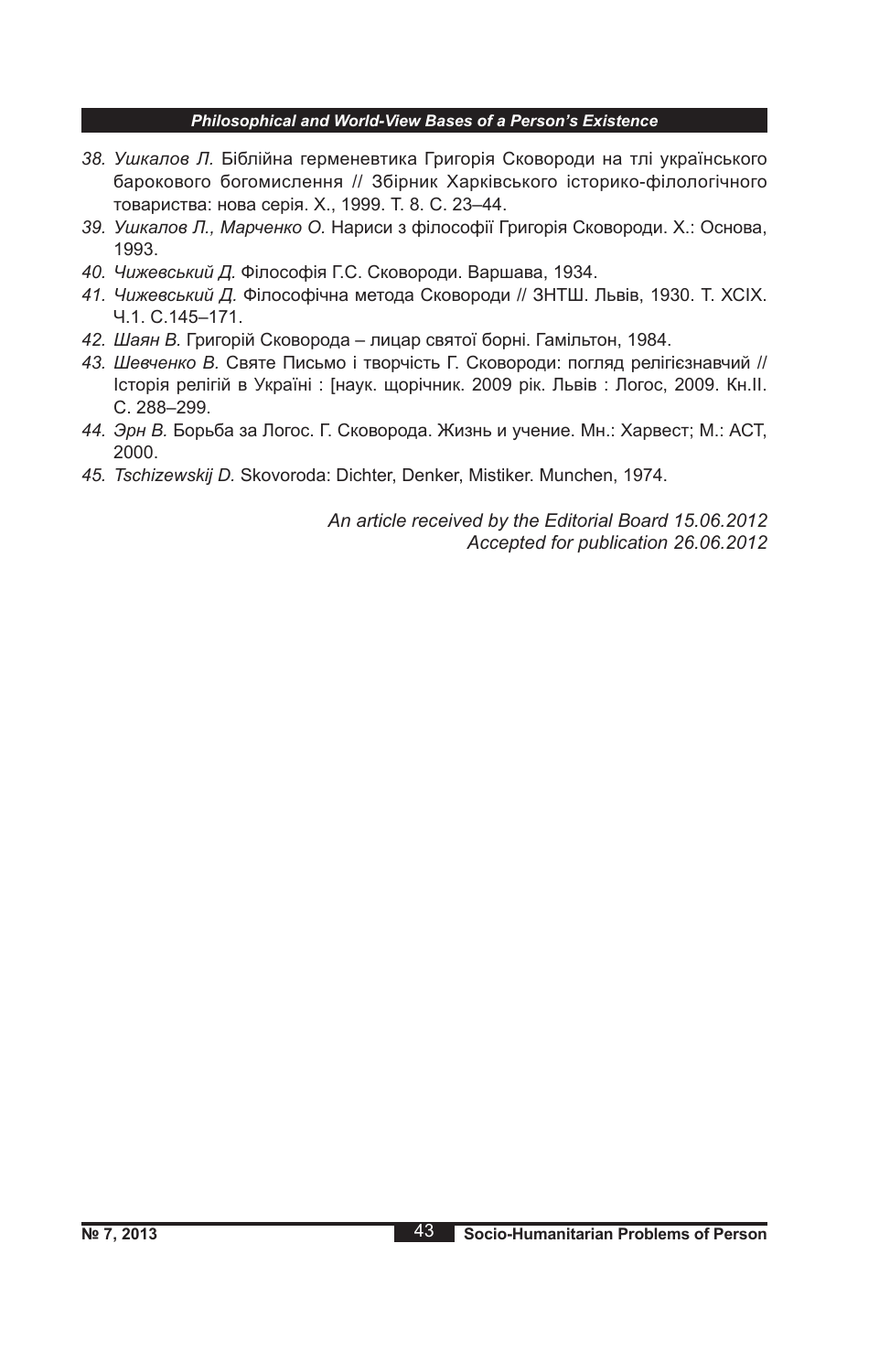USC 821.161.2 "18/19".09 І.Франко:140.8

## **TO THE QUESTION OF IVAN FRANKO'S PATRIOTISM**

# *Andriy Pashuk*

Ivan Franko National University of Lviv, Universytetska Str., 1, Lviv, 79000, Ukraine, e-mail: k\_ist\_fil@lnu.edu.ua

*A question of patriotism takes a prominent place in creative works of I. Franko. The point is that some circles of the Ukrainian society, especially after the known judicial violences over I. Franko and his comrades after accusation in socialism, negative thought about I. Franko's patriotic persuasions was unfairly created, and even appeared groundless persecutions of the writer. Moreover, on behalf of Polish chauvinists, there was an accusation of I. Franko in non-friendliness and even in hostility to Polish people. I. Franko refuted all these reproaches in his articles and his creative works; that is the matter under consideration of the given article.*

*Keywords: patriotism, poetry, doctrinaire attitude, national development, sociologizm, ideals.*

All works, activities and struggle of I. Franko imbued with a deep, sacrificial and incorruptible patriotism – a great and noble love for the Ukrainian people, which he brought from the roofs of peasant parents' house. In the 25-year anniversary Franko in his short, but deeply meaningful speech said: "When see on the current assembly, then ask myself to what is assembled such a large and bright community? I think that not to my face. I do not consider myself nor so much talent, nor any character or nature as a model to my person could zahrity all to himself, twenty five years I was the baker, who bakes bread for everyday use. I have always stood on the fact that our people must be strong scatter wall. Muruyuchy wall bricklayer puts it not the granite squares, but falls, then trusk and debris, and adds them to the cement. So it is that I did for those years, maybe there is a hard stone, but most likely will order trusku and cement, which I filled hatches and chink. In every time I cared about to answer the needs of the waves and calm forehead day" [1, p. 308]. Indeed, I. Franko was a tireless and selfless laborers in the field of the spirit of the Ukrainian people, the thorny field of his struggle for freedom and independence.

In the spiritual essence of I. Franko incorporated folk elements he has incorporated the life of Ukrainian peasants and people in general. "As son of a peasant, peasant bread fed hard, I felt the obligation to give his life's work as ordinary people. Raised in the hard school, I learned from childhood itself two commandments. First, it was his own sense of duty, and second, the need for uninterrupted work. I saw vidmalku that our farmers accounted nothing without hard work, later I learned that all of us as a nation, nothing comes for free, we neither of whom no affection no nadastsya. Just what we gain by their work, that is really our heritage, and just what kind of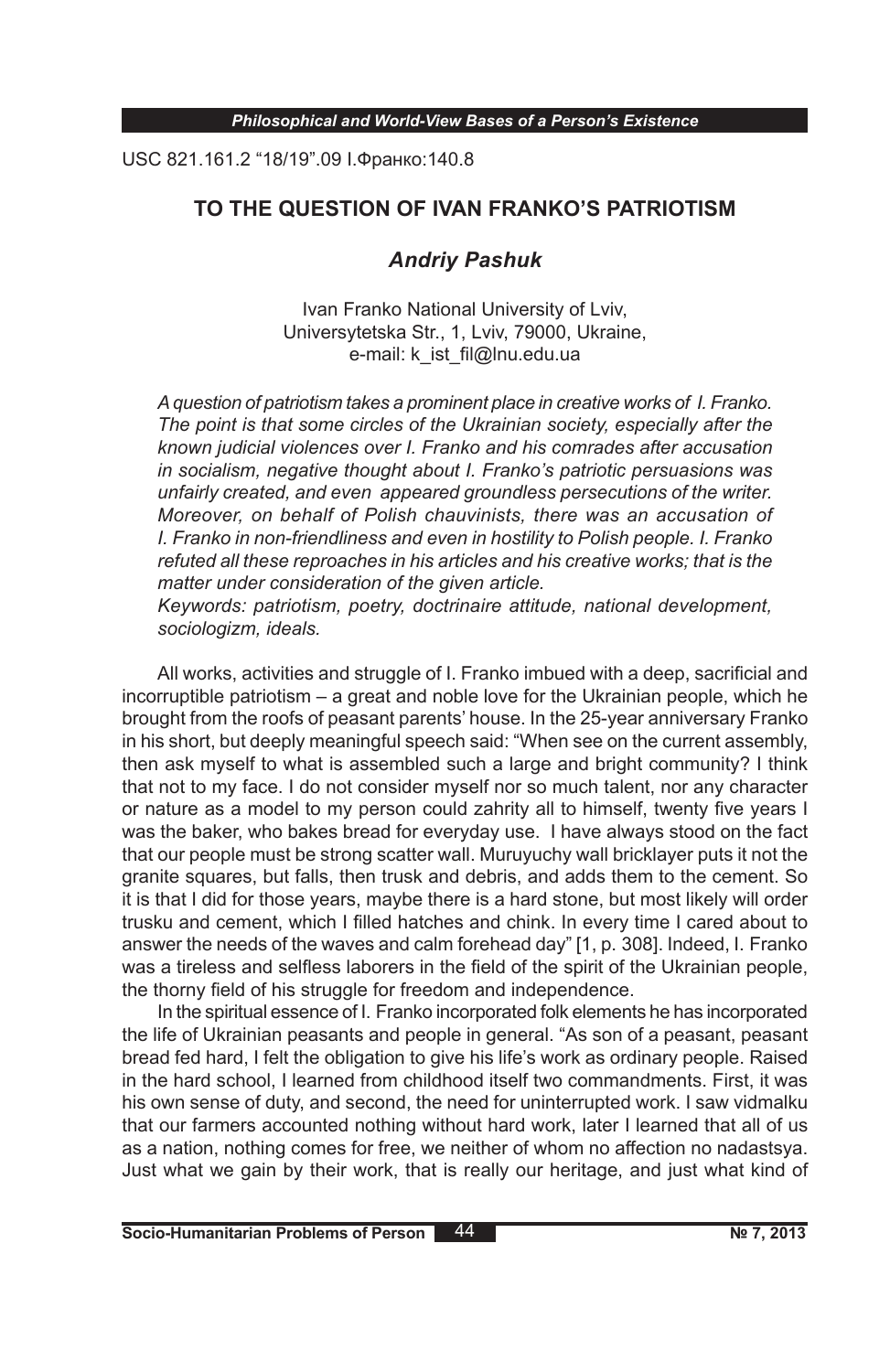alien cultural prysvoyino himself as his own work, will be our good. That's so I tried to give our people the cultural achievements of other peoples and acquaint others with his life" [1, p. 309]. Restless work of Ukrainian peasants became of Ivan Franko undeniable pattern and life-giving requirement for life, elaborated in his mind active principle of diligence as a life-giving force of material and spiritual work for the good of his people.

I. Franko emphasizes the fact that he was interested in the universal, general social problems of understanding and clarification of which depended on the freedom of the people, national freedom and freedom of the individual. "The main attention I drew, – writes I. Franko, – for obtaining human affairs, for he knew that the people getting themselves human rights, thereby earning a law and national" [1, p. 309].

This position I. Franko defined palette and direction of his work, comprehensiveness issues that pushed beyond the literary activity. "And I myself in all its activities wanted to be a poet, not a scientist, not a publicist, and above all human. I zakyduvaly I shot the activity, jump from one activity to another. It was actually a manifestation of my desire – to be a man, an educated man, do not be a stranger to any issue relating to the content of human life. And knowing anything I wanted and made every other forces to bring order to those interested and understand it" [1, p. 309]. I. Franko raises very important questions about the formation of a fully developed person, which could significantly understand the complex issues of social, economic, political, spiritual life, and thereby to rise to the heights of national consciousness. Actually this is also lacking in the development of the Ukrainian people.

However, I. Franko rebuked, he spends time instead of focusing on poetry. "Some have accused me what difficult circumstances of life, small earnings prompted me to rush to different fields. But I think that there is more entailed my luck, that burning desire – to embrace the whole range of human interests" [1, p. 309]. Reaching a large range of human interests which are relevant and important at the time, were important for the historical fate of the Ukrainian people, was injected into the orbit of social, economic, political and spiritual atmosphere that contributed to the formation of national consciousness.

Of course, I. Franko understand this accusation of some people, but he was not quite this line, because it led other higher reason than to dive into their interests. "Perhaps this lack of concentration harmed me as a writer, but we will need a long time like me to stir interest in the spiritual life together; material, even with thicker stone. The bases are all so constructed, but only on such foundation on such walls may eventually appear lush, ripe vault" [1, p. 309]. I. Franko sought to make light of education to the masses and have even seen that "in a wide range of our community and strongly engaged or already burning desire the same education, freedom and individual and community wide solution desire, which is an expression of my questions" [1, p. 309–310].

It should be noted also that I. Franko snagged an extraordinary problem – the comprehensiveness of the Ukrainian people, the unity of all its layers and parts into a single national community. "Coming out of the bottom of our people, I tried the same love embrace all its layers. Today's a holiday for me is a sign that we have built, and dekudy too bright burning desire solidarity with our smallest brother. Only non-occurrence of a live meeting new people can protect our roundabout way of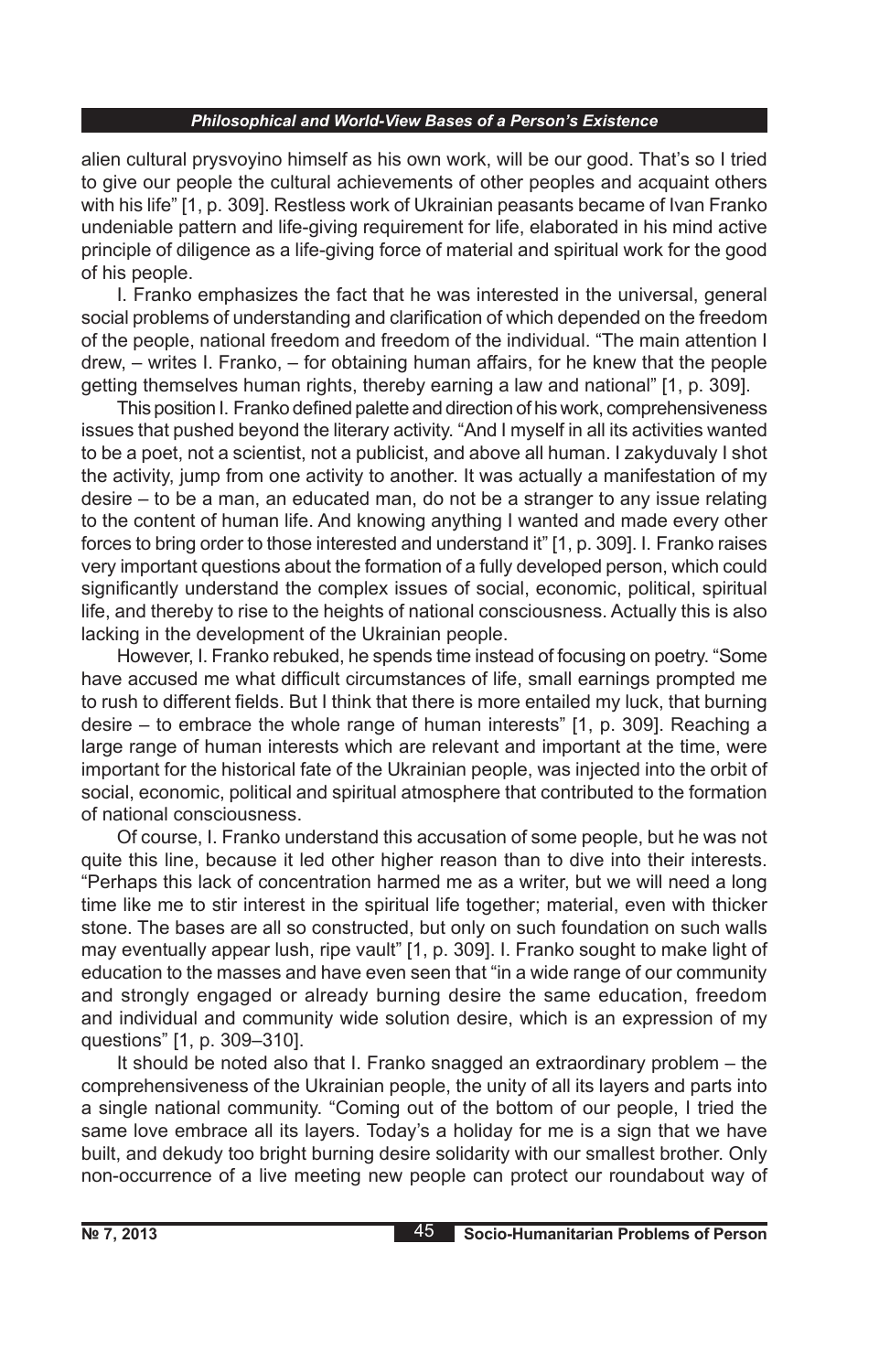writing, only our solidarity with the poor, gray concrete but my brother will protect us from the abstract and doctrinaire, will lead our national scatter easily correct way" [1, p. 310].

The life of I. Franko was, without exaggeration, and these thorny thorns fueled strangers log in, and their patents Patriots. And they all looked at I. Franko as not desired person. After graduating from high school in Drohobych, I. Franko went to university in Lviv, but, as noted by I. Franko, "my studio process is interrupted socialist years 1877–78, which involved God knows why I even sentenced to 6-week period (after 8 months Remand Centre) for belonging to a secret society to which I had never really belonged and which many know never been" [2, p. 29]. Since studies in Lviv was interrupted and resume was actually impossible, I. Franko graduated from the University of Chernivtsi and is encountered I. Franko,"even to the great anger of some of my close fellow Ruthenians, decided to make laude doctorate in Slavic studies in Vienna and habilitovannya the teaching of Ukrainian literature at Lviv University" [2, p. 30]. In the latter case, and the people and their "patriotic" candidates united against I. Franko. "Joint coalition government spheres of Ukrainian inkarmerovanymy could save Russia from such a disaster, which will no doubt be my teaching" [2, p. 30]. What were the arguments against I. Franko? These arguments are not pronounced, but they were good: I. Franko can not be allowed to chair. "Fear God, how can this man put the university! Look only at what clothes he goes!" So I qualified candidate brother – the same one that for his patriotic work for the good of Russia and Austria gets six or seven platen. Obviously, this argument before my candidacy had to fall, and the motive "Politisches Vorleben" (less political) only covered the true cause chemnishe … [2, p. 30].

The life of I. Franko was bumpy and these thorns distributed strangers log and its patented patriots, because they saw in the face of I. Franko great danger to their primitive and backward outlook, which corresponded to the status of their existence, but against whom fought I. Franco. As a "dangerous socialist" I. Franko excluded from society "Prosvita" was closed in front of him joining any Ukrainian companies were for him the fate of the abandoned.

Against I. Franko run defeat deadly weapon: accusations that he does not like Rusyn-Ukrainian Of course the views of its critics. In response I. Franko debunks these absurd accusations, revealing their meanness, falsehood and futility. "First of all, confess sin is that he believes many patriots death my sin: do not like the Ruthenians" [2, p. 30]. I. Franko language is not a simple and disadvantaged people, in defense of which he was, but about those "patriots" who talk a lot about people, and take care of their own pockets, position, good life. "So I repeat: I do not like Ruthenians. So few of them found true nature, and so much pettiness, narrow selfishness, and pride double-faced that really do not know for what I had to love them, even those thousands of big and small studs that they are not just of best of intentions, I killed the skin. Of course, I know among Rusyns are a few exceptions, some people clean and worthy of all honor (talking about intellectuals, not the peasants), but these are exceptions, unfortunately, only claim the overall conclusion" [2, p. 30–31].

I. Franko gives a general and pervasive analysis of the history of Russ-Ukraine, wherein he finds impulses to the struggle for liberation, which will end in defeat caused by the same fighters, not just more powerful invaders. And the analysis of the history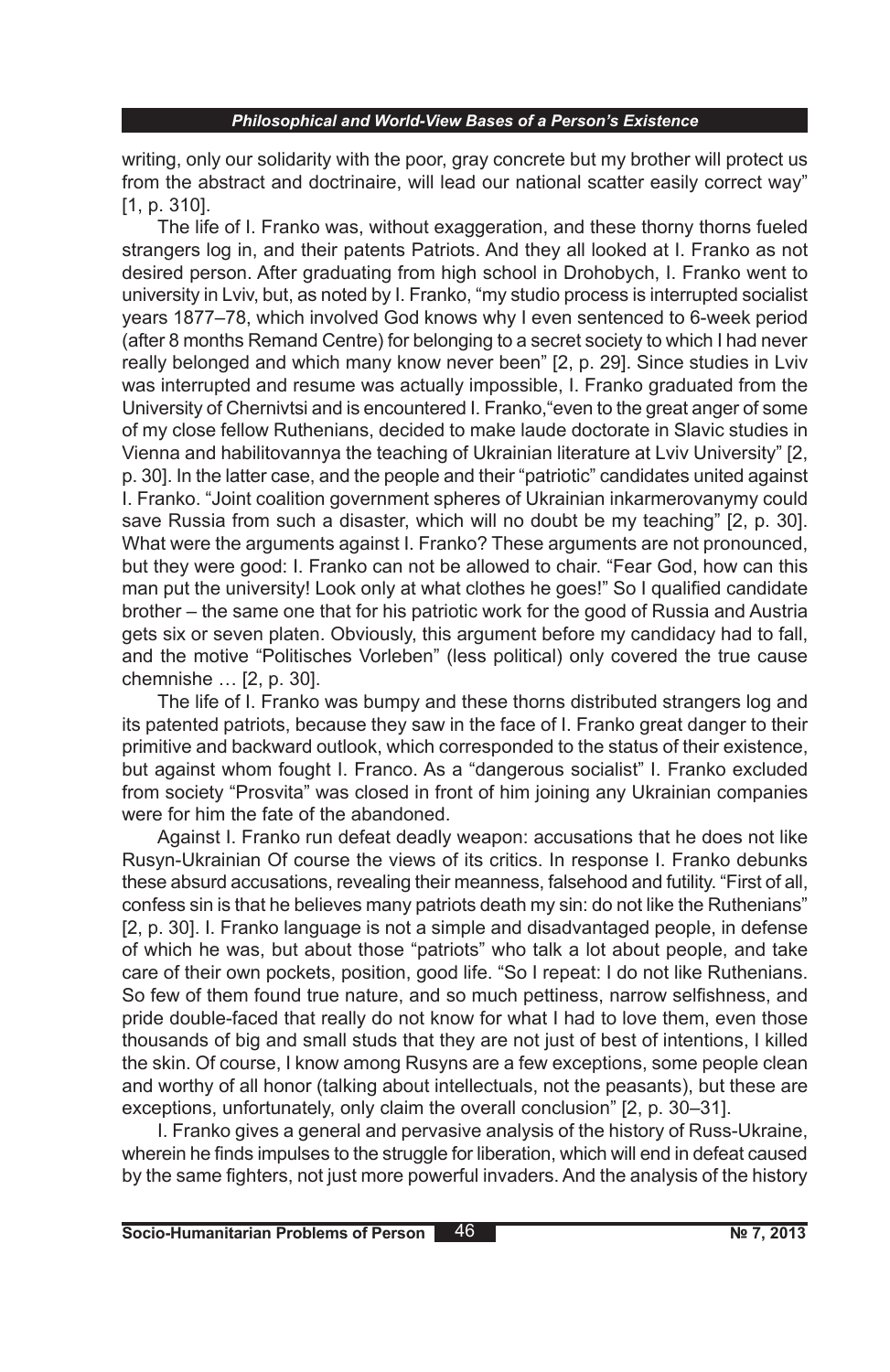of Russ gives rise I. Franko quite another to take its achievements, achievements and failures in spite of "proprietary patriots". "I confess to an even greater sin: even our movement do not like and to such an extent as do or pretend patents patriots. What I love her? To love her as a geographical concept, so I too big enemy of empty phrases, I saw too much of the world, in order to assure that there is never such a good nature, as in. To love its history, it is enough to know it well, too hot like the universal ideals of justice, brotherhood and freedom to not feel like enough in the history of real examples of civil spirit, the true sacrifice, true love. No, I love this story very seriously, because almost every step necessary is it to cry over it. Or maybe I love Russia as a race – this race heavy, clumsy, sentimental, devoid of quenching and willpower, so little zdatku to political life on your own garbage, and so fruitful in the worst sort of werewolves? Or maybe I love bright futurity of Russia, when one does not know futurity and lightness it does not see any basis?" [2, p. 31]. I. Franko clearly pointed to weaknesses in the history of Ukraine, who are the real disabilities existence of the Ukrainian people and to be remove from his life. It is a sad reality that hundreds of years and destroy the Ukrainian nation. Realizing this, I. Franko took this heavy historical burden on their shoulders.

I. Franko saw Ukrainian heavyweight patriotism and sacrificing work for the benefit of the working people. "When, despite the fact that I feel Rusyn and subject to availability and sylisvoyiy working in, then, as you see, dear reader, it is not because of sentimental nature. This dog makes me a sense of duty. As the son of a peasant – Rusyns vyhodovanyy black peasant bread, work hard peasant hands, feel barshchina mandatory life fulfill those penny that issued the peasant hand that I could vydryapatys to a height where eminent light, where the smells of freedom, where clear universal ideals. My Russ patriotism – is a sentiment, not national pride, the yoke imposed lot on my shoulders. I can jump, I silently curse the fate that put me on the shoulder this burden, but can not reset it, another country can not look for would be the meanest to their own conscience" [2, p. 31]. Actually, in spite of "patent patriots" I. Franko your patriotism seen in selfless work for the good of the Ukrainian people that brought him joy, satisfaction and happiness. "And if something makes me carry this burden, – wrote I. Franko, – so this is what I see Christian people, who, though oppressed, demoralized many centuries, and still rising slowly, feels increasingly wider masses craving the light of truth and fairness to them seeking ways. Therefore, it is necessary to work for the people, and no work will go in vain" [2, p. 31].

Peculiar complete answer "patented patriots" who with emphatic disdain condemned I. Franko in dislike of Rus, this poem of I. Franko:

> Ти, брате, любиш Русь, Я ж не люблю, сарака! Ти, брате, патріот, А я собі собака.

> Ти, брате, любиш Русь, Як хліб і кусень сала, – Я ж гавкаю раз в раз, Щоби вона не спала.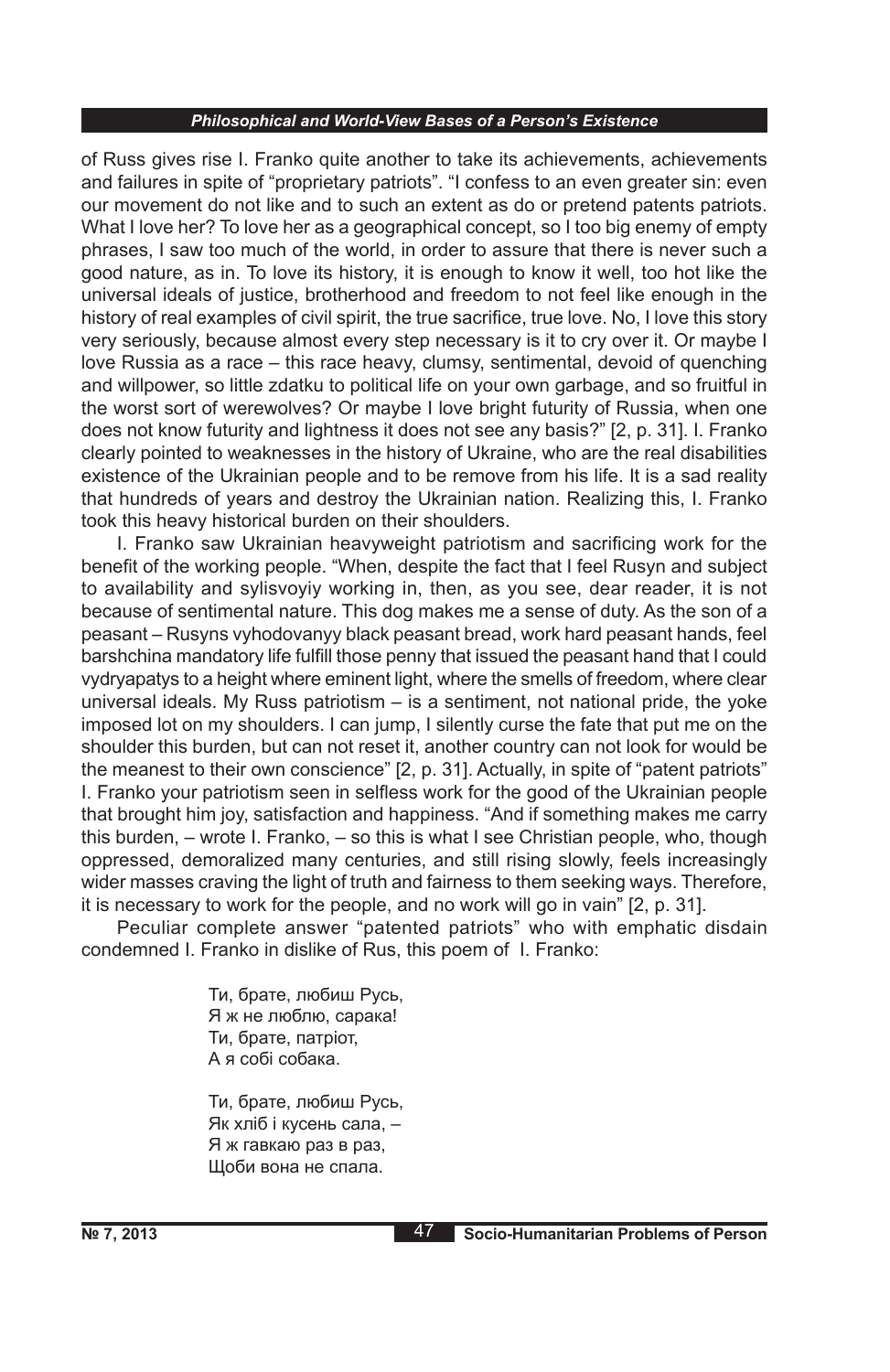Ти, брате, любиш Русь, Як любиш добре пиво, – Я ж не люблю, як жнець Не любить спеки в жниво.

Ти, брате, любиш Русь За те, що гарно вбрана, – Я ж не люблю, як раб Не любить свого пана.

Бо твій патріотизм – Празнична одежина, А мій – то труд важкий, Гарячка невдержима.

Ти любиш в ній князів, Гетьмання, панування, – Мене ж болить її Відвічнеє страждання.

Ти любиш Русь, за те Тобі і честь, і шана, У мене ж тая Русь – Кривава в серці рана.

Ти, брате, любиш Русь, Як дім, воли, корови, – Я ж не люблю її З надмірної любови [3].

One thing to love Russ said, turning for a bit of its glory, and the other – hard work to cure her wounds.

Burn out I. Franko and the Polish patriots who were not sparing in his accusations of hostility towards Poles. "Call me once zealous Polish patriots enemy Poles" [2, p. 32]. Apparently, the accusation is quite general and broad. "What shall I say to this accusation? Do refer to the Certificate of Poles and polok who love, appreciate them, and which have all kinds of respect?" [2, p. 32]. It is clear and understandable to the question, does not require any discussion and needs no further explanation. I. Franko and puts the matter simply, addressing it to a certain range Polish patriots, but the Poles in general. "No, go through the simple and honest: I do not like too zealous patriots, those with a mouth full of Polish and cold to heart trouble Polish peasant and laborer" [2, p. 32]. I. Franko suited to the evaluation of Polish Patriots with the same yardstick as to Russ patriotism. "Skeptical analyzing your own Ruthenian patriotism, the same considerations apply also to the proprietary Polish patriotism patriots that I can admire. And no wonder they pay me the same coin, with a good percentage of" [2, p. 32].

Polish patriots threw I. Franko and hatred of the Polish nobility, but it charges I. Franko easily refuted. He writes: "We talked about me, I hate the Polish nobility. If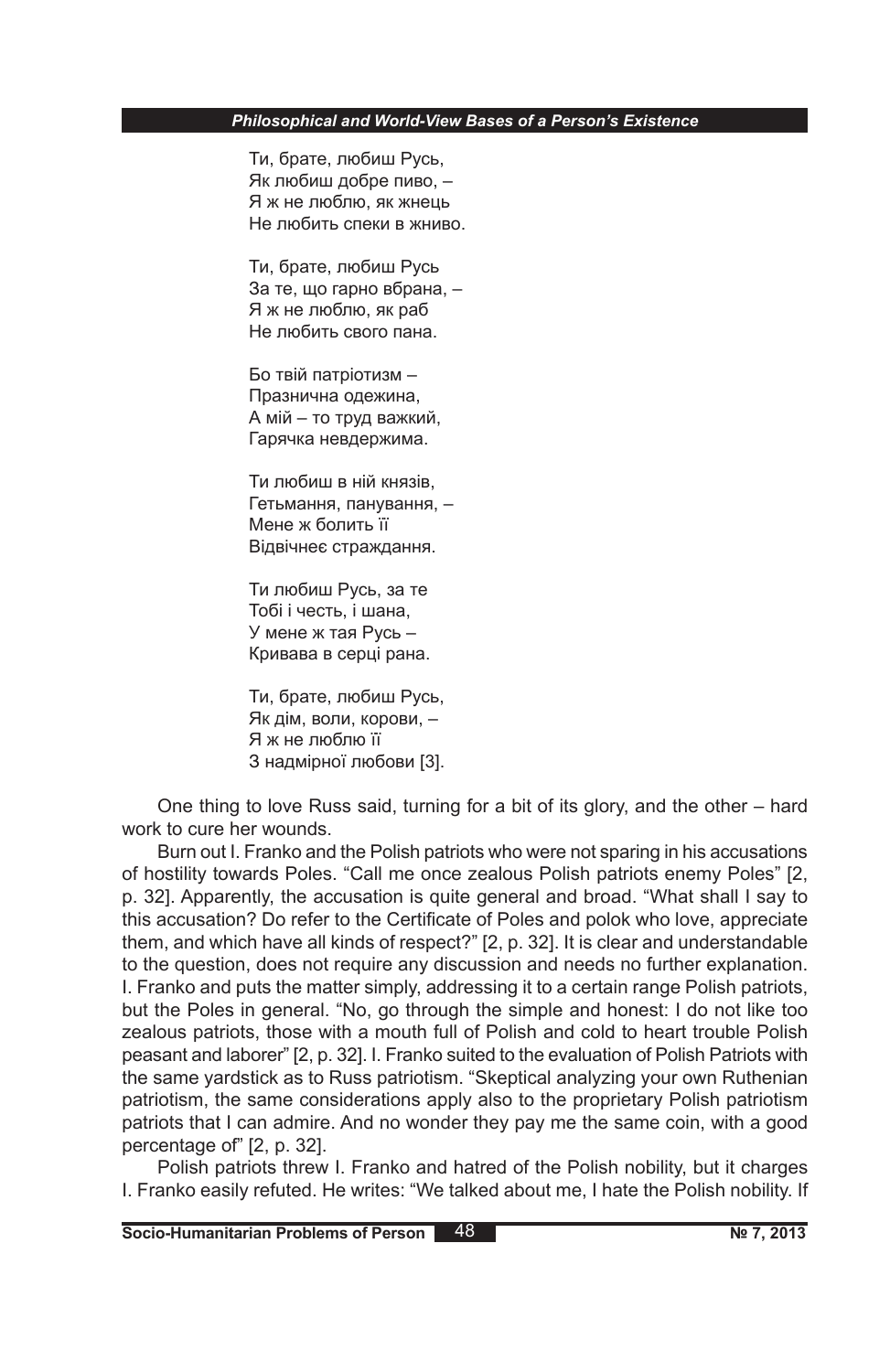the Polish nobility attributed Orzeszkowa and Konopnitsku, Prus and Lenartovych, PICs and Karlovich – that is the idea I would be quite unfair, because this true nobility, this elite Polish people tsinyu and love how like all noble men own and every other nation" [2, p. 32]. But I. Franko was far from being able to bestow such a noble Galician Polish nobleman, who appears here as a Polish chauvinist and captains of the Ruthenians. "Still not feeling the same flashes of a Galician nobleman or even most of them, it's probably because of quite a different nature from those told to me like the first. If among the Galician nobles find that when symptomatic exceptions Neglect not hit them on the big bell" [2, p. 32].

I. Franko understand your patriotism as a deep understanding of the fundamental interests of the Ukrainian nation, its historical truth of trouble. With deep pain in his heart he wrote:

> Народе мій, замучений, розбитий, Мов паралітик той на роздорожжу, Людським презирством, ніби струпом вкритий! Твоїм будущим душу я тривожу, Від сорому, який нащадків пізніх Палитиме, заснути я не можу.

But always remain servile existence of the Ukrainian people, the stigma of shame covered the people and the freedom which shed a sea of blood? I. Franko emphasizes that this people will rise from their knees and throw off the shackles all who treason and robbery bound him and swear allegiance.

> He writes: Та прийде час і ти вогнистим видом Засяєш у народів вольних колі, Труснеш Кавказ, вбережешся Бескидом, Покотиш Чорним морем гомін волі, І глянеш як хазяїн домовитий По своїй хаті і по своїм полі.

I. Franko and he answered his own, and others critics who accused him: a lack of Ukrainian love Ukrainian people, and Poles – the hatred of the Poles. Easy to say, it was a concoction and fables, plain hypocrisy.

Franko views on patriotism and love for his people is a very good lesson for today pseudo patriots, which has modern Ukrainian history in a wide range. I. Franko and today is no less as before, struggles against these various forces that destroy the middle Ukraine on behalf of his patron's north and in their own selfish interests.

How many of those patriotic "werewolves" who are willing to even cover their hypocrisy shouting "Glory to Ukraine", and in fact far from Ukraine, treating it as a territory of their own enrichment and Ukrainian people as "biomass". They are willing to "wholesale and retail" divide and sell Ukraine, depending on how many pieces of silver to catch it in their pocket. Cynicism and hypocrisy, bribery and betrayal, lies and deception, deceit and corruption – an incomplete list of immoral means by which drew modern villains in the life of Ukrainian people and expanding its national unity.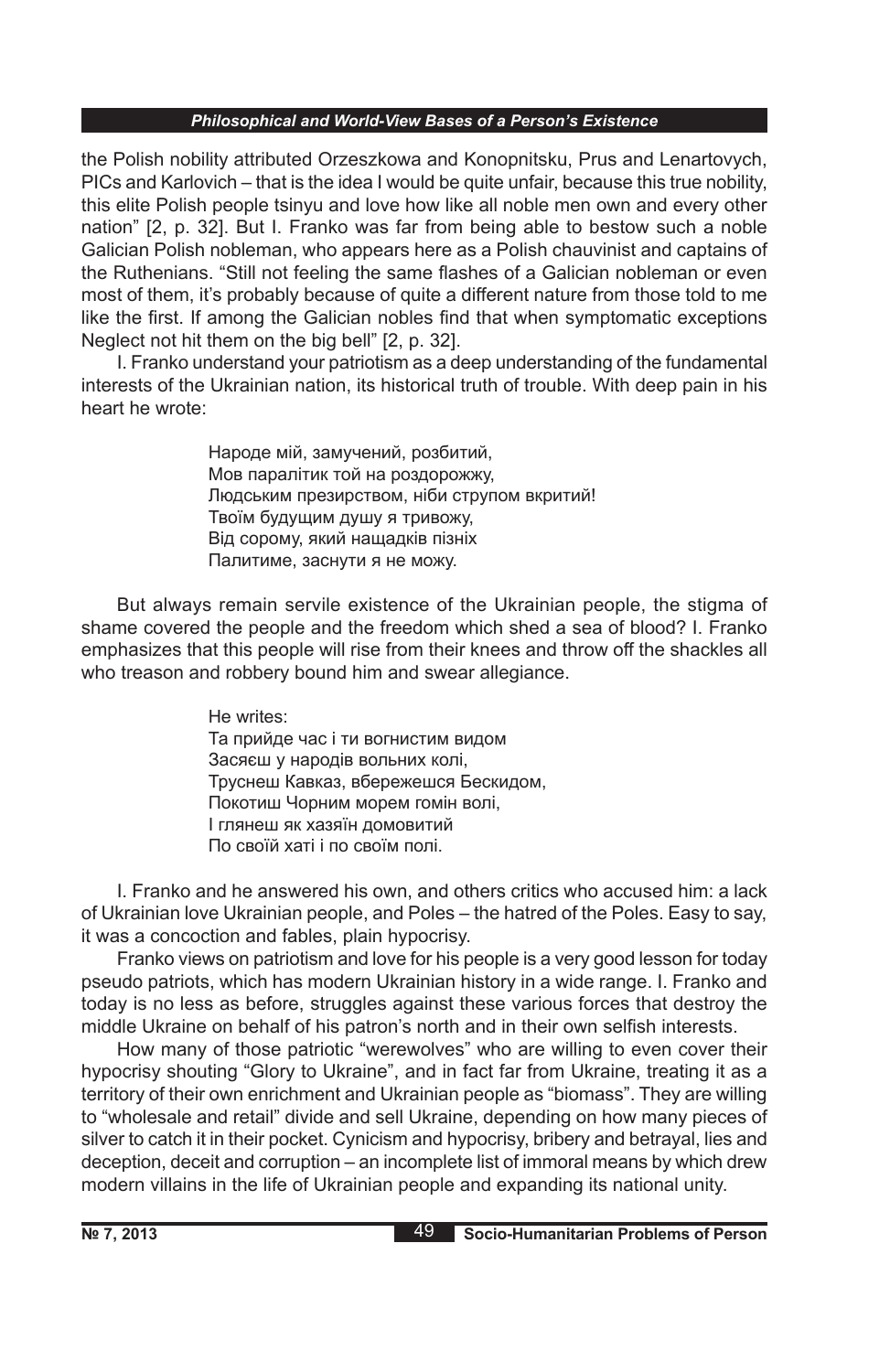However, this is not the same as the old "proprietary patriots", which dealt I. Franko. In contemporary Ukraine appeared except above mentioned Moscow's agents, and others, violent ruyinni force as Ukrainophobes that joining Russia and Ukraine, openly and covertly maim Ukrainian language and planting a variety of ways, destroy the national memory of the Ukrainian people and its national consciousness, trying to squeeze in a bed-known fiction "Russian world", which is the modern primitive substitute "a unique and indivisible". Well not dokonala royal and Bolshevik-Communist Moscowia, it is intended by the modern Moscow elite, aching megalomania restoration history of Moscowia.

Here I. Franko Ukrainian patriotism is a powerful and invincible force against internal and external enemies of Ukraine, as well as levels of spiritual healing and strengthening the Ukrainian people in their creative efforts of state and nation-building. "As for myself, – writes I. Franko, – I always kept, wrong idea: let my name is lost, but let grows and develops Russ people" [1, p. 310].

*Author's translation of the article*

### *Lіterature*

- *1. Франко І.* Промова на 25-літньму ювілеї. К.: Наукова думка, 1981. Т. 31. С. 303– 309.
- *2. Франко І.* Дещо про себе самого. К.: Наукова думка, 1981. Т. 31. С. 28–32.
- *3. Франко І.* Сідоголовому. К.: Наукова думка, 1976, Т. 5. С. 184–185.
- *4. Франко І.* Мойсей. К.: Наукова думка, 1976. Т. 5. С. 261–264.

*An article received by the Editorial Board 30.05.2012 Accepted for publication 26.06.2012*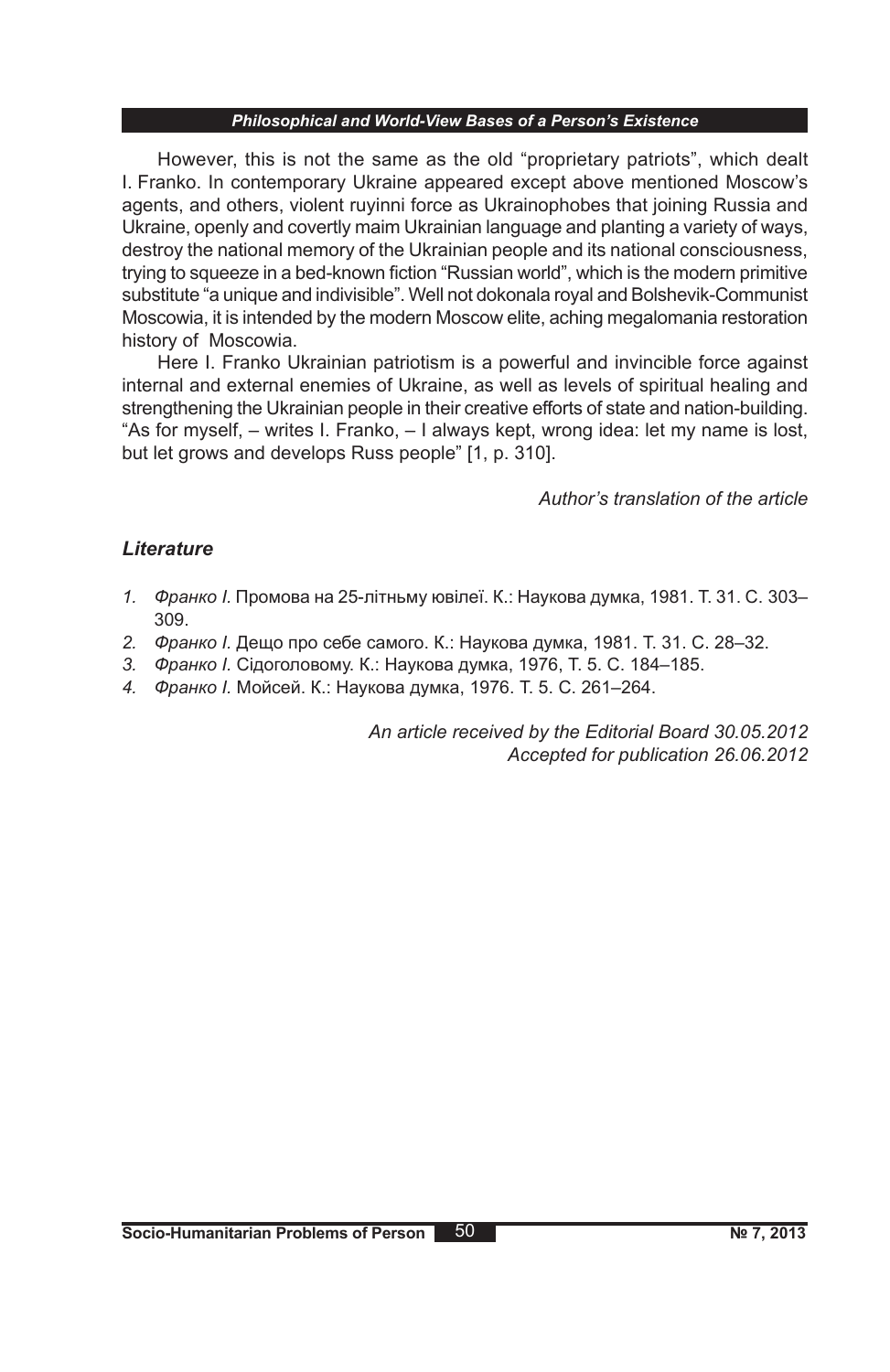USC 123.1:(092) М.Міkhnovskiy 058.237

# **M. MIKHNOVSKIY ABOUT THE INFLUENCE OF INTELLECTUALS ON THE FORMING OF IDEA OF FREEDOM**

# *Andriy Nakonechnyy*

Ivan Franko National University of Lviv, Universytetska Str., 1, Lviv, 79000, Ukraine, e-mail: dfilos@franko.lviv.ua

*The basic approach to disclosure issues of the importance and the role of national elites in the formation and development of the national idea in the works of famous Ukrainian philosopher M. Mihnovskiy are revealed. In the article is investigated that the political "I believe" of the young Ukrainian, announced by M. Mikhnovskiy, had a positive impact on the national political outlook of Galician Ukrainian. It is shown that M. Mikhnovskiy was an apostle of modern Ukrainian national idea in times of decline Ukrainian national consciousness of the masses. Given this state of Ukrainian political thought, national idea, the value of the slogan "For independent Ukraine from the Carpathians to the Caucasus" which proposed Mikhnovskiy, is crucial for the subsequent history of the Ukrainian nation. The author of the article investigated that the main task of the Ukrainian intellectuals M. Mihnovskiy saw: 1) strengthening national and state independence of Ukraine, 2) fostering among Ukrainian sense of national solidarity, and 3) building a political system based on the principles of social justice. Keywords: freedom, national idea, intelligence, independence*

Actuality the study caused by the need to realize Ukrainian society values the idea of freedom, its practical implementation at all levels of social, political, cultural, spiritual, social and economic life of Ukraine. Especially important is the analysis of the formation, the formation and consolidation of the idea of freedom in the work of prominent socio-political and philosophical thought of the nineteenth and twentieth centuries, the creativity and socio-political activities that just can find answers to urgent questions of the modern state.

The problem of development and reflection of the idea of freedom in the work of leading thinkers of the nineteenth and twentieth centuries plays an important role in the research of Ukrainian scientists in the period between the two wars: V. Hnatyuk, M. Zabarevskiy (D. Doroshenko), Yu. Ohrimovych, V. Starosolskiy, M. Stsiborskiy, as well as in the works of famous Ukrainian and foreign scientists in exile in period after the Second World War such as Dzh. Armstronh, Yu. Boyko, I. Lysyak-Rudnytsky, P. Mirchuk, O. Pritsak and Dzh. Reshetar, M. Sosnovskyy, P. Fedenko, M. Shkilnyak, V. Yaniv. Outlined issues occupies an important place in the works of modern Ukrainian scientists as A. Astafiev, A. Brahinets, S. Voznyak, M. Horyelov, Ya. Hrytsak, V. Hudz,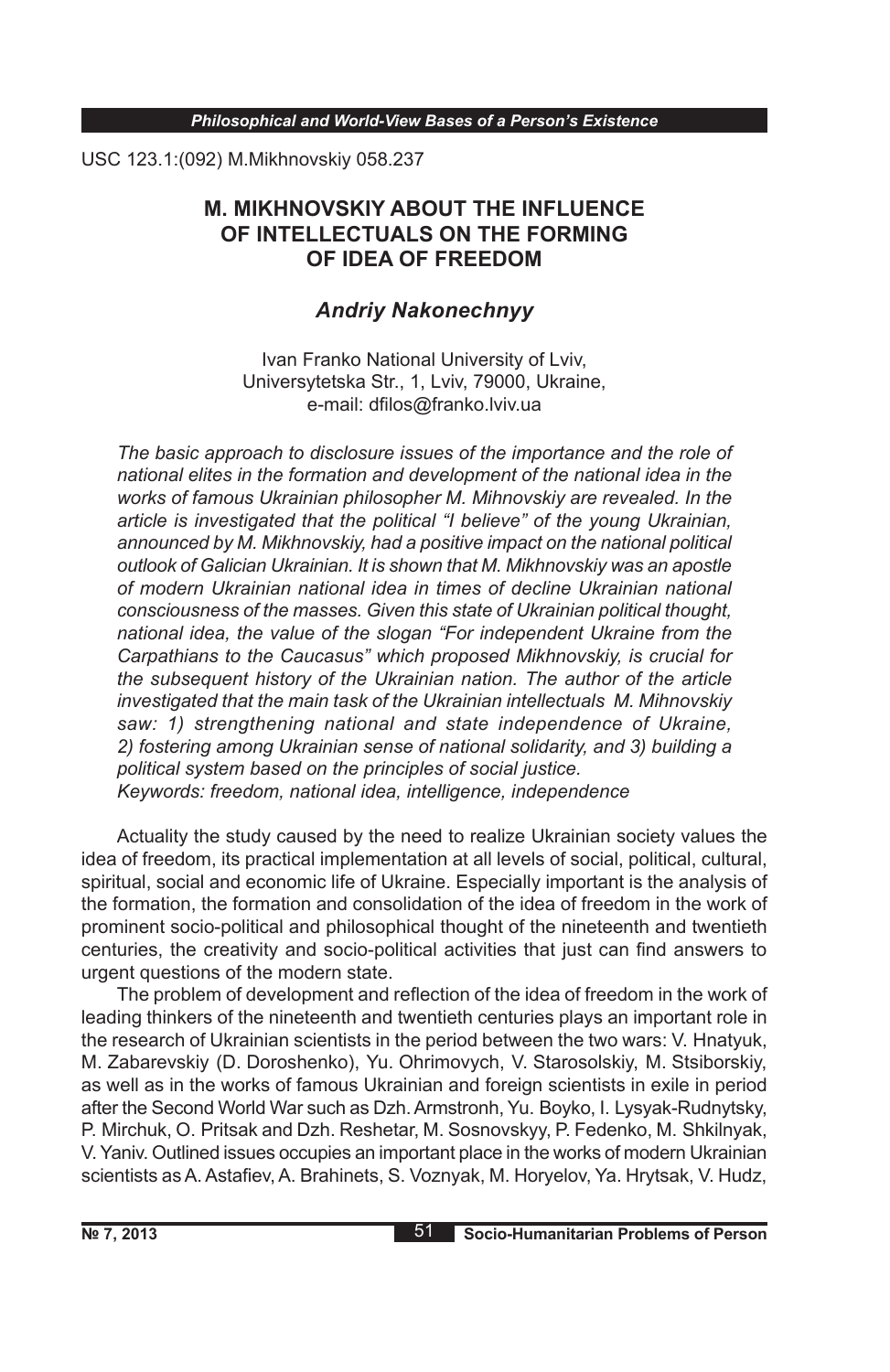M. Zhulynskyy, V. Zhmyr, M. Karmazina, S. Pryhodko, M. Rozumnyy, O. Semkiv, M. Sosnovskyy, D. Solovey, O. Suhyy, B. Chervak , A. Fartushnyy, B. Yakymovych and others. However, despite the considerable number of publications on certain aspects of the given problem, we still insufficiently philosophical studies, which would allow understanding the stages of the idea of freedom, its content, dynamics and transformation in social and spiritual life of Ukraine nineteenth and twentieth centuries, particularly in the works M. Mihnovskiy.

The purpose of the study is the need to trace the stages of the idea of freedom and its various manifestations in social and spiritual life and philosophy of the Ukraine in the second half of  $XIX -$  the first half of the  $XX$  century, particularly in the works of M. Mihnovskiy.

At the end of the XIX century Ukrainian people on the Dnieper was in critical national and spiritual bondage that caused the decline in the nation national statist political views and aspirations. Although Shevchenko performance with clear ideas about the Ukrainian nation, its historical purpose and mission, and the broad economic recovery in Ukraine, was initiated even before Shevchenko, most of the then Ukrainian intelligentsia satisfied with the achievements in the cultural field.

This cultural activity could not meet the primary leaders of the national movement, with the advent of the 90-ies of the XIX century stage begins politicization of the national movement and the East lands. One of the members of this generation was M. Mihnovskiy (1873–1924), who had a national idea to a new level, and that came in his work of independent statehood, nature, fundamentally different from autonomous federal conceptions of his predecessors.

Exploring the origin of formation of national-patriotic state – of independence views Mikhnovskiys', it should be noted that while still in high school and high school, Mikhnovskiy with great interest read poetry Shevchenko, so still at a relatively young age he was able to experience this national element that was present in the soul of the Ukrainian people.

In 1891 the grave of Shevchenko in Kano founded a secret Ukrainian political organization called the "Fraternity of tarasivtsi", the founders of which were M. Mihnovskiy, I. Lypa, M. Voronov, O. Chernyahivskiy and others. National Brotherhood entered the political agenda M. Mihnovskiy a separate political declaration, which was published in 1893 in Lviv "Pravda" called "Profession de foi young Ukrainians".

The key attribute of this political "I believe" Ukrainian patriots set out in the Declaration of the historical truth that every human being is a part of their nation, and therefore the fate of each person depends primarily on the fate of the nation, as a nation can develop freely for the benefit of its members only if it has its own independent state.

For the contemporary situation of the nation, M. Mikhnovskiy notes that the main source of trouble is Ukraine Moscow enslavement because Ukrainian patriots should "give all their energies to getting free his nation from the oppression in which it is located, and give for the benefit of humanity is one unit free spirit" [1, p. 201].

In this case – the case of liberation of Ukraine – Ukrainian everyone should devote all his energy. The driving force in the struggle for liberation is national feelings and national consciousness, whose presence among the Ukrainian intelligentsia and among Ukrainian populace is a prerequisite for obtaining national will, "Science and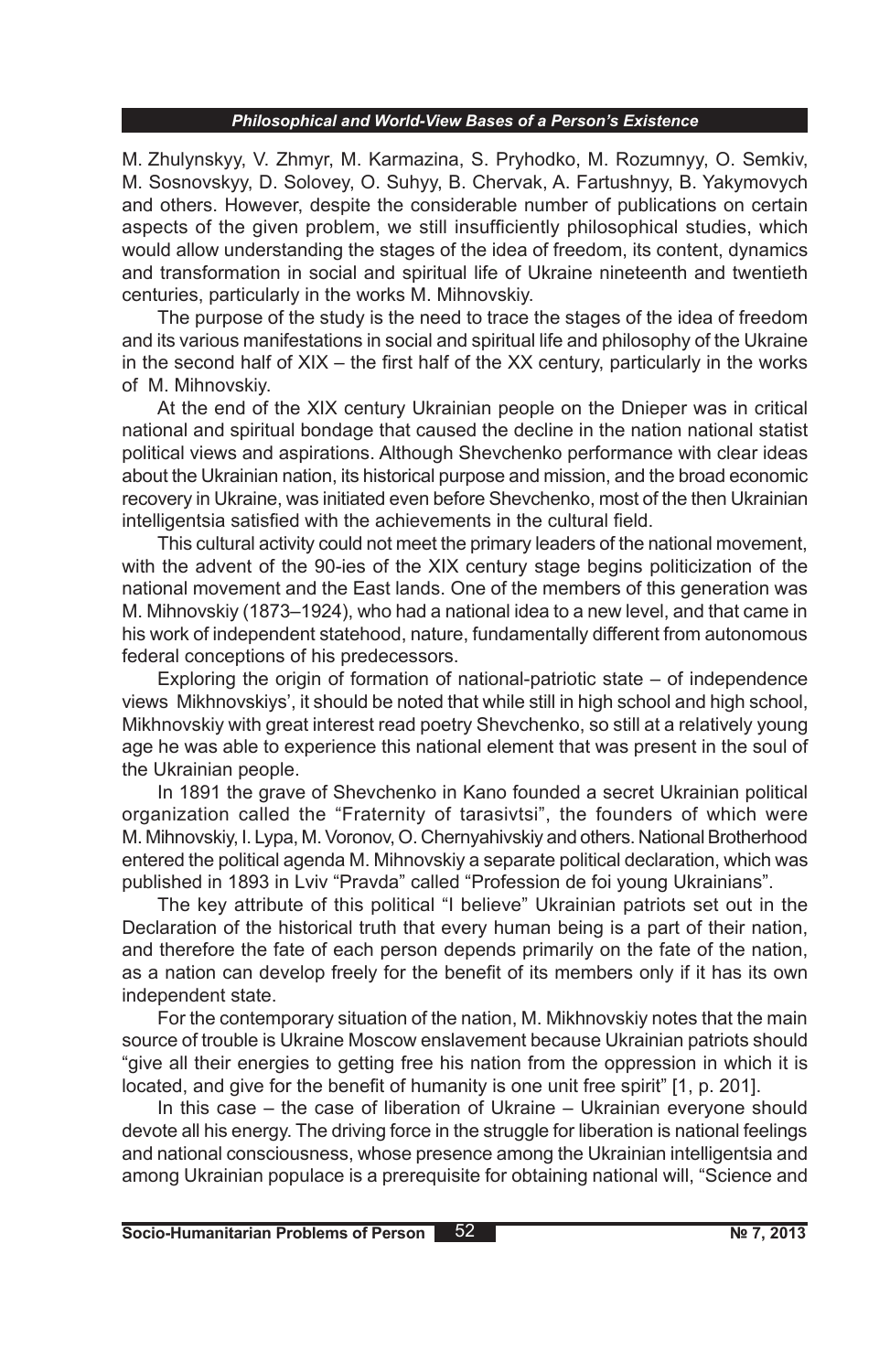Life of Ukrainian people prove that Ukraine was, is, and will always by a nation and as every nation, and it is need of the national will to do their work and progress" [1, p. 202]. As we continue M. Mikhnovskiy, "as children of Ukraine, as the children of the people, we are national and above all care about how to give our nation national freedom" [1, p. 202].

M. Mikhnovskiy points to the fact that the national question and national competitions inevitably arise when a nation is suppressed when it is forbidden to use their own spiritual powers, cultural and national heritage. However, unfortunately, for many centuries, although there were always national competitions that were conducted as a "fire and sword" because "the spirit and the mind", Ukrainian nation still lacked the moral and physical strength to prove its existence as a separate independent nation. One reason for this failure he calls the lack of a conduct, "genius" in politics, national affairs, which led to the nation to its nation-liberation. The role of such "genius" claimed, according M. Mikhnovskiy, Cyril-Methodians and Notes on, but they "took the Ukrainian nation by another, indirect way – not straight as a roundabout way through all Muscovy, and seven of them distant and uncertain gone through a lot of people" [1 , p. 203].

M. Mikhnovskiy urges Ukrainian intelligentsia is not limited to so-called "Ukrainianphilism" that idealized Ukrainian songs, euphony of language, landscapes, etc., and consciously take to work on national soil, which requires a revival of the idea of universal progress and Ukraine. To Ukrainian become educated and could benefit the Ukrainian national cause, the national idea, they should demand from ourselves "small, perpetual, invisible to other spiritual work, because every great idea requires spiritual strength. With strong as himself, and a certain sense of sequence we put our national matter so that it does not depend on the immediate circumstances, their being and moral strength we destroy this circumstances and goods themselves Ukrainian intelligentsia in the highest understanding of these things, the words" [1, p. 205].

M. Mikhnovskiy clearly aware of the fact that the Ukrainian nation is fragmented between the two empires, but, nevertheless, in the minds of every nationally – conscious Ukrainian "is, a Ukrainian – Ruthenian people". "Ukraine in Austria and Ukraine in Russia but we people, and greedy geographical boundaries can not separate one nation – continues M. Mikhnovskiy – and to have been in moral power, then no we can not detach from Galicia, Galicia or from us for ideas, the spirit to break into two pieces can not be like nothing can stop the Dnieper flow: it always be in the sea, whatever obstacles were not" [1, p. 205].

Thus, the main principles of political Profession de foi ("I believe") of young Ukrainian: a) restoration of the nation-state independence of Ukraine, and b) the struggle for the rights of nations and fostering among all segments of the Ukrainian people a sense of national solidarity, and c) the creation of Ukrainian state fair social system, d) the ideological commitment of each case Ukrainian national liberation. As a Ukrainian political thought of 90th years of XIX century these points are rare, revolutionary, who brought a revolution in the national political views of the then Ukrainian people.

Political "I believe" of the young Ukrainian, announced by M. Mikhnovskiy, had a positive impact on the national political outlook Galician Ukrainian. Indeed, when in 1895 a young Galician- Ukrainian writer Yu. Bachynskiy raises in his book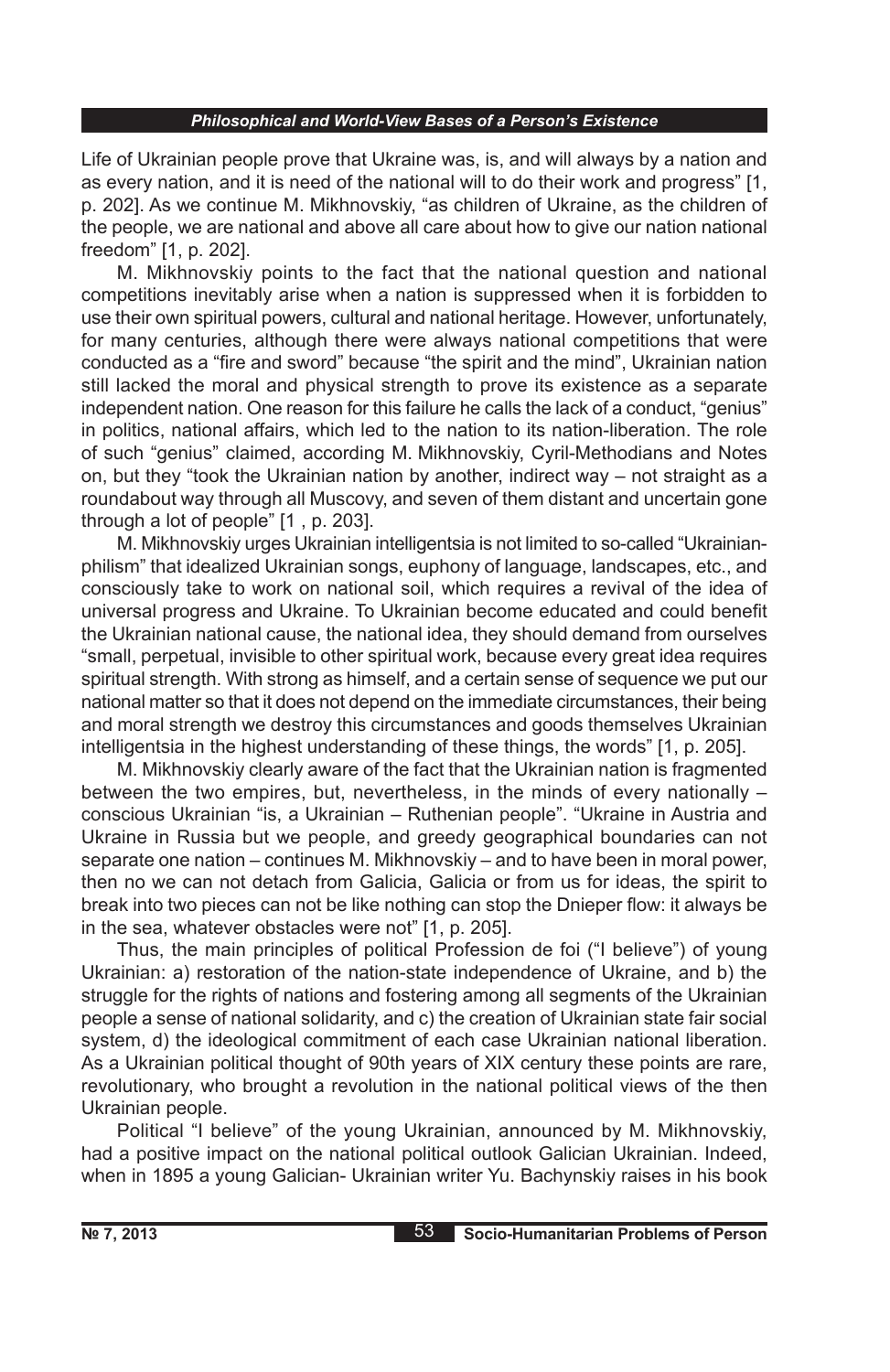"Ukraina irredenta" slogan of the struggle for national independence of the state of the Ukrainian people, and after him the slogan adopt in their programs Galician-Ukrainian Party (Ukrainian Radical Party in 1895, Ukrainian National Democratic Party in 1900), it is no doubt a special credit for this belongs to a political declaration Ukrainian thinker, published in print in the Lviv 1893. So M. Mikhnovskiy from the very beginning of his political activity is the ideologue of modern national idea – the idea of state – independent and united Ukraine.

In 1900, the anniversary of the birth and death of Taras Shevchenko M. Mikhnovskiy used to link ideology and political program MSA poet with the ideas put forward previously in the form of the political program of the "Brotherhood of tarasivtsi". February 19, 1900 in Poltava, and on February 26 of that year, in Kharkov, on Shevchenko holidays M. Mikhnovskiy a speech that a few days later was adopted as a political declaration MSA program and published a pamphlet entitled "Independent Ukraine".

Software and political slogans forth in this brochure have change in the political thinking of the then Ukrainian intellectuals, most of which focused on revolutionary views and slogans Russian revolution and socialism. It is no wonder that the cry "for an independent Ukraine" socialists seemed then something strange, irrelevant , what is not given serious discussion.

Struggle for the independence of their own people to lead and manage its intellectuals. Unfortunately, says M. Mikhnovskiy, Ukrainian intellectuals during intensive enemy attack on our nation not become familiar. A strong, well-educated and cultured intellectuals Ukraine continually betrayed the interests of their own nation, moving it in Polish, the Russian camp. Here he calls Chetvertinskih, Chortoryisk, Vishnevetskih, Tymkevychiv that during XVI–XVII centuries adopted Polish nationality and Bezborodko, Prokopovych, Jaworski, Proschynskyh, Gogol, Hnidychiv, Potapenko, Korolenka that during XVIII–XIX centuries moved into the Russian nationality. According to the philosopher, the "flesh and blood of our" betrayed its own people in the most difficult and most tragic times of its history, and that he believes the worst defection and damaging in its effects even in war or pestilence, war and plague because "... indiscriminately mowed and scholars and dark, rich and poor, apostasy took the same bloom nation – it's the most cultural layer" [2, p. 27].

M. Mikhnovskiy condemns this generation of intellectuals who for centuries span a cult of fear for themselves, despair in their own strength, humility against the oppressors, they were marked "unprincipled ", "inertia ", "strahopolohstvom" pushed away youth movements that were in positions independence and unity of Ukraine, and the Ukrainian movement did something "shameful, something funny, something obscurant. These generations have provided Ukrainian-philism premature nature of ethnographic theory of mind ... They would not even call themselves Ukrainian" [2, p. 28].

Despite the unfortunate fact that the Ukrainian intelligentsia has undergone the process destruction of the nation and newborn was spiritually maimed, M. Mikhnovskiy does not make the conclusion that the struggle for the independence of the Ukrainian people should continue to be conducted without the participation of the national elite. And this new generation of Ukrainian intelligentsia will be on a firm belief M. Mikhnovskiy, "Young Ukraine", which has now courageously raises the flag against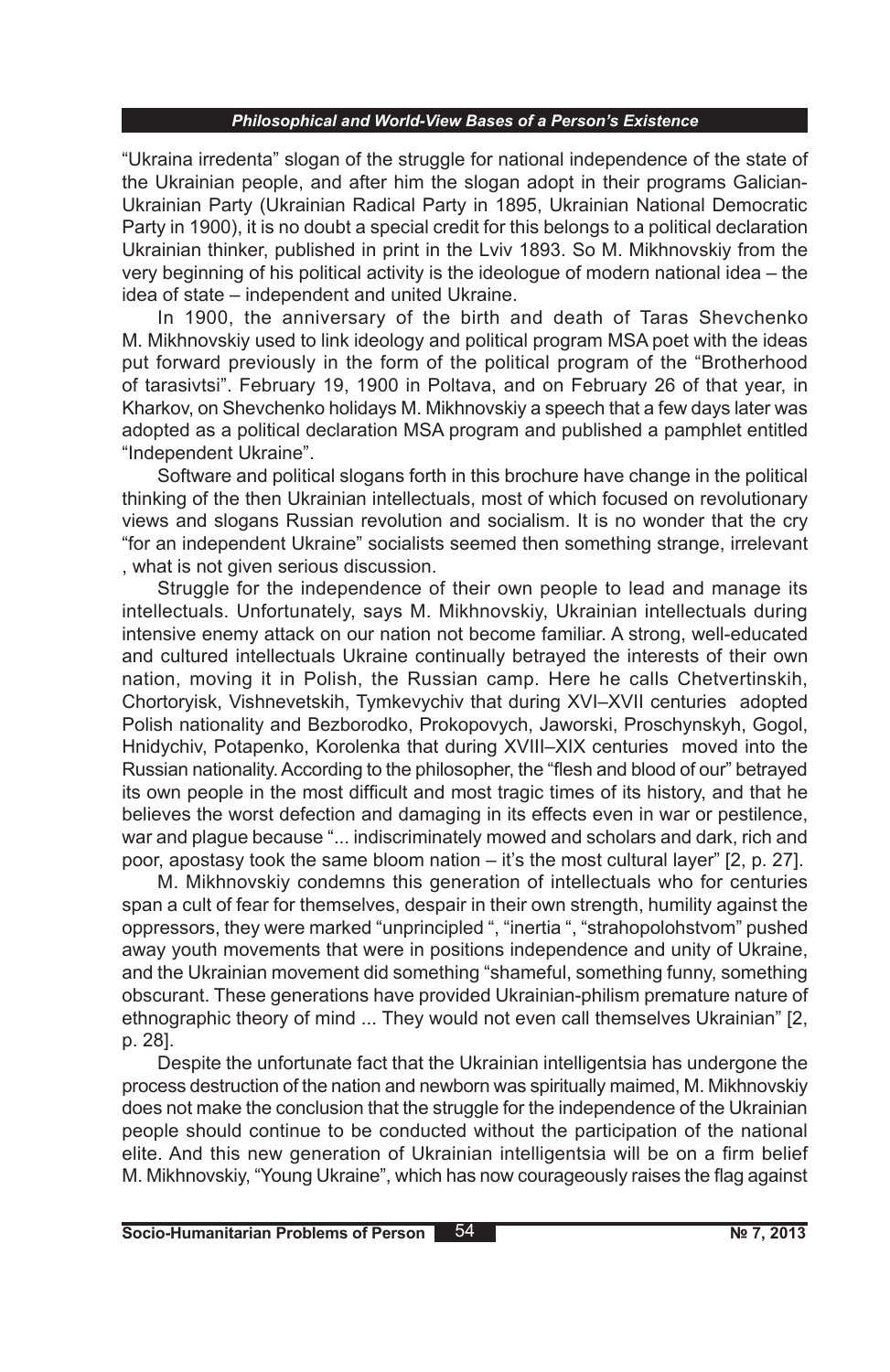a clear slogan: "For independent Ukraine! "It" modern young Ukraine considers itself a direct successor of Shevchenko and its traditions originate from Mazepa, Khmelnytsky and Daniel King. "Times embroidered shirts, suites and vodka gone – continues M. Mikhnovskiy – and will never return. Third Ukrainian intelligentsia is to fight for his people ... She believes in the power of their own and national and it fulfill my duty ... She gives herself to the service of this great ideal ... Need struggle comes from the fact of our national existence. Our story sad, let us uncultured, even if our mass dark fooled, we still exist and we want to continue to exist. And not only exist as living beings, we want to live as people, as citizens, as members of a free nation. We are many – as many as 30 million ... Our nation is in its historical process was often not solidarity ... but now all the color of the Ukrainian nation in all parts of Ukraine lives one thought, one dream, one nation, "one, single, indivisible, free, independent Ukraine from the Carpathians to the Caucasus ."Now we all agree, as understood through what in us Berestechko and Poltava ... As you can not stop the river, breaking the ice in the spring of rapidly rushing to the sea, you can not stop the nation, who breaks his chains, waking to life. Our nation has embarked on a new path of life, and we must stand on its head to guide the implementation of a great ideal ... We are small, but our voice is heard everywhere in Ukraine ... Next, let each of us remembers that when he fights for the people, he must care for all the people that the whole nation perish not through his negligence" [2, p. 29–30].

Subsequently M. Mikhnovskiy back to this urgent topic in his book "The Case of the Ukrainian intelligentsia in the program UNP", clearly defining the role and place of the representatives of Ukrainian elites in the complex process of Ukrainian state.

Ukrainian intellectuals at that time consisted of three camps: 1) Ukrainian and 2) with a small part of which was still under the influence of M. Drahomanov and walked the path of socialist federalism, and 3) those who have gone simply "under the wing" of the Moscow revolutionary socialist parties, which indifference and even hostile to the Ukrainian national movement, ignoring all sorts of its manifestations.

Thus, considering the political activity and political outlook of the Ukrainian intelligentsia, the author argues horrible spread among her "moskale-philism" that their transition into the camp of the revolutionary Russians, thereby betraying "the organization of his own people for his economic and political and national interests ..." [3, p. 3]. The main reasons for this, says M. Mikhnovskiy to be found in the position of the Ukrainian nation, namely, the "disfranchised position and powerless servant" because "political slavery and slavery Economic Ukrainian educated and educates them psychology of spiritual slavery" [3, p. 4]. In his view, large segments of the Ukrainian intelligentsia can not even imagine the existence of the nationstate independent Ukrainian nation, but the one in whose minds there is no ideal of independence of Ukraine can not have this ideal in the future. For him, this idea is even ridiculous and completely unrealistic. So natural is that these people seek a better life in harmony "with the status of lords "that the Russians, and all their ideals and beliefs produced in the direction "Russophilism". M. Mikhnovskiy instead urges Ukrainian intelligentsia did not follow this path. It should not repeat the mistakes of their ancestors from the XVII century. In which there was no national consciousness and the consciousness of the benefits of national independence, which led to the loss of the latter, and remember the eternal truth that "you have to be state-independent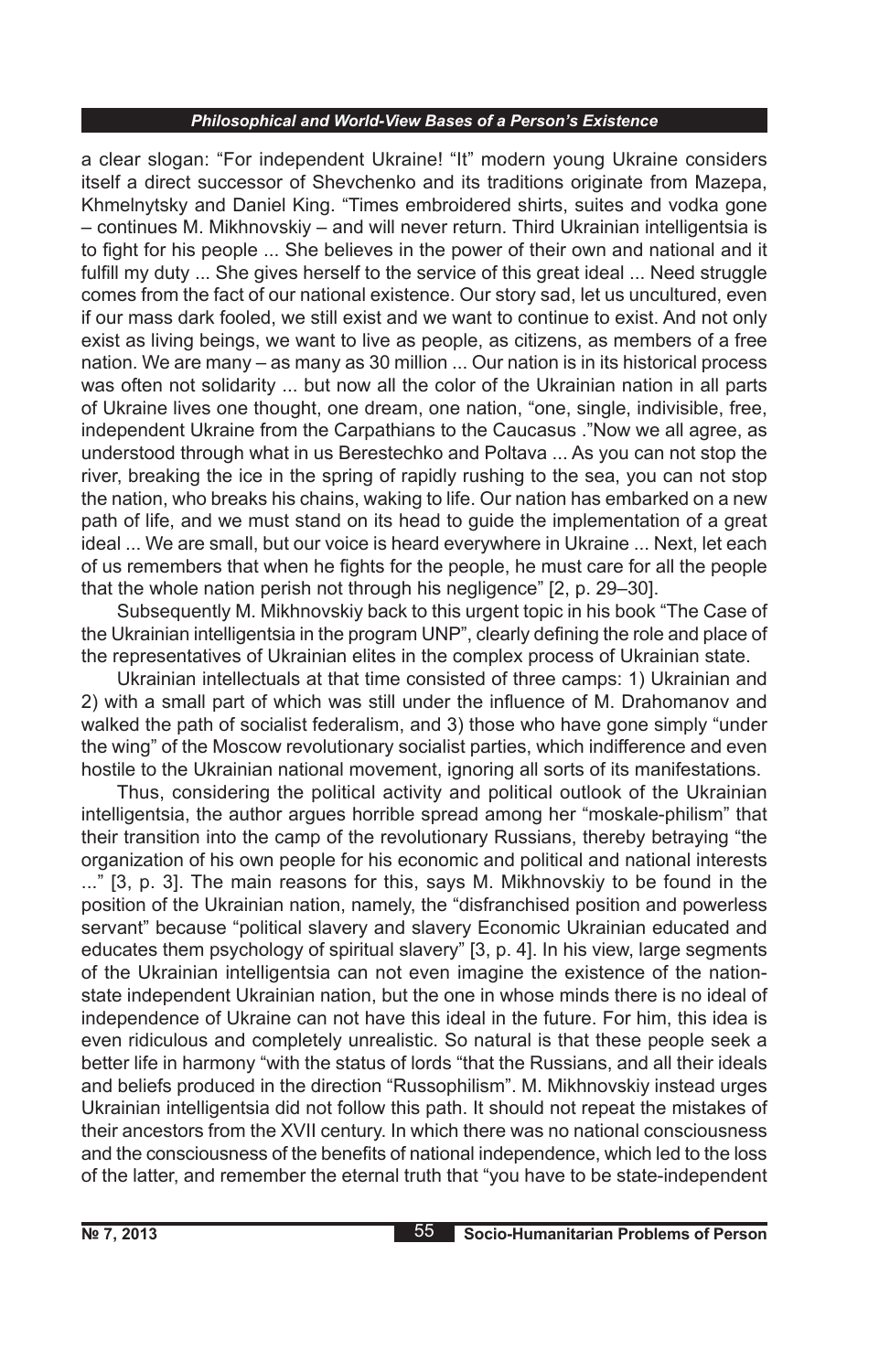nation, should not be slave, to be master himself and his destiny to become in their state on its territory in its favor" [3, p. 44].

Same considers M. Mikhnovskiy, applies Ukrainian intelligentsia in the Ukrainian lands under the rule of Austria, among which prevailed "polono-philism" and Ukrainian intelligentsia in Transcarpathia, which prevailed among "madyaro-philism" – works the same spiritual slavery as "Russophilism" among the Ukrainian intelligentsia in the Dnieper.

Not benefit the Ukrainian people and the Ukrainian intelligentsia work in the area of Russian culture, science and art. On the contrary, it only enriches and strengthens Moscow nation, thereby weakening the position of our nation. Through a mistake, in my opinion, there are Ukrainian students in the struggle for "academic freedom" in Russian universities: "The very fact of existing of Moscow universities and schools of Moscow language in the Ukrainian language – is ridicule of freedom is neglecting of our general human rights is a shame and profaning our nation, especially educated its members – Ukrainian intelligentsia. Not the "academic freedom" we must fight, and the academy itself, the right to have it their own, national property "[3, p. 83].

For example M. Mikhnovskiy dissertation puts students Galician their peers who were not in the fight for "academic freedom" in Polish universities, and the Ukrainian university, closely linking this common struggle against the Ukrainian people for national interests. [3, p. 88–89].

Pointing to a huge benefit for the awakening of national consciousness among the broad masses, which made the nomination of national moment in the struggle of Ukrainian students in Galicia, the author notes: "Little Galicia, the size of Poltava province (3.444.000) and showed that heroism! We, Russian Ukrainians, 25 millionth large mass in Galician have to learn ..." [3, p. 90].

Later in the brochure M. Mikhnovskiy proves that even on the basis of class, economic interests, Ukrainian intelligentsia must still bind their struggle for better luck with the Ukrainian national matter, "nationalization of schools, media and literature in Ukraine – is a Ukrainian intelligentsia soil Welfare and economic interests it is conscious of the Ukrainian people" [3, p. 97]. In the national oppression of the Ukrainian people, continues the author, teacher disadvantaged Ukrainian, Ukrainian writer can publish his works, and Ukrainian journalists can not earn a decent living, because the dominant nation spreads its press, instruct their teachers as Ukrainian artists, actors, workers should go to rent to strangers or die of starvation. Quite different is when Ukraine becomes free and independent, when intellectuals could with advantage to serve their own people, who in gratitude for it will give material support Ukrainian intellectuals and Ukrainian teacher, typographer, artist and journalist, too, will be on solid economic ground, because "will be feed from their own people, serving him to meet his spiritual, cultural and economic interests" [3, p. 96].

But M. Mikhnovskiy strongly cautions that this defense of political and cultural rights of the Ukrainian people should not be understood as a legitimate attempt wangle of the enemy. "Moscow nation, especially its industrial classes used to look at Ukraine, as a cash cow, as a certain source of wealth and depart only force anything else " – the author [3, p. 100–101]. According M. Mikhnovskiy, to be completely blinded to dream of raising cultural fields loyal through Ukraine. This is absolutely not real, because Russian law does not provide for "no holes" to use some Ukrainian ways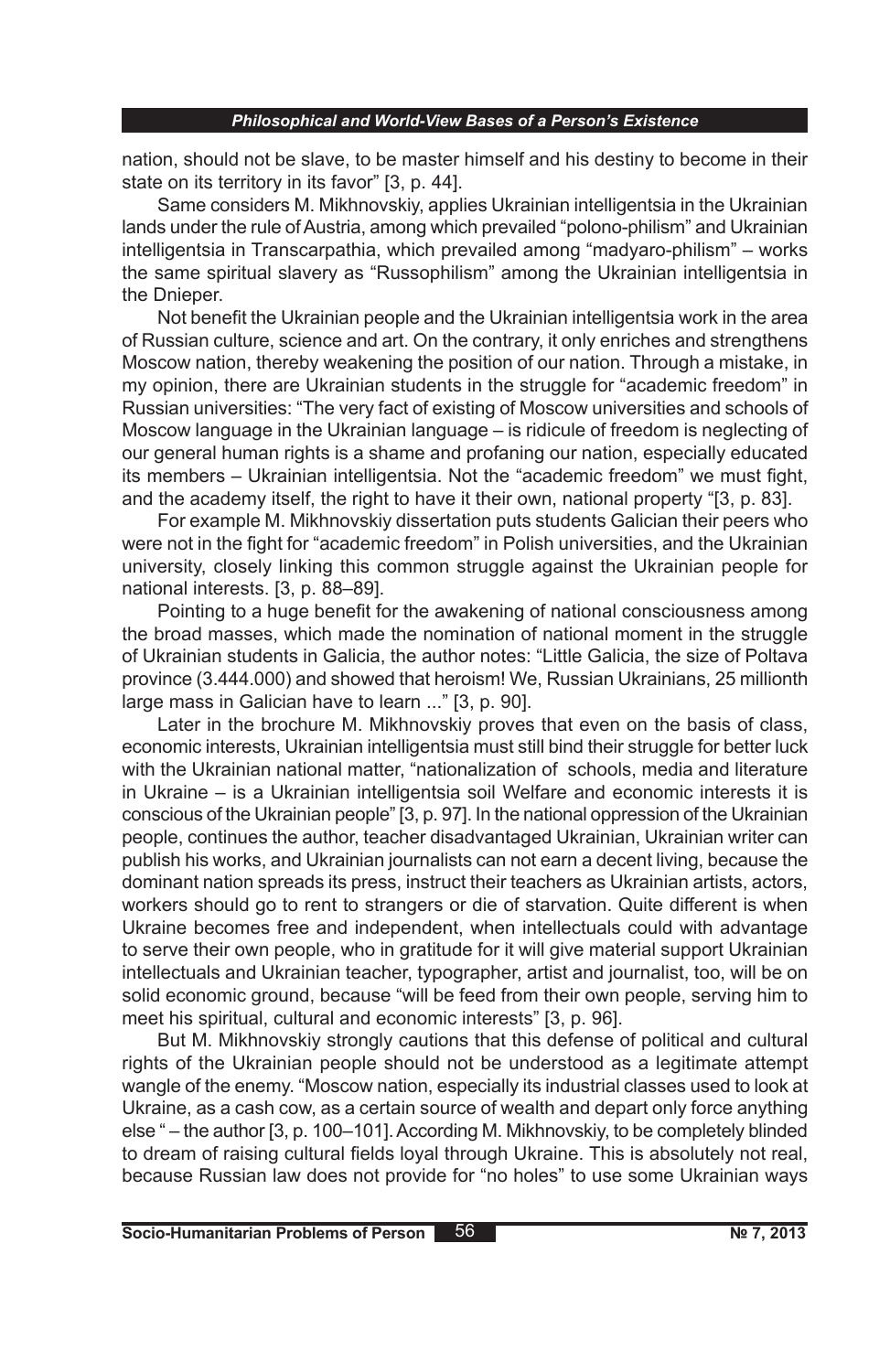or methods against the Russian imperial power, and therefore every attempt cultural development of the nation is seen by Moscow as "unlawful" and "illegal".

Thus, M. Mikhnovskiy made an apostle of modern Ukrainian national idea in times of decline Ukrainian national consciousness of the masses, and at the time, according to P. Mirchuk, "the most dangerous distortion of political thought", especially of the Ukrainian intelligentsia, which "managed tosquelch Moscow Socialists "blahmanom" is calling for a worldwide proletarian unity and social transformation of the world, for which the national question is an obstacle "[4, p. 48–49] as well as the older generation of intellectuals who showed their patriotism in fighting for the right to use the Ukrainian language, singing folk songs, wearing traditional clothing, etc., while on the other hand, frightened often recognize that they belong to the Ukrainian nation. Given this state of Ukrainian political thought, national idea, the value of the slogan "For independent Ukraine from the Carpathians to the Caucasus" which proposed M. Mikhnovskiy it is crucial for the subsequent history of the Ukrainian nation. Turning point "what the prophets, we cry grand national revival, elevated Taras Shevchenko in poetic form, M. Mikhnovskiy put in the organizational form of active political action and gave them the character of a living political postulate" [4, p. 49].

*Author's translation of the article*

### *Literature*

- *1. Міхновський М*. Profession de foi молодих Українців // Правда. Львів: НТШ, 1893. Т.1619, вип. 47–58. С. 201–207.
- *2. Міхновський М.* Самостійна Україна. Аугсбург: Український патріот, 1948.
- *3. Міхновський М.* Справа української інтелігенції в програмі УНП. Чернівці, 1904.
- *4. Мірчук П.* Микола Міхновський апостол української державності. Філадельфія, 1960.

*An article received by the Editorial Board 05.23.2013 Accepted for publication 06.24.2013*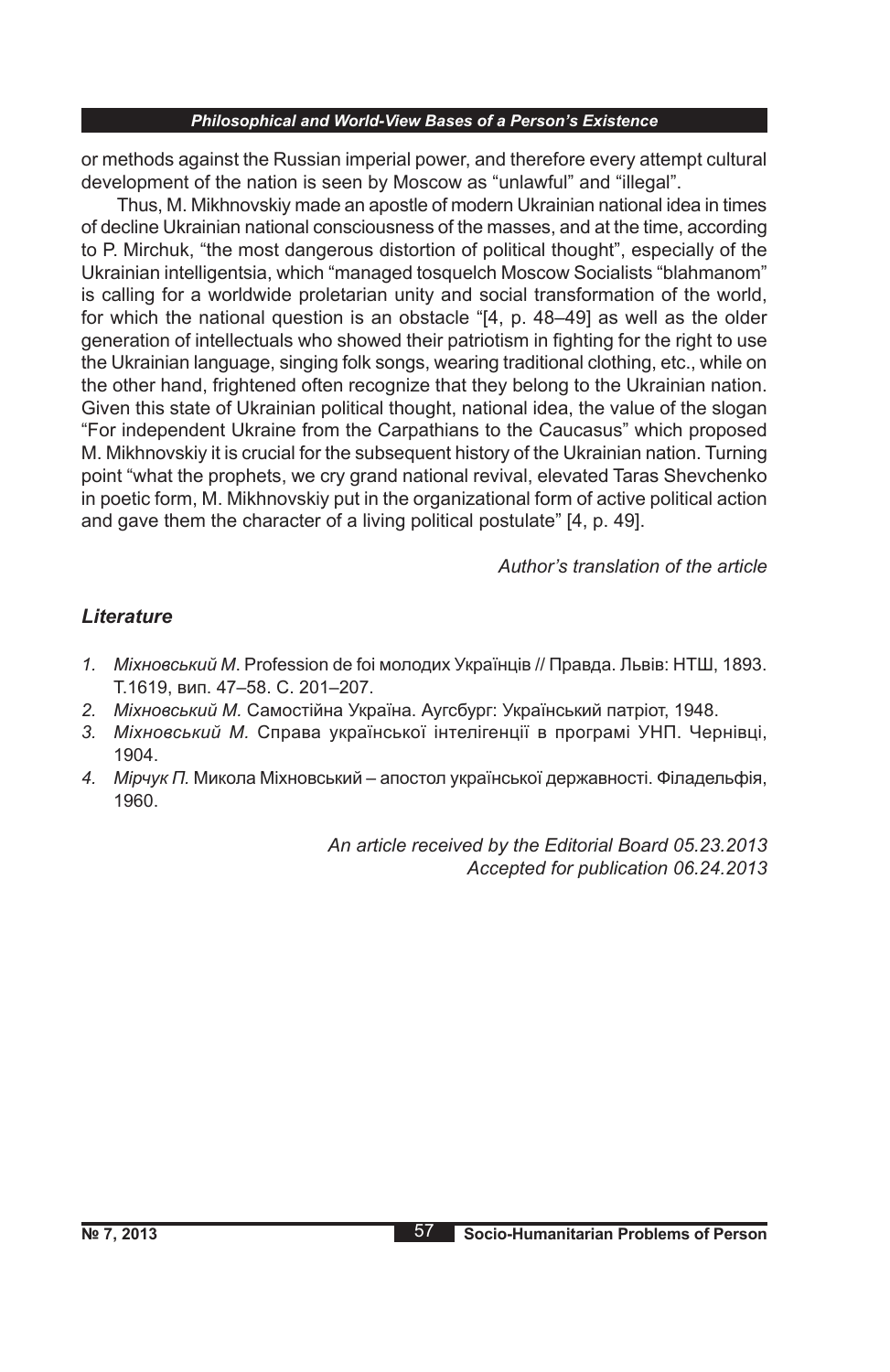**Philosophico-culturological Dimensions of a Person's Existence**

USC 130. 2

# **A CONCEPTUAL MASTERING OF A PHENOMENON OF CULTURAL GLOBALIZATION AND THE IMAGES OF THE GLOBALIZED WORLD**

### *Olha Sinkevych*

Ivan Franko National University of Lviv,

*Universytetska Str., 1, Lviv, 79000, Ukraine, e-mail: kafedra\_kultury@mail.ru The contradictory trends in a development of the world and national cultures in terms of globalization are analysed. Modern concepts, which explain the nature and essence of cultural globalization, are examined; basic concepts of cultural globalization as a multi-pronged and multi-level process, which has a "vertical" and "horizontal, are investigated".*

*Keywords: globalization, culture, cultural isolationism, cultural polarization, cultural unification.*

In the 1982 American philosopher John Naisbitt published the book "Megatrends" which has become a worldwide bestseller. In this book he analyzed ten Megatrand – main lines of development which, in his opinion, determine the form and nature of the changes occurring with society. One of these Megatrand for Naisbitt was globalization.

The appearance of the term associated with the name of Harvard Business School professor Theodore Levitt. In 1983 he published article "Globalization of Markets" in the jounal "Harvard Business Review", which analyzed the fact that the merger market certain products that they produce powerful multinational corporations. The term has been introduced by the American sociologist R. Robertson and Japanese experts in the field of strategic management K. Ohmae, author of the best selling book "The Borderless World" (1990).

In modern dictionaries defining globalization as a process of formation and consolidation of integrity, interdependence, integration and perception of the world a social consciousness.

The process of globalization, according to some researchers, such as the American sociologist E. Wallerstein, began in the XVI century, when intensified economic, political and cultural ties between countries.

The growth of the world economy, causes growth of the scale and pace of capital accumulation in the global financial markets, facilitates trade. Globalization promotes economic cooperation between the two countries, creating the conditions for access to advanced technology saves resources, contributing to global progress.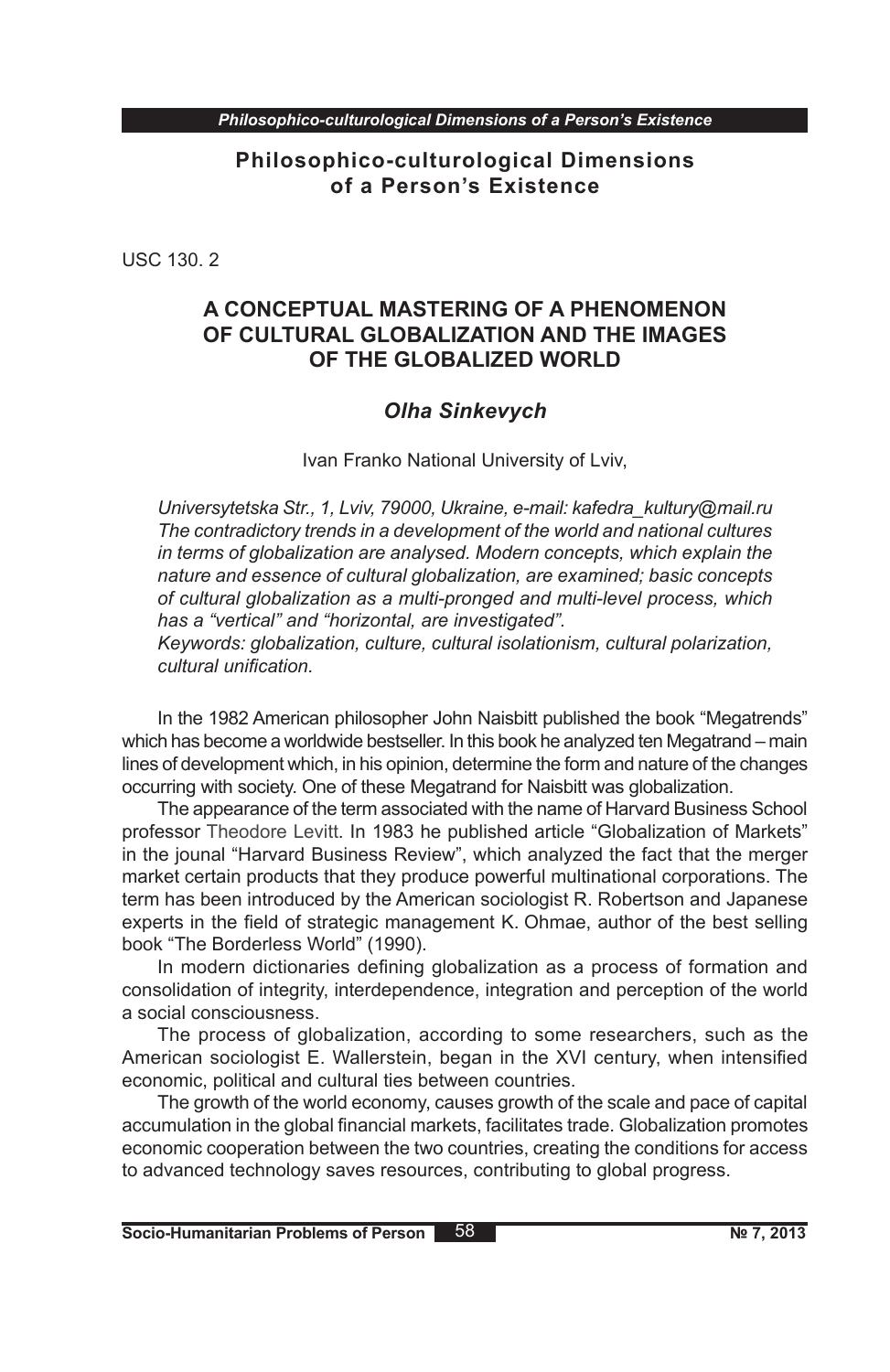As a result of globalization qualitatively changed social life, having acquired a hitherto unknown scale and complexity of getting rid of insularity and isolationism.

Thanks to globalization the socio-dynamics of culture was accelerated. Under its influence dramatically increase the rate of production, distribution and consumption of cultural values. New information technologies give people the opportunity to experience a number of artifacts that are not available in the industrial and postindustrial day due to inability to travel the world. In particular there was access to the masterpieces of world cultural heritage – through virtual museums, galleries, libraries, concert halls, existing in a "global web of information".

Globalization has increased the intensity of cultural interaction has expanded those discovering new cultural worlds. Contributed to strengthening cultural standard, according to which a person has information society know several foreign languages to communicate with other cultural worlds, to be able to use a personal computer, navigate the main trends in modern science, philosophy and art.

However, globalization – the process is complex and controversial. In addition to the positive aspects, contains a number of problems that need solving and comprehension.

For globalization is characterized by several major trends that define the specific culture of the early twenty-first century.

One of these trends is the polarization of culture.

According to many scholars, globalization unfolds the principle of asymmetry inherent economic and political inequalities between countries and within individual nations and states. This inequality is reflected in particular in the concept of the "golden billion", which characterizes the population of developed countries with sufficiently high standard of living with limited resources. This figure is related to the number of total population at the beginning of the third millennium such countries and regions as the USA (310.5 million), Canada (34.3 million), Australia (22.5 million), the EU (27 countries, total 500 million), Japan (127.4 million), Liechtenstein (35800 people) Monaco (33000 people), Luxembourg (0.5 million), Andorra (84000 people). Statistical data show that globalization not only gives people adequate opportunities and chances, but also leads to significant differences in the use of modern technology. In particular computers connected to the Internet is distributed as follows: 51.5% of them in the USA, 23% – in the EU, 6% – in Canada and 0.5% – in Japan. All together – about 85% of computer facilities in the world.

Editors weekly "Der Spiegel" G. Martin and H. Schumann late 90-s published a book "Trap globalization. The attack on prosperity and democracy", which expressed the pessimistic belief that globalization was a trap for democracy. Excluded correspond to rejection. World mutates into lumpen-planet, the lion's share of wealth which is concentrated in the metropolitan areas of mega-slum where billions of people are doomed to a miserable existence.

Globalization facilitates the rapid deepening of cultural inequality between countries and peoples. Among those who won and those who lost, there is no interdependence, solidarity broken links. Cultural polarization is found that in the Western culture of the deliberately introduce double morality: humanity deliberately divided into two subspecies – favorites and outsiders.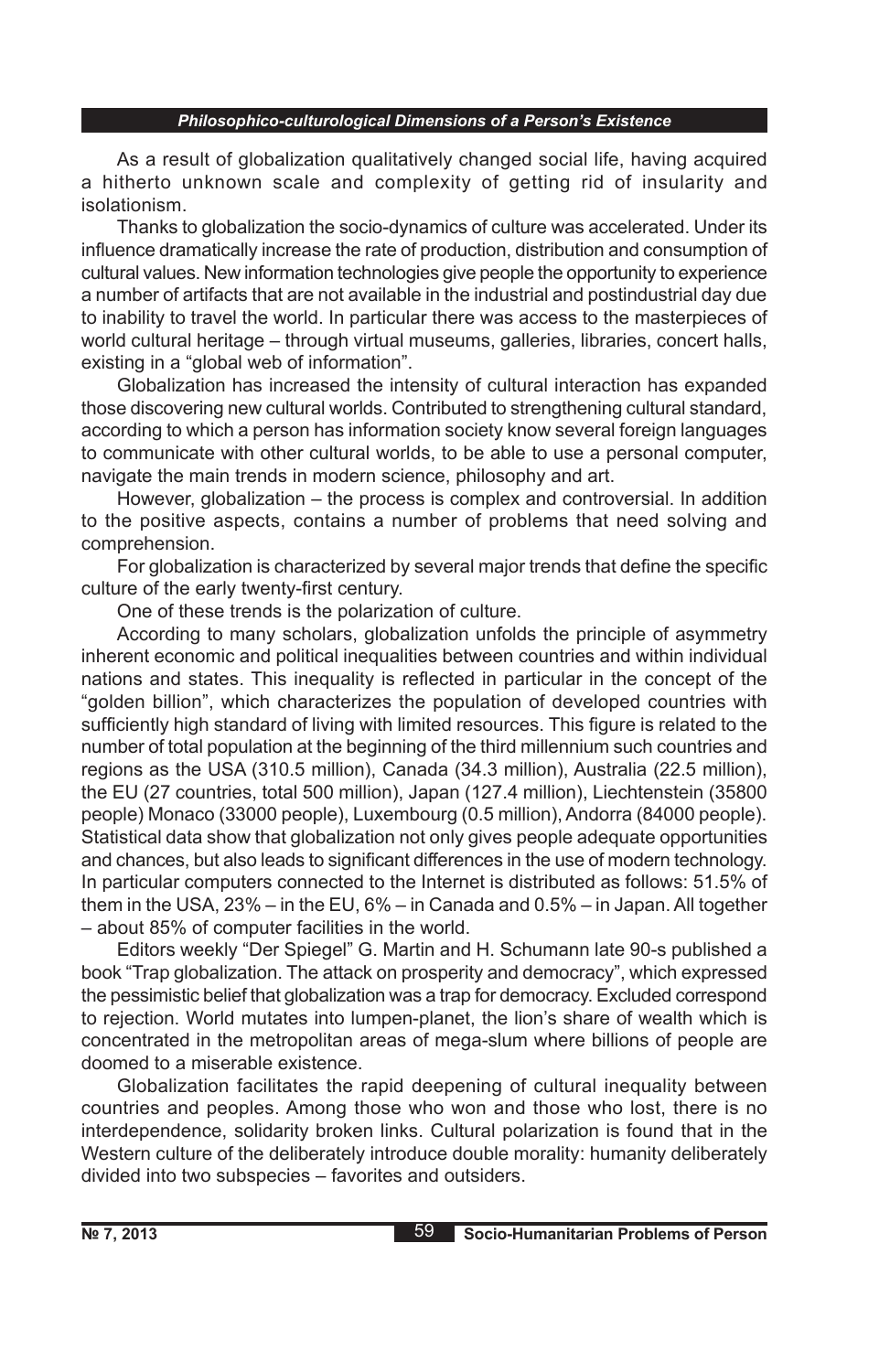Within 80 years the problems of globalization studied British sociologist and political scientist Anthony Giddens. New age, which influenced the development of science, technology and rationalism, according to optimistic forecasts of many philosophers, was to ensure not only the stability and prosperity, further development of the society, but also its intelligent management accountability. However, according to E. Giddens, these thinkers were wrong: the modern world is out of control and slip out of your hands. Globalization has led to the destruction of their traditional way of life, traditions, generated conflicts and contradictions in the cultural and ideological aspects that have become globally and significantly affect the daily lives of ordinary people. The bases of unity – not the harmony of interests and goals, and interdependence, which often leads to contradictions and conflicts.

A. Giddens like its predecessors M. Castells and D. Bell, sees the uneven development of globalization. The positive aspect of globalization evident for the industrialized countries of the North, the South, who do not have the economic capacity, often feel the negative effects of this process. So whether globalization is good, which supposedly is to unite the world, to give it order to establish equality, but in fact leads to opposite results?

British sociologist and political scientist believes that the solution to this problem requires further democratization of existing institutions in accordance with the era of globalization. "We can never become masters of their lives, but to catch our world that escapes, can and must" – says philosopher [2, p. 13].

The danger associated with cultural polarization, wrote in his book "The Clash of Civilizations" (1996) by Samuel Huntington. Rod hypothesis of his book, which is in the form of the article published in 1993, contained a question mark in the title, was the thought that politics and economics are no longer the main source of conflicts in the world today that the main watershed between people and major conflicts unfold in culture.

American scholar Benjamin Barber in his book "Jihad Vs. McWorld: How Globalism and Tribalism are Reshaping the World" (1995) vividly described the effects of collisions McWorld (from the name of fast food "McDonald" as one of the symbols of globalization) and Jihad, by which must be understood not what Islam says, and any protest against globalization: the titles militant fundamentalism and totalitarian sects, and terrorism. McWorld symbolizes the principles of consumerism, commercialization and massivization, Jihad – opposition to modernization principles clan. McWorld – collection of nations into a single unified global network jihad – a metaphor for resistance.

It is equally evident in today's globalized world and the trend of cultural unification, the formation of mono-cultural world.

A pioneer in the field of study of this trend believe Canadian sociologist Marshall McLuhan culture that still in 1961 proposed the idea of "global village". He was convinced that in the process of rapid development of electronic media, especially television, the world consolidated common way of thinking and common culture, so the international community will become a "global village".

On the trend of universality of culture as a result of globalization, wrote American intellectuals of Arab origin Wadie Edward Said. By the fundamental work "Orientalism" argued that in globalization evident cultural imperialism – exports through cultural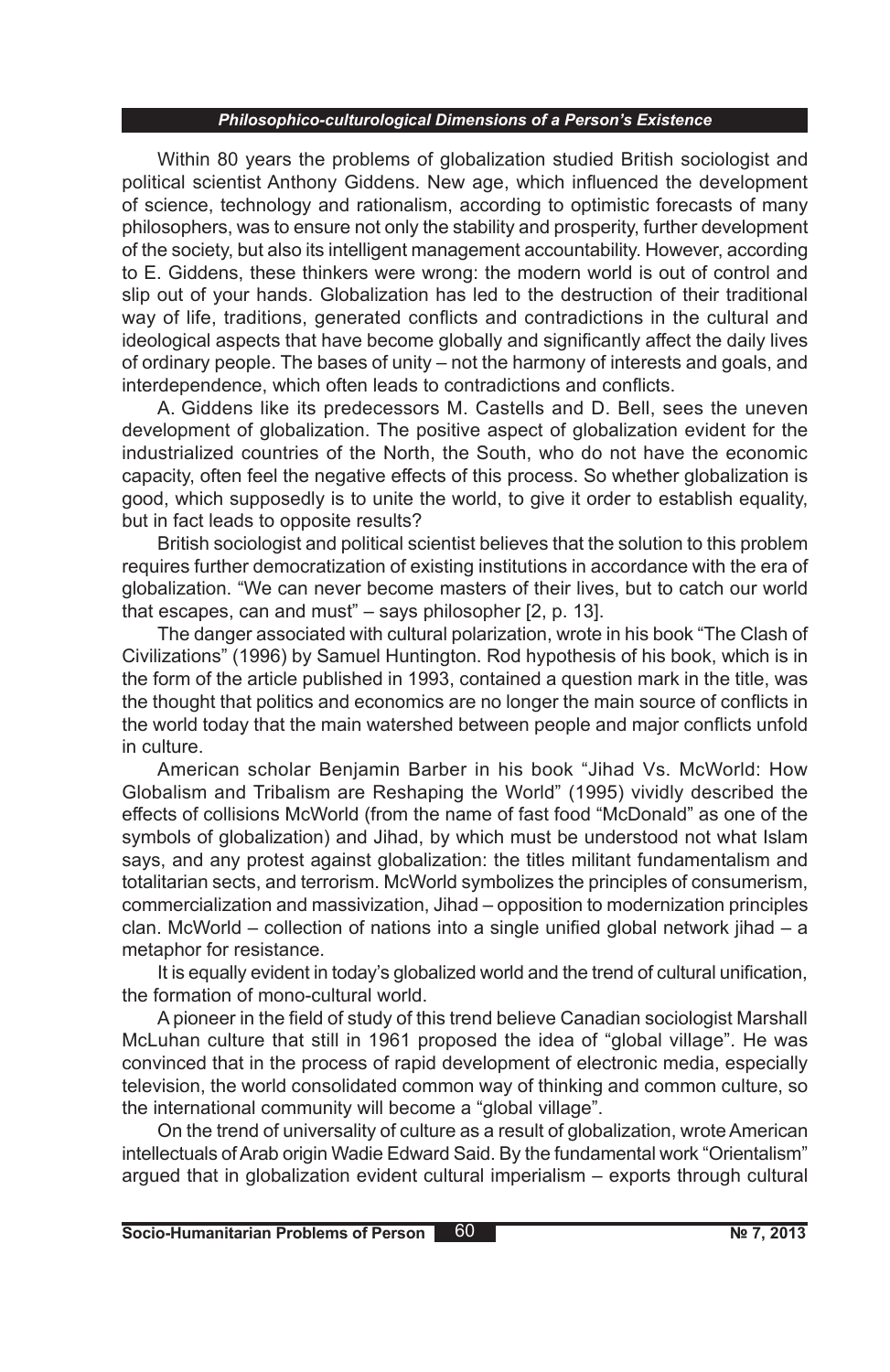industries of the West Western way of thinking, values Western model. This cultural industry dominates the global network and gives others a chance to use equal opportunities for cultural exchange between the Western and advances the rest of the world.

Austrian Lutheran theologian and sociologist Peter Berger, who lives in the U.S., defines several "agents" of this type of cultural globalization.

First of all this Davos culture – from the name of the Swiss resort, where every year there are global economic summit. That culture global business elite, which is the initiator and leader of financial and technological expansion of Western culture to other regions of the world. Ways of life and their products (Incidentally, technologies, services) that created this culture, constantly and increasingly promoted in other countries. Some researchers blame transnational oligarchy is that it has turned the USA office of a planetary global empire, resources and infrastructure which subjected planting new world order, world currency dollar made, the Pentagon has become the world's policeman, Hollywood – dream factory of world culture, universities – the world's factory drain. This specific global international culture ignores cultural diversity, creates an identity associated with the structures of management information economy, trying to "unify the symbolic environment" reverse cultural boundaries.

Another way to determine trans-culture international club of intellectuals. So Mr. Berger called the cultural community, among which formed ideas, attitudes, norms and values that go beyond national and cultural boundaries. These ideas spread through the education system, which, as the economy gradually "globalized" scientific and journalistic activities of intellectuals, which is currently deployed in the global cultural space is largely due to the media. The cultural influence of the "club of intellectuals" spreads through various NGOs, Inter-University relations, personal contacts. As business elites, intellectuals community – one of the most important agents of globalization, chief meanings and values that have emerged during crucial cultural influence of the West.

Agents global culture is also public and social movements. These movements – environmental, charity, human rights, etc. – often associated with the "club of intellectuals", said P. Berger.

Another force that affects the process of globalization of culture – religious movements "western" and "eastern" origin. It states, "The International Society for Krishna Consciousness", which made him a native of India Swami Prabhupada. With Western religious movements are most active pyatdesyatnytstvo, which is distributed in the United States, South America, Africa and Europe.

Among the most powerful agents of globalization has been the popular culture.

G. Martin and H. Schumann in his book "Trap globalization. Attack on Prosperity and Democracy", describing this role of popular culture, noted that Stalin wanted power over the world, and Mickey Mouse managed to become popular around the world. Global culture has undergone a total disney-colonization, and Hollywood is a global generator of human raw material for global uniformity, which is at a new stage of historical spiral willing to settle for bread and circuses. Successful mass-cultural global projects – "holivudyzatsiya" (global capture cinematic domestic markets), "dysneylendyzatsiya" (expansion Americanized industry attractions and popular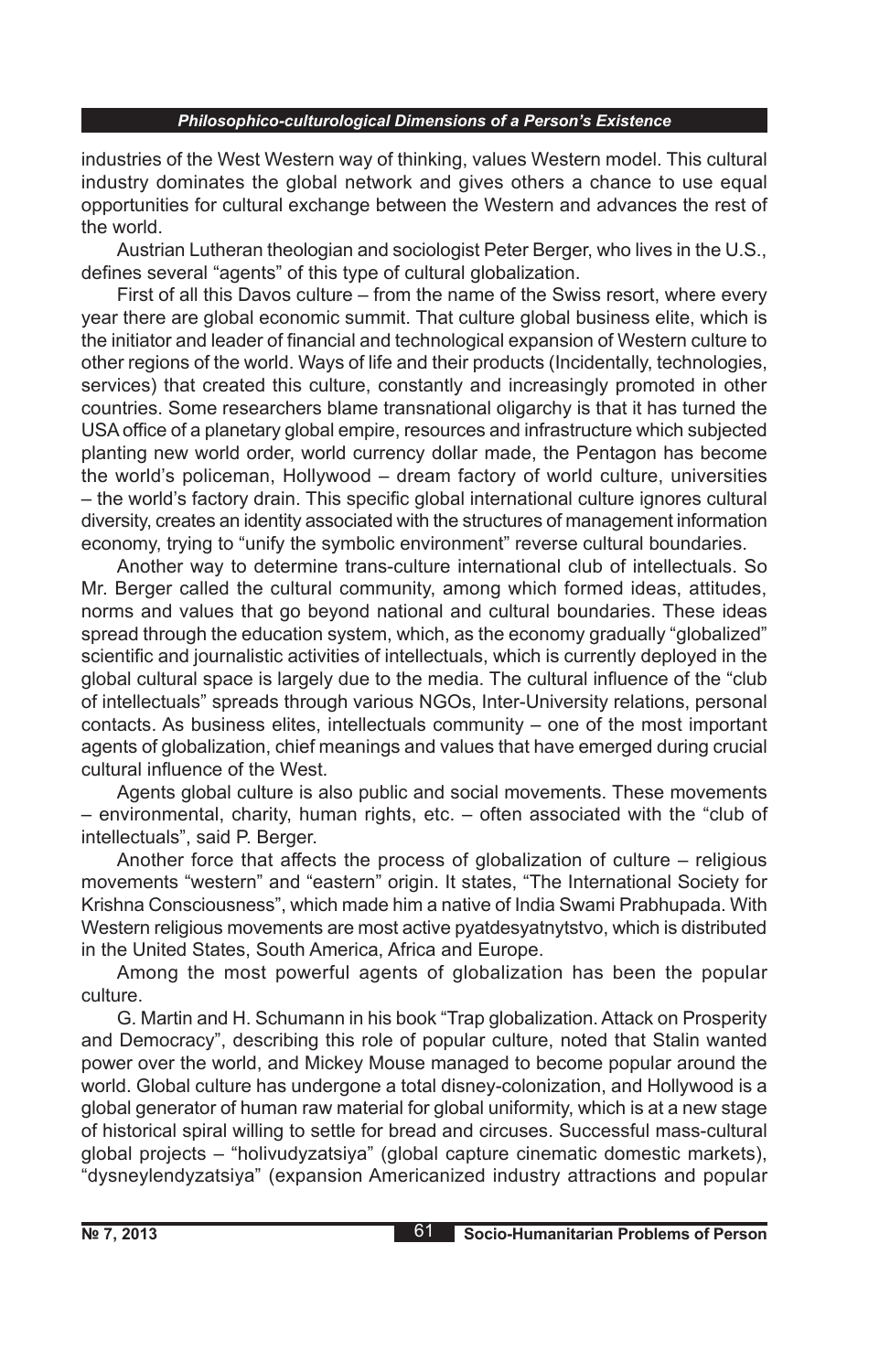entertainment), "McDonaldization" (expansion of cultural stereotypes and rituals of everyday life), "Coca-colonization" (symbolic "branding" world cultural space) that have turned the world into "McWorld".

The famous German sociologist and political scientist Ulrich Beck in his book "What is globalization?" Expresses the belief that the key word for understanding contemporary cultural situation – McDonaldization. Unification of lifestyles, cultural symbols, behaviors leads to the fact that nyzhnobavarskomu village just watch TV series about life in Dallas, wearing jeans and smoking cigarettes "Marlboro", as in Calcutta, Singapore or "bidonvilyah" in Rio de Janeiro [1].

The specific production of mass culture is often compared to a conveyor, factory: "Spiritual Klondike", "industry spirit and dreams", "business culture", "entertainment", "show business", "Factory of Dreams" (on Hollywood). This comparison makes sense because the problem conveyor mass culture – meet people with simple needs alhorytmizovanymy its typical artifact – Replicated thing. This mass culture artifacts largely shape the substantive environment that surrounds the modern man is clearly uniform. Airports, train stations, hotels, cars, restaurants, supermarkets, computers, mobile phones look the same no matter where we are. Unification subject environment creates the impression that the world is everywhere the same, and people who move around the world, at home everywhere – and nowhere

P. Berger reasonably concerned about prospects for limiting global cultural treasure level "culture airports" which leveling cultural diversity. Formation of such a culture may be one of the main risks of unification, because this culture has "vertical", it is dominated by "horizontal", which combines the producers and consumers "cultural product".

Analyzing the processes of cultural unification in the modern world, the Swedish social anthropologist U. Haners formulated his theory of "global ecumene". The "ecumene" he understands the region of constant cultural interaction, exchange and transfer phenomena of a language other cultures. In this ecumene is the center, where a cultural message and peripherals where they are perceived. Cultural move from the periphery to the center is limited.

U. Haners described four possible scenarios for the fate of the global cultural ecumene:

scenario "global homogenization": complete domination of Western (primarily – American) culture, all of society will be more or less successful replica western lifestyle, Western consumption patterns, values and norms, ideals and beliefs;

scenario "cultural saturation": peripheral countries, gradually absorbing cultural center designs, and satisfied them for a long time, several generations abandon their local cultural ideas, values and values in favor of the dominance of cultural center;

scenario "cultural strain": maximum simplification, depletion and degradation of Western culture even in the process of adaptation to peripheral cultures. It has a dual mechanism. On the one hand, during clashes with peripheral culture begins the process of selection that eliminates higher values, sophisticated kinds of culture in such a situation is easily seen surface, primitive, simplistic (will master pornography rather than poetry, cabaret music than Beethoven, romance novels and thrillers than Shakespeare). However, overproduction of primitive objects in the centers of Western culture makes it possible to sell their surplus to the new cultural markets.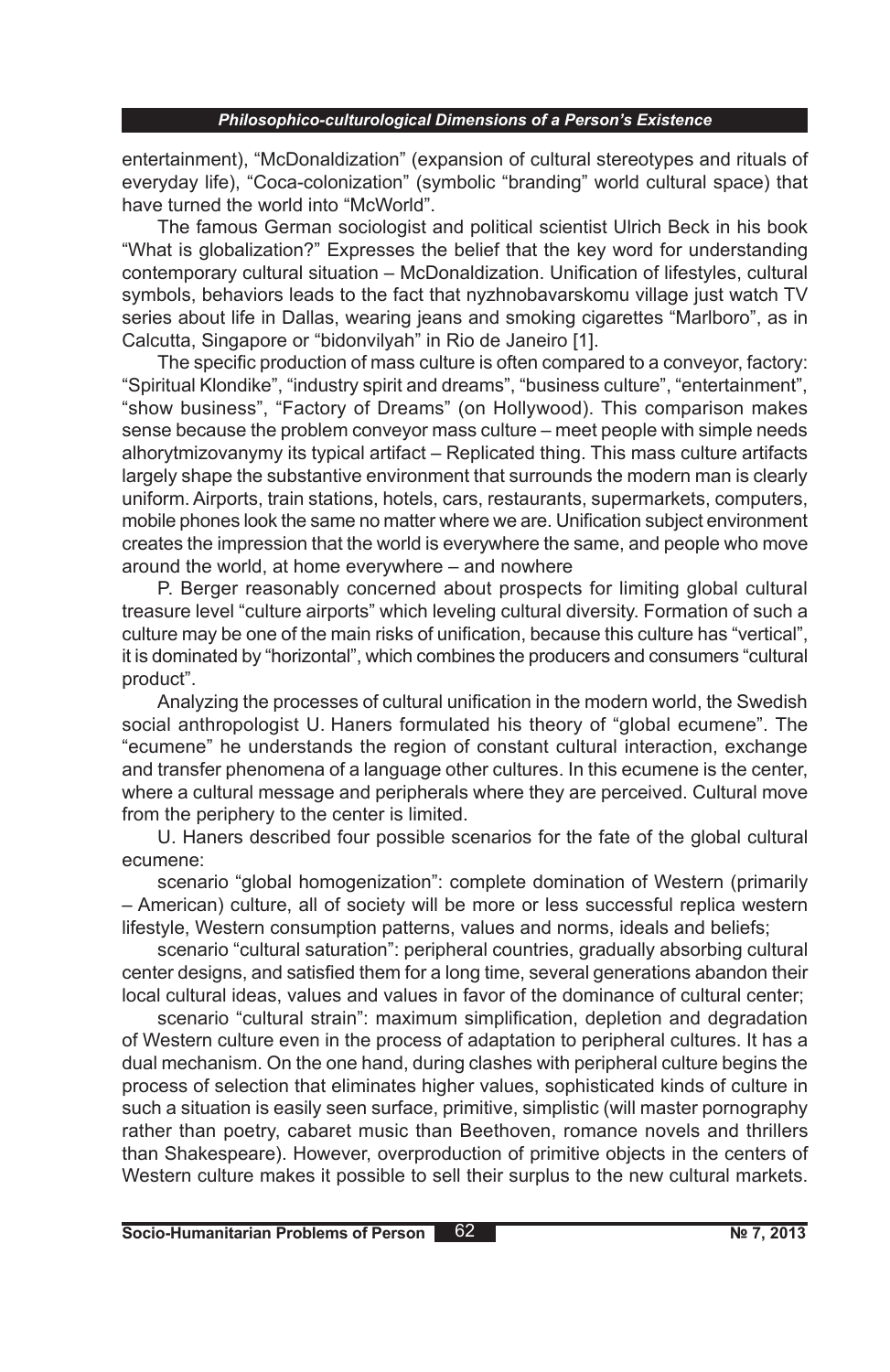Another mechanism of deformation – a compromise agreement cultural influences from outside the local customs and traditions. For example, in traditional autocratic society importation of democratic institutions can lead to a purely external "front" of democracy, the idea of freedom of speech – to turn public strife, chaos irresponsible statements, and freedom of association – degenerate into immense multitude of parties, factions, factions;

equal cultural dialogue and exchange between the center and periphery, which leads to a general enrichment cultures. The clash of cultures stimulates creativity and originality on both sides, "fueled" values of peripheral culture, the culture center recovers hidden values of local cultures. Taking style and form outside the local cultural figures like filling them with specific local content and flavor, and people seemed to speak the language of recognized cultural affairs, important for their group or community.

Culture "hybridizes": due to the mixing of stronger and weaker cultures none of them is "clean", each characterized by internal complexity, which is combined with a variety of influences and contacts.

Cultural hybridization, intensifying communication and intercultural interaction at the end of the twentieth century. leads to the further diversification of diverse human cultures of the world, not only the absorption of universal culture.

The theory of "global landscapes" which formulated the American sociologist and anthropologist Arjun Appadurai, ate 1980-s, considers globalization as loss of connectivity social processes of physical space. In his view, the process of globalization emerging "global cultural flow", which is divided into five spaces symbiotic-flows: flows of people, technology, money, information and images.

Scope, which arises due to massive displacements of people Appadurai calls ethnosphere (ethnoscapes). Cultural Landscape greatly alter the migrants who bring the culture of the host countries own traditions. Another group that influences the sphere of culture, – refugees. Tourism, which is now acquired unprecedented proportions also change lifestyles countries. They appear hotels, entertainment venues and other infrastructure entertainment.

Consequence of the activities of transnational corporations is the emergence technosphere (technoscapes), which, having its manufacturing facilities and sales network around the world, creates a new "global class" managers and global configuration technologies.

Financescapes formed due to currency and commodity flows that have political and cultural boundaries.

Information flows – products of media, film industry, show business – doing mediasphere (mediascapes).

Images which they produce, give rise to "a cascade of ideas" that are distributed globally and as a result, there ideosfera (ideoscapes).

People live and move in these landscapes as part of the community at various levels – national states, subcultures, diasporas, sub-national associations, religious, political and economic movements.

Five landscapes for Appadurai is a kind of building block "of imaginary worlds" – the many worlds created with historically entered into individual and group perceptions of people living around the world. Thus, an individual can create their own vision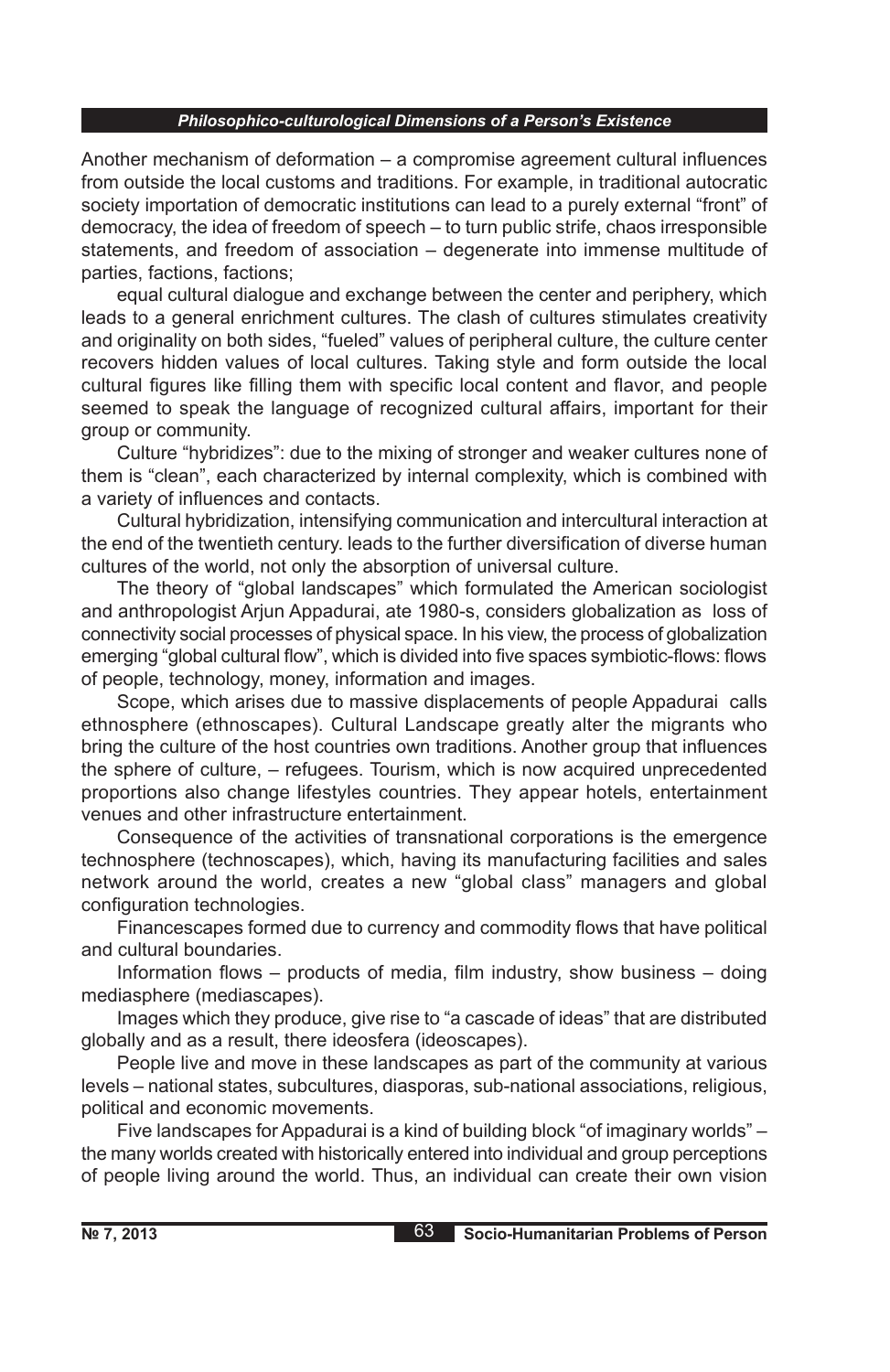of the landscapes, actually or virtually participating in the creation of transnational cultural space.

This trend record and professor at the Stockholm School of Economics Jonas Ridderstrale and Kyel Nordström in his bestselling book "Business in funky". The modern world – a village -style funk (the youth lingo Funky – dumb, it's cool), emotional new intellectual community, based on common interests, attitudes and professional knowledge. A world, in which the determining principle of association was geography and neighborhoods, a thing of the past. Previously, a person who was born in Nice, where I went to school, worked, raised children, went to retire, died and buried her there. Now it does not make a career in one company for life is not working for one boss. She – a mercenary who travels around the world to reject the traditional way of thinking avoids imposed roles and advocates the right to own myself. "Previously, the system of values determined locally, now she has no geographical associations. In our world, the church stood in the middle of the village and had a monopoly on all local values. Today, next to the church you will certainly see a mosque. We are constantly confronted with different value systems... Richard Gere declared himself a Buddhist at the same time and then realizing a successful career in a completely non-buddist atmosphere of Los Angeles... The new reality is reflected in the management of companies, football teams, that we buy and eat (chicken wings in Thai to Italian pasta), how we live and who we are. Culture, tastes, experiences merge, creating abundant fountain from which clatters values. All mixed up" – contend authors [3, p. 219].

Conclusion. Globalization, on the one hand, is a kind of response to the challenges of modern civilization – the problems of social development, with whom she encountered on the borderlands of the millennium, the other – it not only helps them to solve, but also creates new problems or exacerbating existing ones. Global processes are contradictory, they may manifest as tendencies to fragmentation and unification. These trends in modern culture developing in parallel: globalization "from above" vertical – as a unifying cultural diversity, globalization "from below" across – as comprehension of cultural diversity in the world, providing new opportunities for human development

### *Author's translation of the article*

### *Lіterature*

- *1. Бек У.* Что такое глобализация?<http://imp.rudn.ru/ffec/philos/chrest/g18/bek. html>.
- *2. Гидденс Э.* Ускользающий мир: как глобализация меняет нашу жизнь. М.: Весь Мир, 2004.
- *3. Нордстрем К., Риддерстрале Й.* Бизнес в стиле фанк. Капитал пляшет под дудку таланта. СП-б.: Стокгольмская школа экономики в Санкт-Петербурге, 2002.

*An article received by the Editorial Board 17.01.2012 Accepted for publication 20.02.2012*

*.*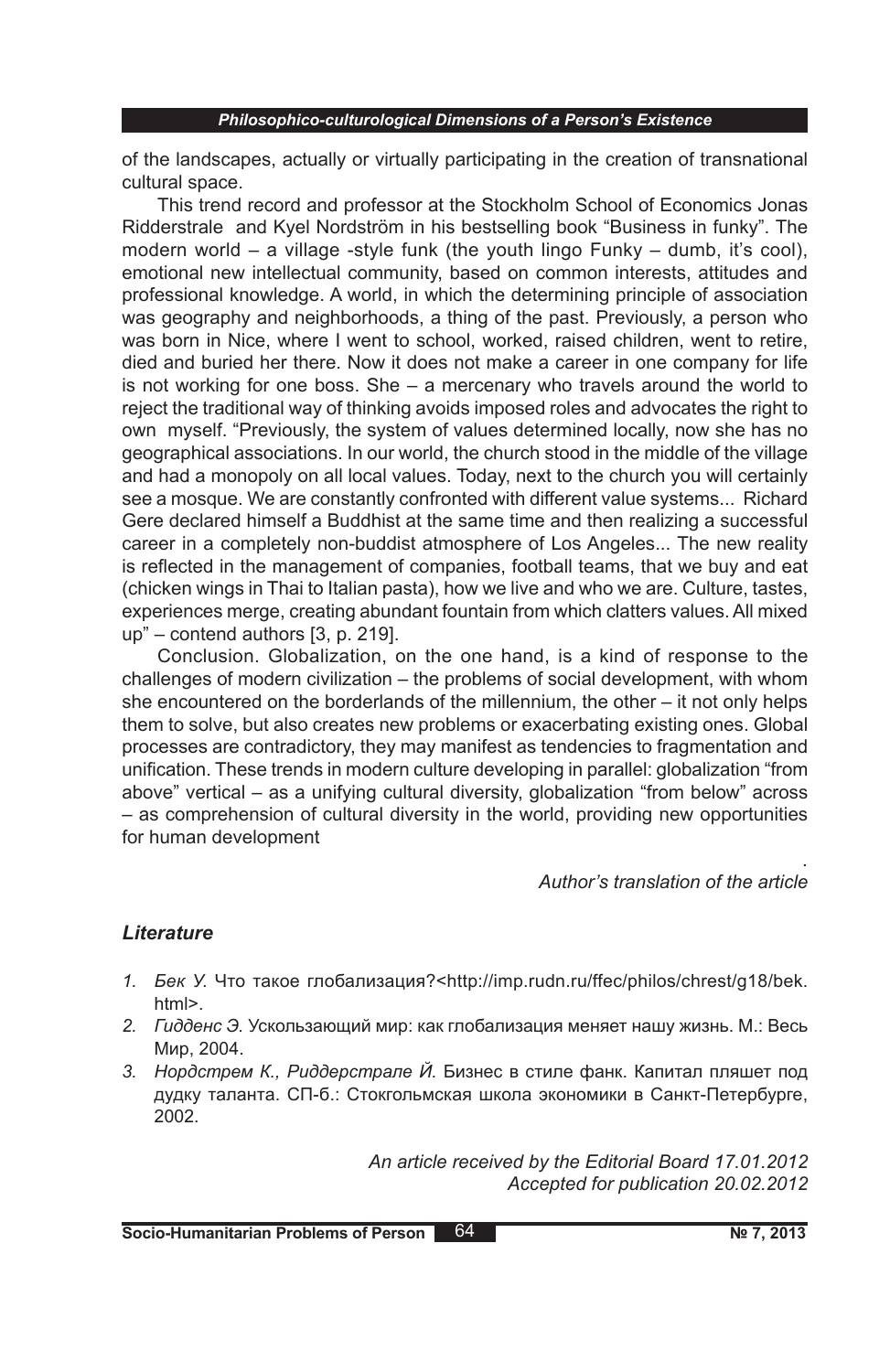USC 378.091.12:069

# **EDUCATION OF THE STUDENTS' YOUTH IN THE CONTEXT OF CULTURAL AND PEDAGOGICAL ACTIVITY OF MUSEUMS**

## *Oksana Surmach*

Ivan Franko Natinal University of Lviv, Universitytetska str., 1, Lviv, 79000, Ukraine, e-mail: surmach o @ ukr.net

*A value of cultural and educational activity of museums in Ukraine is exposed. A problem of national consciousness formation, spiritual cultivation of students' youth by means of the museums' specimen is revealed. The role of the museums in realization of basic trends of the students' national education is determined.*

*Keywords: museums of Ukraine, higher educational establishments, students' youth, trends and forms of cultural and educational activity of museums.*

The building of Ukrainian state, the revival of the Ukrainian nation require the formulation and implementation of modern education and the education of students. The particular importance in the implementation of this task takes the system of educational process in educational institutions. According to P. Scherban, education "... is the force that makes people capable of competently and responsibly participate in society" [26, p. 12]. The whole complex of works on holistic identity formation of students concentrated in one of the university educational plan, which consists of the academic year and reflects much of themed events [22]. Significant role in the educational process of students' assigned museums of Ukraine. Museum is the medium that helps attract students to national values and spiritual experience of generations at a time when the process of educational reform delivered directly dependent on the level of culture. Authenticity, spontaneity contact with objects of national heritage primate visual way of presenting information on verbal – are the main features that distinguish the museum from other educational institutions.

The current state of society depends not only on economic developments, but from those investments that a society makes in training the next generation. Prospects for the development of each state is directly proportional to depend on education of its citizens. Yes, L. Hayda examines the role of museums in the implementation of the main directions of education students; T. Duhayeva considering the formation of national consciousness of the spiritual culture of students with exhibition materials R. Mankovska explores regional museums in the regional history of Ukraine, Ivan Medvedev examines social and functional aspect of museums universities in the education of students. The purpose of the article – to analyze the museum as a subsystem of a culture that has its characteristic properties.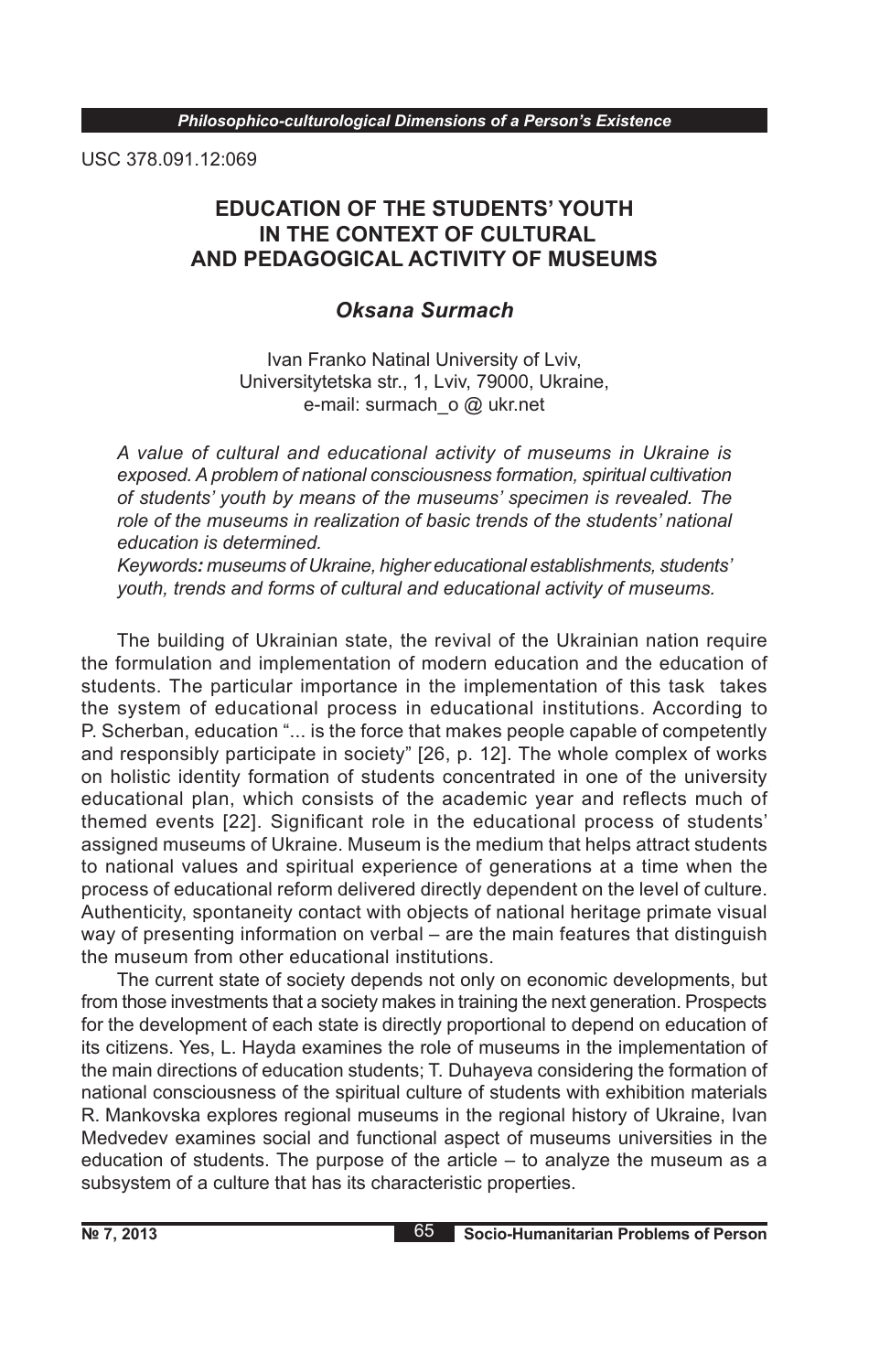Museum as a subsystem of culture has its characteristic general and special properties. The task of the museum is not to give students fundamental knowledge and in the formation of (improvement, consolidation) of its relationship to the world, to the past. Specificity of education in museums is in direct contact with the culture, the epitome of which is specific museum exhibits [27]. Ideas philosophy of culture, philosophy of modern education are: the cultural development of the individual, the dialogue of cultures, conservation and reproduction wealth of cultural and historical, moral and spiritual values , training future specialist university to master the methods of learning and practice implementation. These ideas reflect today the essence of cultural and educational activities of museums.

The term "cultural and educational activities" was spread in the national museums in the early 1990-s, his active use was due to the emergence of new approaches in working with museum visitors. By this time dominated the concept – "cultural work", "massive political and educational work" and "scientific and educational work" [8]. Cultural and educational activities are one of the leading areas of museum work. It is implemented educational function of the museum, which is in direct contact with the museum audience. It is no accident statistics show that in the museums of Holland, of Denmark, England, Germany, Poland, the most potential groups of visitors are school youth and students (70%) who come to the museum with their teachers [4]. Cultural and educational potential of the museum is a rare opportunity to simultaneously influence the intellectual and emotional spheres of the individual. Information received by students at the museum, activates the emotional sphere, developing intelligence and is a prerequisite for personal growth. Theoretical knowledge that are acquired in a museum focused on the formation and development experience in the knowledge of the world. Thus, the efficient cultural activities in the museum promotes social education of students in the formation of her social values, raising the general level of culture, development of creative personality.

The value of cultural and educational functions of museums outlined in the works of ancient philosophers. Suffice it to "Plato's Laws", which it refers to the ancient Egyptian art as a means of education and cultural education of youth. It is noteworthy that the famous Alexandrian Museyon was both scientific and educational institution [19]. Analysis of the publications of leading experts in the field of museology gives reason enough to make a complete picture of contemporary cultural and educational destination Museum [28; 29]. The process of nation-building, which began in Ukraine since independence, led to changes in all spheres of Ukrainian society. The promotion of democratic values as a priority led to a reconsideration of the role and functions of museums in the cultural and educational activities. Prior to independence Ukrainian state, their work was based not on a national basis and according to the current model of politicized museum, which saw their work as a means of visual illustrations political doctrine. Because of the particularly acute problem faced by Responsibility museums what ideas they would incur in an environment of students [21].

The Law of Ukraine on Museums and Museum Affairs states that "museums are for research, preservation and use of natural monuments, material and spiritual culture, familiarizing citizens achievements of national and world cultural heritage" [6, p. 191]. Today the museum in the contemporary culture is not just a location for the material and spiritual monuments of history and a unique multifunctional complex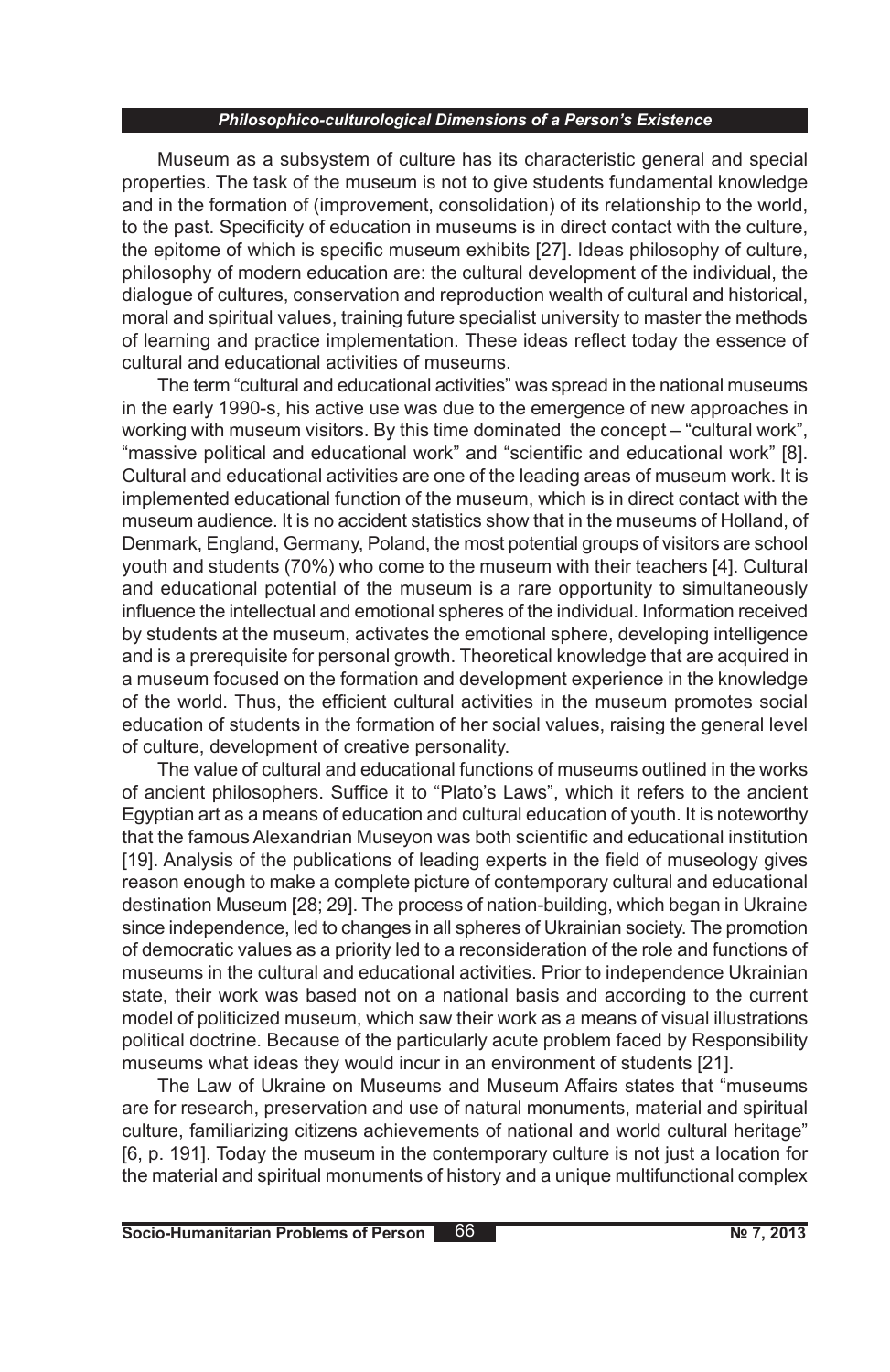that aims to develop a creative personality. Functions of education at the museum based on the information and expressive properties of the exhibits. They are caused by cognitive, cultural demands rating and implemented in various forms of exposition and educational activity Museum. The educational function of the museum is to create value attitude to the cultural and historical heritage. It is carried out in a specific form – dialog with the museum by having a choice and interpretation of what he saw and heard. Therefore, a new educational concept plays an important role is given to appeal to the inner world of man, his sensory-emotional sphere, and creative imagination. Educational activities was one of the drivers for the emergence, development and improvement of socio-cultural orientation Museum [12, p. 13]. Educational function aimed at social education students: the harmonization of society, tolerance towards representatives of different social, ethnic, religious, political, professional, age, cultural groups and associations, forming it of social behavior and cultural values (national patriotic, civic, moral, ethical, corporate, etc.), artistic and aesthetic tastes [10].

With the establishment of statehood activities of the museum acquired a qualitatively new content. Today, their cultural educational function implemented in educational programs, cultural events, working closely with educational institutions. Whereas, increasingly needs of students in the knowledge of the true history of our country, the nature and causes more recently many concealment or distortion of facts, events, lives of historical figures and scientists museums thoroughly explored topics previously covered. This made it possible to prepare new lectures, tours, cycle classes, talks, concerts, museum lessons, traveling museum exhibitions that greatly expanded set of measures for students [17]. Thematic exhibitions and forms of cultural and educational activities of museums have begun to play an increasingly important role. They aim to:

- Formation of students of national consciousness and patriotism;
- The acquisition of the younger generation of social experience, inheritance spiritual heritage of the Ukrainian people;
- Reorientation of the development of abilities of the students, their professional development, a significant increase in the overall culture of the person forming citizenship;
- Formation of harmoniously developed person who combines spiritual wealth, moral purity, artistic and aesthetic, legal, environmental culture.

Thus, the essence of cultural and educational activities of museums is to build individual youth through the museum means of national-patriotic, historical, cultural, religious, civil, human values.

It should be noted that cultural and educational activities in the museum is based on the transmission of cultural norms and values of social experience, accumulated in the monuments of material and spiritual culture. Some form of cultural and educational activities of the museum depends on the profile of the museum, which displays its specific characteristics, its essence and uniqueness. In Ukraine there are 445 museums of different shapes and forms of ownership and 3887 museums in education [3, p. 528]. They preserve priceless artifacts of historical and cultural heritage of the Ukrainian people, which has enormous potential for educational activities. No tutorial, user, or even electronic media does not give students what rich material, which will tell museum exhibits. Museum of history and culture to help more clearly reveal to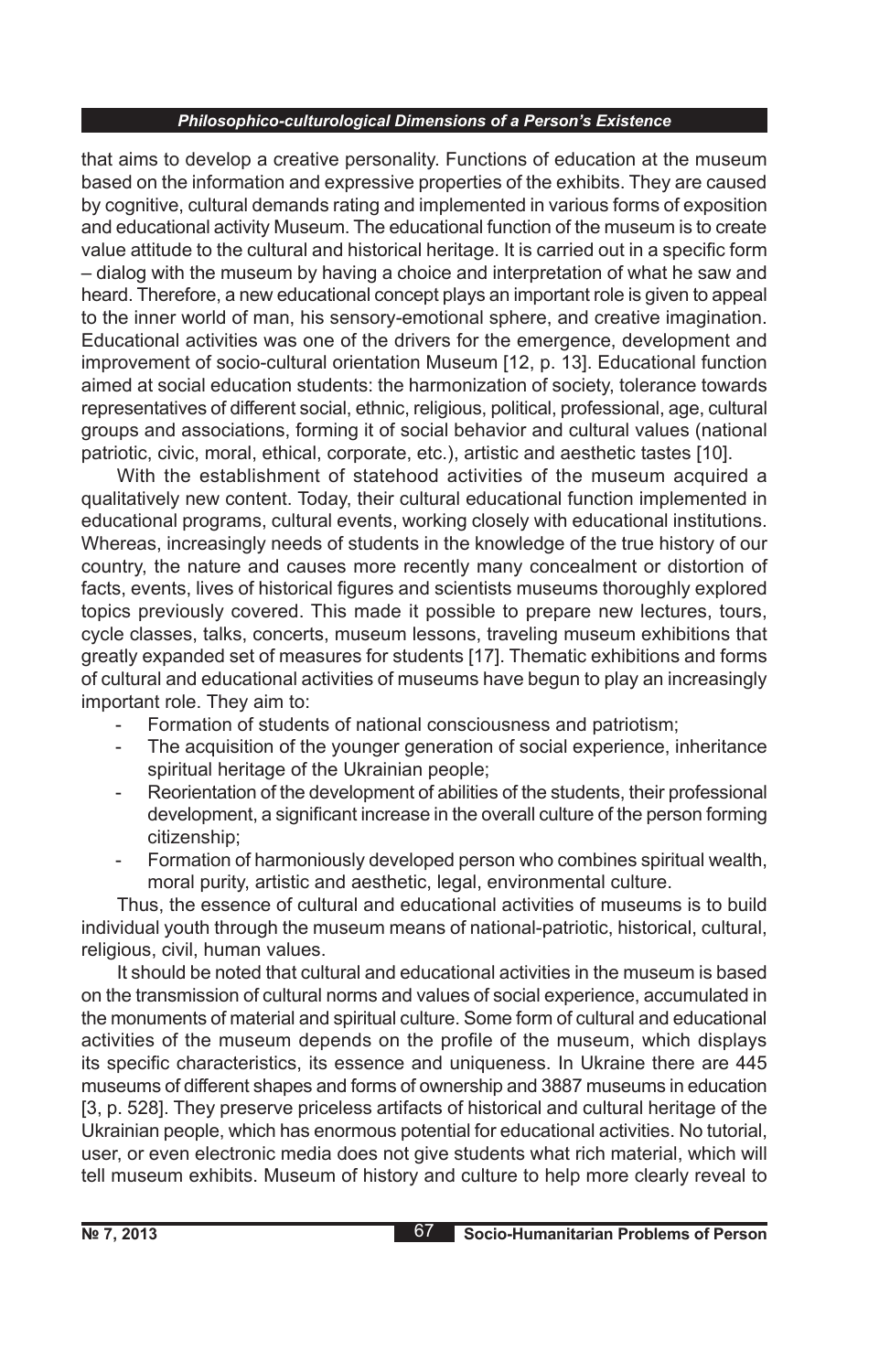students the historical heritage, to understand the development of society and its culture from ancient times to the present.

Cultural and educational activities at the museum based on the transmission of cultural norms and values of social experience, accumulated in the monuments of material and spiritual culture. For all museums, regardless of their type, the main focus of cultural and educational activities is to form the basis of national identityoriented [20]. This work is done in the context of the concept of national education of students, which stipulates that one of the major tasks of higher education is the focus of national education, which should be the basis of national psychology, culture and history, as well as the common spiritual heritage [7]. Therefore, all activities of the museum aims to respect students in their native language, culture, traditions, responsibility for the nature of his native country, the need to contribute to the fate of the country, the desire to work for the welfare of his native country and its people. These areas of national education in museums implemented through the organization of exhibitions and events on: Days of Ukrainian Cossacks, Unity and Independence of Ukraine, commemorating the heroes of Kruty tragedy of Holodomor in Ukraine in 1932–33 (during the week commemorating the victims Famine event-requiem "Candle of Memory") and others.

It should be noted that much of the museums of Ukraine are the most widespread types – Scientifical-educational. Cultural and educational activities of museums directly implemented in accordance with the prevailing concept of their Museums communication. They are engaged in the research and work, but it focuses primarily on mass visitor. Funds museums are widely used in education and educational work among students. These activities place much emphasis on creating displays, exhibitions and various cultural and educational activities. Prominent among these role played by museums and historical institutions overall profile that shape students' historical knowledge. It is, according to H. Ortega y Gasset, is one of the most important human knowledge. Scientists emphasized that historical knowledge is necessary to prevent naive mistakes of the past. "We will need all the experience of history – he wrote – not to become a thing of the past, and get out". Historic educated man attached great importance to scientific and historical ignorance called "a return to barbarism" [16, p. 309, 333]. Study and running past at historical entity, urban society, history, world history in historical museums is essential for students to understand historical process and cultural development.

Particularly important in this context is the knowledge of local history, its glorious past, tragic and heroic events. The specificity of these museums is that they combine the features of historical and natural science museums profiles, sometimes with art, ethnographic, literary and memorial departments because they belong to the group of museums comprehensive profile [11, p. 9]. Under the new conditions for regional museums students act as a kind of history chroniclers of his land. Exposure of these museums with "language of things" (exhibits) create a model of certain processes and periods of history and culture, is "a kind of national departments of propaganda and popularization of his native land".

No love for the homeland, ready to multiply its wealth, protect the honor and glory, and if necessary – give their lives for their freedom and independence, one can not be a citizen. Unfortunately, as evidenced by the opinion polls conducted by Ukrainian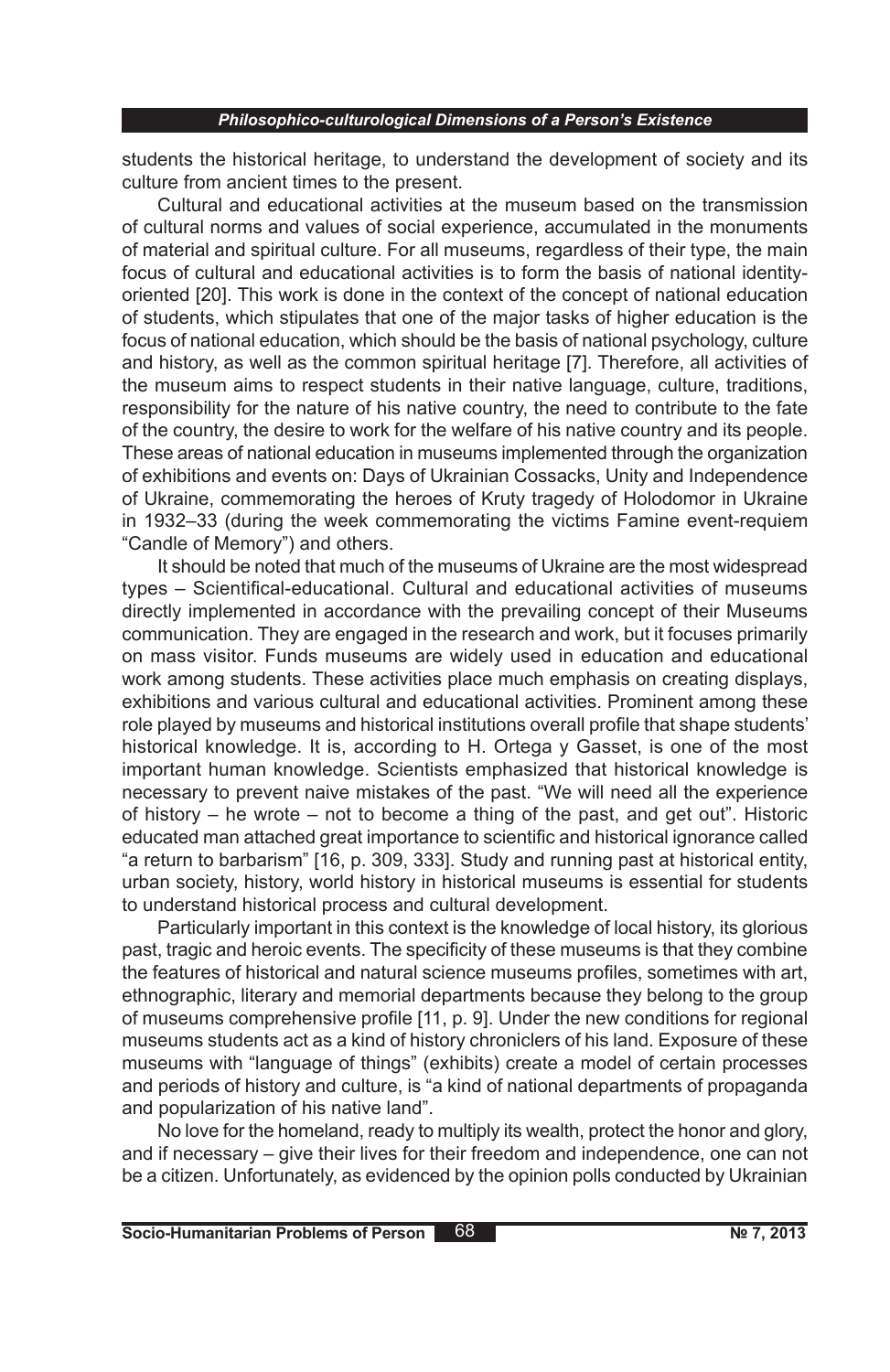Centre for Economic and Political Studies. Level of patriotism Ukrainian citizens is not high enough. The question "Do you consider yourself a patriot of Ukraine?" 44.2 % of respondents answered "yes", 35.6% "probably yes", 9.7% "probably not", 4.3% "no", 6.2% "hard to say" [25]. Lack of proper patriotic education of students can cause serious spiritual and moral deformity society. Thus, to generate a sense of patriotism among students as the most important spiritual and moral and civic values – the urgent task of the university educational Ukraine [13]. Patriotic education of students in museums by taking into account the specificity of academic disciplines universities. In organizing this educational work, the museum also recognize that Ukraine has historically wide range of regional, political and regional and cultural differences, there is an ambiguous attitude to many events past and present. But patriotism and citizenship must unite Ukrainian, save that for centuries has been our goal - an independent state. In the formation of patriotic students of Lviv are important trips to the memorial museum of Stephaniv, O. Besarab, E. Konovalets, S. Bandera, R. Shukhevich. Educating students for university life examples of best fighters of the Ukrainian statehood is one of the most important ways of forming a patriotic students.

Every nation that seeks to understand their place in the general historical process is to thoroughly know their culture, their customs. As a special role in the cultural and educational work among students played ethnographic museums that characterize national identity, the culture and life of the Ukrainian people, the relationship of national cultures. In recent years there has been a tendency to increase the role of ethnographic museums in the system of modern ethno-cultural dissemination of information and promotion of cultural heritage [1]. Ethnographic museum collections acquire the status of historical and cultural documents and remains one of the major sources of retrospective ethnological studies for students. Attention artistic and aesthetic education of students paying Museum of Fine Arts (art museums, the National Museum in Lviv, Lviv Art Gallery, Art Galleries Regional Museum). Exposure of these museums are constructed in such a way as to illuminate the evolution of a particular type of art history and the cell (for art school ) sequences [5]. Cultural activities educational art museums focus on the development needs and aesthetic sense, artistic ability and creativity, the formation of future professionals of aesthetic looks, tastes, based on Ukrainian folk traditions and the best achievements of world culture, develop skills to augment cultural and artistic heritage of the people, feel and play great in everyday life. To this end, museums traditionally themed tours and professional meetings with prominent representatives of fine art.

Every phenomenon, however striking and unique, it was not truly known only in a general context of cultural development against the backdrop of the era. So important for students has cultural and educational activities of museums and literary memorial museum prominent cultural figures, writers and poets. In particular literary museums of Ivano-Frankivsk, Ternopil and Lviv, kept coherent set of exhibits that tell about the life and work of famous Galician : M. Shashkevych, V. Stefanik, L. Martovych, I. Franko, M. Pavlik, I. Fylypchak, W. Samchuk et al. [30]. It should be noted that the dialogue between literary museum and by a collision based on different concepts of culture. Thus, the museum serves as the point of intersection of cultural flows, and provides, on the one hand, the stability (preservation of traditional norms and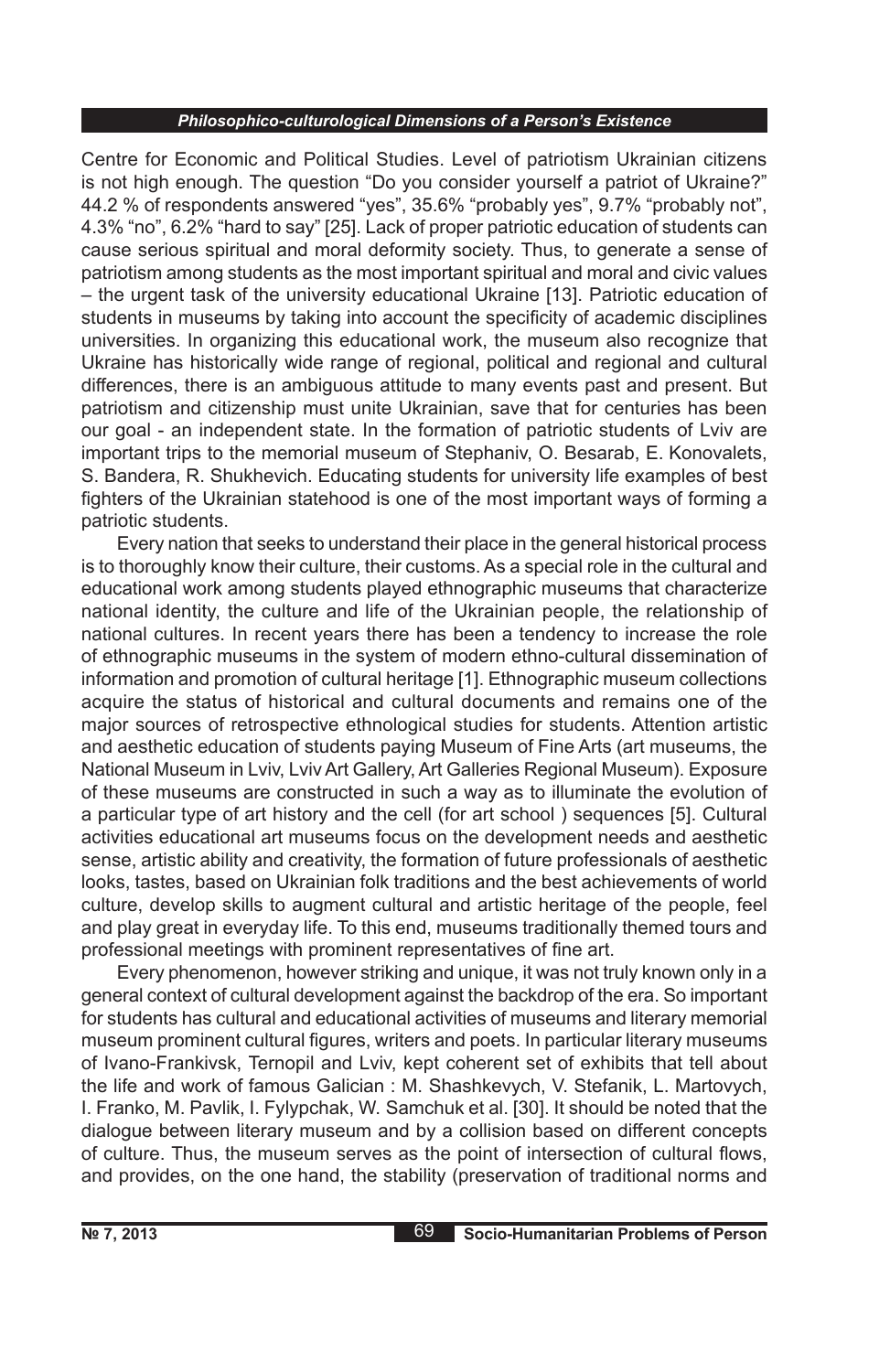values) and, on the other hand, the dynamics of contemporary culture associated with exposure to global culture. Memorial Museum have a number of specific features that directly affect the content of their cultural and educational activities. Museumification literary heritage in these museums is presented as a specific cultural and educational process, designed to reflect the specific writer to follow directions and styles. It offers students the opportunity to understand the peculiarities of the literary process in space-time changes, so to feel part of this cultural process.

Increasing interest of students to the history of education and thinking largely contributing museum education [ 23]. With valuable of education, they play an important role in highlighting the features of formation and dissemination of knowledge about the history of education, experience different times of education, train students to respect cultural heritage of his native land and the entire Ukrainian people. These museums stimulate research activities of students in the direction of their teacher training, participative students to protect and promote national culture treasures, ultimately, contribute to their education and growth of the national museum culture. The only cultural institution in Ukraine, which reveals the history of formation and development of world religions and is Lviv Museum of the History of Religion [9]. Within this framework for students served Disclosure spiritual sources of Ukrainian people ( history of religion, diversity of beliefs in Ukraine, the role of religions in the state building process of our nation ). This contributes to students' understanding of the relationship of man and society, man and the state of man and the church, the role and place rebuilt, restored churches and monasteries, newly built churches and chapels in the revival of Ukrainian age of moral values .

Important area of education and educational work among students is ecological education, which aims at strengthening students' knowledge in the consciousness of nature as a common basis of life on Earth, beliefs about the necessity of humane attitude, personal responsibility for the future of the planet. Significant assistance in the environmental education of students have natural museum, natural exposure museum, which contribute: the formation of the students the basics of global thinking and environmental culture, mastery of knowledge and practical skills of environmental management, the education of the younger generation a sense of responsibility for nature as national wealth; education readiness for active ecological and environmental activities. Important social institution, whose main purpose is doing training and education of students is a museum of universities in Ukraine [15]. These museums contribute to various forms of museum- type (museum exhibit her) to be able to revitalize its educational and training process, to engage students in history favorite specialties, knowledge continuity professional skills of their predecessors – the well-known scientists, graduate schools. Educative function of the university museums at present determine their dominant role as they are valid tool in the process of social education students. Forms and methods of university museums with students in all fields of activity are clearly defined socio- educational effect [13, p. 34]. Museums Universities, especially in recent times after exposure adjustment can express themselves creatively and become a kind of test site in the process of obtaining professional knowledge and becoming perfectly trained specialist.

Thus, cultural and educational activities of museums today become one of the priorities of museum work among students. Museums are centers of informal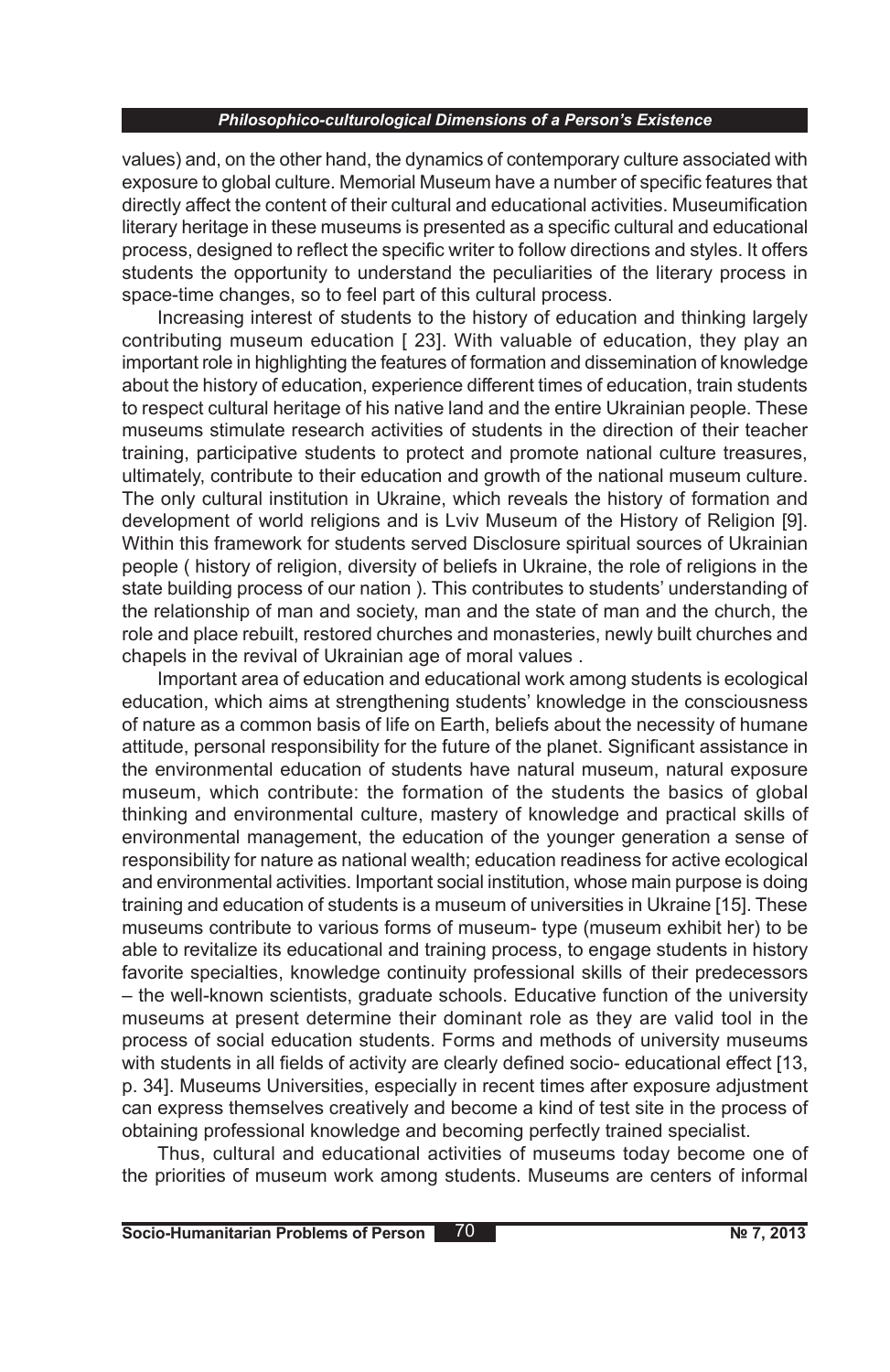education. It creates new organizational structure – museum cultural centers, including museums, which focused on the interaction with the education, social protection institutions of culture, science and art [2]. They have many modifications identified specific areas, especially museums and museum networks, cultural potential of the region, and their main goal – to help the student become a man educated and culturally. To improve the efficiency of museums in cultural and educational work with students' should continue to develop, conduct a search and improve educational work by the museum funds. This should help prepare muzeyeznavchoyi educational materials. Noteworthy developed I.M. Medvedev's program "Museum for students" [24, p.130–131]. Further areas of research require study the full range of communicative practices that dynamically integrate educational process in higher education, systematic understanding of the role of museums in the communication process and especially its use in education and training, the study of changes in the implementation of cooperation museum in Higher Education.

## **Author's translation of the article**

## *Lіterature*

- *1. Булгакова Л.* Етнографічні музеї Центральної та Східної Європи : проблеми та перспективи розвитку // Народна творчість та етнографія, 2003. № 4. С. 36–38.
- *2. Вол Б.* Історичне краєзнавство в музеях західних областей України: стан і тенденції // Краєзнавець Прикарпаття, 2004. № 3. С. 60–61.
- *3. Гайда Л.* Другий Всеукраїнський музейний фестиваль та актуальні аспекти музейної педагогіки // Роль музеїв у культурному просторі України й світу: стан, проблеми, перспективи розвитку музейної галузі. Зб. матер. загальноукраїнської наук. конф. з проблем музеєзнавства, присвяченої 160-річчю заснування Дніпропетровського історичного музею ім. Д.І. Яворницького. Д.: АРТ-ПРЕС, 2009. Вип. 11. С. 528–533.
- 4. Досвід музейної педагогіки за кордоном // Український музей, 2007. №2. С. 53–55.
- *5. Дугаєва Т.* Музейні науково-освітні програми. З досвіду Чернівецького художнього музею. <http: // tdugaeva.webs.com /Conferenses /mus\_p>.
- 6. Закон України "Про музеї та музейну справу" // Відомості Верховної Ради, 1995. № 25. С. 191–192.
- 7. Концепція національного виховання студентської молоді: рішення колегії Міністерства освіти і науки України від 25.06.2009 р. // Освіта і управління, 2009. Т. 12. № 2. С. 80–82.
- 8. Культурно-образовательная деятельность музеев. М.: Брандес, 1997.
- 9. Львівський музей історії релігії // Музеї України, 2005. № 2. С. 18–19.
- *10. Макеева И.* Музей в системе социального воспитания // Молодой ученый, 2011. №1. С. 211–214.
- *11. Маньковська Р.* Краєзнавчі музеї в дослідженні регіональної історії України // Історія України. Маловідомі імена, події, факти. К., Донецьк, 2001. Вип. ХV11. С. 8–12.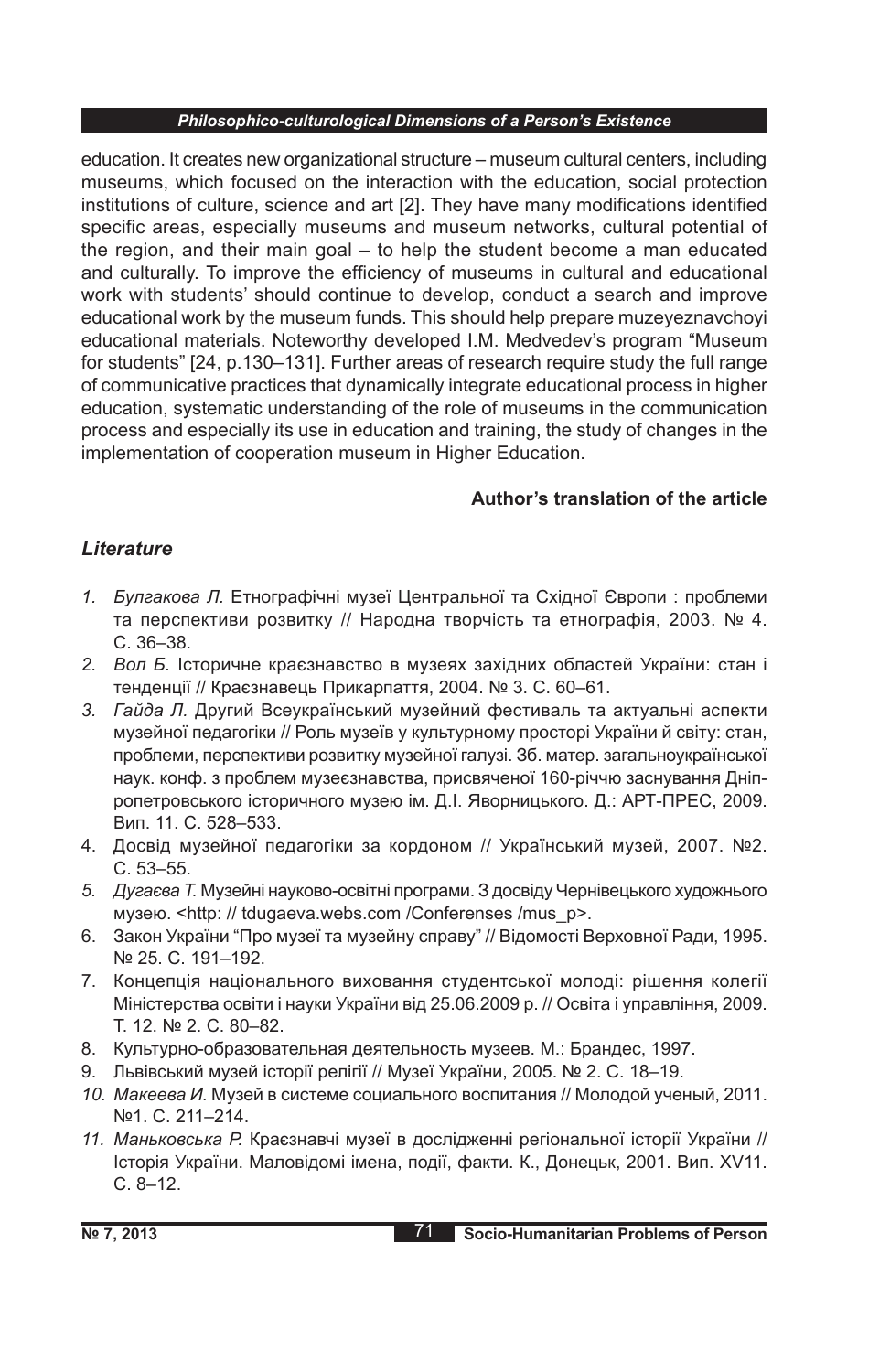- *12. Медведєва I.* Історичний аспект формування освітньої діяльності музею // Гуманізація навчально-виховного процесу: зб. наук. пр. Слов'янськ: вид. центр СДПУ, 2005. Вип. ХХIV. С. 3–19.
- *13. Медведєва І.* Соціально-функціональний аспект діяльності музеїв вищих навчальних закладів у процесі виховання студентської молоді // Гуманізація навчально-виховного процесу.– Слов'янськ, 2010. Вип. LІІ. Ч. 2. C. 28–35.
- 14. Національна доктрина розвитку освіти України у ХХІ столітті. К.: Шкільний світ, 2001.
- 15. Невичерпне джерело духовності: (нариси про діяльність музеїв історії вищих навчальних закладів м. Харкова). Х.: Вид-во НУА, 2003.
- *16. Ортега-и-Гассет Х*. Эстетика. Философия культуры. М.: "Искусство", 1991.
- *17. Пантелейчук І.* Музейна політика України в контексті трансформаційних процесів // Культура і мистецтво у сучасному світі. Наук. зап. КНУКіМ, 2005. Вип. 6. С. 103–108.
- 18. Про заходи щодо дальшого вдосконалення системи патріотичного виховання молоді: розпорядження Президента України від 29 червня 2001 року №173 // Урядовий кур'єр? 2001. 5 лип.
- *19. Рашидова С.* Античні філософи про виховання громадянських чеснот та патріотизму // Духовність особистості: методологія, теорія і практика: Зб. наук. пр. Луганськ: вид- во Східноукр. нац. ун-ту ім. В. Даля, 2005. Вип. 1(7). С. 112–118.
- *20. Сележан Й.* Основи національного виховання (історичний, філософськорелігієзнавчий аспекти). Чернівці: Рута, 2004.
- *21. Снагощенко В.* Основні етапи розвитку освітньо-виховних функцій музею // Теоретичні питання культури, освіти та виховання: зб. наук. пр. К.: Вид. центр КНЛУ, 2006. Вип. 31. С. 281–284.
- *22. Соловей М.* Виховна робота у вищому навчальному закладі. К.: Ленвіт, 2003.
- *23. Тригубенко В.* Храм історії, храм освіти // Освіта? 2003. 9 лип.
- 24. Український музей при навчальному закладі: історія і сучасність. Кіровоград : вид. КОІППО ім. Василя Сухомлинського, 2008.
- 25. Чи вважаєте Ви себе патріотом України? // Центр Разумкова [веб-сайт] // <http: //www.uceps.org / ukr / poll. php? poll\_id=399>.
- *26. Щербань П.* Національне спрямування навчально-виховного процесу закладів освіти // Рідна школа, 2000. № 3. С. 10–12.
- *27. Шляхтина Л.* Образование в контексте социальных функций музея **//** Труды Российского научно-практического центра по проблемам музейной педагогики. СПб., 2000. Вып. VI. С. 45–51.
- *28. Шляхтина Л.* Основы музейного дела: теория и практика. М., 2005.
- *29. Юренева Т.* Музееведение: учеб. для высшей школы. М.: Академический Проект, 2003.
- *30. Ярмолюк О.* Літературний музей у Львові // Наук. зап. Львів. іст. музею, 1994. Вип. ІІ–ІІІ. С. 281–288.

*An article received by the Editorial Board 14.09.2012 Accepted for publication 1.10.2012*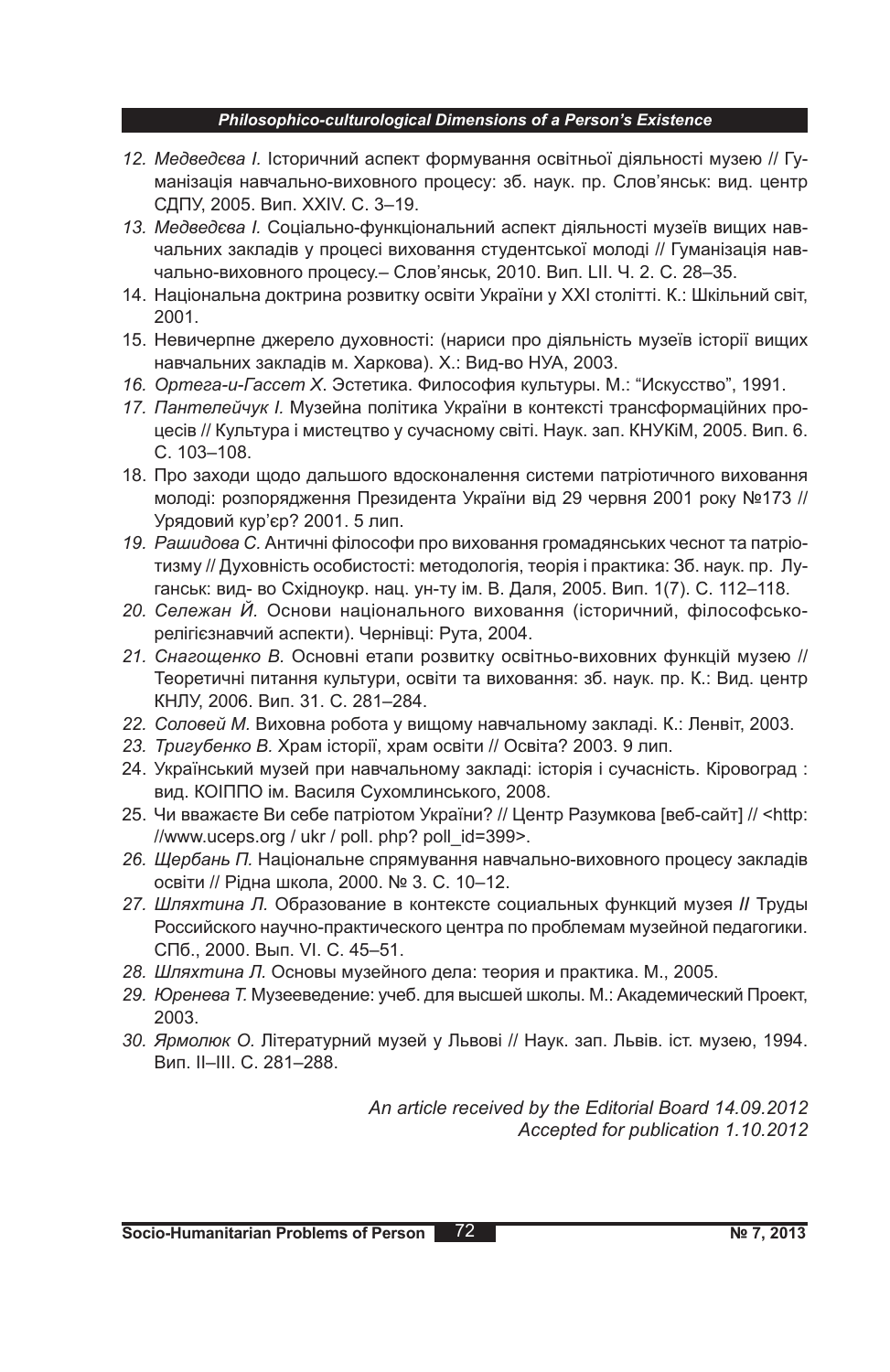USC 283 (160.2)

# **UKRAINIAN ORTHODOXY AS THE ETHNONATIONAL PHENOMENON: MOTION FOR CREATION OF THE UNIQUE LOCAL ORTHODOX CHURCH**

# *Anatoliy Yartys*

Ivan Franko National University of Lviv,

*Universytetska Str., 1, Lviv, 79000, Ukraine,e-mail: kafedra\_kultury@mail. ru A correlation of religion and ethnos is explored in the historical context. A cooperation of religious and ethnic factors in a development of Christian tradition in Ukraine is observed. It is accented on the leading role of the Ukrainian Orthodoxy in realization of natioidentificational factor. An activity for creation of the Unique Local Orthodox Church in Ukraine, giving to it an autocephaly (independent) status is lightened.*

*Keywords: Ukrainian Orthodoxy, ethnos, religion, Autocephaly Church, religious confession, Local Orthodox Church.* 

Religion at all stages of development has always been a kind of indicator of ethnicity. The relationship of ethnicity and religion in historical context, unfolding as etnoreligiogenesis that undergoes constant evolution and is in active ethnic functioning. Ethnicity and Religion coexist as functional components of social "ethos to religion – as a necessary background to the emergence, development and real existence, on ethnicity to religion – as contradictory, multivariate by nature spiritual leverage unique ethnic integrator" [15, p. 3]. During the development of the Christian tradition in Ukraine formed a clear diagram of the relationship of religious and ethnic, each allowed to treat religion as one of the identifying features of the nation. In this context, the primary role of nation-identified factor belongs to the Ukrainian Orthodox Church. Although later in the sixteenth century, he was seen in Greek Catholicism and some Protestant religious associations.

In the period of active functioning of the structure of the Constantinople Patriarchate Ukrainian Orthodox Church has considered cultural and historical phenomenon with specific traits and manifestations. Therefore during the resurgence of independent Ukraine Orthodoxy as its national and spiritual phenomena involves primarily a return to the identity of that "distinguished him in the Orthodox world's first seven centuries of the second millennium. This identity is not something nationalistic, but is really beginnings Christianity saved in Ukrainian forms of expression" [5, p. 106–107]. In modern national historical and philosophical and religious literature, the problem of revival of Ukrainian Orthodoxy as ethnic phenomenon highlighted in some scientific publications, a leading place among which is occupied monographs famous scientists Ukraine A. Kolodny, P. Yarotskiy, V. Bondarenko, V. Yelenskyy, V. Zhuravskiy, A. Pashuk, V. Pashchenko, E. Sagan, L. Filipovic, O. Shuba et al. [1; 4; 8; 9; 11; 12; 13; 14; 15; 17]. History of the Orthodox Church in Ukraine is analyzed also in the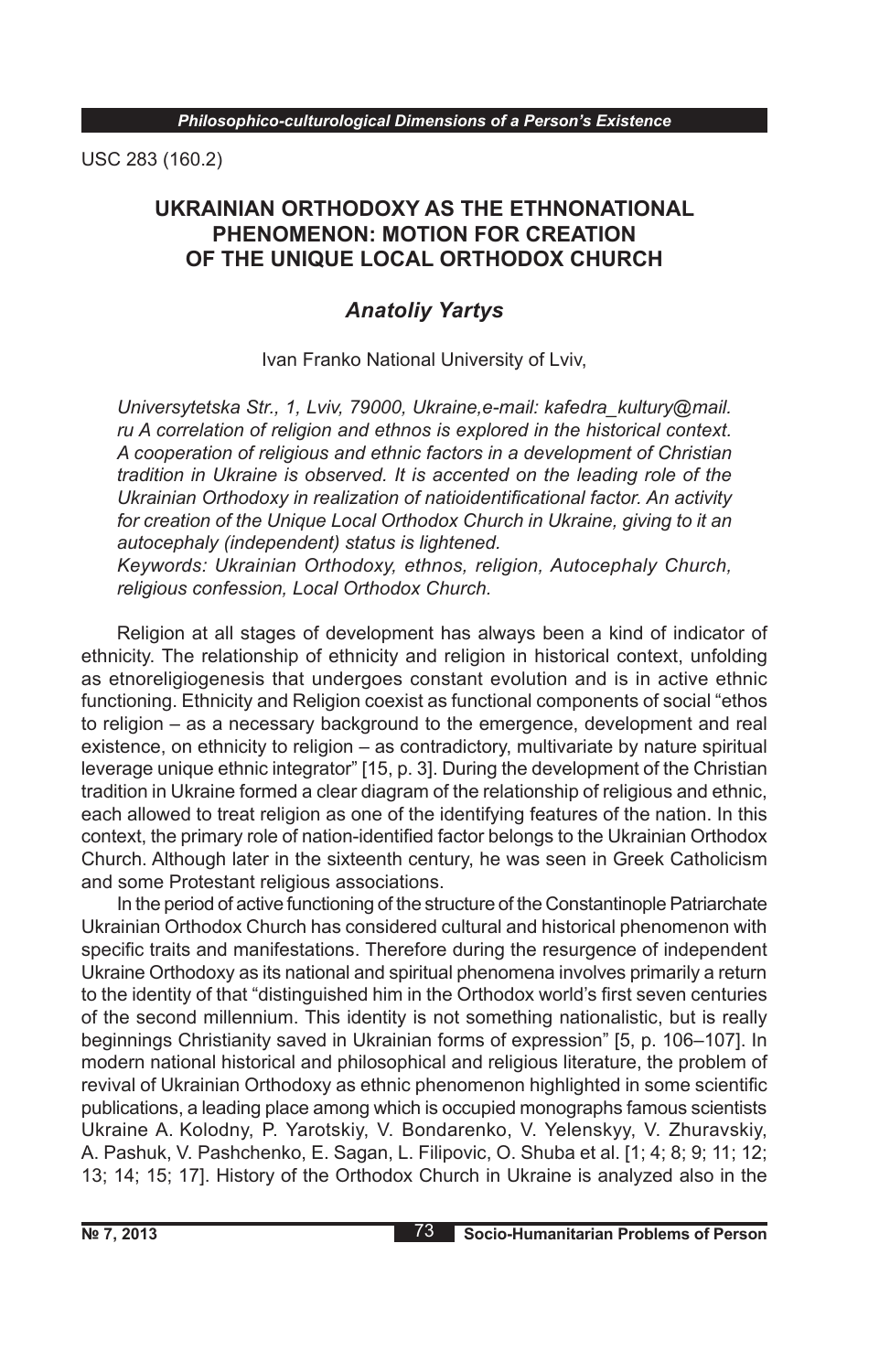works of individual Orthodox theologians, including I. Vlasovskiy "Outline History of the Ukrainian Orthodox Church", I. Ogiyenko "Ukrainian Church", Yu. Fedoriv "History of the Church in Ukraine" and others.

Formation of the Ukrainian Orthodox Church was in line with the general mental effects Ukrainians, its particularised lifestyle specific mental culture. Therefore, it is not perceived by the Byzantine Orthodoxity as obscene or its ossified orthodoxy, or absolute asceticism as the only form of righteousness.

History of the Ukrainian people and its state certifies that their development over the centuries influenced by various factors, especially economic, political and spiritual. Significant role is also played by ethno-national and religious factors, the relationship between which came on the East Slavic lands in pagan times. With the introduction of Christianity in Kievan Russ ethno-national and religious processes occur in connection not only between themselves but also with the public and political development of Ukrainian society. In the Christian religion as a force opposed to the state – of Kyiv and Galicia-Volhynia princes. Important role in domestic and foreign policy given the religious factor in the Ukrainian Cossack state and the Ukrainian People's Republic. Great importance it belongs in the modern Ukrainian nation, national revival. The introduction of Christianity in Russ-Ukraine Eastern Byzantine rite was not only religious needs, but also public necessity. This religion meet both domestic and foreign policy interests of the Eastern Slavs. Christianity strengthened the foundations of the ancient state, contributed to the establishment of economic, trade and cultural relations with the civilized countries, brings in an environment of Eastern peoples ethnointegrative potential multicultural traditions of the Roman Empire.

Christianity has gone by the fragmentation of Eastern tribes united them in a coherent state and ethno-national body to compensate for the lack of Rus-Ukraine unified ideological foundation consolidation of society. Prince Vladimir realized that govern so much state as Kievan Russ impossible without comprehensive strength without a central idea. That was the idea of Christianity. Exploring the place of Christianity in Ukraine ethnic development, A. Shuba reach a balanced conclusion: "Kievan Russ was historically the first form of Ukrainian statehood, and the first Christian state ideology". With the adoption of Christianity Kyiv became both a political and religious center of medieval Russ-Ukraine. International authority Kyiv grew so that it was compared with the "holy city" of Jerusalem and the "new Jerusalem" – Constantinople. Christianity in Kievan Russ became the state religion and the church – a political institution has taken the performance of many state functions, including litigation [3, p. 49–54]. Following the baptism of the territory of Rus-Ukraine became an arena combination of two cultural and religious traditions – Byzantine-Slavic-Christian and pagan. Because this was the first slave option of Christianity and later orthodoxy that Ukrainian religious scholars recently called Kyiv Christianity [18, p. 71]. With the introduction of Christianity in Kievan Russ began the process of creating its own national church institutions. She was the personification of Ukraine Kyiv Metropolis, reports directly to the Patriarch of Constantinople. Kyiv princes of Yaroslav the Wise, following public-political interests have made many attempts to get rid of the Byzantine church because depending on the construction of the Kyiv department of their own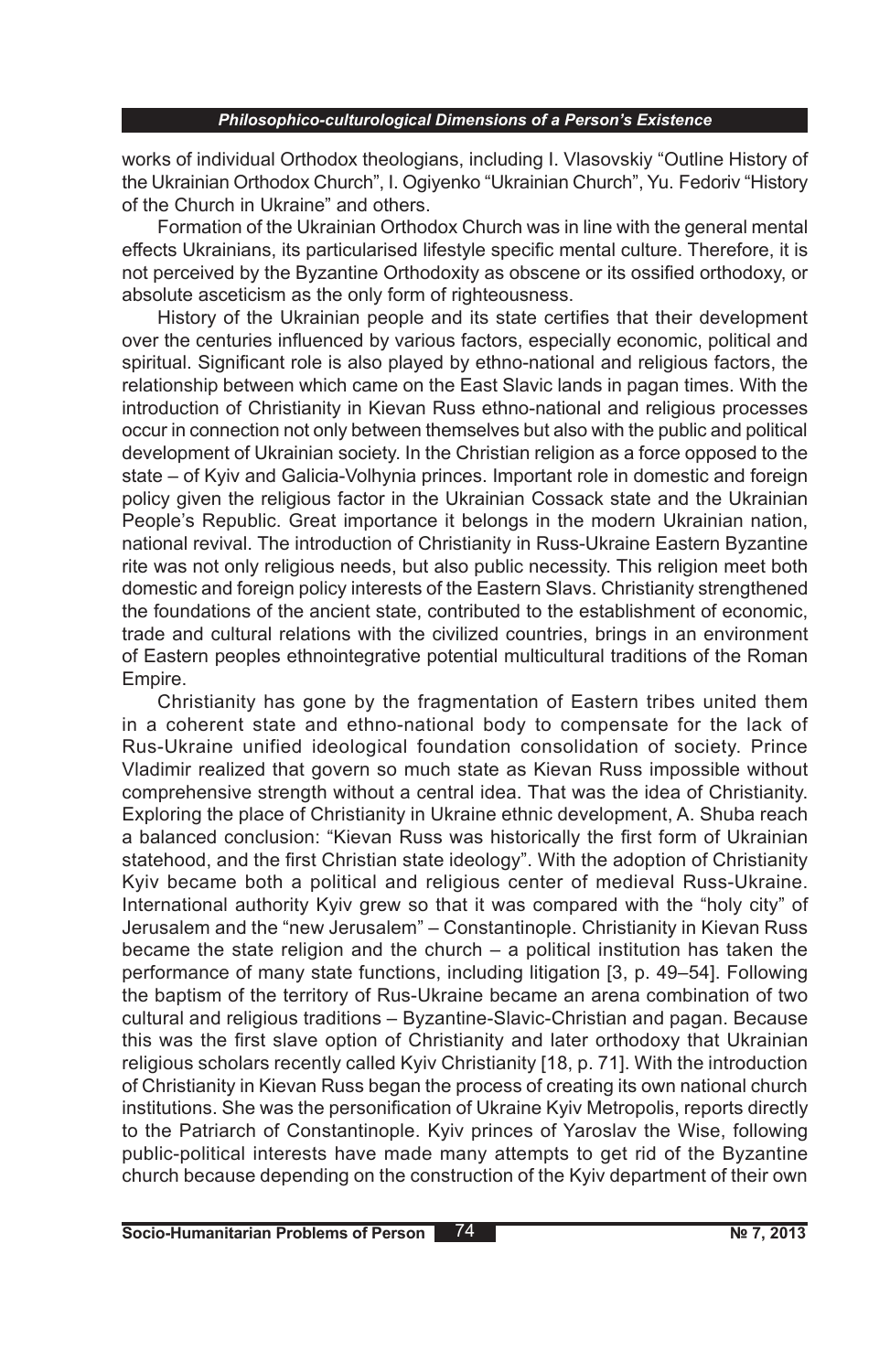bishops. However, these claims long Constantinople, who sought not to lose the impact of the Kyiv Metropolis is not supported.

The first attempt towards creating your own hierarchy of Christian saints was the organization of Yaroslav the Wise brothers – Boris and Gleb, who died in the civil war. Christian worship began to acquire national colors. "Setting the veneration of the first Russian saints, – said D. Likhachev – was the triumph of national policies and Yaroslav took the form of the national cult" [7, p. 65]. Ukrainians for centuries developed their own, distinctive understanding of Orthodoxy. Once a Byzantine East Slavic lands, interacting with elements of long-term Ukrainian culture, life, traditions, customs and ceremonies, it gradually lost its previous ethnic overtones, acquired universal and local features. Taking Christianity, Ukraine Christianized, and Christianity and the church with her character taken from Byzantium – ukrainianized. Confirmed the historical and cultural phenomenon that we call a Ukrainian Orthodox Church [6, p. 46]. As a religious system it was formed over seven centuries (X–XVII centuries). Autonomous operation of the Kyiv Metropolis in the structure of the Patriarchate of Constantinople. This reflected the peculiarities of Christianity Ukrainian ethnic group in the century, his baptism, the uniqueness of Christianity to adapt existing religious beliefs, especially to paganism. Characteristic features of the Ukrainian Orthodox Church, and a combination of practical implementation which makes it distinctive national cultural phenomenon – cathedral rights, democracy, evangelicalism, everyday, nationality, openness to other religious directions, etc.

*Cathedral rights* found primarily in the fact that each of its hierarchy controls the church does not arbitrarily and arbitrarily. All church office elective. Principles of cathedral rights election and led the transformation of the clergy of the Ukrainian Orthodox Church of the living national organism that protects and condenses spiritual power of the people.

*Democracy* peculiar ritual practice of the church. During the Liturgy, priests must stand in line and not nominate a senior for the way ahead. The Gospel is read facing the faithful and open house of the altar. Equality and democracy secular elements were long by the formation and operation of such a unique phenomenon of brotherhood, which served as a church, cultural and educational organizations.

*Evangelicity* describes the first rejection church tsezarepapizm, introduced to Christianity vizanteizm. Evangelicity Ukrainian Orthodox absolutisation shows him moral factors Christianity. Taking into account the fact that Jesus Christ brought to the world brotherhood, Ukrainian Orthodox confessor advocated equality of all people in this world.

*Everyday* reflected in the fact that it was formed on the territory of everyday life of the people, their economic activities and therefore in its ritual practice, there are numerous elements of customary traditions.

*National institutionism* Ukrainian Orthodoxy is primarily in ritual and religious sphere. Yes, churches Ukraine practiced ritual "involvement in church newborn". Ten days after the child's birth parents were with her in the temple, and the priest took the child in his arms and went with her to the altar if it was a boy and a girl presents to the king's gate. In the Ukrainian church was mandatory ritual of wearing a cross in front of the Metropolitan – the chief priests.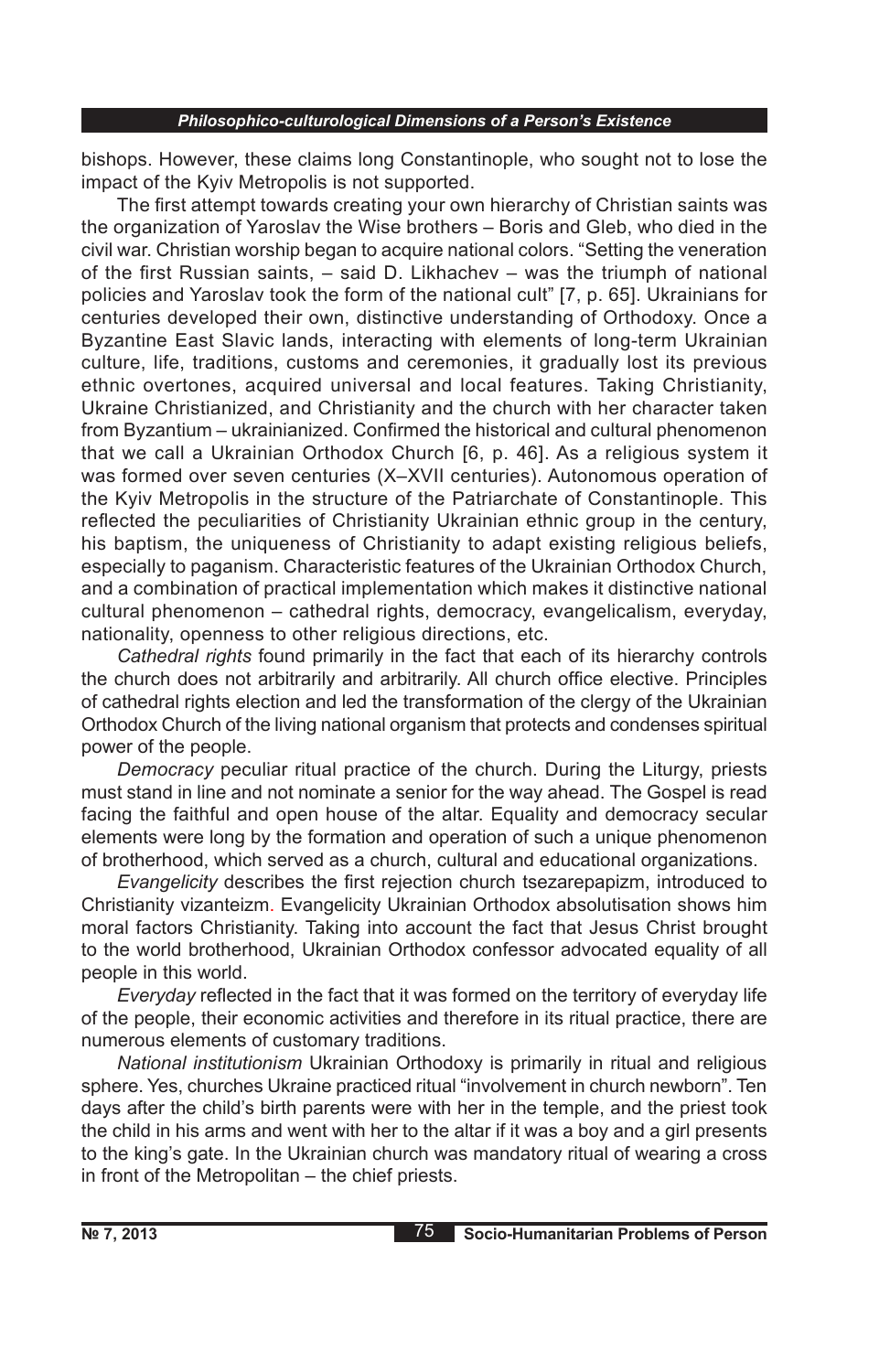*Nationality* Orthodoxy Ukrainian lands as manifested in a kind of perception of science Scripture, canons and dogmas of Christianity. Christianity in Ukraine facilitated by the fact that since the seventeenth century. Gospel and Epistle in its temples read Ukrainian. The use of native language in worship was considered immutable divine law.

*Sociality* Ukrainian Orthodox Church, which is sometimes identified with the nation, manifested primarily in engaging the laity to participate actively in church life. They stood guarantor cathedral rights church.

*Tolerance and openness* to different religious trends have emerged during the reign of Vladimir the Great. Especially it is open to Catholicism, borrowed from him a number of canonical and ritual elements and to paganism, keeping in everyday life, almost all ritual forms. That openness Ukrainian Orthodox enabled him to emerge as a global phenomenon, and its history to become universal significance.

However, because of the political agreement signed in January 1654 between the Russian Tsar Alexei Romanov and Hetman Bohdan Khmelnytskiy Ukraine to join Russia, Moscow Orthodox Church launched an offensive on the independent Kyiv Metropolitan. Since beginning stepwise decline and scheduled Russification of the Ukrainian Orthodox Church. After Pereyaslavska Council of Russian religious circles immediately raised the question of changing the jurisdiction of the Metropolitan of Kyiv Patriarchate of Constantinople to Moscow. In 1686 the newly elected Metropolitan Sviatopolk-Chetvertinskiy consciously decided to take this step. With the addition of the Kyiv Metropolitan of the Russian Orthodox Church it gradually begins to lose the features of national identity. Metropolitan Cathedral structure was abolished, limited ecclesiastical authorities, the appointment of bishops took place with the participation of the tsar.

During the reign of Peter I and Catherine II the secular and ecclesiastical policy of Russification of Ukraine has become a much more active and focused. Began active attack on the tsarist Ukrainian language, national education, prohibited publication of Ukrainian religious books, building and painting Churches in the Ukrainian national style.

In the late nineteenth – early twentieth century, despite the significant increase of Russification in Ukraine, began to revive and extend the national movement that unfolded under the slogan of a sovereign independent Ukrainian state. "Reviving Ukrainian national idea also covered religious environment. Below clergy living in the midst of the masses, even pressure Russified official church structures could not completely isolated from Ukrainian challenges and supported the national liberation movement. Some clerics, not succumbing to total Russification revived national traditions in the church, pronounced religious speech in Ukrainian.

A new wave of national revival, in particular the religious, was connected with the events of the national democratic revolution in Ukraine in 1917–1918 years period are active all spheres of national life. Along with the struggle for an autonomous status and State Sovereignty of Ukraine launched a movement for an independent Ukrainian Orthodox Church. It was headed by a prominent church leader, Metropolitan Basil Lypkivskiy.

Prolonged activity Russification of Russian autocracy and the Russian Orthodox Church in Ukraine significantly weakened the ethno-national and religious identity of the Ukrainian people. It remains the basis for future national and religious revival.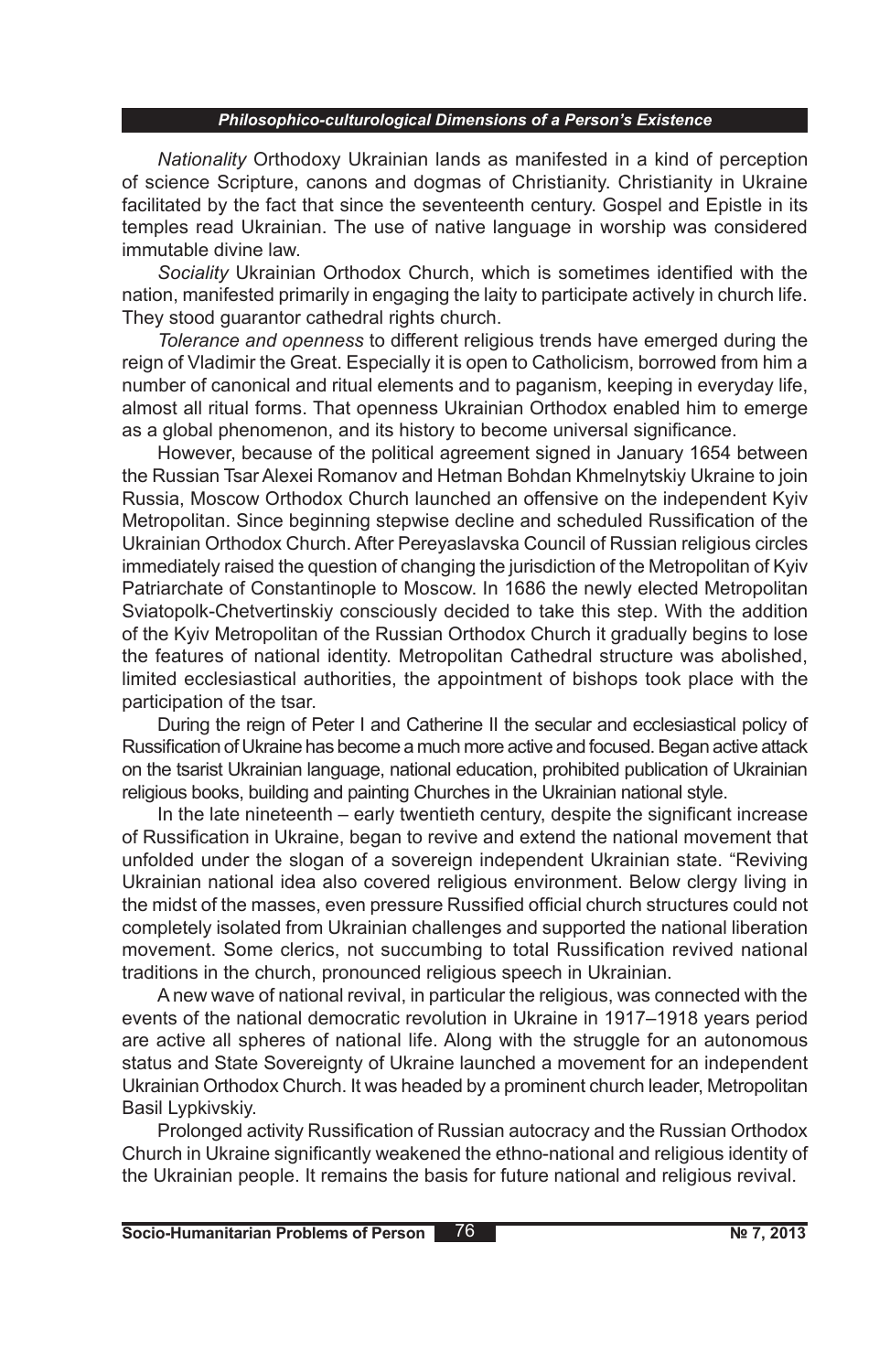With the victory in the Ukraine national democratic revolution and the proclamation of the Ukrainian People's Republic in 1918 there were conditions for the establishment of the Ukrainian Autocephalous Orthodox Church. Conductor motion for declaration of autocephaly made famous religious and public figures Ukraine Archpriest Basil Lypkivskiy, social and political activist Nikolai Mikhnovskiy's government spokesman Alexander Lototskyy, a prominent church and statesman I. Ogiyenko.

Proponents of autocephaly in March 1919 in Kyiv, founded by the group of the first Ukrainian Orthodox community, which soon reorganized in the parish of St. Nicholas Cathedral in Pechersk. Subsequently Ukrainian parishes were founded at St. Andrew and St. Sophia Cathedral and the church of St. Elias.

In April 1919 was based Ukrainian Orthodox Church Council in the new line as a center of the struggle for an independent Ukrainian Orthodox Church. The Council adopted a resolution in May – it can be called the Declaration of Independence Ukrainian Orthodox Church. This is supported by hundreds of Ukrainian parishes, including the Cathedral of the Diocese of Kyiv.

Ukrainian Orthodox Cathedral was convened in October 1921 he officially declared autocephalous Ukrainian Orthodox Church. In a letter to the faithful believer Council urged people to become free Ukrainian leader in his church and voice solve all church affairs. Cathedral consecrated the first bishops UAOC – Metropolitan Archbishop Basil Lipkivskiy and Nestor Sharayivskyy.

After UAOC 1921 in many cities of Ukraine began to open autocephalous parishes organized theological courses, clubs and fraternities, published by the journal "Religion and Life". Missionary activity intensified in places Ukrainian settlement in the USSR and abroad. Autocephalous Orthodox Church gave to believers communicate with God in prayer and worship in their native language, restore and develop the Ukrainian religious customs, traditions, church singing, etc.

Important role in the church belonged Ukrainianization activities as Minister Ukrainian People's Republic I. Ogiyenko. He developed the concept of qualified Ukrainian national church, given its historical, political and canonical basis. The problems of the Ukrainian Church, he regarded as an indissoluble unity with the problems of Ukrainian statehood, culture and language, clearly showed the need for strengthening its autocephaly. I. Ogiyenko believed Ukrainian Orthodox Church is quite independent, apostolic, Sobornopravna, democratic, national oriented in ideology, rituals, effective in the revival of the Ukrainian nation. [18, p. 105–106].

In the Bolshevik totalitarianism UAOC lasted long. She had no chance in an isolated world of a totalitarian state to establish contacts with other Orthodox churches in the world and seek their universal recognition of Orthodoxy. An email has shaken the church baseless accusations of nationalism, separatism, counterrevolution, petliurism. In 1930 UAOC was accused of anti-Soviet activity and shamefully eliminated. Moscow-bolshevik regime finally and legally destroyed it by clearing space for further domination in Ukraine Orthodox Church of the Moscow Patriarchate.

Hostile position of the Russian Orthodox Church seen in delay consideration of the autocephalous status of the Ukrainian Orthodox Church, maintaining that part of her Orthodox believers, clergy, bishops in Ukraine, which are guided by the Moscow Patriarchate and the recognition of those who seek to create an independent church structures. Analyzing religious situation in Ukraine, V. Bondarenko correctly notes: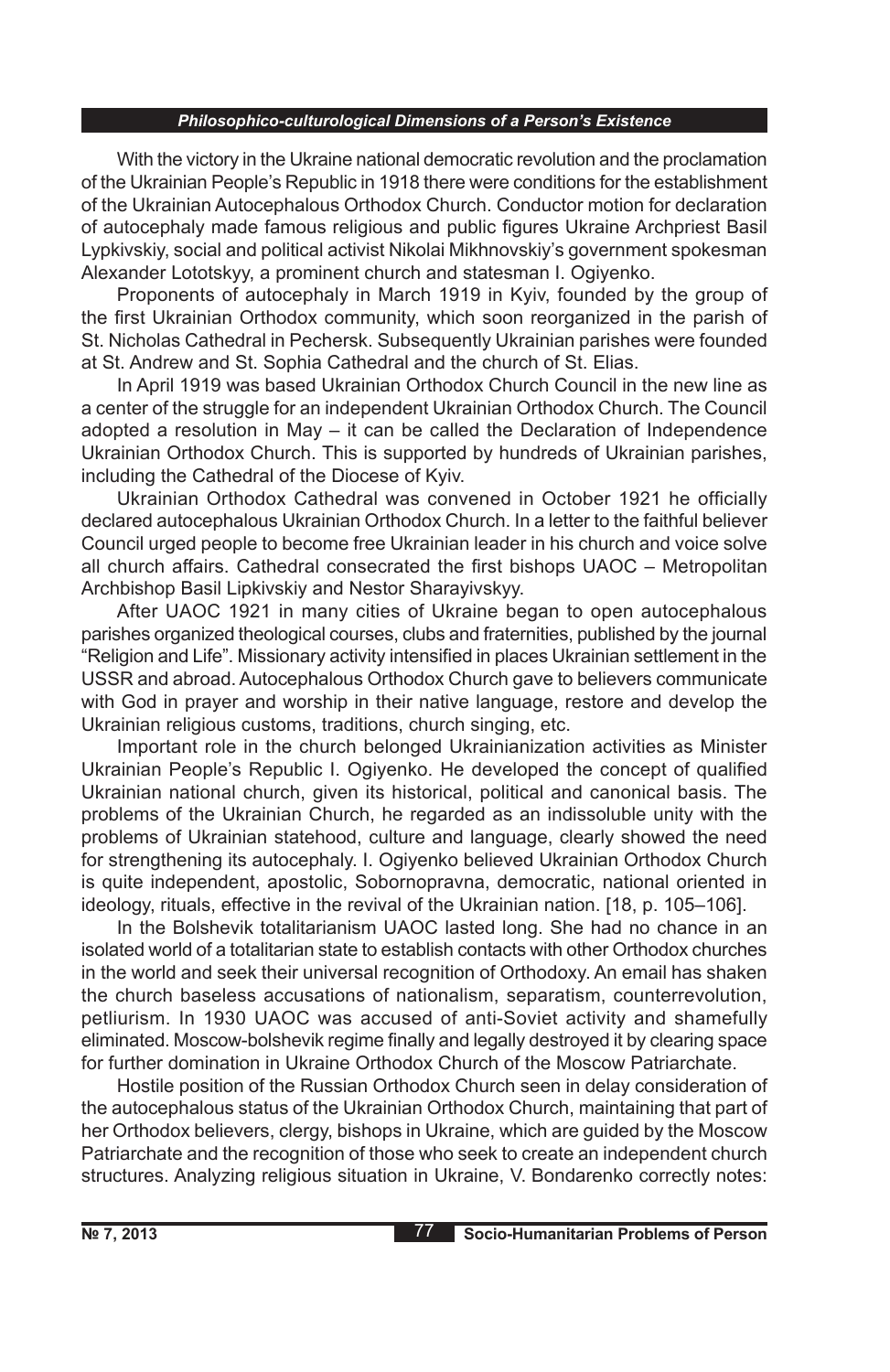"Syndrome "big brother" can be traced not only in the economic, military, but also in the church area" [13, p. 185].

Russian Orthodox Church, faced with the threat of the loss of Ukrainian Orthodox Church, decided something to give. The first step was to rename the Ukrainian Exarchate for Ukrainian Orthodox Church. To address this issue urgently entreated her visit to Ukraine from USA (20 October 1990 ) Council elected in absentia Ukrainian Autocephalous Orthodox Church, Patriarch of Kyiv and All Ukraine Mstislav (Skrynnyk) that November 18, 1990 was to be enthroned on the patriarchal throne. Trying to get ahead of these events in Moscow on 25–27 October 1990 was hastily assembled the Council of Bishops of the Russian Orthodox Church, which adopted the decision of the Ukrainian Orthodox Church of independence and autonomy in the management of [10, p. 4]. The next day – October 28, came to Kyiv Patriarch Alexiy II of Moscow for the commencement ceremony at St. Sophia Ukrainian Orthodox Church Filaret ratification of the independence of the church.

Thus, the pressure of the national liberation movement of the Russian Orthodox Church was forced to extend the sovereignty of the Ukrainian Orthodox Church, which, however, remained under the jurisdiction of the Moscow Patriarchate, and was obliged to supervise the execution of the Local Council of the Russian Orthodox Church.

As a result of concessions Ukrainian Orthodox Church came close to an autonomous status. However the official proclamation of independence of Ukraine it is even theoretically had no chance of getting autocephaly from the Moscow Patriarchate. Despite a partial autonomy, organizational and ideological distinction between Ukrainian and Russian Orthodox Church has occurred: Moscow Patriarchate leave the right to approve the decision of the Synod of the Ukrainian Orthodox Church to appoint bishops, create general church budget.

With the declaration of state sovereignty of Ukraine in the religious life have been major changes. New urgency of the problem became autocephalous Ukrainian Orthodox Church. Primate of the Church Filaret, patriotic part of bishops, clergy and faithful have changed previous views on the status of the church and said: in independent Ukraine must act independent Autocephalous Orthodox Church. However, these intentions do not meet the interests of the Moscow Patriarchate, which was delayed to give the autocephalous status of the Ukrainian Orthodox Church.

Development of further developments in the political and religious life of Ukrainian society, attempts to obtain autocephaly lack of unity in the views and actions of bishops led to a split in the most Ukrainian Orthodox Church. Much of the bishops, dissatisfied with the actions of the Metropolitan Filaret, with the support of the Russian Orthodox Church, May 27, 1992 held in Odessa Cathedral. It Metropolitan Filaret was dismissed Primate of the Ukrainian Orthodox Church, her head was elected Metropolitan Volodymyr (Sabodash). A writ Council of Bishops of the Russian Orthodox Church, June 11, 1992, Metropolitan Filaret was defrocked and at all levels of the priesthood. Once in a difficult situation, Filaret strongly stated its intention to establish an independent Ukrainian church in the independent Ukrainian state. Later, the Metropolitan and his supporters, the support of some MPs Ukraine, June 25, 1992 held in Kyiv Ukrainian Orthodox Cathedral, where part of the Ukrainian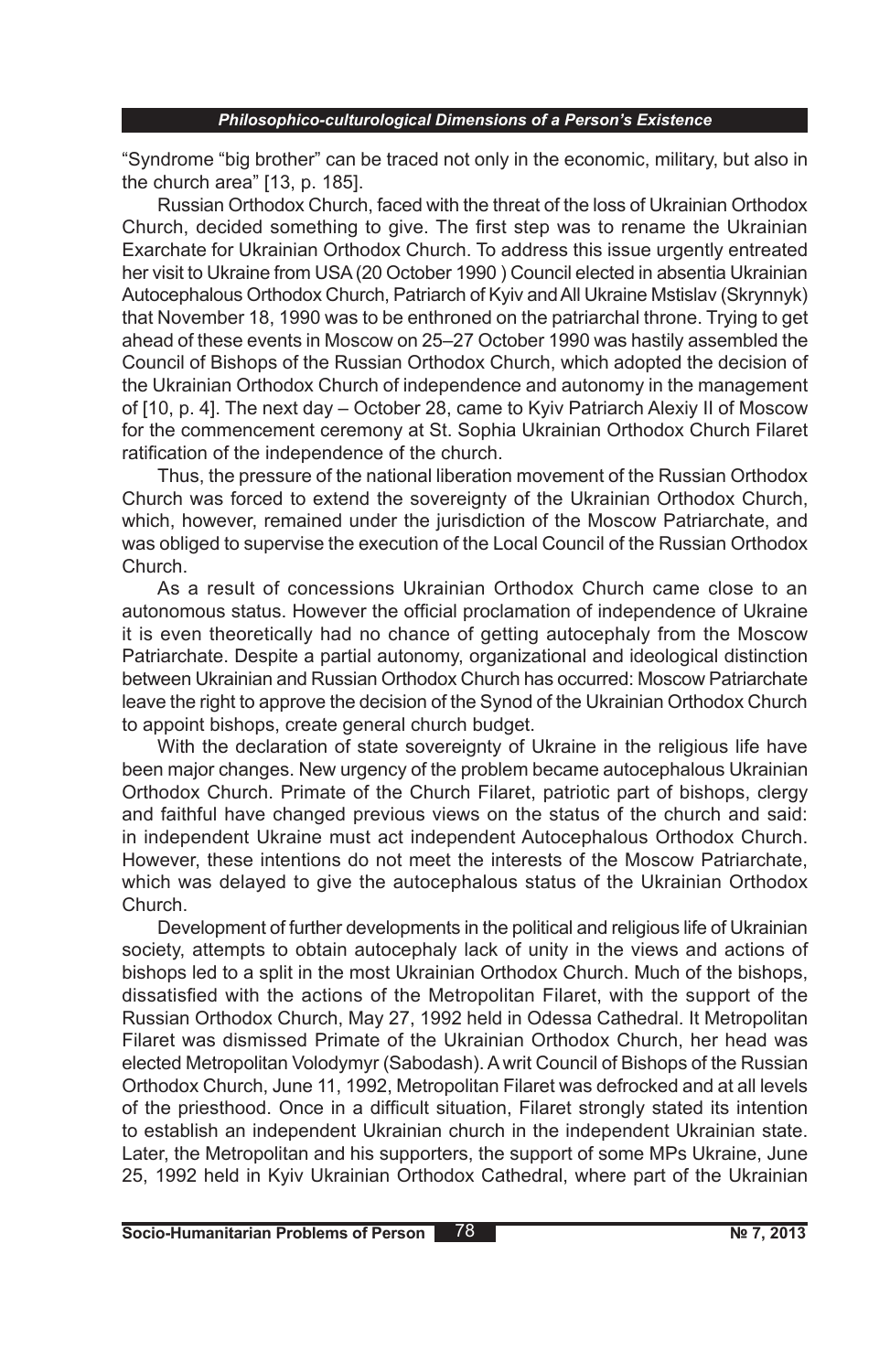Orthodox Church merged with part of the Ukrainian Autocephalous Orthodox Church, the Ukrainian Orthodox Church created.

Decisions of the Council did not recognize either the then head of the Ukrainian Orthodox Church Patriarch Mstislav nor his successor Dimitriy. Thus, proponents of autocephaly without recognizing Neutral or the Moscow Patriarchate or newly Kyiv continued to call themselves Ukrainian Autocephalous Orthodox Church.

The new Ukrainian Orthodox Church, the support at the state level, immediately began to claim to be the all-Ukrainian religious institutions, trying to prove that she is a fully expresses the national aspirations of the Ukrainian people. In this way in interfaith relations was added even more tension. In today's conflicts in the religious environment took the form of political struggle. It is one of the destabilizing factors of public and social life. To resolve inter conflict must involve not only churches, religious organizations, but also government agencies. It became obvious that rely on resolving these conflicts through internal resource conflict actors makes no sense. Without the intervention of public authorities conflict can not be resolved [1, p. 26].

The need for public support in the union of Orthodox churches and interchurch conflict settlement understood and separate church hierarchy. Yes, Patriarch Filaret in an interview said: "Ukrainian Orthodox Church Kyiv Patriarchate Ukrainian Orthodox encourages all to find ways to unite. We also urge state not stand this process. State officials must understand – no such association may be strong Ukrainian state" [15].

Prominent role in the way of combining modern Orthodox churches in Ukraine unified national church and give it autocephalous status played a visit to Ukraine 20–27 July 2008 Ecumenical Patriarch of Constantinople Bartholomew I. At the invitation of the President of Ukraine, he came to Kyiv in connection with the solemn celebration of the 1020-th anniversary of the introduction of Christianity in Kyiv-Russ. The purpose of his visit – strengthen the Ukrainian Orthodox Church, divided by ethnicity.

In Ukraine there are three independent from each other Orthodox churches: the Ukrainian Orthodox Church Kyiv Patriarchate ( UOC-KP) and the Ukrainian Autocephalous Orthodox Church (Autocephalous Orthodox Church), the Ukrainian Orthodox Church-Moscow Patriarchate (UOC-MP). According to opinion polls as of December 2006 30.1% of Ukrainian citizens declared their affiliation with the UOC – KP 20,4  $%$  – the UOC – MP, 1,5% – to the Autocephalous Orthodox Church. However, the largest religious communities dominated by the UOC–MP, which brings together 11 thousand really active parishes UOC–KP– about 4 thousand parishes and UAOC – over one thousand parishes. However, the number of parishes and believers, who identify themselves with a particular church, not the same. Up to 40% of Ukraine's population identify themselves with the Kyiv Patriarchate and the Moscow – 15–18 %.

Previously, the idea of a unified national church was the stage for his own existence only in Ukrainian church circles, but now it first came out beyond it and got a significant boost to its realization and recognition of its canonical status. This suggests several theses expressed by Patriarch Bartholomew I to the Ukrainian people during his visit to Ukraine. Ecumenical Patriarch stated that Ukraine has the right to create a unified national church and the Russian Orthodox Church categorically denied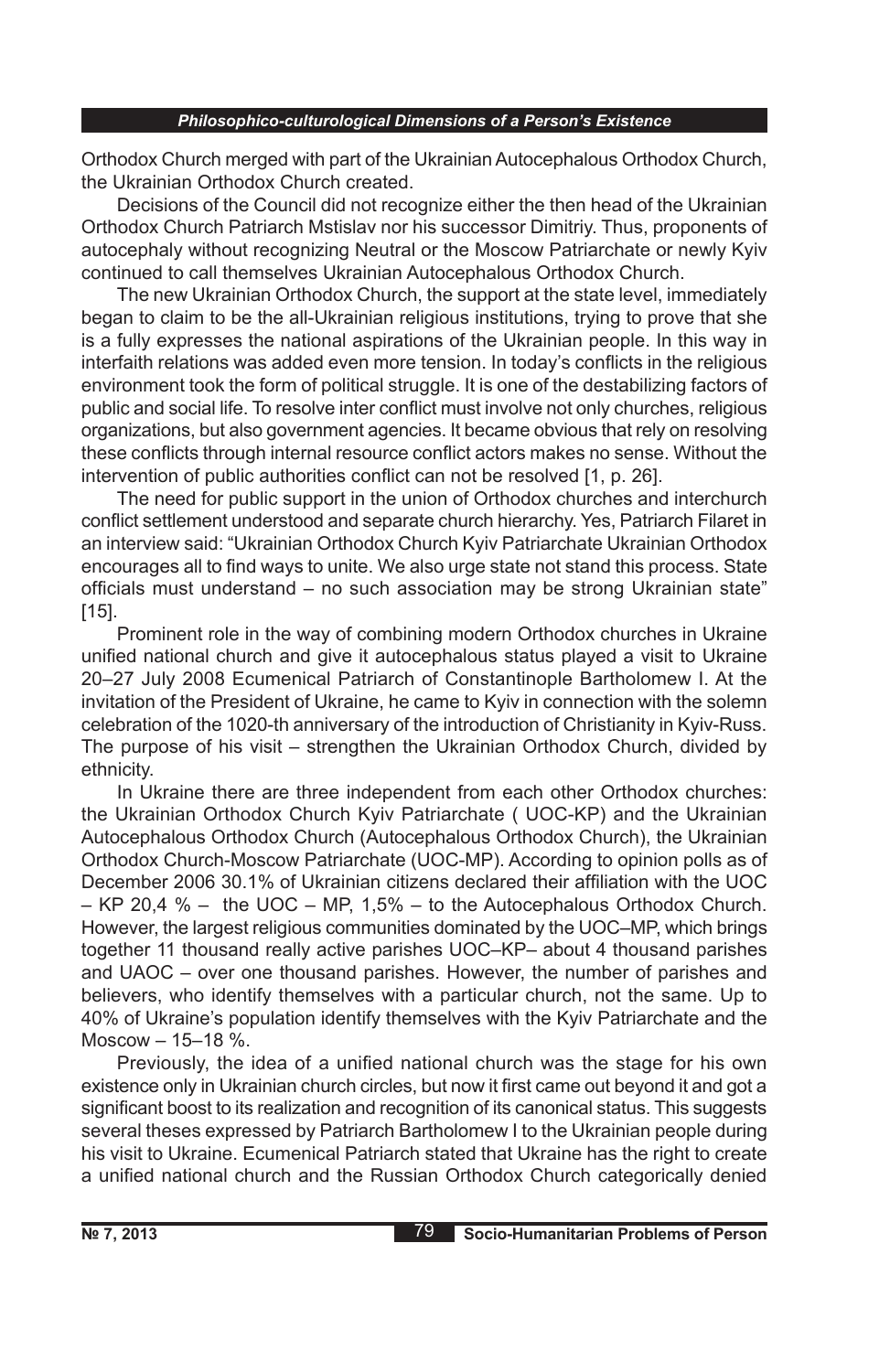this right. Bartholomew I said: Kyiv Metropolis joining the Moscow Patriarchate in 1686 was uncanonical, forcibly and unjustly. He emphasized that the Church of Constantinople can safely watch the events and disasters that occur in the Ukrainian church. At the same time the patriarch assured: around Constantinople Orthodox world has a duty to be a mediator between the various Orthodox churches.

As confirmed Bartholomew's visit to Ukraine, the first step towards creating a unified national church, but not so much in the organizational sense, but in the ideological sense. At the same time the Ecumenical Patriarch expressed doubt that Ukraine can create a local church, as Moscow under no circumstances agree to support this idea. Contradictions and discrepancies between the Ukrainian churches are too fundamental, and they can not resolve any of the existing Orthodox jurisdictions.

In the case of recognition autocephalous Ukrainian Orthodox Church can not do without interest positions Ukrainian state: since the Orthodox Church divided, Patriarch of Constantinople can not rely only on a part of it, because they understand that "his interference in Ukrainian affairs Oulad not conflict, but will rearrangement religious configurations" [2].

In the most difficult problems of modern Ukrainian Orthodox Church belongs to determining the principles of integration into a unified national church and finding the most optimal models achieve autocephaly. Creating such a church would help solve much of the problems between the church in Ukraine, consolidating society based on moral principles of Christianity, a deep respect and understanding among believers.

In today's Ukrainian Orthodox Church – three warring churches, two patriarchates, three liturgical languages (Ukrainian, Russian and Church Slavonic), there is mutual dislike leaders of churches. Much of believers guided by the Moscow Patriarchate and the other two subjects Kyiv. Renowned church historian I. Vlasovskiy, implying a similar situation, said: "Such phenomena as the existence and recognition of the same in the same territory several Ukrainian Orthodox Church is nonsense and not only religious, but also national and statist perspective and Ukrainian Orthodox people in the world".

No association Orthodox churches continued their development in Ukraine is quite problematic. It was repeatedly stated the heads of all Ukrainian and most important in the world of Orthodox Churches of Constantinople and Moscow Patriarchs.

The presence of Ukrainian Orthodox Church especially common views in the dogmatic and canonical suggests that a combination of theory is simple. However, to put into practice this combination is practically not easy because their followers are on different platforms and instead of finding common ground for resorting to a combination of absolute differences. The basis of their differences entrusted the church and theological problems and differences of opinion on the assessment of social and ethnic processes.

If the Ukrainian Autocephalous Orthodox Church and the Ukrainian Orthodox Church of Kyiv Patriarchate clearly defined in relation to Ukrainian statehood and spontaneously declared themselves independent from foreign religious centers, the Ukrainian Orthodox Church autocephalous agrees to receive a canonical way, i.e. from the Moscow Patriarchate.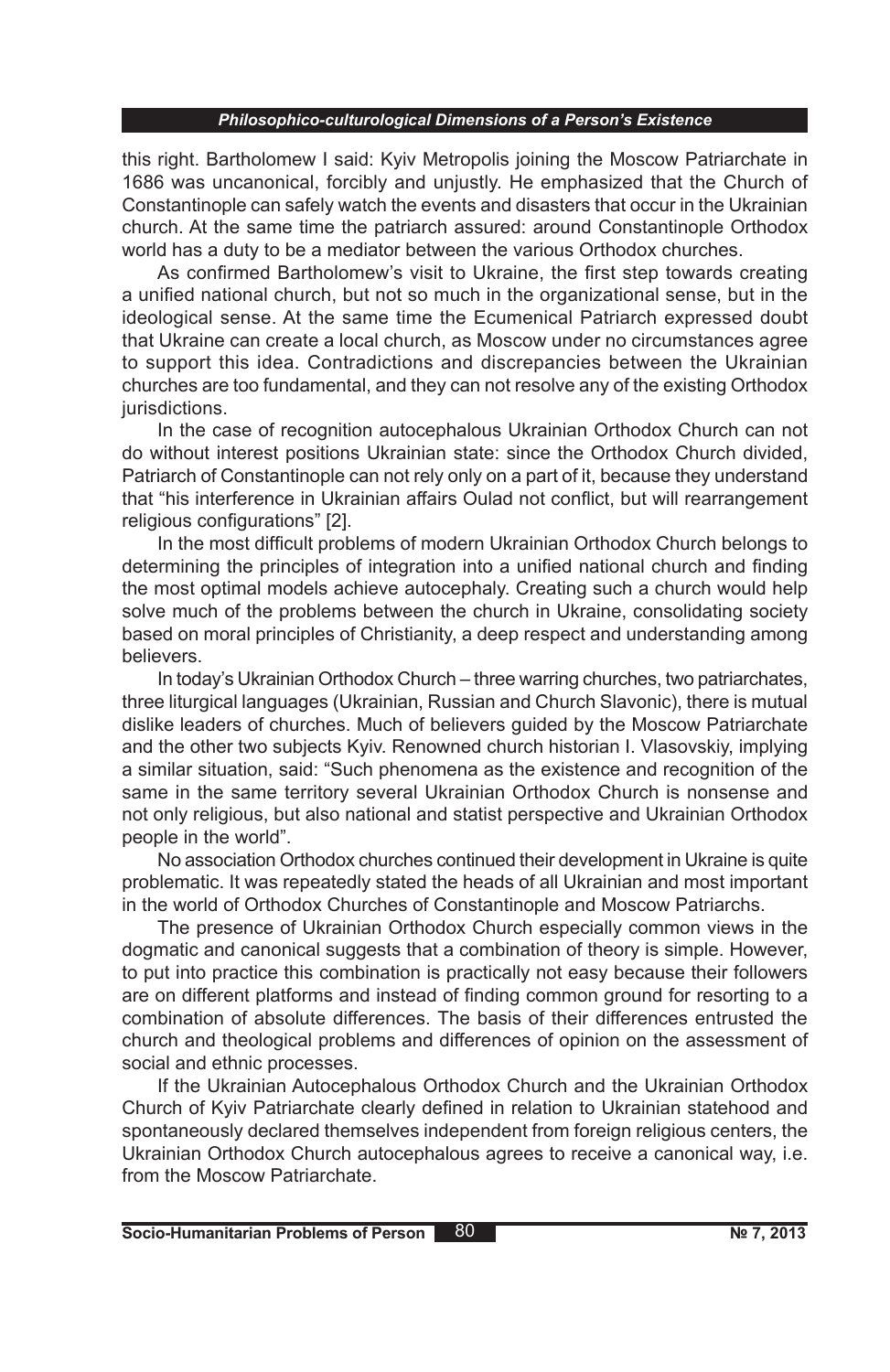In a monographic study, "Religion in Ethnic Development of Ukraine" A. Shuba rightly stresses: towards unification of the Orthodox churches in one national Orthodox Church of Ukraine today there are several scenarios. The first can be called gradual unification, the second – at the same time. According to the researcher, the first stage could pre unite Ukrainian Autocephalous Orthodox Church and the Ukrainian Orthodox Church of Kyiv Patriarchate. Between them there are neither dogmatic nor religious differences. The basis for such an association would be a return to the apostolic church principles put into practice the principle of church and democratization of the religious life.

Implementation of the second version – while combining existing Orthodox churches – can be implemented at the national unification Orthodox Cathedral. Prior to his calling to be held the previous Councils of Churches, where each of them is determined in relation to integration into a unified national church.

Reputable scholars of modern Orthodoxy in Ukraine claim that a future national Orthodox Church canonical status, uniting all branches of the Ukrainian Orthodox Church to be held on the platform Ukrainian Orthodox Church. "This church structure – the only among operating in Ukraine retained the potential to form the basis of its autocephalous churches" [1, p. 26].

Guide Ukrainian Orthodox Church remains committed position on the Association of a canonical basis. Any non-canonical options for resolving this issue they strongly reject. Nature Ukrainian Orthodox Church, its traditions require that the question of autocephaly solved with questions about canonicity. For canonical autocephaly church is much more important than just independence. After independence  $- a$ category above all political, autocephaly – Church [17, p. 209].

Ukrainian state as interested in the existence of the canonical Church, able to overcome internal conflicts and international isolation, to take its rightful place among the Orthodox Churches in the world and to be equal to other Local Churches. The only canonical catholic apostolic Ukrainian Autocephalous Orthodox Church could become an effective tool Ukrainian society, its spiritual attribute. Church of the canonically normalized status contributed to the achievement of national harmony in Ukraine, raising the international prestige of the state of integration into the international community.

### *Author's translation of the article*

## *Lіterature*

- *1. Бондаренко В., Еленський В., Журавський В.* Релігійне життя в Україні: стан проблеми, шляхи оптимізації. К., 1996.
- 2. Візит Вселенського Патріарха Варфоломія ввійде назавжди в історію як перший крок до вирішення питання УПЦ // <http://risu.org.ua/ua/indteх/eхpert\_thought/ webconf archive/ 24222/>.
- *3. Власовський І.* Нарис історії української православної церкви: у 4-т. К., 1998. Т. 1.
- 4. Історія Православної церкви в Україні // Історія релігій в Україні: у 10 т. К., 1997. Т. 3.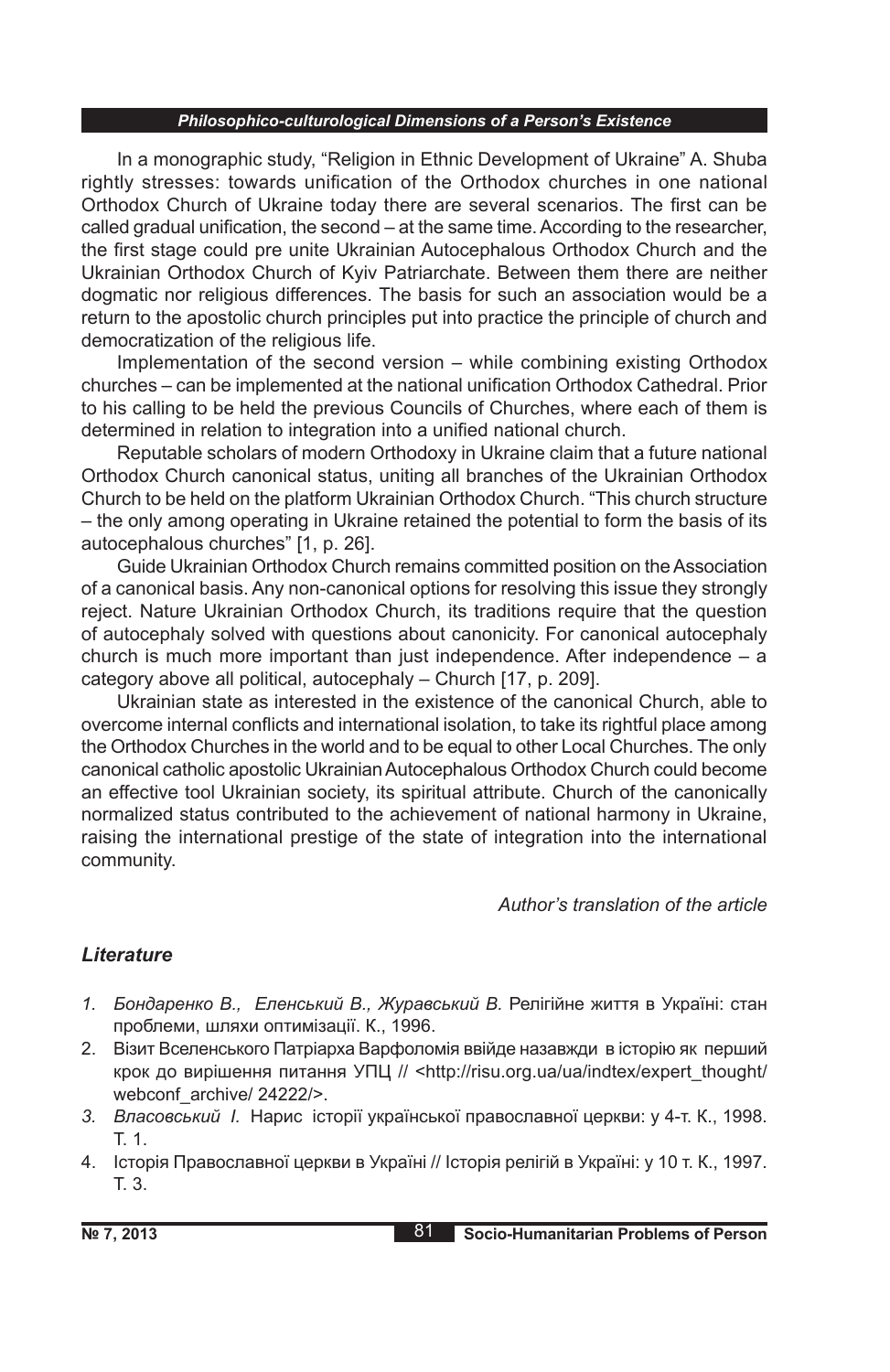- *5. Колодний А.* Україна в її релігійних виявах. Львів, 2005.
- *6. Колодний А., Кирюшко М., Пилипович Л.* Митрополит Іларіон. Львів, 2003.
- *7. Лихачев Д*. Великое наследие. М., 1975.
- *8. Пашук А*. Українська церква і незалежність України. Львів, 2003.
- *9. Пащенко В*. Православ'я в новітній історії України. Полтава, 2001.
- 10. Православний вісник, 1991. № 1.
- 11. Православ'я в Україні // Історія релігій в Україні: у 10 т. К., 1999. Т. 3.
- *12. Саган О*. Національні церкви православ'я: Український аспект. К., 2001.
- 13. Сучасна релігійна ситуація в Україні: стан, тенденції, прогнози. К., 1994.
- 14. Українське православ'я // Історія релігій в Україні: у 10 т. К., 1997. Т. 2.
- *15. Филипович Л.* Етнос і релігія: контекст взаємозв'язку // Етнос і релігія: теорія і контекст сьогодення. К., 1998.
- 16. Хрещатик, 1995. 6 січ.
- *17. Шуба О.* Ідея єдиної національної церкви в етнополітичному просторі сучасної України // Етнополітичний розвиток сучасної України досвід, проблеми, перспективи. К., 1997.
- *18. Шуба О.* Релігія в етнонаціональному розвитку України (політологічний аналіз). К., 1999.

*An article received by the Editorial Board 10.09.2012 Accepted for publication 1.10.2012*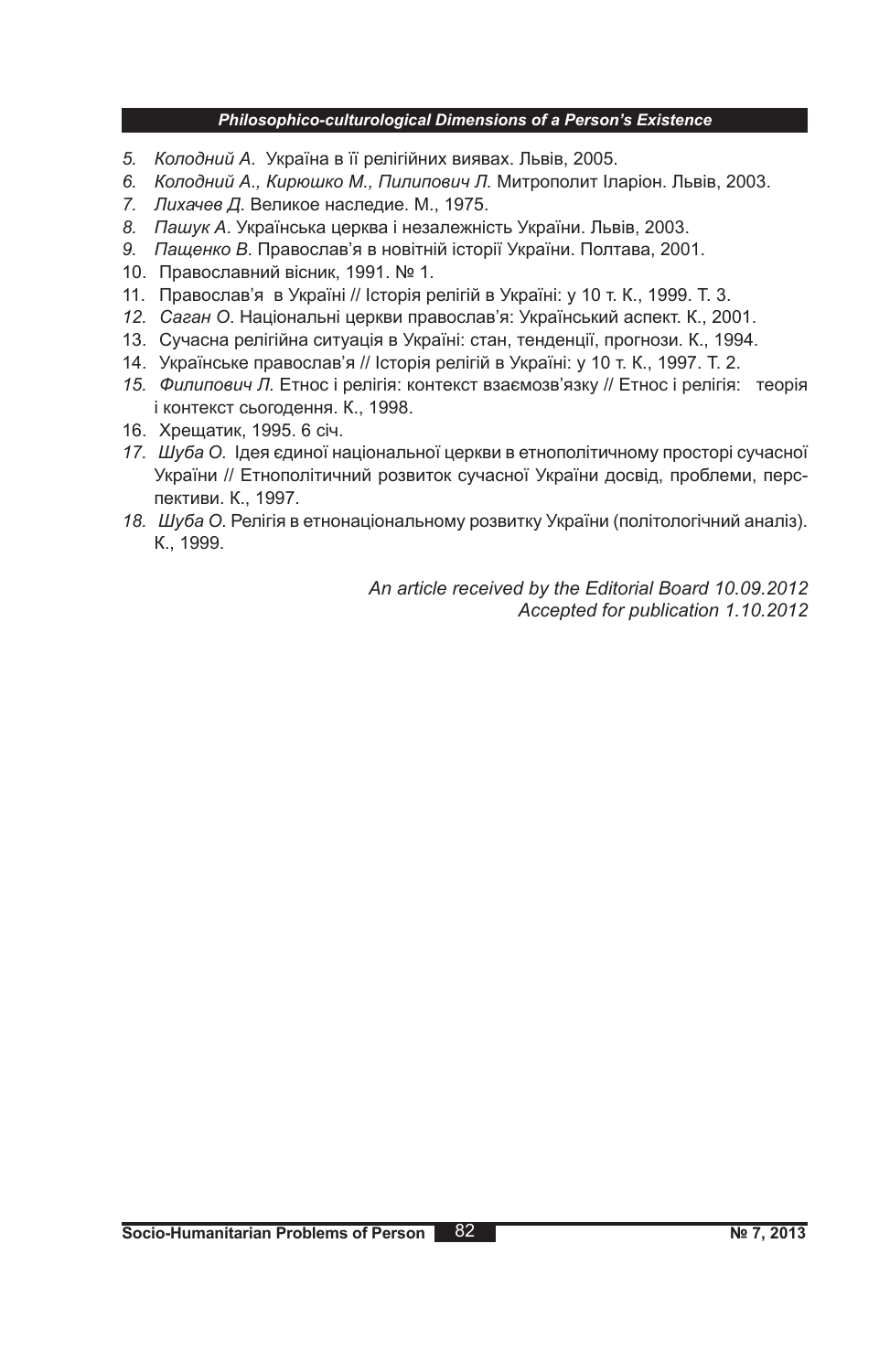USC 32-057.54:324

# **A POLITICAL CONSULTANT: THE ESSENCE OF ACTIVITY AND SPECIFICS OF PERSONAL QUALITIES**

# *Zoriana Svyryd*

Ivan Franko National University of Lviv, Universytetska Str., 1, Lviv 79000, Ukraine, e-mail: k\_politik@franko.lviv.ua

*Different approaches of home and foreign researchers to understanding of a notion of a "political consultant" are analysed. The peculiarities of correlations among the concepts of "political consultant", "advisor", "spin doctor", "imagemaker" are considered. Personal qualities of the political consultants based on the national and foreign experience are discovered. The peculiarities of qualities of the political consultant, engaged in an election campaign, are determined. The advantages of the political consultant in the election campaign are noted. Criteria of a professionalism of the political consultants in the world practice are examined. The basic directions in the study of the political consultant and one's activity in Ukraine are depicted.*

*Keywords: political consultant, client, personal qualities, election campaign, political consulting.*

**Urgency.** Political consulting is one of the key elements of modern political process as it affects the formation and activities of public authorities, as well as making tactical and strategic political decisions. In countries with developed democratic traditions of the activities of political consultants is quite common and attracted the attention of researchers. In modern Ukrainian political science literature emerged somewhat simplified representation of the personality political consultant – it identifies particular spin doctor, a political analyst, imagemakers. As Ukrainian researchers have not clearly outlined the concept of "political consultant", is difficult to define necessary for the specialist in the field of quality. In the U.S. and Europe is considered as a political consulting professional activity of firms conducting election campaigns and help to create the image, as well as firms that PR politicians, political parties and organizations. Political consultants are specialists with appropriate education and knowledge base necessary for activity at a professional level.

**The purpose of the article** – to reveal the personal as political advisor to determine his competence and professionalism in dealing with clients (political leader, party). In western political science environment has recently increased the number of publications on this topic. Special attention to the study of American political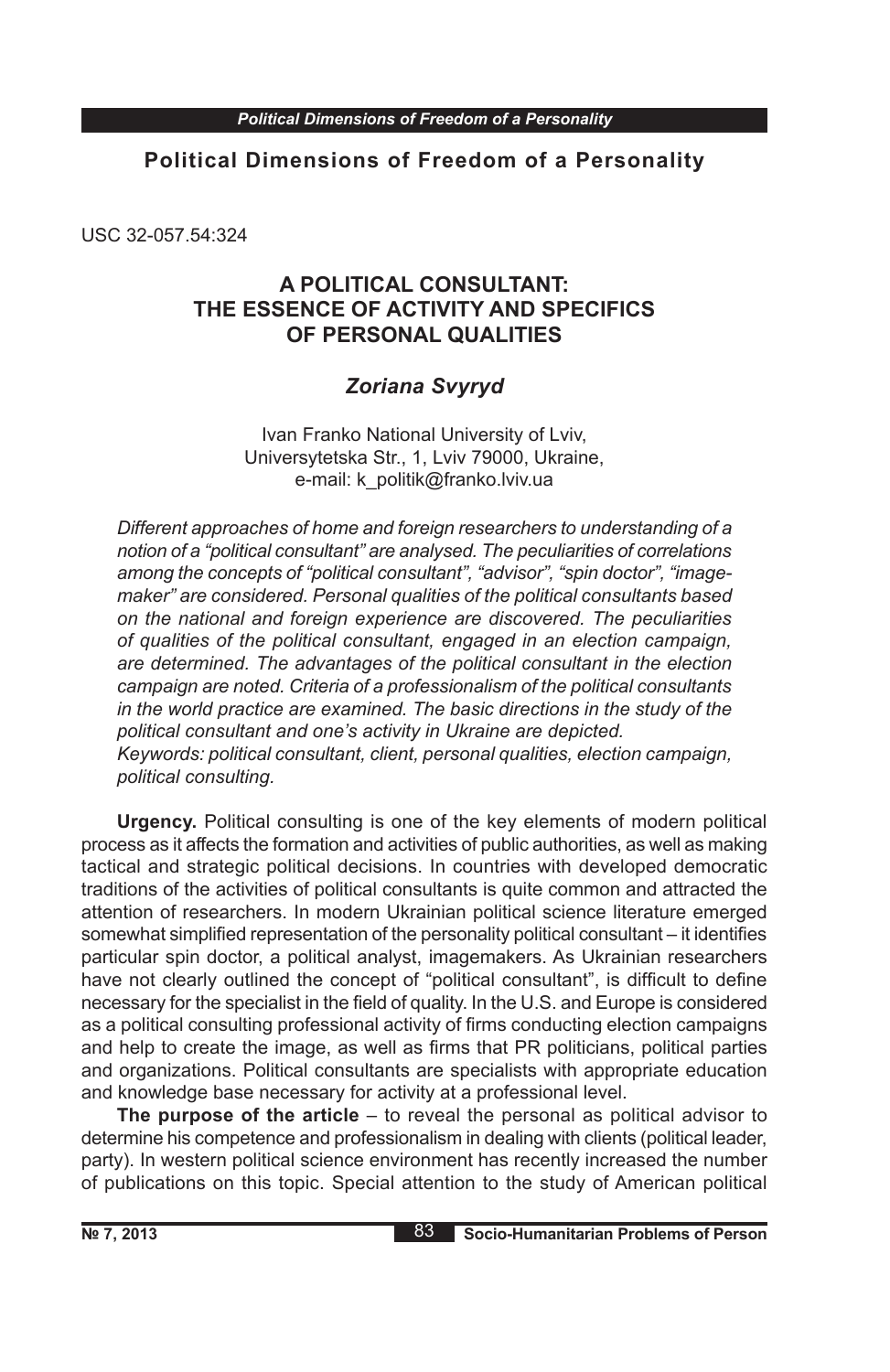consultants provide scientists S. Kelly, D. Nimoy, L. Sabato, F. Luntz, S. Medvik, J. Neapolitan, D. Dalio, D. Maglebi T. Paterson, J. Torber, H. O'Shohnesi, P. Mancini, D. Morris. Significant theoretical and practical developments in this area offer Russian scientists: V. Goncharov, A. Matvyeychev, D. Olshanskyy, A. Sitnikov, A. Morozova, G. Pushkareva, S. Pshyzova, F. Sharkov, A. Pronin, E. Berozkina, G. Marchenko, O. Egorova-Hantman, I. Mintusov. Among Ukrainian scholars currently difficult to distinguish the circle of those who study political consulting. However, there are those who consider some aspects of political consultation under the policy analysis: V. Bogdanova, S. Teleshun, A. Baronin and B. Rebkalo, Yu. Kalnysh, O. Walewskiy.

Taking into account national peculiarities in different countries, the term "political consultant" may take different color. In France, talking about "political marketing" in the Great Britain – a "media manipulator" in Ireland – just about manipulators, in Russia and Ukraine have established the term "spin doctors" and "political analysts". Thus, the theoretical aspect of "political consultant" is rather blurry.

American scholar L. Sabato in his work "The emergence of political consultants: new ways to fight the election" means that political consultant – professional campaign, which performs primarily functions advisor and service provider (such as surveys, media creative) candidates, their teams and other political structures [21, p. 156]. In a broad sense the term "political consultant" is used for all staff of paid employees or individual expert candidate. But more often it is used to refer to a small elite group of professional nationwide or international level, working for candidates of different political orientations and have their careers hundreds of successful campaigns. D. Nimoy says that political consultants – those who provide training and campaigning for his organizational abilities, advice, talent, intelligence, knowledge of new political technologies [8]. Another American scholar S. Medvik more detail characterizes the professional political consultant, "the person who paid (or company who paid) for services rendered in the same campaign at the national level (presidential) or more than one non-presidential campaign at a level lower than the national (not importantly, talking about the progress of the candidate or ideas) within one electoral cycle. This person must implement the following activities for at least two consecutive electoral cycles. In a cohort of professional political consultants outside experts who are rewarded only on one party or interest group" [20, p. 152].

Determining that their proposed U.S. researchers confirm: political consultant primarily appropriate personal qualities and abilities that reveal its competence in the field of political consulting. Also important criteria is the entrepreneurial skills and varied experience gained through working with many clients.

In the post-Soviet scholars have different views on understanding individual political consultant and his work. After the development of political consulting in Central and Eastern Europe began much later and slower than with Western experience and account for 90-s of the 20-th century.

According to Ukrainian researcher M. Golovatyy, a political consultant in real politics actually appears as a partner, whom he consults [2, p. 186]. V. Horbatenko defines political consultant: competent and reputable person who represents information product of political analysis to the customer or recipient, which is called the client [5, p. 443].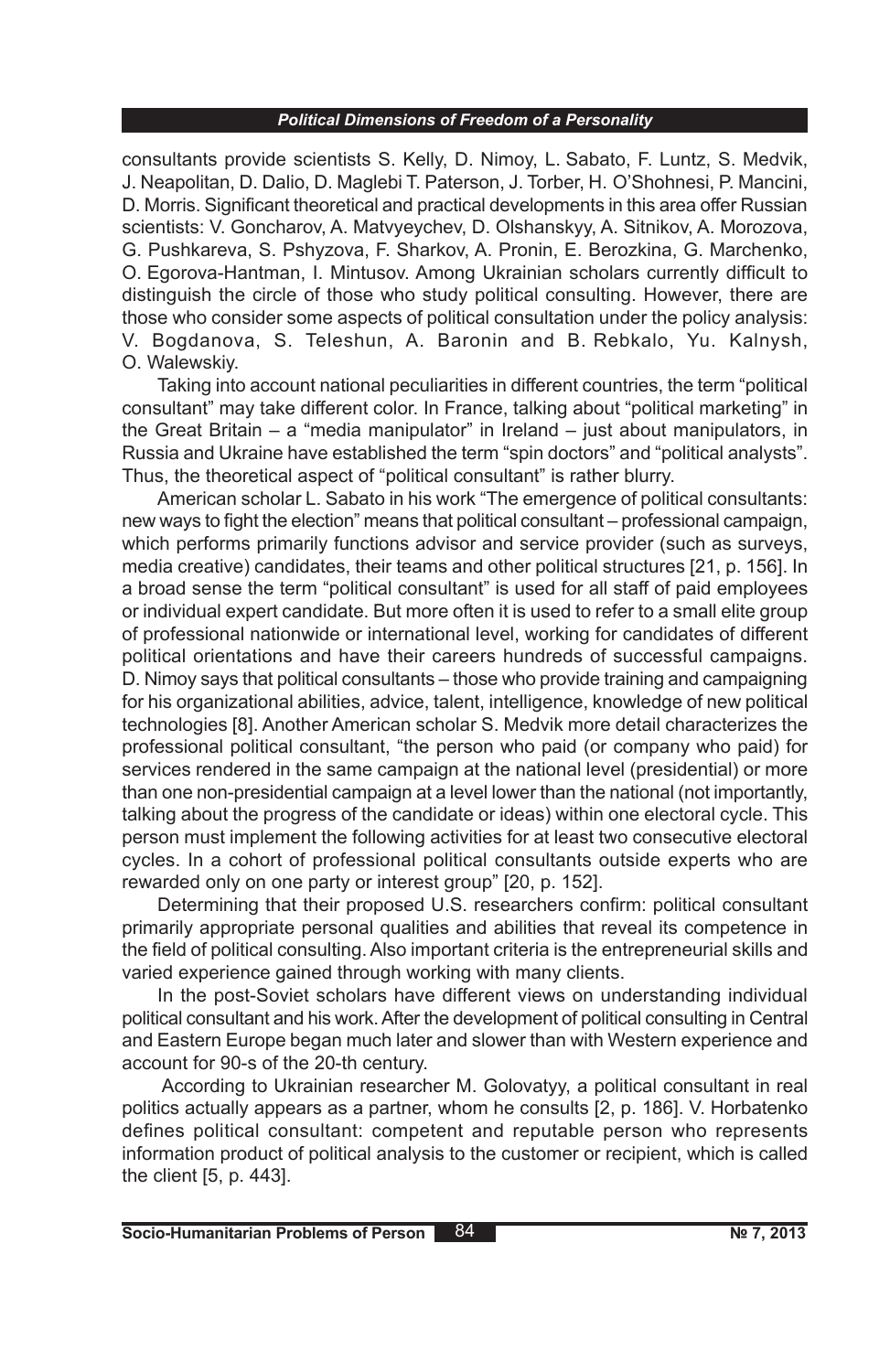A similar view adheres to Russian political scientist D. Olshanskyy, who emphasizes that political consultant takes no supporting role in the relationship with the client, and is an independent functionary in informal informal policy [15, p. 530]. Taking into account the psychological aspect, O. Egorova-Hantman says: political consultant - first psychologist who analyzes the situation that it is the customer provides guidance on how to solve his problems and helps implement strategies [6, p. 2]. Something different opinion expresses V. Goncharov. Agreeing with American researchers, he said that political consultants – professionals who primarily provide technologically election campaign. Scientists said that the political consulting – sphere of paid services that requires its subjects competencies that are aimed at specific results [3, p. 41-42]. Russian researcher A. Matvyeychev believes that the political consultant is subject to the same policies as deputy governor, mayor, minister, official, political scientist, sociologist or journalist. Political consultant – not a theorist of political advertising, not a political scientist in the stereotypical sense of the term and practice, the field of which – much broader [12, p. 8].

Thus, Ukrainian and Russian scientists consider the notion of "political consultant" in the context of relations with clients, focusing on interpersonal interaction, competence and credibility of customers, providing specific result also means the commercial nature of their activities.

In our opinion, the term "consultant" to distinguish from the concept of "advisor" (often between them hold not always justified analogy). A. Matvyeychyev explain this contradiction in terms of law, for example analogy between advisers and "corporate" lawyers and political consultants and "free" lawyers. Political consultants, unlike counselors may work independently or as part of the firms, that consultant is directly subordinate to the client. The relationship between them and the politicians are arranged on the principle of "customer – performer" rather than a "boss – subordinate" [12, p. 8–9]. This interaction involves not a relationship of subordination and equitable cooperation. Business Advisors is in power structures and provides a number of "duty" and political consultant is not on client "obligations" and "commitments".

We believe that there is also a clear distinction between "political consultant", "spin doctor", "image-maker". Political technologies entails in practice developed schemes and methods of political activity. The difference between political consultants from spin doctor that shows client advisor alternative solution of a problem, warns of the possible pros and cons of each option, but the final decision depends on the customer (instead spin doctor decides instead of the client). Accordingly, political consultant makes the customer think, analyze, and solve their own political strategist tasks using proven technologies and techniques. Image-maker – professional management of image and reputation of the client. Unlike political consultant and imagemaker – especially in the narrow specialization image maker, because the problem is not limited to political consultant purely a political image.

Professional political consultants necessary skills for effective interaction with clients (political leader, party, organization). To put into practice the activity, political consultant must meet the personal qualities and traits that testify its expertise in dealing with clients on a professional level.

Personal qualities usually considered within the psychological approach. G. Allport in his book "Becoming personality" describes the concept of identity "as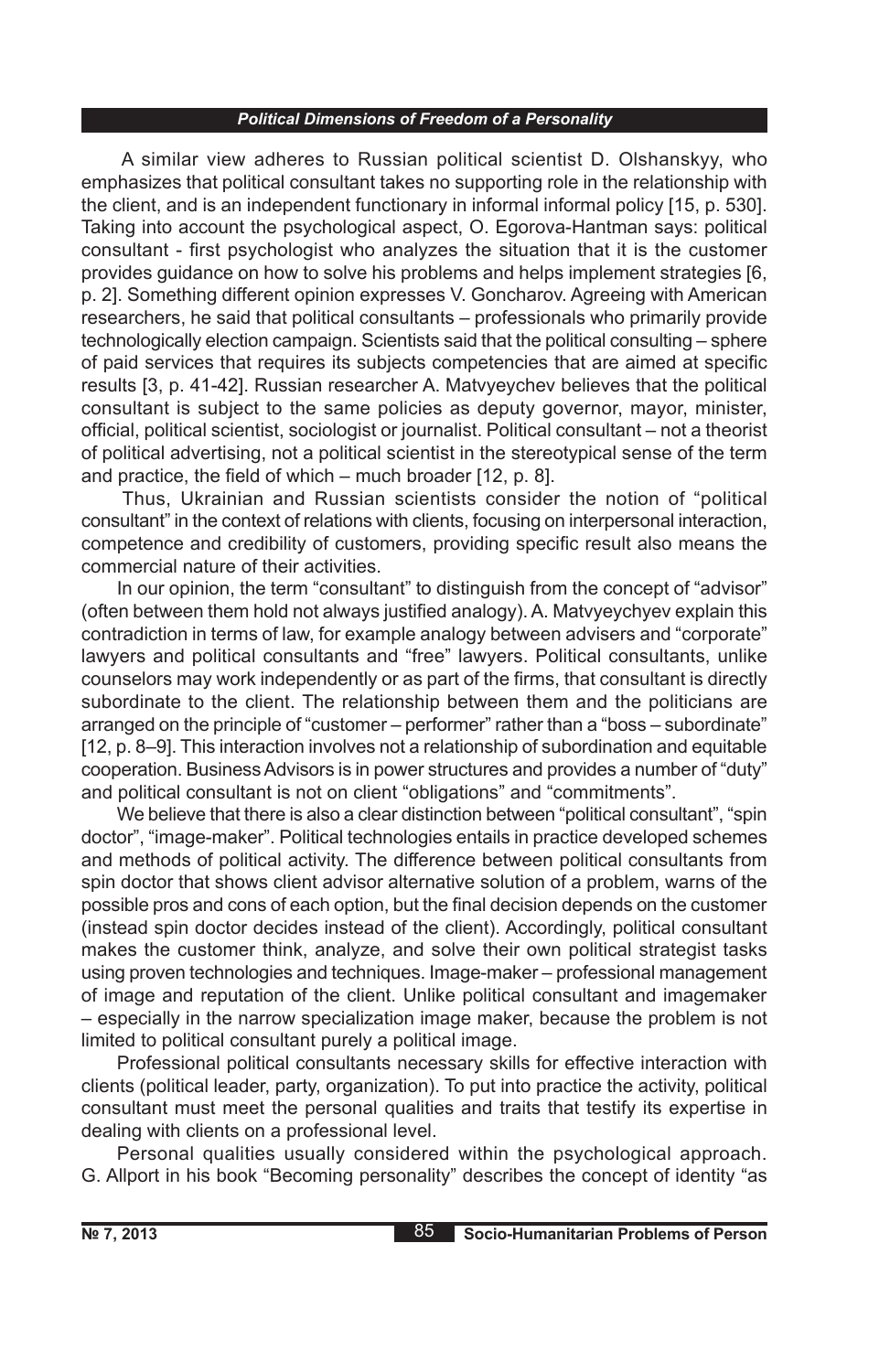a dynamic organization of those psychophysical systems within the individual that determine his characteristic behavior and thought" [16]. In his view, personal qualities – ability to behave appropriately in a wide range of situations.

In terms of management consulting, says B. Teplov, becoming a consultant due to his human qualities [19]. Scientist identifies personal qualities as individual psychological characteristics, which is a condition of success of a productive activity and not merely consist in knowledge and skills. According to A. Prigogine, the consultant of such universal importance is the personal qualities required in all circumstances: responsibility, activity, moral standards [19]. However, there is bound to communicate, ability to lead, beliefs, tolerance in the relationship with the client. With experience these qualities translate into the ability to set and give credibility to his personality.

D. Olshanskyy identifies key as a political consultant [15, p. 534]:

- 1) *adaptive* (fast perception of information, training);
- 2) *communication* (the ability of an active and effective communication);
- 3) *creative* (the desire to progress, to move forward and improve);
- 4) *ability to articulate* (perfect ability to write, speak, and ideas to justify position).

Stressing the organizational and financial aspects, V. Goncharov said that the ideal type of political consultant covers the following characteristics [4, p. 123]:

## *1 – competence in special areas of policy (usually electoral communication) that exceeds a specified level of knowledge of the client in this area;*

### *2 – temporary collaboration with the client, and cooperation in the professional careers of a number of different clients;*

## *3 – the main stimulus professional – material (financial) interest.*

Analysis of foreign and Ukrainian scientific literature suggests that personality traits are most clearly political consultant in the election campaign. O. Egorova-Hantman calls are, in its opinion, the main features of the political consultant whose work is related to elections [6, p. 123]:

## **1. Responsibility.**

Responsibility is one of the main features of any profession. Political consultant, who works with clients during the election campaign entirely responsible for its strategy and tactics, building a positive image of the customer. Interacting with the candidate during the election campaign, it is important to realize that the consultation could affect the lives of many people.

## **2. Preservation of secrecy.**

In cooperation with the candidate in an election campaign, political consultant often familiar with the internal secret information about the various facts or events in the life of the client that their rivals can use to negative advertising. In this case the inability of the political consultant to keep information secret force customer to refuse its services, regardless of competence and professionalism.

## **3. Courage.**

Ability to defend his position – is the ability to protect the interests of his client. During the campaign consultant and directly confronted with the candidate and with various officials, MPs, politicians who can directly affect it. For example, in times of crisis, when a decision requires a quick response, the consultant has argued and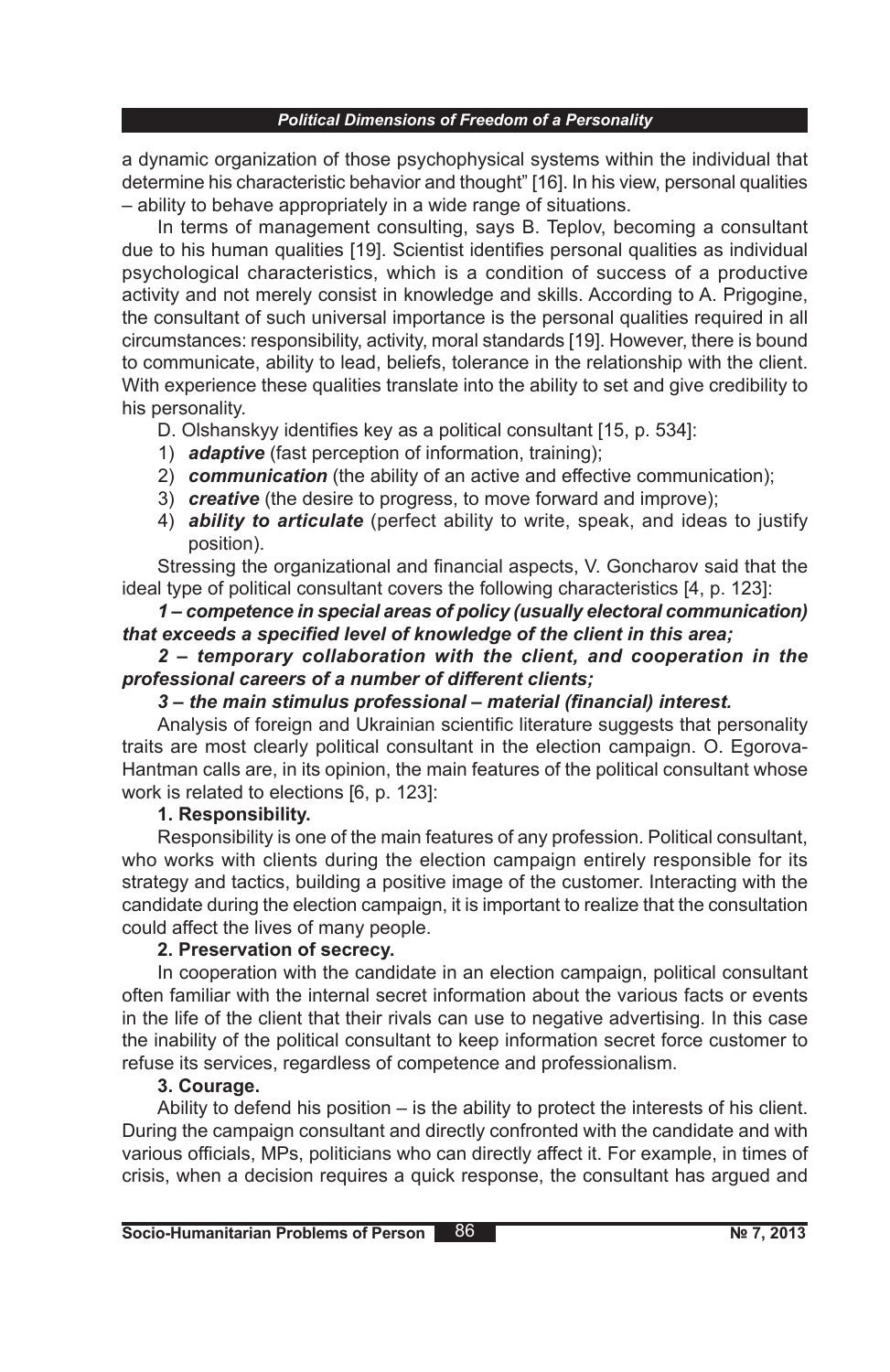concisely justify the client's own position, which in a short time will solve a particular problem.

### **4. Knowledge.**

Political consultant has continually acquire new knowledge for mastering new techniques, technology, practical skills will enhance its competence and ability to maneuver their abilities for effective implementation of strategic and tactical steps in the election campaign. As a political consultant must constantly learn new and improve acquired in the course of professional knowledge to work with clients. The structure of the knowledge base of professional political consultant is [6, p. 2–3]:

- general knowledge of political science;
- knowledge of specific subjects relating to political activity;
- knowledge, techniques and skills in the process of political decisionmaking;
- art PR and knowledge in this field;
- University degree in one of the branches of science-related policy advice [6, p. 2–3].

Italian researcher Paolo Mancini in the book "New directions in political professionalism", considering the phenomenon of political consulting in the light of concepts of professional political activity characterizes political consultants, such as belonging to the central subjects of the modern political process [4, p. 130].

## **5. Commitment.**

If a politician win elections – a significant personal achievement, the political adviser to the goal is the result of their joint activities. That is the purpose and objectives of the campaign political consultant implements the direct participation of the client and actively interacting with it.

## **6. The ability to perceive politics as "performance".**

This approach enables political consultant dispassionately and proactively assess the role of his client in the election campaign. After all, the reality of politics – reality virtual, fictional. Any political campaign – the formation of the corresponding imaginary world and giving it the true figure [7]. A simplified picture of the political situation, in which there is a candidate consultant gives the room for maneuver for the use of their creativity. Suppose that the election campaign – a kind of "play" campaign strategy – its "script" tactics – some "action" as a candidate and his rivals – the main "actors". Political consultant appears as a "director" of this performance, which uses the "material" and "technical", "human" resources and provides the events and determines the behavior of actors.

## **7. Focus on the task.**

Major efforts should guide the political consultant to solve problems or find ways to solve them, predict consequences, and the evaluation of available resources. Customer in cooperation with political consultant, discusses with him the formulated tasks and delegate his authority to implement them during the campaign, which is the main condition for the success of any business.

### **8. Communicative.**

The campaign includes interviews with people networking, which is aimed at achieving effective interaction. Professional political consulting firm – an extensive system of communication offered by the candidate and on which realize its goals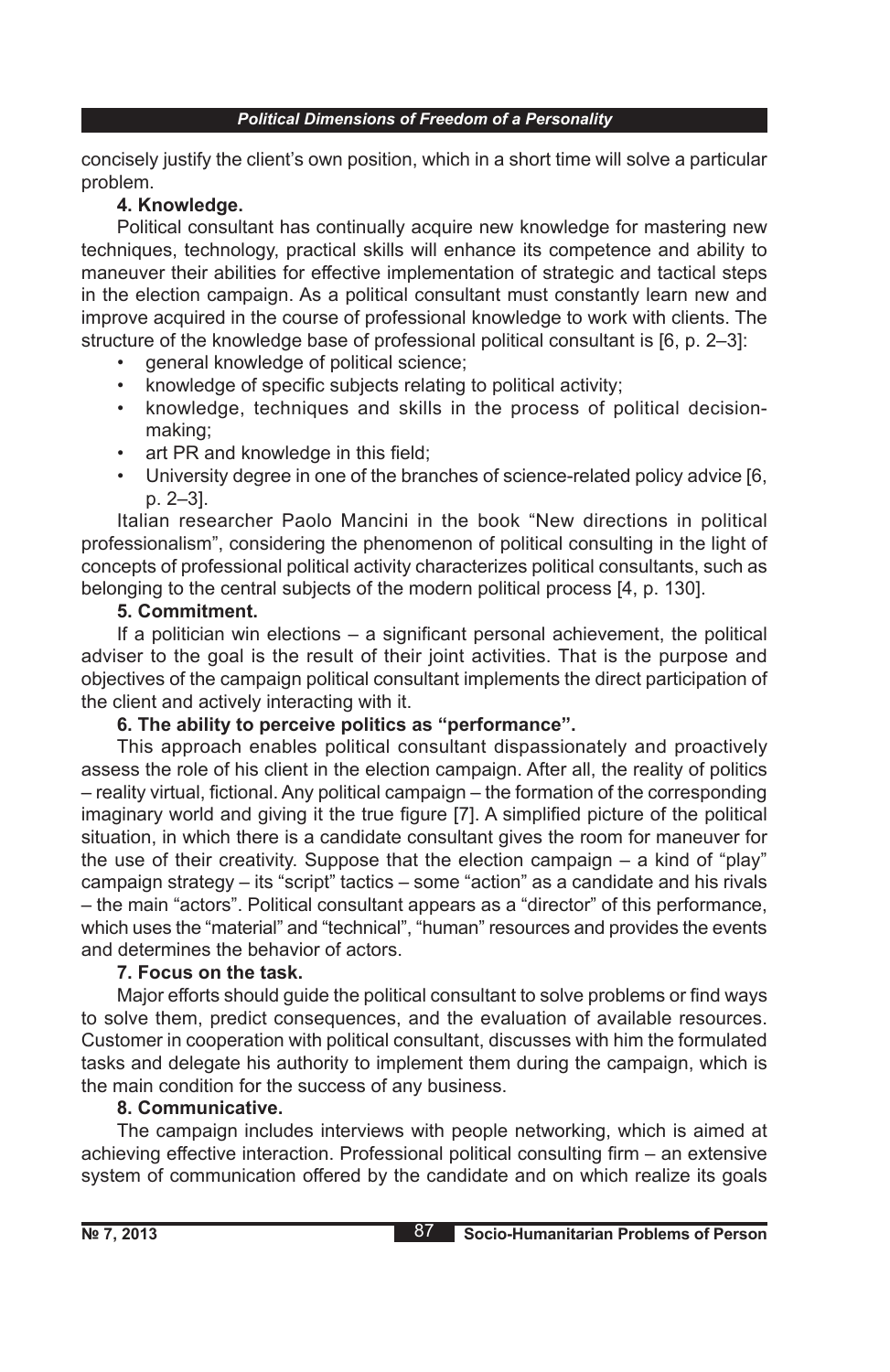and objectives [6, p. 4]. As a political consultant is familiar with all types and genres of communication to find a common language with any client.

### **9. Correct articulation of thoughts.**

Talk client with a political consultant to the exchange of information, which is not possible without access to literacy and communications consultant. In the election campaign proper articulation of ideas political consultant is particularly important because of the language should be clear and to the customer, and anyone else that will help feel free to contact him with their own thoughts and suggestions.

Thus, O. Egorova-Hantman consider those as a political consultant, mainly focused on establishing optimal interaction between political consultant and the client during the election campaign. Activity, communicative, commitment and organization consultant plays a key role. Summarizing the above approaches, we conclude that the political consultant has a much wider field for its activities in the election campaign, because in this period, as it can interact with the client, using the optimal amount of resources and decision-making, realizing their creative potential and taking responsibility for its implementation. Try to describe the benefits of a political consultant whose work is related to the campaign.

*First*, the campaign – especially interactive, purposeful and communicative process that requires constant creativity, risk, innovation in decision making. The political consultant who participate in it are more active than normal Advising problems by giving oral or written recommendations, advice. Its activity is in focus action across functions (the strategy and tactics of methods and means of implementation) that delegated client.

**Secondly**, a political consultant in the election campaign more responsible for the outcome of the activity to the client. Depends on the competence of the consultant good image or reputation of the client, to some extent, its political behavior (statements in the media, public actions, performances) that ensures victory. Political consultant is responsible for building a strategy and tactics in the election campaign, monitors compliance action plan and recommendations agreed with the client during the appointed period of their collaboration.

*Thirdly*, political consultant activities in election campaign is manipulative. Client delegating functions a political image and action strategy, knowingly allows professionals to change in the eyes of potential voters of their behavior or even his own biography. The effectiveness and success of this manipulation depend on the honesty and professionalism political consultant in the relationship with the client.

*Fourth*, professional advisor during the campaign period has fully immerse themselves in its process, otherwise the end result does not meet customer expectations. That consultant should optimally use all your resources potential to achieve the goals and objectives of the client in the specified period of time.

*Fifth*, in the election campaign significantly change the status of a political consultant. Now he – a key figure, a specialist who performs the functions of monitoring and control, decides and determines the conditions of the campaign. In the U.S. most prominent election campaigns associated with the names of prominent political consultants J. Neapolitan, D Hart, D. Morris. In Ukraine the situation is different – politicians hide cooperation with political consultants, to be published in the eyes of people capable, able to overcome any problems without the help of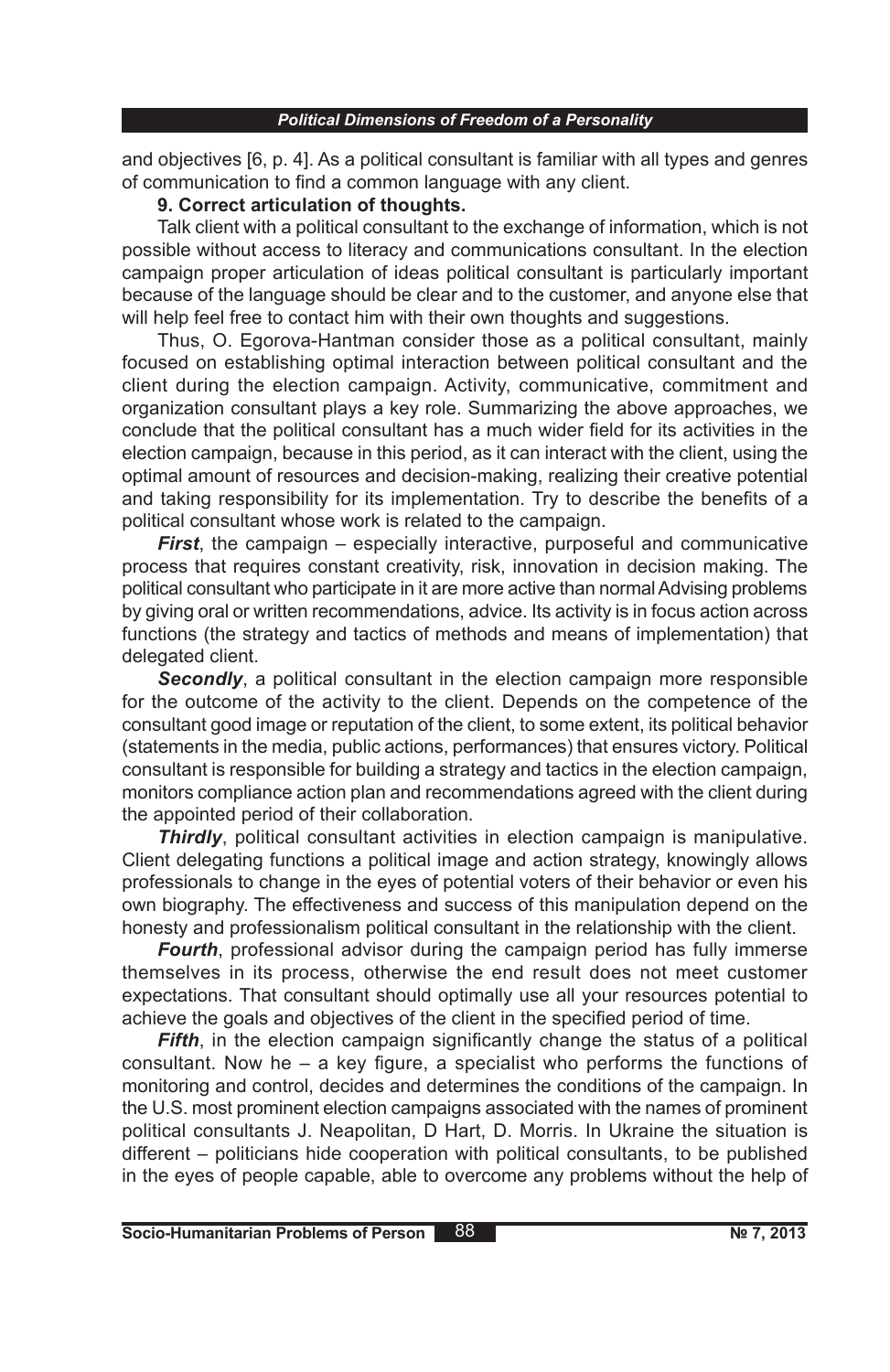qualified professionals. Although in practice since 2002 there is a tendency, when politicians are invited political scientists, lawyers, experts on social and political issues. Some researchers believe that political advisers interfered in the election campaign in 2004, when the country polarization society force fear, uncertainty, because of the very strong opposition and artificial division of people into good and bad, right and left, their own and others [1, p. 730]. However, during this period Yushchenko has collaborated with the American company "Aristotle International", which is 21– 23 January 2005 at the annual conference of the American Association of Political Consultants in Washington received a special award in the nomination "The best election team of the year" for winning the "orange revolution" and contribution to the campaign and communication technologies [11, p. 147].

**Sixth**, a political consultant in the election campaign as widely as possible reveals his personal capacity. At every stage of interaction with the client, he demonstrates the ability to think quickly, which is often in crisis situations where it is necessary for the minimum time to find optimal solutions to problems. The political consultant who has experience in election campaigns can not stop there. After working with different clients require different approaches, proactive solutions, alternative views, especially when it comes to participating in election campaigns abroad.

*Seventh*, in the election campaign, it is important to adhere to ethical standards of professional political consultants. However, this option causes disagreements and discussions. At the Congress of the American Association of Political Consultants since its creation in 1968 in the traditionally separate sections discuss the ethical issues of political consulting [22]. In particular still arguing whether a consultant to assist in the selection of candidates for whom he would vote no. In this regard, American scientists in 1997, 1999 and 2002 arranged a number of studies [9, p. 73].

In November 1997 – March 1998 U.S. scientists D. Maglebi and K. Paterson took a thorough interview 28 political consultants in recent years actively guide the initiative campaign. The question "What internal beliefs involve people in the political consulting?" The majority of respondents involved in campaigns through competition Gambling incentives as "political opinion" and "money", 26% of respondents selected. These results have caused some doubt as re-organized the 1999 survey specifying two questions: "How would you describe your main motive to become a professional political consultant at the time when he first joined the political campaign in a professional and paid basis?", "What is Today, the main motive to be a political consultant?". 52% of respondents said that the main motive at the beginning of their activities were personal political views, but at the time of the survey 42% thought so; passion competition – respectively 18 and 16%, money – 11 and 24%, the benefit of the parties  $-7-8\%$ , political power and influence  $-4\%$  [9, p. 72].

Thus, the ideology for political consultants and are still significant factor, although its importance during the period between the two surveys declined. Regarding monetary stimulus, it significantly increased, but by J. Neapolitan notes that political consultant has to be professional and not seek benefits in collaboration with the client [4, p. 124].

An interesting opinion about the activities of political advisers expressed D. Rozenblum who spent the first empirical study, which covered 50 consulting firms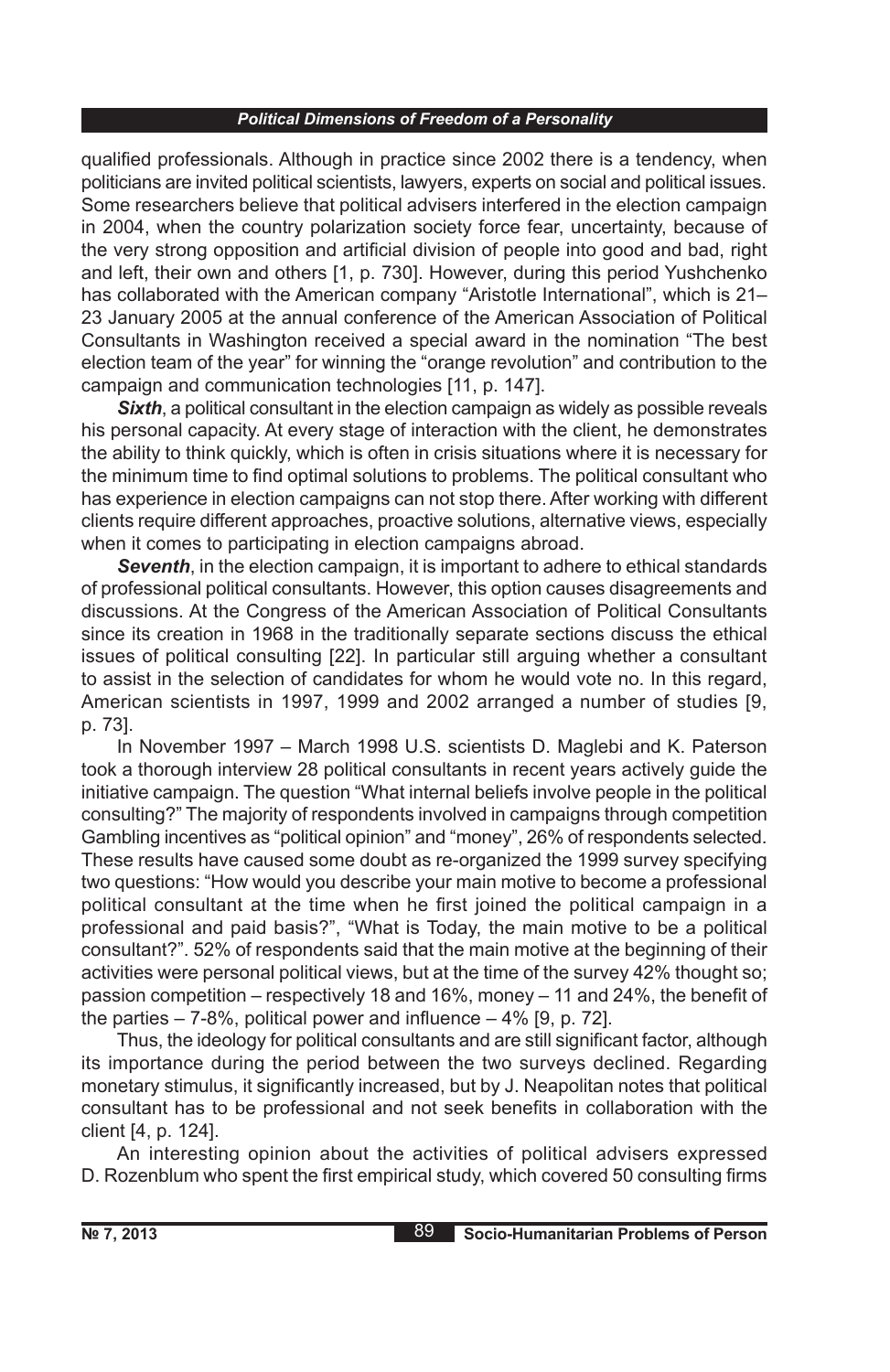and is based on surveys of political consultants [17, p. 57]. The study found that winning the election is virtually absolute value professionals in the field of political consulting.

In world practice *identified five criteria for professional politica consultants* [13, p. 38–39]:

- *• reliance on recognized theoretical and methodological approaches in organizing campaigns;*
- *• competence recognized by users of consultants;*
- *• competence recognized professional community that has the right to impose sanctions against violators of the rules established counseling;*
- *• membership of a professional association that provides training and professional development of its members;*
- *• adherence to professional ethics.*

Personality political consultants in practice do not always coincide with the above-mentioned characteristics. For example, closer to the "ideal" political consultant in the United States. Americans appreciate their expertise "business acumen" because properly organized campaign – military operation, which requires a centralized and authoritarian leadership, which provides a strong manager and consultant.

Therefore, the USA trade policy adviser providing the most attention, purposefully prepare appropriate specialists in universities. Among the centers of vocational education policy advisers choose School of Political Management at George Washington University (The Graduate School of Political Management, The George Washington University) and the program of study of political campaigns Florida State University (Political Campaigning, University of Florida) [4, p. 124].

The European vision of the ideal political consultant rice is slightly different, because for Europeans politics – rather an art, not a science. They are indispensable as a political consultant is [14, p. 46]:

- 1) political maturity;
- 2) graduate politological or another liberal arts education with a specialization in applied;
- 3) good literary style and abilities editor;
- 4) The competent speaking and talent polemicist;
- 5) the ability to easily contact with people, "ignite" their ideas without departing from its;
- 6) strong character.

In the post-Soviet space researchers tend to the European model of political consultation and as a political consultant who does. For example, in function of applied political science faculty of the *Moscow Higher School of Economics*, where students are trained in "political consultations" at the *department of political consulting and polling technology*, it founded the A. Sitnikov [23].

Ukrainian researchers C. Teleshun and V. Rebkalo consider political consultation under the Policy Analysis and Public Administration [18], as professional as a political consultant and his activities mostly not clearly outlined. However, interest in their definition exists. Ukraine has actively shaped the scientific environment that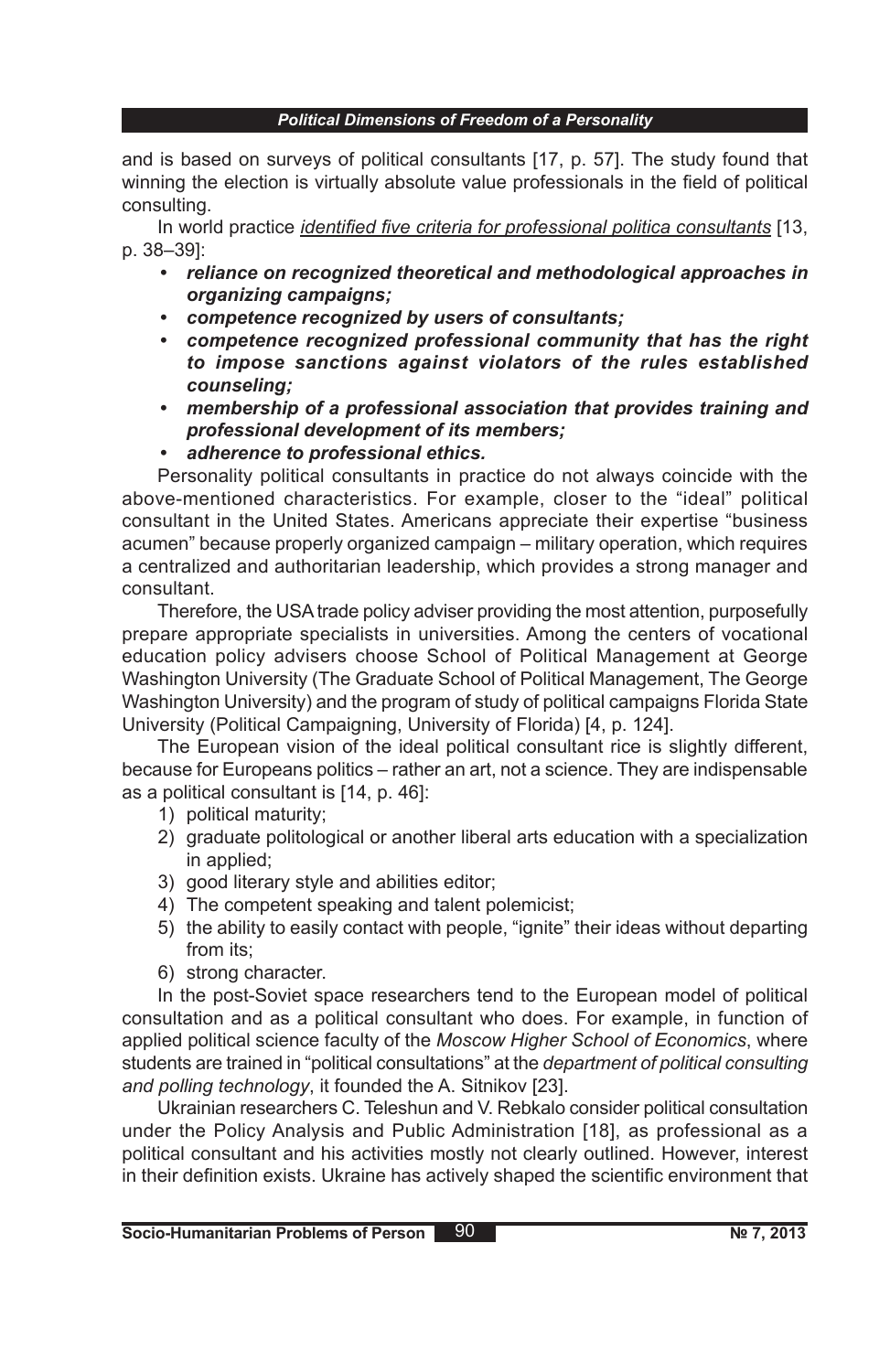professional political consulting studies, there are specialized research institutes that develop scientific and methodological basis of public policy strategy [1, p. 728].

Courses on political consultations read at the Department of Public Policy and Management department of political processes and policy analysis and forecasting of the National Academy of Public Administration under the President of Ukraine, Department of Political Science, Lviv National Ivan Franko University, Department of Political Science and Philosophy of the Lviv Regional Institute of Public Administration.

*Author's translation of the article*

## *Lіterature*

- *1. Богданова В.* Теорія та практика політичного консультування в Україні в контексті розвитку демократичних інституцій // В кн.: Український соціум. К.: Знання України, 2005. С. 728–733.
- *2. Головатий М.* Політичний менеджмент. К.: МАУП, 2005.
- *3. Гончаров В.* Политический консалтинг в России: конец эпохи всемогущества // Полития, 1999. №2. С. 40–55.
- *4. Гончаров В.* Современное политическое консультирование. Спб.: ИВЭСЭП, Знание, 2007.
- *5. Горбатенко В.* Прикладна політологія. К.: ВЦ "Академія", 2008.
- *6. Егорова-Гантман Е., Минтусов И.* Как делать имидж политика. М.: Никколо*-*М, 1995.
- *7. Кошелюк М.* Выборы. Магия игры. Технология победы. М.: Макцентр, 2000.
- *8. Кузнецов А.* Консалтинг: зарубежный опит и Россия. // <http://www.ifpc.ru/index. php?cat=214>.
- *9. Марченко Г.* Социологический портрет политических консультантов в США // Социологические исследования, 2005. №5. С. 71–80.
- *10. Марченко Г.* Политические консультанты в зеркале американской социологии // Социс, 2005. №5. С. 18–26.
- *11. Марченко Г.* Политическое консультирование в контексте интернационализации // Космополис, 2005. №2 (12). С. 146–170.
- *12. Матвейчев О.* Уши машут ослом. Сумма политтехнологий. М.: **Эксмо,** 2008.
- *13. Морозова Е.* От кустарничества к профессионализму: из опыта зарубежного политического консультирования // Полития. 1999. №2. С. 20–39.
- *14. Морозова Е.* Политическое консультирование и избирательный процесс. М.: РЦОИТ, 2001.
- *15. Ольшанский Д., Пеньков В.* Политический консалтинг. СПб.: Питер, 2005.
- *16. Олпорт Г.* Становление личности: Избранные труды. М.: Смысл, 2002. // <*www. e-reading.org.ua/bookreader.php/.../Stanovlenie\_lichnosti.html>.*
- *17. Пшизова С.* Политические консультанты в системе власти: отечественный и зарубежный опыт / Пшизова С. Н. // Управленческое консультирование, 2009. №3. С. 55–74.
- *18. Телешун С., Баронін А.* Політична аналітика, прогнозування та політичні консультації. К.: Б.в., 2001.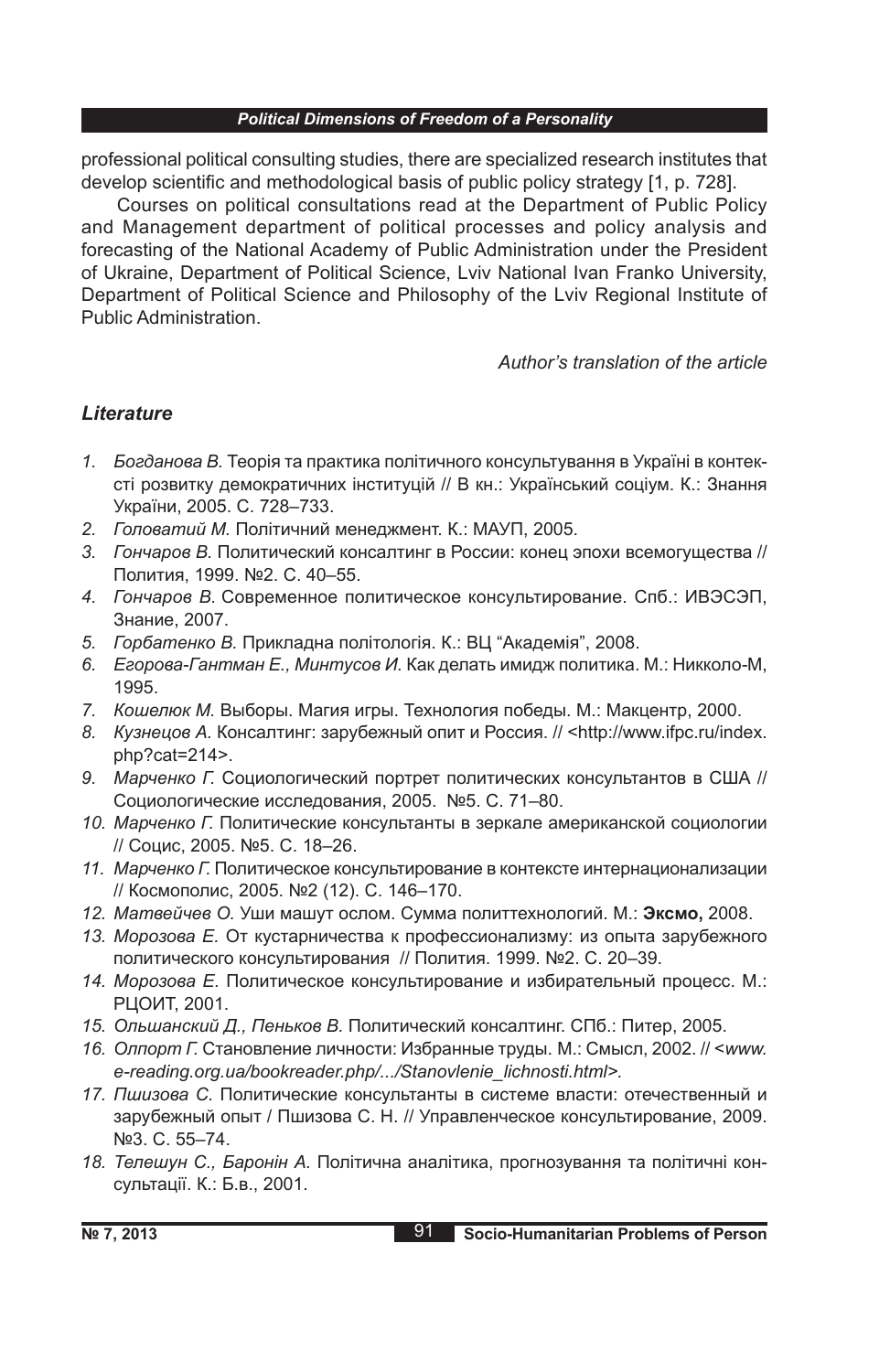- *19. Улесов А.* Личностные качества и профессиональные навыки консультанта, 2003 г. // *<*http://treko.ru/show\_article\_353>.
- *20. Medvic S.* The Effectiveness of the Political Consultant as a Campaign Resource // PS: Political Science and Politics, 1998. Vol. 31. № 2. Р. 150–154.
- *21. Sabato L.* The rise of political consultants: New Ways of Winning Elections. New York: Basic Books, 1981. Р. 165–166.
- 22. American Association of Political Consultants // <http://www.theaapc.org>.
- 23. Кафедра политического консалтинга и избирательних технологий факультета прикладной политологии Государственного университета – Высшей школы экономики (ГУ-ВШЭ). // <http://www.sitnikov.com/sitnikov/education/cafedra/>.

*An article received by the Editorial Board 22.05.2012 Accepted for publication 26.06.2012*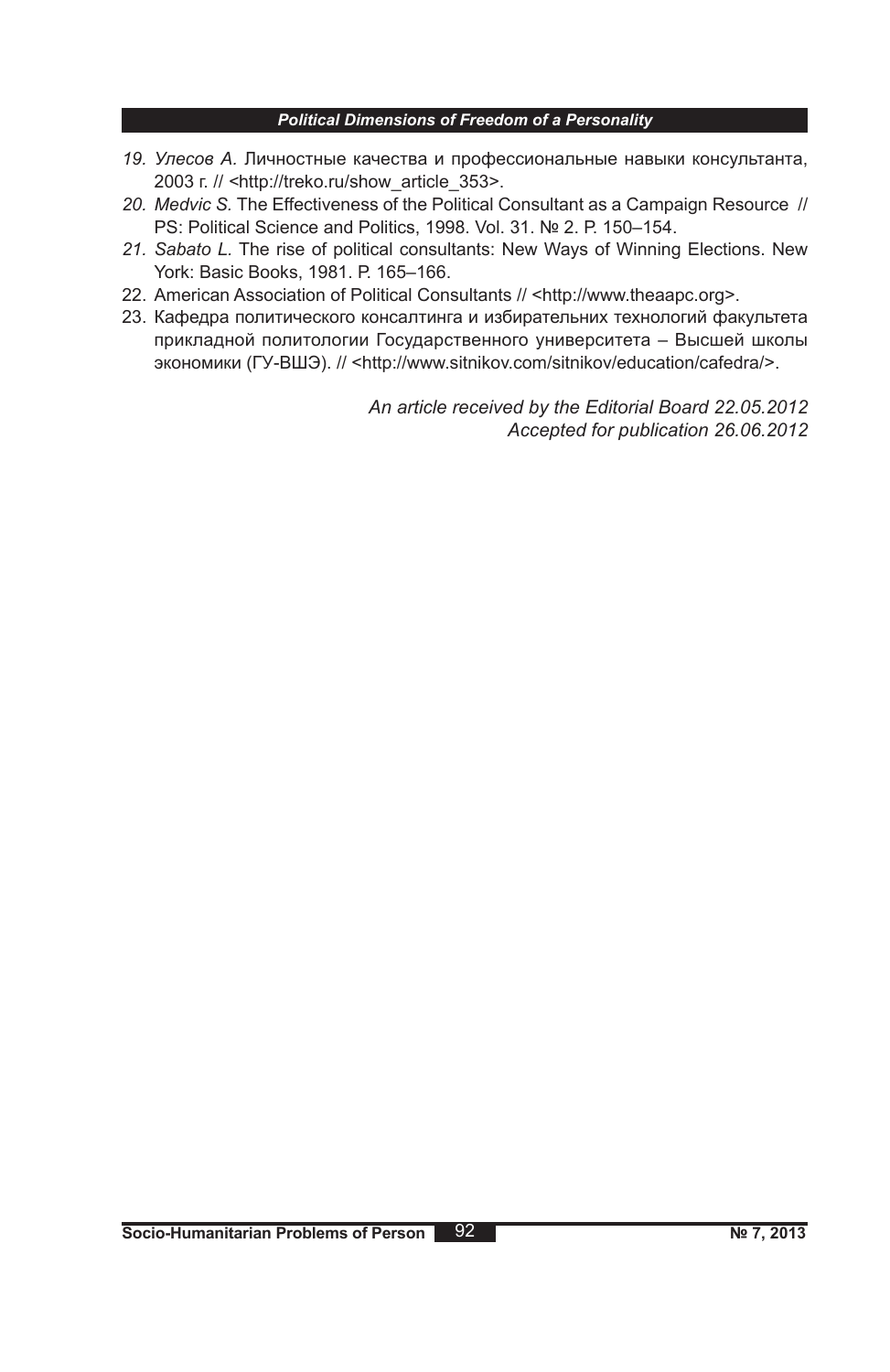USC 32:316.645

# **POLITICAL STABILITY: DEFINITION AND APPROACHES TO CONCEPTION**

## *Andriy Panarin*

Ivan Franko National University of Lviv, Universytetska Str., 1, Lviv, 79000, Ukraine, e-mail: panarinAS@ukr.net

*The problems of political stability is one of the most important research problems in modern political science. There are several levels and dimensions of political stability in the world, which affect its scientific definition. In the article was made an attempt of comprehensive analysis of the concept of "political stability", its transformation and informative content in this category. It was analysed political science and sociological approaches to understanding the concepts of "stability" and "political stability", investigated and solved the basic principles of the stability of the political system, it was determined the factors that impact on political stability, as well as the factors that determine it.*

*Keywords: stability, political stability, political instability, factors of political stability.*

In active social transformation (reform) is the stability of the political system (political stability) depends on the effectiveness of planned changes in the country in all spheres of public life. Accordingly, the urgency is to develop the theoretical and methodological tools evaluating the actual state of the political system in terms of its stability, as well as problems related to the functioning of the political system, its main elements, especially their interaction with various social groups and institutions, as well as identifying factors which determine political stability.

Although the concept of "stability", "political stability" used quite often in scientific studies currently not formulated their unambiguous interpretation. One of the first definitions of political stability (in the edition of "Politics. Collegiate Dictionary") treats it as a system of relationships between various political actors, which is characterized by integrity and ability to effectively exercise their functions [10, p. 281]. Almost similar to the definition of political stability – as the political system of society, which is characterized by a set of relationships between the various political actors, they characterized the stability and integrity, capacity for effective and constructive cooperation – Refer to the publication "Political Philosophy: A brief encyclopedic dictionary" [15, p. 537]. But these formulations are not taken into account the inherent dynamism of political stability, as well as objective and subjective conditions and factors that significantly influence this process.

**The purpose of the article** – to analyze the concept of "political stability", he transfarmatsiyu and meaningful in this category, consider approaches to understanding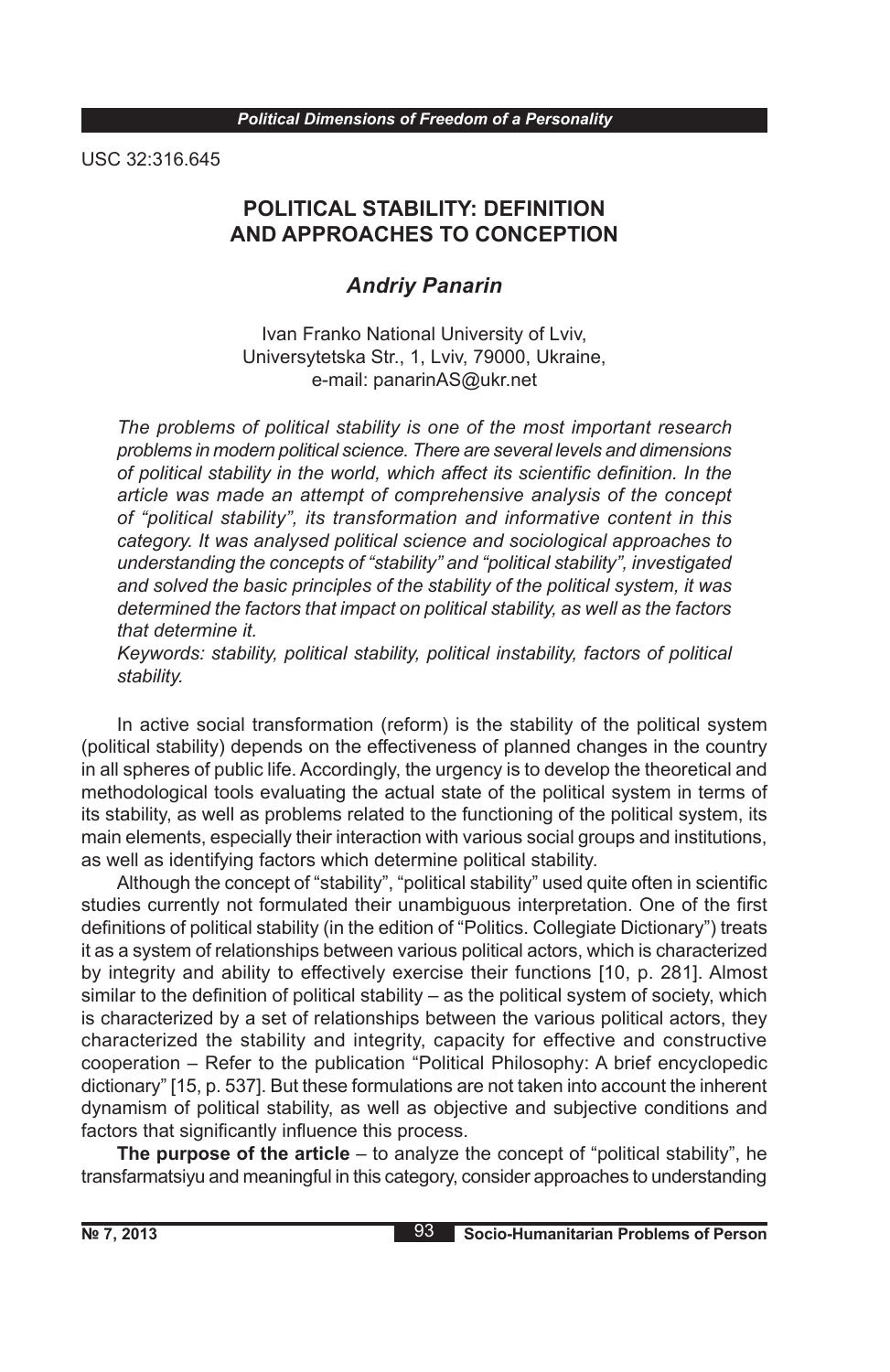the concepts of "stability" and "political stability", explore the basic principles of the stability of the political system, to determine the factors that influence the formation of political stability, and the factors that determine it.

A. de Tocqueville logically built system of political stability, treating it through ascertain significant reasons that led to political instability dynamics, for example France before the Great Revolution. First, a radical change in the balance of power between the major classes, and secondly, the decline of old political institutions that supported the old balance of social forces [14, p. 149].

According to B. Barry, the main task of political stability – to provide a stable, legitimate political system [16, p. 874–915].

J. Rawls, considering the problem of political stability in constitutional democracies, offers a "political" conception of justice as a means of effectively addressing the issue of political stability in modern pluralistic societies. The political conception of justice can give that can not other conceptions of justice, based on various doctrines [17], namely an agreement that is able to guarantee the basis for stable democratic regime. The uniqueness of the agreement, he suggested that it gives to its paradigm to ensure a degree of political stability, which until now has been elusive. Agreement that it concluded - a prerequisite for a well-organized society: just providing general, you can type the political stability necessary for installation, maintenance and service of society. D. Rastou notes that the process of achieving stability is not necessarily monotonous social: even when it comes to the same place and the same period of time, position, incentives of politicians and ordinary citizens sometimes differ [18, p. 337–363.]

According to A. Degtyarev, the term "political stability" finds "ideal type" of such extreme conditions of political life as stability of the political system and its change, leading to its collapse [5, p. 88].

M. Ilyin interpreted through the prism of political stability dynamics. He believes that the stability of the requirements to establish a much broader understanding of the political process, which characterizes the change will not, and the type of political system, not regime change of state, and the method of changing the regime [6, p. 58–60].

The concept hvylepodibnosti fluctuations in the stability of political systems and the frequency of crises in which they find themselves, introduces A. Galkin [4, p. 119–120].

I. Lihanova analyzes the stability problem primarily as a problem of optimal correlation adaptive system resources and mechanisms for its survival. Only their balance can ensure the effective operation of the system and its further development [8, p. 59–60].

In this context it is important to consider the interpretation of the concept of stability in terms of sociology. Yuriy Levada emphasizes that stability is due to the balance of interests of different social groups, with a non-zero sum game.Stable appropriate to consider the social system capable of reproduction, self-development, to resist the damaging effects to the "continuity" and the update human development authorities and other institutions [7, p. 10].

The term "stability" refers to strengthen, achieve continuous steady state system or the maintenance of this state, for example, due to the constancy of individual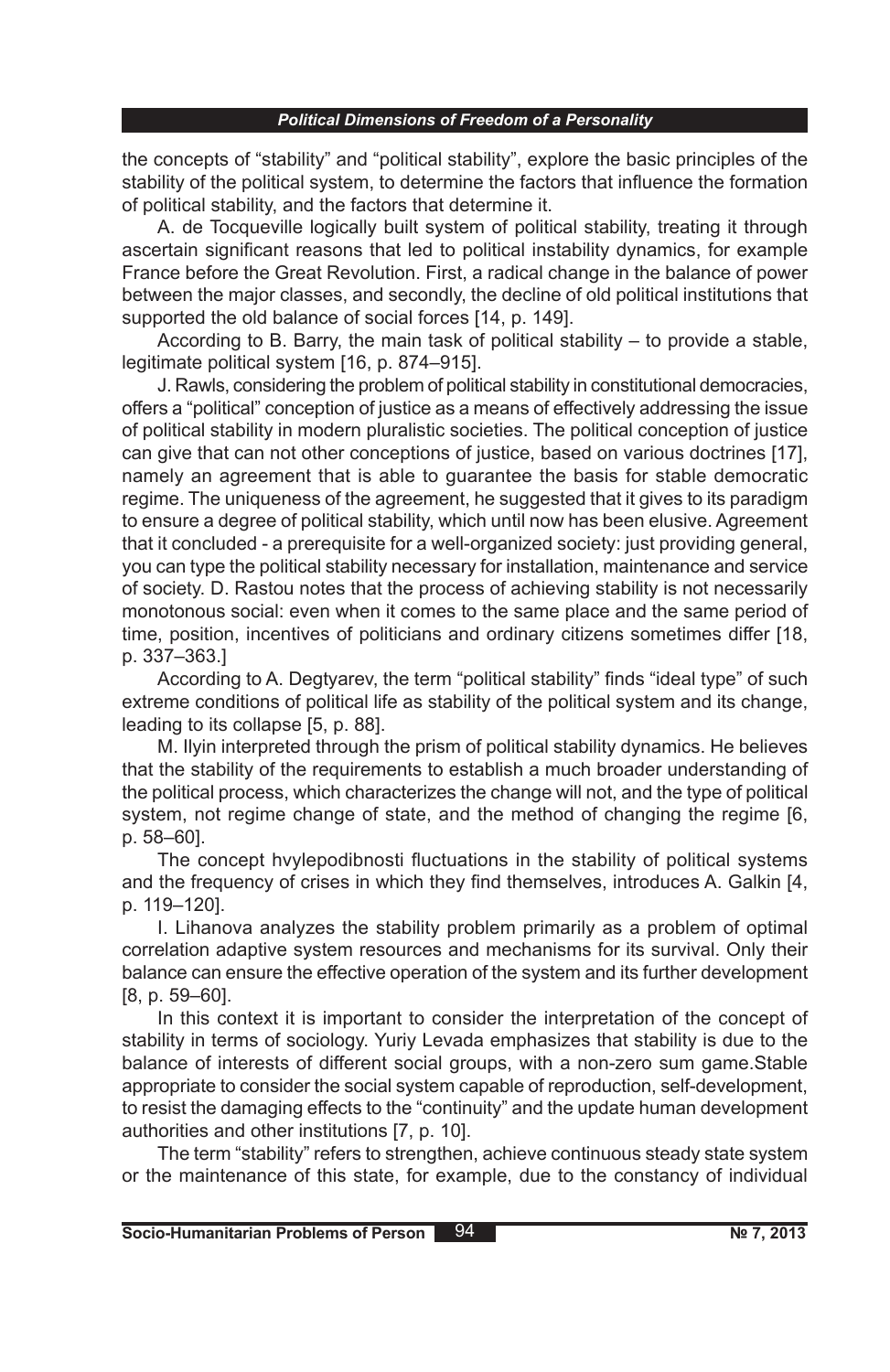processes. It is known that any system can be displayed as a structure, ie, as a number of units or components with stable properties (typically, they are relative). But the system – that events and processes in which "something happens", changing individual properties and interaction between elements. As noted by T. Parsons, then the system is stable or is in a state of relative equilibrium when the ratio between the structure of systems and processes within it and between the system and the environment is such that the properties and relations that are called structure constant [1, p. 464].

In dynamic systems maintain this balance is always dependent on processes that are constantly changing and "neutralize" exogenous (caused by external factors) and endogenous (due to internal determinants) changes that can lead to changes in the structure of the system. If you use the term "stability" of the political system, it, according to Russian researchers V. Zhukov and B. Krasnov, to be treated as a steady state system that enables it to function effectively and develop in the external and internal changes, while maintaining its structure [9, c. 522]. According to the theory, a stable political structure should demonstrate a high level of "support" from the mass of society, institutions of social control (mode), as well as those who perform managerial functions, that is in power.

They believe that a stable state is characterized by:

- a) a sense of belonging to the nation, which is shared by most people;
- b) gradual and orderly change of ruling elites;
- c) a system of checks and balances for the balance of equilibrium in the interaction of authorities;
- d) multi-function, in which the opposition has effectively;
- f) the presence of numerous class.

All the factors are interrelated political stability – instability of one factor may result in instability of others. For example, the action and fighting regional minorities for autonomy can reduce support for the regime, or vice versa, may be due to the decrease in support for the constitutional system.

Most scholars, political scientists believe that stability is the most likely when political institutions regime can quickly and adequately respond to the needs of citizens [11, p. 31], and this leads to a kind of support for the regime and its officials. Most of the requirements among citizens in the first place – those relating to their economic well-being. Riots occur when people believe their economic situation worse than it should.

Practice shows that the increase in yield is often combined with a significant level of political activism. Some political analysts say that the high activity of the population is often predetermined instability due to exacerbation of group conflict and growth requirements, as a result – frustration when the requirements are not satisfied [2].

In addition, the instability can deepen and further, in the absence of a developed political culture conducive to civilized involvement of citizens in politics. To maintain the stability of the recommended limit political activity unless political institutions are not strong enough to maintain the same high level of political activity.

In a comparative analysis of stability (stability) of different political systems need to take into account the duration of the existence of certain institutions or procedures, their credibility in the public mind, that the degree of institutionalization, and the main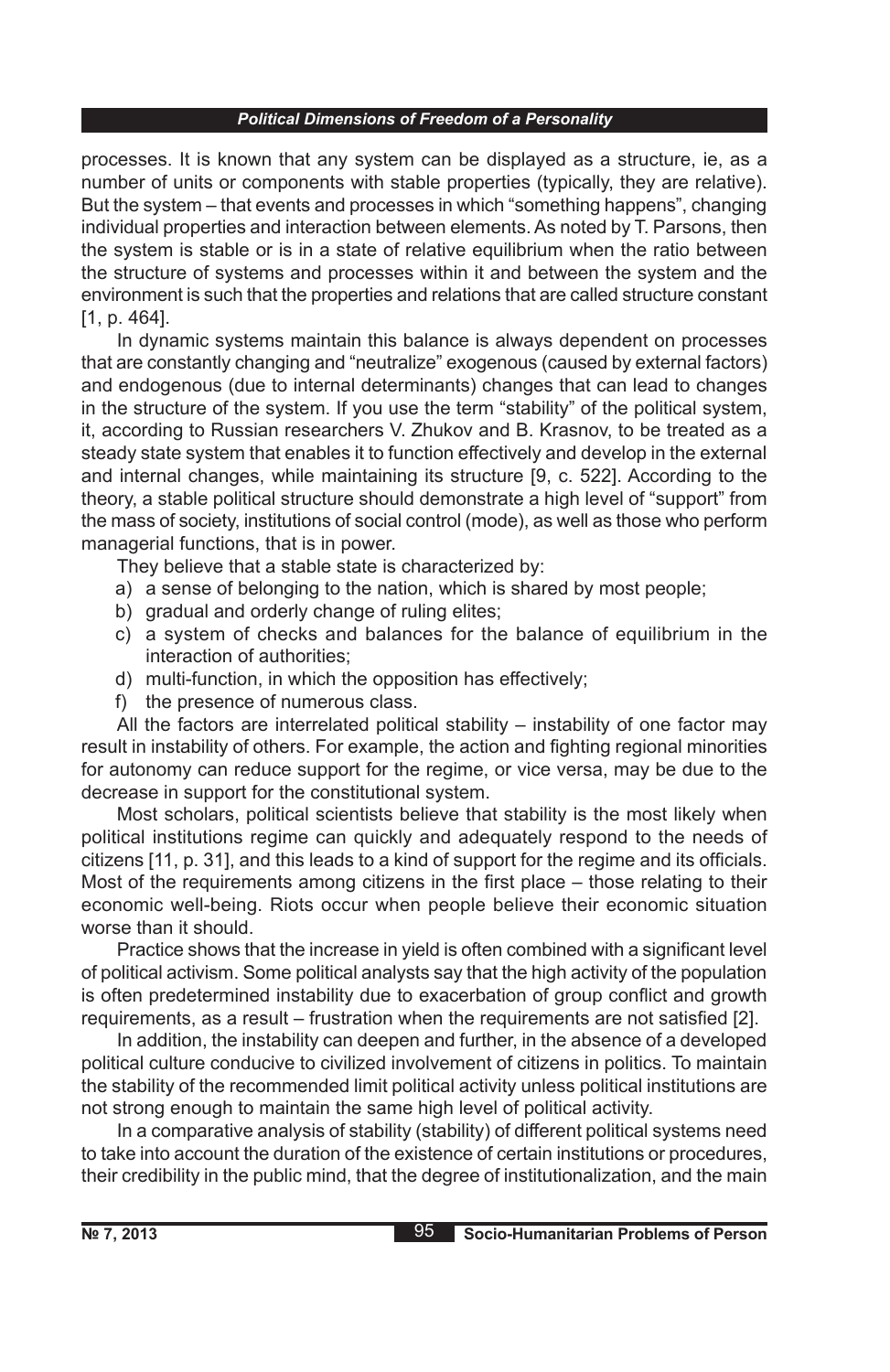– the number and frequency of public crises and coups, and intensity of disturbances and other movements against the current leadership and regime.

Political stability is also defined as the state of the political system, which is characterized by the necessary conditions and factors by which society maintains its identity, civil peace and harmony, achieving balance the interests of different social actors and political forces in time to legitimately solve the problems and contradictions that occur in politics, through statutory mechanisms and means.

Political stability, as well as social stability caused by operation of law and social development, characteristics and methods of interaction of its subsystems, change and evolution which do not cause the destruction of the functional unity of their structure and balance. Political stability guarantees the political system of society (its main element - state) and the efficiency of its functions, which, in turn, depends on the mass support of citizens:

- 1) the so-called "situational support", which identifies specific assessment of public opinion adopted by public authorities making public statements of political leaders in authority, effectiveness of political action;
- 2) the "support system", ie the stability of positive and opinions that indicate approval of the public authorities in the field of domestic and foreign policy. An important factor in the "system" is a support trust in political leaders and the political regime, the willingness of different social groups to protect their interests on the basis of and in accordance with the law.

Mass support for the political regime is also reflected in the decision by a majority of the population set of basic political values (principle of separation of powers, transparency, multi, pluralism, freedom of expression, independence of the media, etc.) that determine the characteristics and methods of operation of the political system.

The main conditions that affect the level of popular support for the political regime, also include: the level of material prosperity and social protection of citizens, the existence of democratic institutions and mechanisms to ensure popular participation in the political process, security and legal guarantees for an individual.

Of particular importance mass political support takes in reform when society as a whole and its political system such as moving from one state to another, and for some time is unbalanced and therefore less stable. In these circumstances, there is a contradiction, and even the gap between social norms and values, approved (propagation) power structures and social norms and values that dominate the mass consciousness. In the public consciousness because of various reasons – inertia, firmer commitment to fundamental values – sometimes there is a rejection of the norms and values of the dominant groups, tensions and even conflict between the masses and the government. It is important to note that in society there is always competition for leadership groups, change group claiming to be a visible political role and stronger political status. These groups are organized in political movements and parties are able to head opposition speeches in various forms. Their success will increase if they reflect as much as possible in their programs and protect national interests and goals, values, culture and mentality. Opposition groups are able to come to power only if they manage to mobilize and lead the masses by combining their ideological slogans and programs.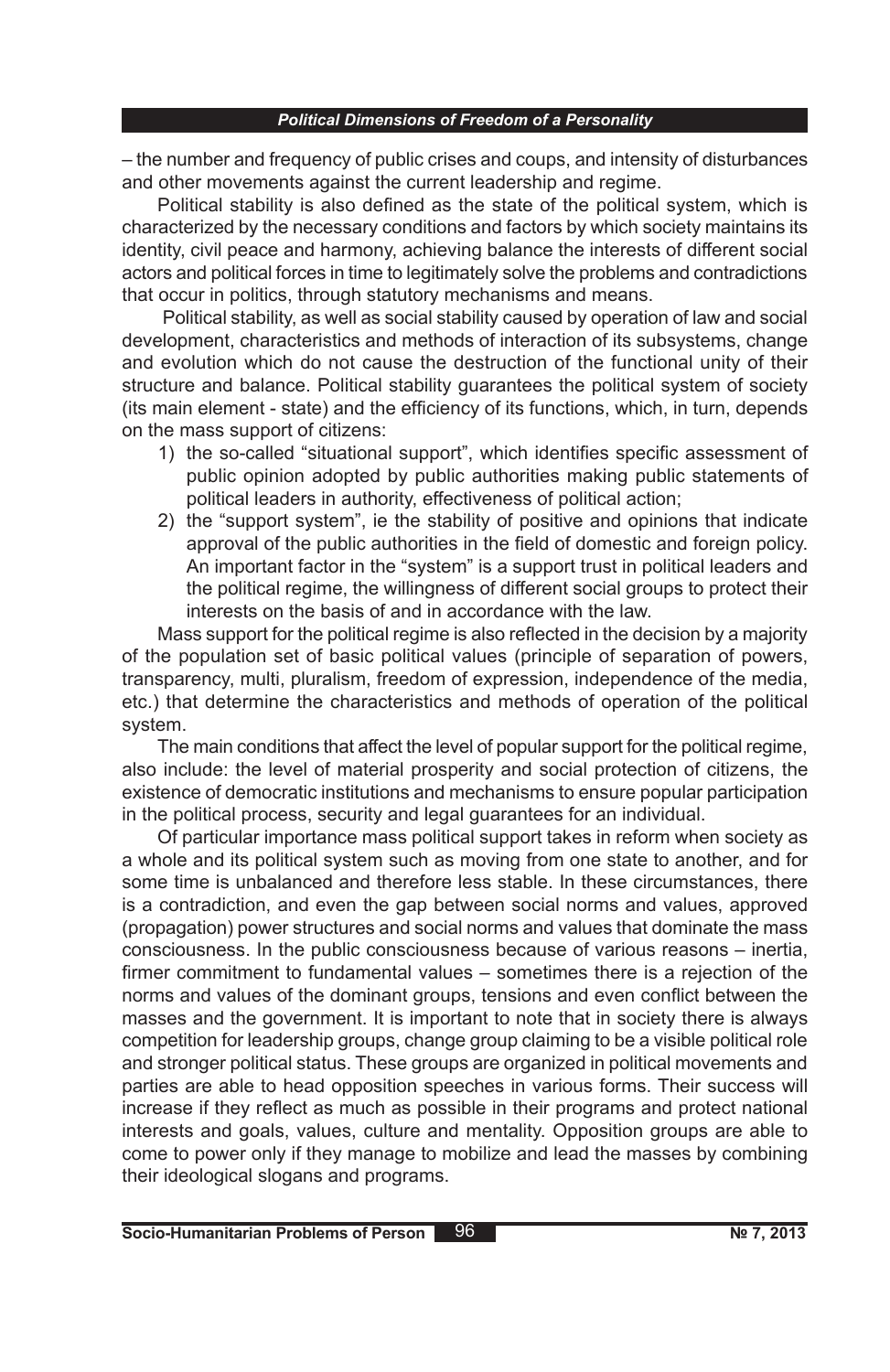The political system will not be stable if the basis of the ruling elite – and its own interests while ignoring the interests of the majority. Under these conditions, it can be maintained only for power, deception, etc. [12, p. 23]. It is a subjective activity contrary to the objective needs of society and nature, leading to accumulation of social unrest, political tensions and conflicts.

Conflicts in the functioning of the political system play an ambiguous role. Their appearance is an indicator of acute controversy. But the same conflicts as such do not affect significantly the stability of the political system, if the system has mechanisms of institutional or legal resolution or localization. However, as described irreconcilable conflicts endemic feature of society - does not mean to say that the society is characterized by constant instability [3, p. 571–572].

Thus, the presence of real mechanisms rapid detection, prevention and resolution of conflicts is a necessary condition for the effective functioning of the political system and measure its stability.

To maintain political stability, it is important to assert in society and codified in the law legitimate means of struggle for power. The historical experience of illegitimate political struggle – from political conspiracies to political revolutions – shows that it is destructive to political stability and threatens the collapse of society. Illegitimate power struggle may be evident and latent. Hidden forms of illegitimate power struggle without leaving the surface of social life, can seriously weaken the stability of the regime, destroy its internal consolidation and lead eventually to serious political turmoil.

The political stability of society is achieved by providing legal guarantees safety of citizens and political organizations for their participation in political activities and especially in opposition (protest) movement to protect their political interests and claim the political activity of government. In many democratic countries accumulated considerable experience of political struggle (especially power struggle) without causing major political upheavals and ethnic turmoil.

Different countries have developed and successfully implemented special programs to overcome the economic and political crises, restore political stability without changing socio-political system, economic modernization under government control and regulation, taking into account the difference between social and political systems and historical conditions.

Political stability depends on the level and specificity of political activity, from positions of political leaders on their ability and the ability to express national interests and consolidating political will of citizens of the ability to critically analyze their activities and to comply with ethical and legal standards.

System is available in public law is subject to new conditions and challenges. Late change, lag or delay improvement of constitutional provisions and legislation destabilize the political process, the interaction of political actors and branches. Index of political stability of society – its ability to neutralize the negative effects of external (international terrorism, economic blockades, political pressure, intimidation, misinformation, threat of force, etc.).

These negative impacts are extremely destabilizing the political system and even destroy it. This aspect is particularly dangerous solving large-scale civil war or acts of political violence by supporters and opponents of the current system. As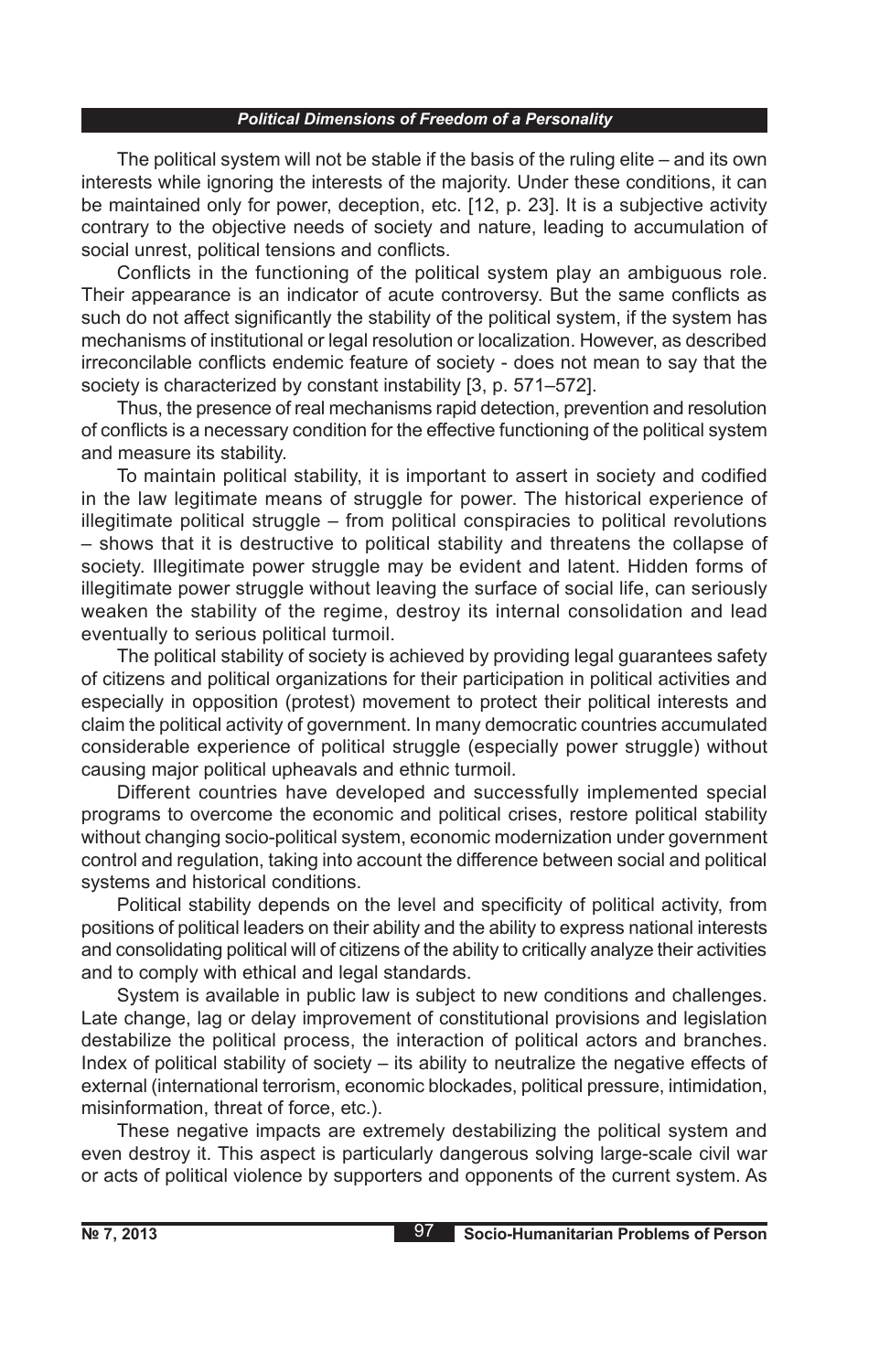such it is important to state an adequate response to the threat to their sovereignty, their social interests and security of citizens.

*Author's translation of the article*

## *Lіterature*

- 1. Американская социологическая мысль: тексты. М., 1994.
- *2. Анохин М.* Политическая стабильность: динамика, адаптация // В кн.:Политические системы: адаптация, динамика, устойчивость: (Теорет.-прикладной анализ). М.: Агентство "Инфомарт", 1996.
- *3. Вебер М.* Образ общества // Вебер М. Избранное. М.: Прогресс 1994.
- *4. Галкин А.* Стабильность и изменение сквозь призму культуры мира // Полис, 1998. № 5.
- *5. Дегтярев А.* Основы политической теории. М.: Высшая школа, 1998.
- *6. Ильин М.* Ритмы и масштабы перемен. О понятиях "процесс", "изменение" и "развитие" в политологии // Полис, 1993. № 2.
- *7. Левада Ю.* Стабильность в нестабильности // Общественные науки и современность, 2003. № 5.
- *8. Лиханова И.* Дестабилизирующие факторы политического процесса и национальная безопасность: современный теоретический дискурс // Вестник Московского университета. Серия 12. Политические науки, 2004. № 3.
- 9. Общая и прикладная политология: Учебное пособие. М.: МГСУ; Изд-во "Союз", 1997.
- 10. Политология: энциклопедический словарь. М.: Publishers, 1993.
- 11. *Постникова Л.* Политическая стабильность // Политолог: взгляды на современность. М., 1996. Вып. 9.
- 12. *Семенов В., Степанян И.* От конфликта к согласию: пути перехода // Социс, 1994. № 12.
- 13. *Тишков В.* Постсоветская Россия как национальное государство: проблемы и перспективы // На рубеже веков. 1996. № 1.
- 14. *Токвиль А.* Старый порядок и революция. М.: Моск. философский фонд, 1997.
- 15. Філософія політики: Короткий енциклопедичний словник. К.: Знання України, 2002.
- 16. *Barry В.* "John Rawls and the Search for Stability", Ethics, 1995. Vol. 105 (4). P. 874–915.
- 17. *Riker W.* Implications from the Disequilibrium of Majority Rule for the Study of Institutions // American Political Science Review, "74", 1980. P. 432–447.
- 18. *Rustow D.* Transitions to Democracy Toward a Dynamic Model // Comparative Polities, 1970. Vol. 2. № 3, P. 337–363.

*An article received by the Editorial Board 24.02.2012 Accepted for publication 16.04.2012*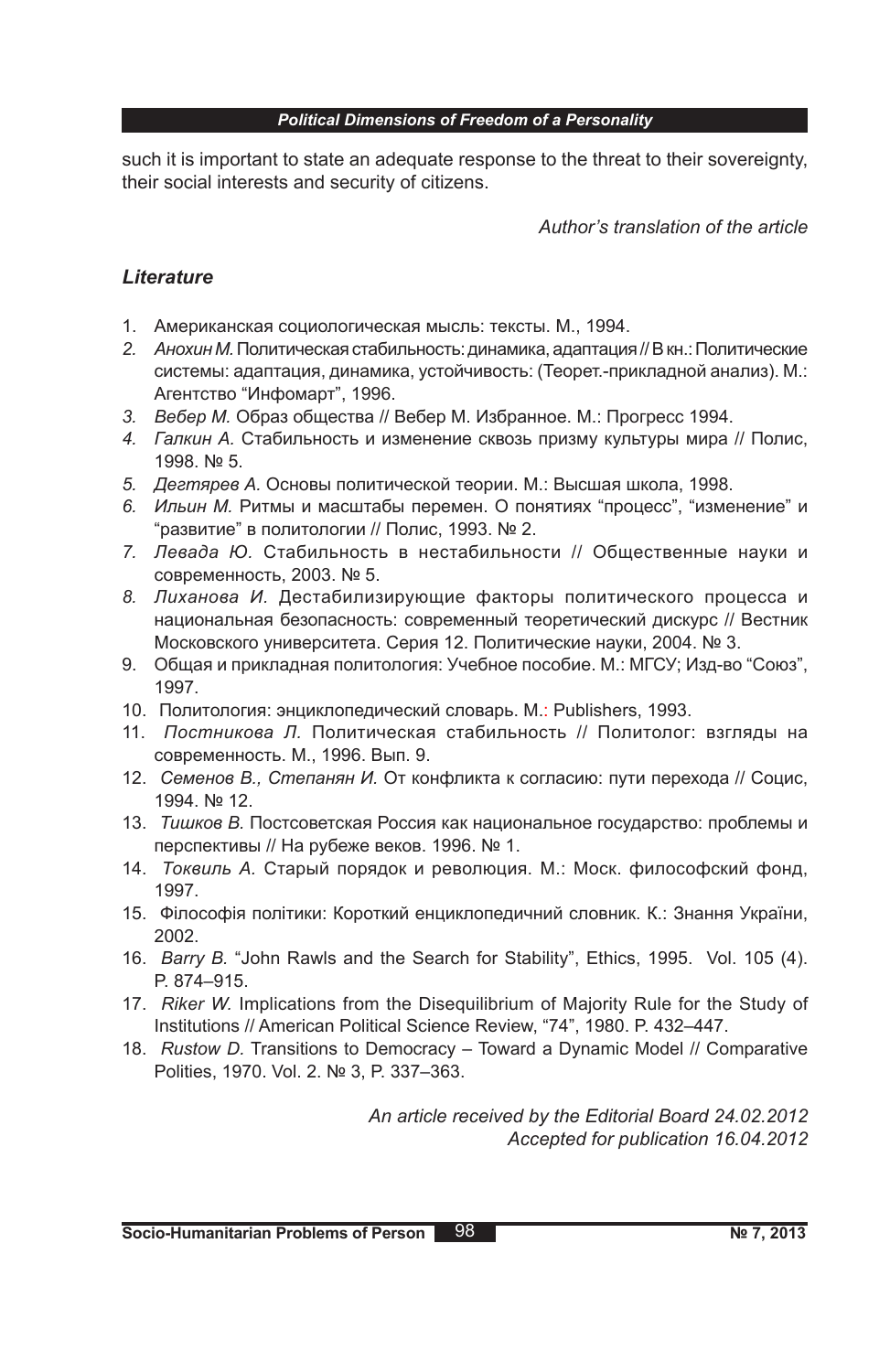USC 340.1:304

# **FREEDOM OF EXPRESSION IN THE FORMATION OF CIVIL SOCIETY IN UKRAINE**

## *Andriy Melnyk*

Ivan Franko National University of Lviv, Universytetska str., 1, Lviv, 79000, Ukraine, e-mail: melnyk@gmail.com

*Social and legal principles of democratization of all spheres of public life was revealed. It was found that the constitutional basis of civil society in Ukraine is to guarantee rights and freedoms. Formulated the concept of freedom of expression in the context of civil society in Ukraine. Criteria of lawful restrictions on freedom of expression in accordance with existing legislation and the degree of democratization of society was analysed. Keywords: civil society, democracy, human rights, freedom of expression.*

In the context of European integration processes Ukraine faces a number of challenges to deepen democratic reforms in the social justice field, expanding the legal framework of interaction between civil society and government structures, guaranteeing freedom of expression in terms of monopolization of information and communication spheres of transnational corporations and others. Situation is complicated by the fact that additional burden to society in a state of systemic transformation is globalization a threat. The unstable political system of Ukraine is not able to adequately and timely respond to the challenges of our time. Finding answers to these challenges actualizes the need for a theoretical understanding of the legal relationship of civil society and state, separation of their powers, the role of civil society in the implementation of rights and freedoms.

Given the urgency of the problems of civil society, it looked at and studying foreign scientists: Habermas, E. Gellner, R. Putnam and others. In particular, the issues of civil society in Ukraine Ukrainian scientists are exploring: A. Karas, A. Kolodiy, M. Boychuk, I. Kresina. The relationship of civil society and the rule of law analyzed M. Baymuratov, Yu. Baltsem, Yu. Oborotov, M. Orzih, V. Pohorilko, Yu. Todyka, O. Frytskyy et al.

The problem of freedom of expression in the context of democratic transformation of Ukrainian society in conjunction with the global trend of Ukrainian authors studied: Yu. Baulin, Z. Gladun, O. Butkevych, S. Dobriansky, I. Zabora, O. Zaverukha, T. Korotkyy, D . Kuleba, A. Onufrienko, V. Paliyuk, P. Rabinovich, T. Svida, O. Svetlov, S. Shevchuk et al.

Despite the wide range of research, transformations in Ukraine affecting virtually all types of human rights, but they are the most affected is the right to freedom of expression, right to information.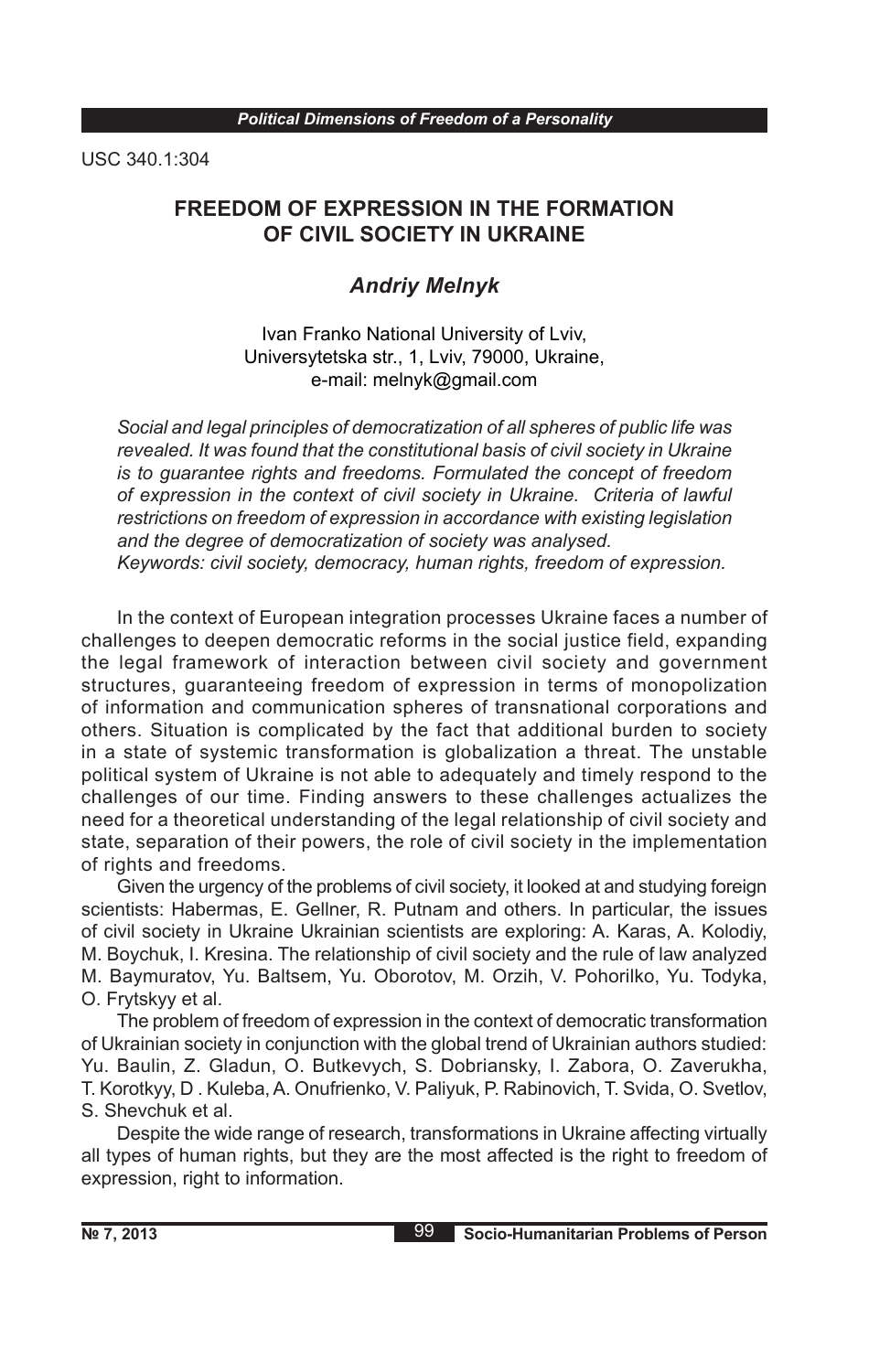**The purpose of the article** – to explore the legal aspects of freedom of expression as a mechanism of democratic life and civic progress in Ukraine.

Note that the term "civil society" describes the self-organization of society, the degree of democracy, the rights and freedoms as a citizen. The process of civil society is complex and controversial, as connected with the realization by citizens themselves as the bearers of sovereignty, as conscious of legal action and responsibility for the consequences of their actions and the future of their country.

In terms of information society is growing not only freedom of thought, and the possibility of its presentation. Primarily this is due to Internet computer technologies by which constitutes a global information space. Ukraine also joined the Internet network communication. However, hopes that the Internet is an instrument of absolute freedom of speech is not justified. Internet more and more becomes not only an instrument of control over the rational and the emotional sphere of man, but also an instrument of foreign expansion of national socio-cultural and politico-legal space. The biggest problem in the context dosed right to freedom of expression is increasing monopolization of the media, the Internet and other communication technologies.

It is known that the majority of Ukrainian TV channels monopolized business structures in and close to their Ukrainian financial groups. Powerful information war waged by Russia is destabilizing for Ukraine and a direct threat to its national security. Because of the media is hidden or direct campaign to change the Ukrainian identity in preference Russian or pro-Russian geopolitical interests.

The theoretical basis of Ukrainian identity transformation is the concept of "Russian World", which is promoted on all major TV channels in Russia. Its content is formulated A. Mehler, "Ukraine – the cradle of, a place of her birth and baptism, her childhood and her first feats ... It's our history and it is certainly our future. Turn Ukraine – is our first geopolitical objectives is our grail that we had and what we were deprived" [7, p. 192].

Unfortunately, post-ideological syndrome of inertia continue to affect change and correction of historical memory, preserving the Russian-Soviet social mythology, which is clearly contradictory demands of historical meanings sovereign Ukrainian state. Due to its geopolitical position of Ukraine can not find a consensus on many issues of its historical memory. Instead, Russian chauvinist circles are making every effort to include Ukraine in Eurasian geopolitical space by changing its identity by manipulating historical memory of our people, promoting the idea of it not historicity inferiority of external dependence. This destruction of cultural and historical world can uperedzhuvaty media reporting on the threat of Russification and the loss of their own identity. As emphasized T. Friedman, culture creates the fabric of community life. "It gives life and ordering a certain value. She seemed to be giving sanction to all our habits, behavioral constraints, expectations and habits that create our lives and are the backbone of public unity" [14, p. 395]. Instead, forced modification of historical memory by imposing social myths destroying social cohesion that Ukraine vyyavne as East-West confrontation.

By signing the Charter of Partnership for freedom of information and protection of public morals leading TV channels of Ukraine rather perceived as a declaration of intent given its voluntary, optional nature. Contrary to the Declaration, we see the opposite, daily media deeper plunge people into chaos completely conflicting information, conflicting social order, including the expansionist-minded neighbors.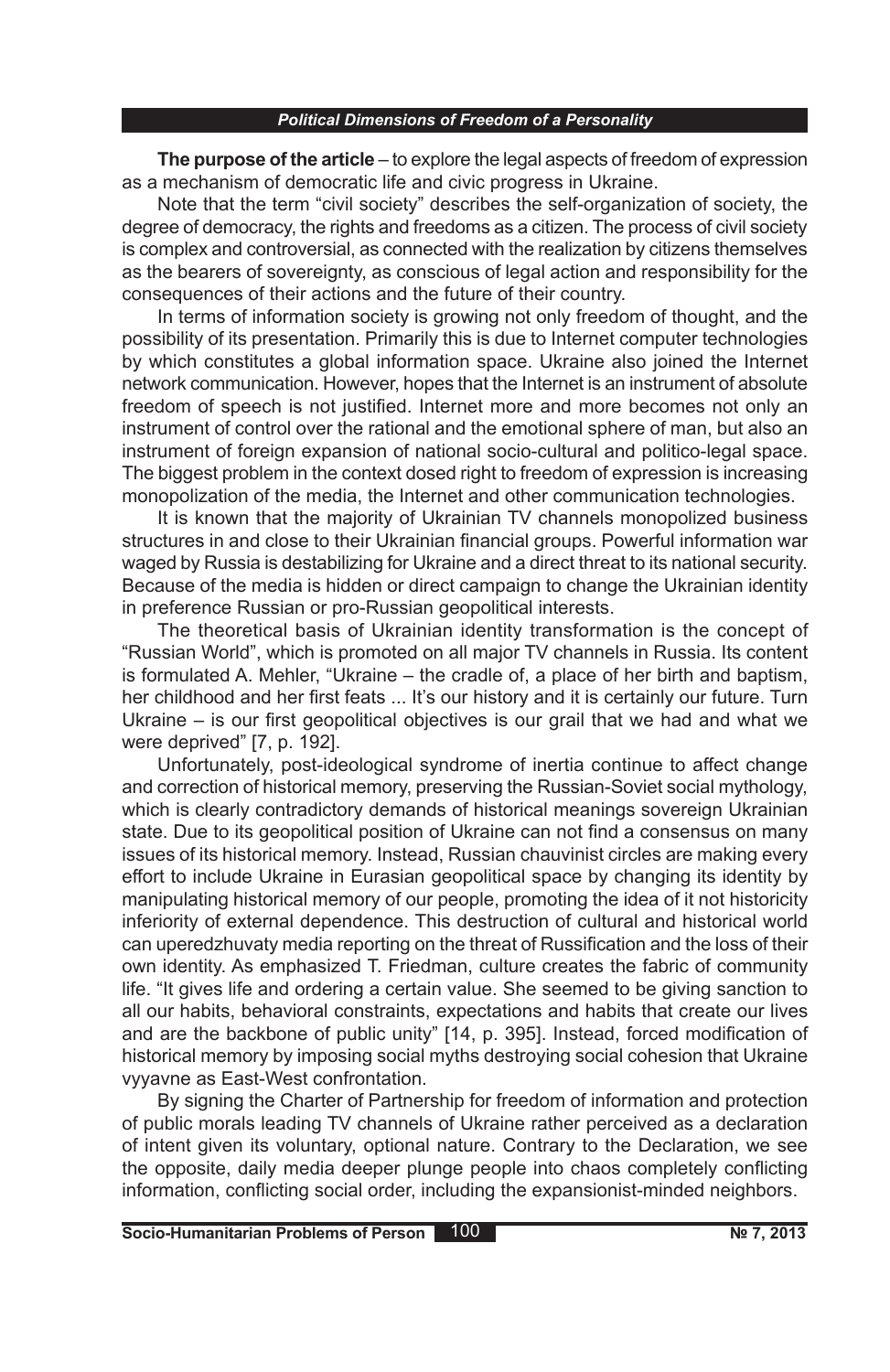Another problem in ensuring freedom of expression is not only selective dosing information as monopolization of interpretation, orientation rozvazhalnist, by preventing the viewer from thinking, smysloprochytannya, smyslotvorennya. Thus, in a dynamic society the ruling power are ideas and people who are able to produce them. So today rightly ctverdzhuvaty that the world has someone who owns an analysis of information and its interpretation. Thus, the monopolization of information and communication sphere is now the main threat to ensuring and protecting freedom of expression.

Undoubtedly, the government should promote the expansion of the information space, keep it those niches that contribute to the opening of new meanings, new views. The fact that the creative interpretation of information paves the way for innovation and quality changes in the socio-cultural existence. Conversely, suppression of information, its indoctrination leads to the inevitable stagnation of society. That is the importance of the right to the interpretation of information from the press, emphasizes in his judgment of the European Court further noted that the press performs the task of informing and commenting on events, especially those that are crucial to a democratic society. In this context, the Court considers justified relatively common risk associated with cultivation journalist it provocative, literally spontaneity in his work.

The lack of justice, contempt for the law leads to the fact that a number of laws, including those regarding the right to freedom of expression, freedom of information adopted by the Verkhovna Rada are simply ignored, and the police executive prefer to ignore certain offenses in human Rights tolerant treating provoke xenophobia, ethnic hatred. The case of beating journalists covering organized the so-called leftwing parties marched against hypothetical fascism in Ukraine is a clear proof.

Based on the numerous violations of the rights to freedom of expression in Ukraine, including the decisions of national courts in Ukraine, which imposed restrictions on freedom of opinion words, the Council of Europe has repeatedly stressed the introduction of appropriate mechanisms in order to create more favorable conditions in Ukraine, the rights to freedom of expression. The real prospect of becoming an associate member of the European Union, which is accompanied by constructive lawmaking encouraging that Ukraine still accept and assimilate European standards in guaranteeing and protecting human rights and freedom of expression in particular.

As for the method of expression, the European Court in its clarification h. 1 tbsp. 10 of the Convention stresses that freedom of expression is not limited to written or oral form, but also includes field painting, images, ideas and more. The above article protects not only the substance of the information or ideas, but the form in which they are expressed. Thus, print media, radio, paintings, films or electronic information systems covered by this Article and subject to protection [6, p. 8].

Therefore, the formulation of the content of the right to freedom of expression must include the use of all possible means of expression - both traditional (oral, written, visual), and modern (audiovisual, subject, various forms of action and nonaction).

Based on comparative analysis of the content of the interpretation of the right to freedom of expression in art. 19 of the Universal Declaration of Human Rights (1948); century. 19 of the International Covenant on Civil and political Rights (1966); century. 10 Council of Europe Convention on Human Rights, fundamental freedoms,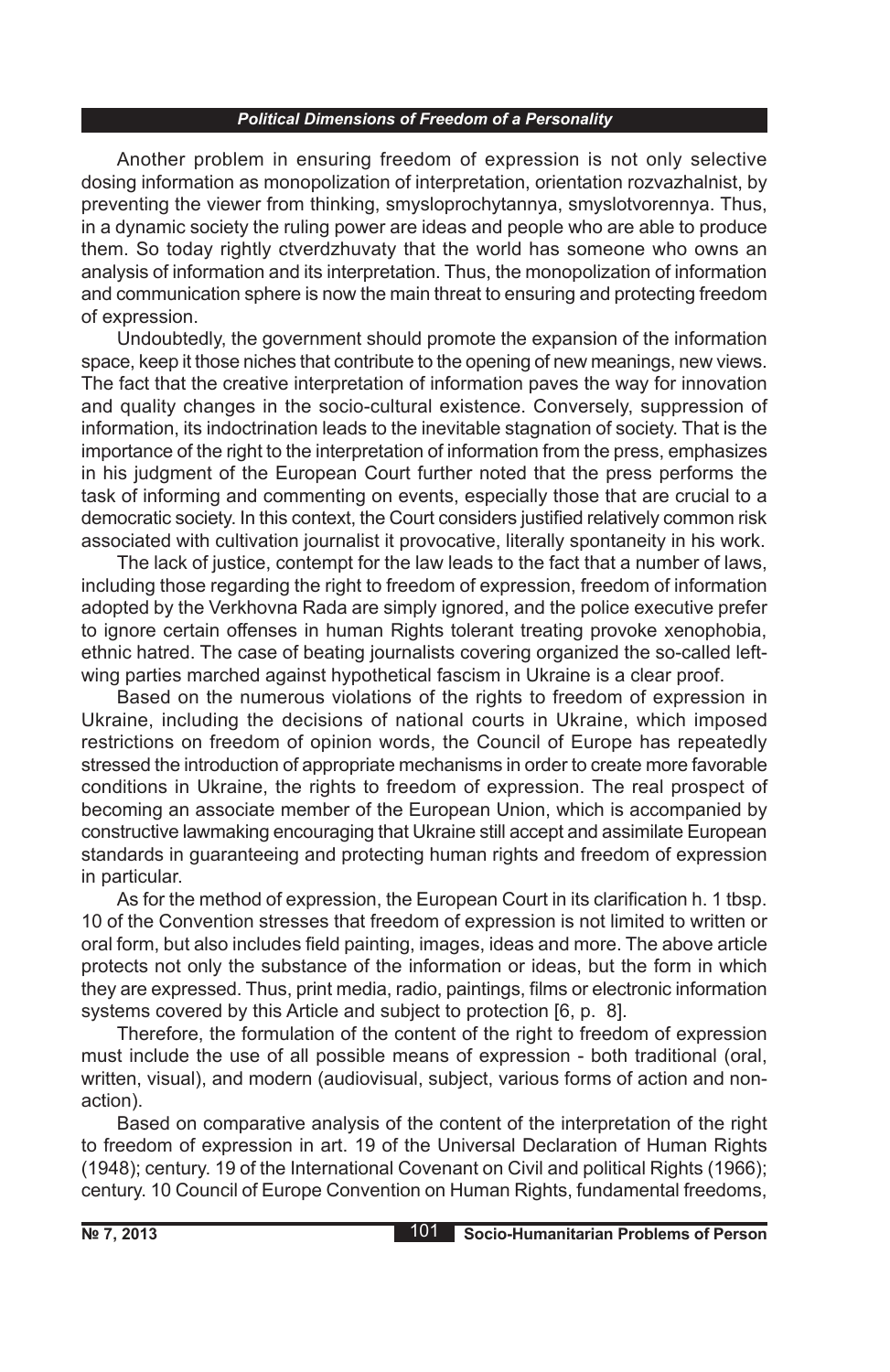and in accordance with Art. 34 of the Constitution of Ukraine on this issue, given the law of the European Court, and, based on new social and cultural factors influencing the content and manner of expression, try to formulate the author's interpretation of views on freedom of expression and its lawful limit, namely the right to freedom of expression views – a system of human rights, individual communities, which are realized based search, collection, preservation, interpretation and dissemination of any information publicly or personally, in the form of speech, writing, action and non-action, visual images, symbols, expressive gestures, technical means – as free choice in all areas of personal and social life without interference from the state and regardless of location. Inalienability of human rights does not mean the absence of the needs of their particular limitations.

From the content of the European Convention on Human Rights (ECHR) in 1950 and the European Court of Human Rights (ECHR) for making art. 10 of the Convention, it follows that freedom of expression may be subject to certain limitations established by law and are necessary in a democratic society for the protection of such interests:

1) national, public security, territorial integrity;

2) prevention and prevention of crime and disorder;

3) health, honor, reputation, morals or the rights and freedoms of others;

4) to prevent the disclosure of confidential (secret) information and maintaining the authority and impartiality of the judiciary.

Analysis of these provisions makes it possible to define the criteria of lawful restrictions on freedom of expression. Firstly, the criterion of causality constraints are some limitations to existing legislation which could be legitimate only within it. Secondly, the criterion limit should be based on the principles of its necessity in a democratic society based on the principle of proportionality between the aim and the means of achieving it.

The first part (the right to freedom of expression, reception and transmission of information), and the second part of Art. 10 of the Convention (ECHR), which contains a number of restrictions (in the interests of national security, territorial integrity, public safety, for the protection of health or morals, for the protection of the reputation or rights of others, for preventing the disclosure of confidential information for maintaining the authority and impartiality of the judiciary ) from the scope of this freedom, laying the foundation for international legal regulation of freedom of expression, however, the space-time dimension can not foresee all the specific circumstances of specific historical conditions of its practical application.

Based on the fact that certain countries are at different terms of socio-economic, political, legal, democratic development, based on their own legal traditions mentality, there is a need for concrete specific approach in determining the content and proportions of restricting freedom of expression, based on national needs and interests. And considering that globalization significantly affected both the content and scope of human rights, expanding and deepening the full range of human rights, producing the appearance of new human rights and the mechanisms for their implementation – this of necessity must take into account both international and national human rights organizations.

The practice of implementing international standards shows that its essence is not only the transformation of content relevant conventions of human rights and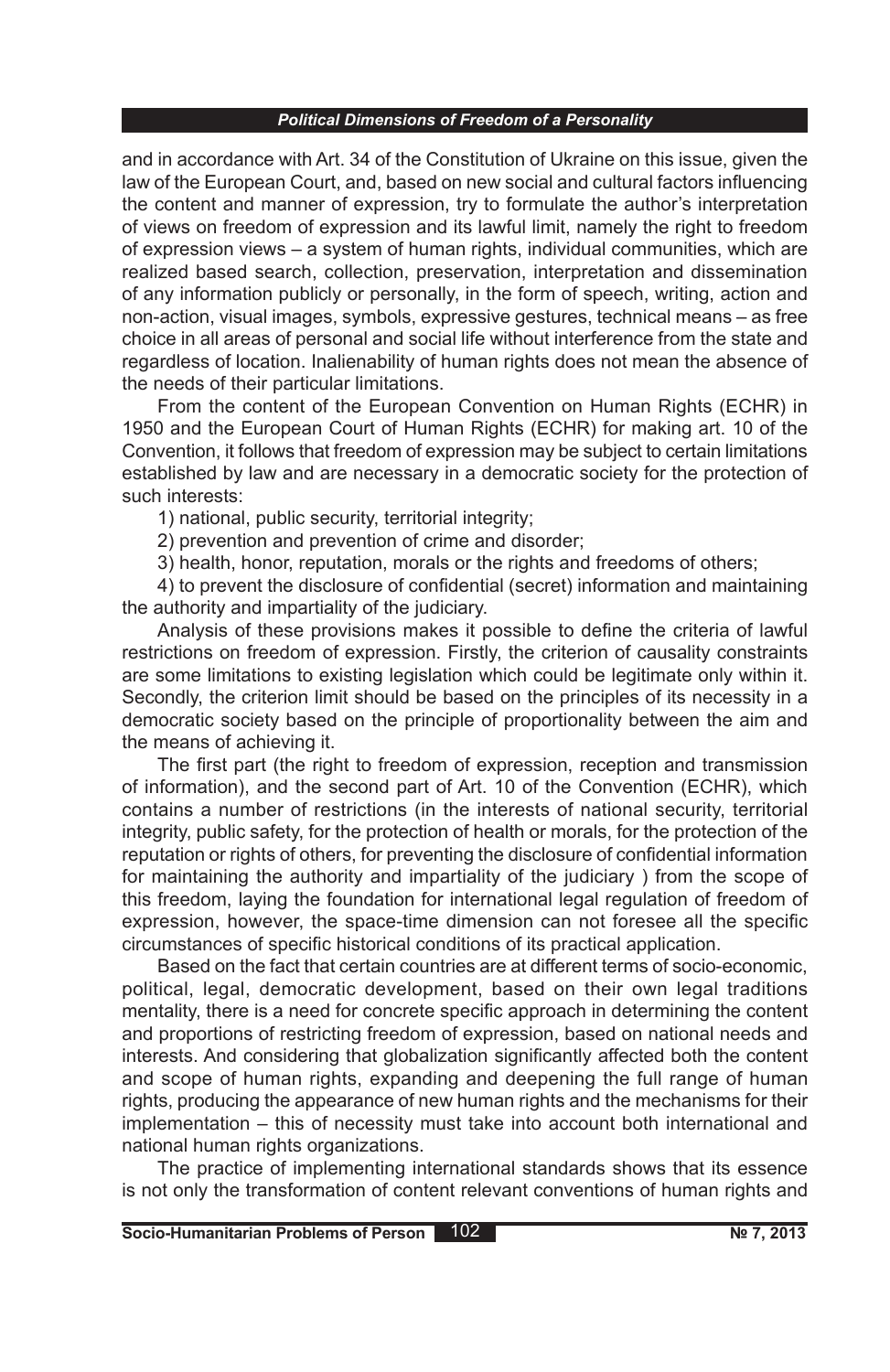freedoms, in particular community domestic law of the country, but also the conditions for the practical implementation of the requirements contained in these documents, otherwise they will remain mere declarations. The degree of implementation of international instruments on human rights and freedoms depends largely on the ability of law-specific legal regime political socio-economic conditions, legal national traditions and legal awareness of the population and so on.

Despite the fact that Ukraine is building the rule of law in accordance with international regulations, the implementation of legal requirements faced with the absence of the main conditions – civil society. Its essential characteristic is to promote cultural and economic interests, rights and freedoms. Civil society is not opposition to the state. It – the mediator between the state and the individual and serves condition for the free self-determination rights. Civil society oriented towards the emancipation of man from any coercion or domination by bringing it to the public governance in order to create equal opportunities for self-realization civil [5, p. 426].

Public activity associated with national self-consciousness and self-identity. Her assertion is impossible without functioning Ukrainian as the state language. However, the legal guarantees concerning Ukrainian as the language of the titular nation universally ignored. One reason is the weakness of civil society, which shows no solidarity of citizens concerning the violation of the use of the Ukrainian language.

Regarding the choice of language and communication behavior in Ukraine, after the adoption of the regional languages (imperfect) increased risk of discrimination on the basis of linguistic competence. Language competence and behavior in terms of the law became more acutely perceived as a manifestation of loyalty to the members of national minorities. A lack of knowledge, such as Russian or Hungarian language is evaluated locally as "mankurtyzm" and "rahulizm". So in the light of collective rejection increases the risk of displacement of the loss of prestige and social mobility is in person the titular nation of discrimination in national education, language, conduct proceedings.

Restoration and protection of Ukrainian identity is a strategic issue in the construction of Ukraine as a democratic and legal state. So it is possible to agree with E. Ostrovsky "in today's world resources of language and culture are more important than the resources of the territory" [8]. Not surprisingly, as powerful countries like the UK, France, Germany not only protect their own language, including through legislative and legal rules in their territory, they are promoting it to other countries. The official language – is a model of its own sovereign of the world that is invisible until it was trying to stop. When collapsing the language component of national identity are destroyed and other components. Due to changing linguistic picture mentality in favor of the language of a neighboring state, we gradually immerse ourselves in other people's system of meanings and alien identity.

Moreover, it is under pressure after the adoption of a neighboring country and in opportune agreement narrow regional interests extremely stupid law on regional languages has increased not only discrimination on the basis of linguistic competence, but creates potential conditions for separatist sentiments, threats of regionalization and federalization. Further involvement with the improvement of the mentioned Law will only deepen the theoretical and practical legal and regulatory conflict with this Law Article. 14 ECHR banning discrimination. According to this article, "enjoyment of the rights and freedoms set forth in this Convention shall be secured without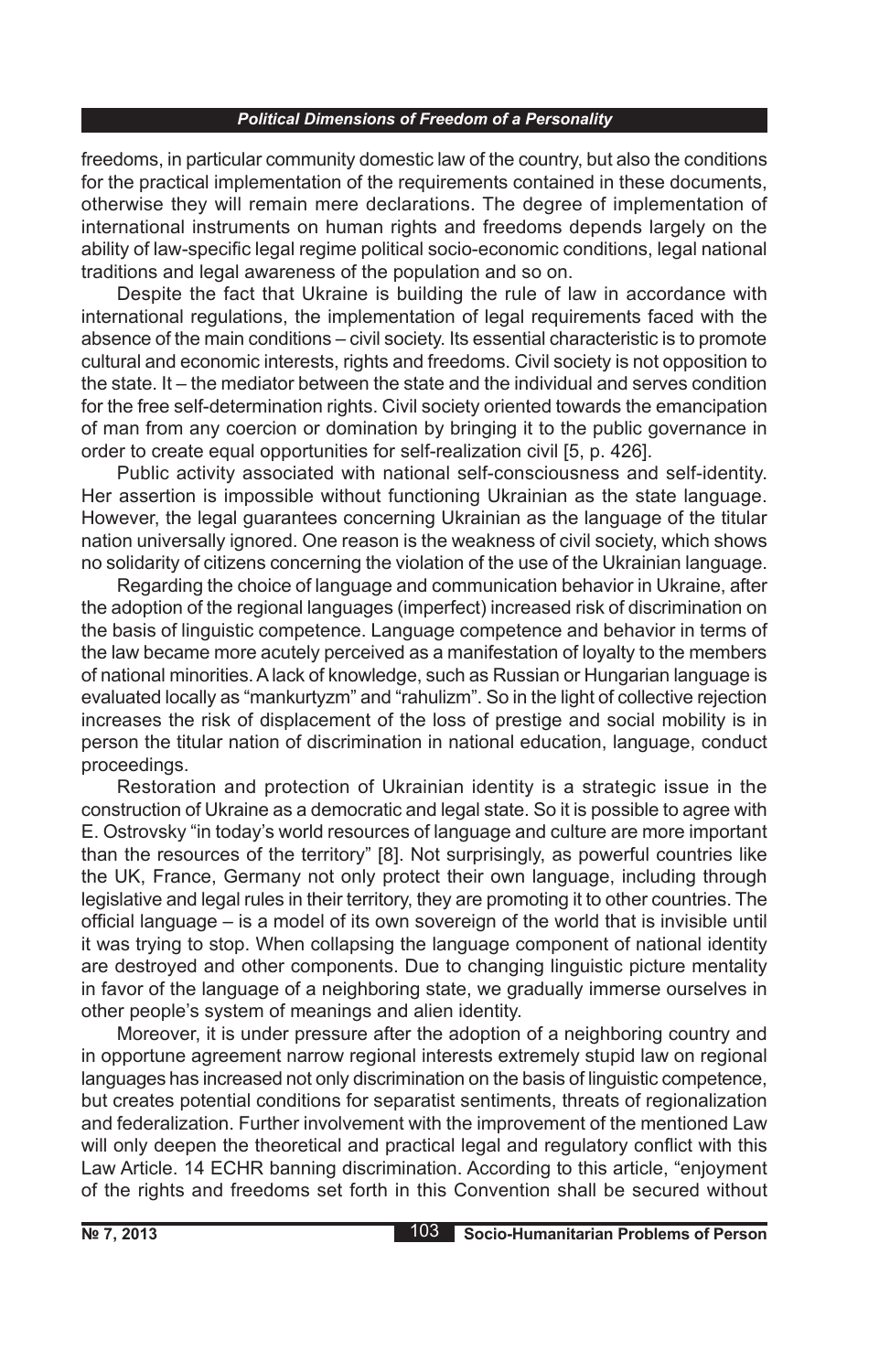discrimination on any grounds that – sex, race, color, language, religion, political or other opinion national or social origin, association with a national minority, property, birth or other status" [2].

It should be noted that positive discrimination is justified not only to ensure de facto equality in the language of community, but under certain historical circumstances is necessary and in the implementation of cultural rights. Provide a common cultural space in Ukraine by creating and maintaining a national version of mass culture requires not just discrimination, formal equality, but special measures of positive support cultural minorities in this matter. And when we speak of a dominant popular culture, we mean that a set of cultural values and orientations that the state considers his most dominant.

Under the dominant majority, we understand not statistically most people, and that part of the population that actually has significant advantages in the cultural life of the country. Such an advantage compared to other minorities, the titular nation, for historical reasons, is Russian-speaking part of the population. It is no secret that most of the media, broadcasting companies, printing as the number and the ideological orientation focused on service, above all, the interests and tastes of this part of the state's population.

But the problem is that culture, ideology imposed by Russian and Ukrainianspeaking population of the state is completely alien to him by its meaning. As rightly observes Y. Ostrovsky: "Our ideology is all imported, no creativity, liberal ideology is taken from the Western Political pamphlets and newspapers, the Communist textbook historical materialism, modern patriots platform is descended from ancient history, and very roughly explained" [8]. From the time of post-cultural environment in Ukraine, especially in eastern regions, little has changed: it is even more immersed in someone else, we live in a system alien meanings imposed externally sanctioned humanitarian technologies.

Lack of understanding society disintegrates. Instead, where there is understanding, there is solidarity. "Language and Practice of solidarity – said A. Karas – intentsionuye society equal rights of people. In terms of social organization - a society in which the benefit of one individual does not turn into another defeat. On the contrary, the relationship on a «win-defeat» relegated to the social space of solidarity" [5, p. 425].

Solidarity of society is possible on the basis of their national meanings, rather than a legal expanding cultural traditions by another. To do this, create a new national popular culture that would built on literature, art, film, television, that would be no apology for the defeat and national success in achieving European and global standards in space, nanotechnology, medicine, education, sport and tourism.

That is, having different cultural orientation identity should not impose on each other their identity and create a new one, which will stand the two identities are always in conflict. Community is the only nation where it can produce approximated matrix of thought and behavior. That, according to O. Donchenko, should be the only ideological matrix of meanings solidarity as a factor in the formation of a unified space of mass culture, identity and tolerance [1, p. 298].

Formation of a single national cultural space freedom of expression implies the formation of a democratic legal awareness of citizens of Ukraine. The fact that the low legal consciousness of the average citizen, which is manifested in various forms, legal nihilism and legal infantilism makes it easy to manipulate people, to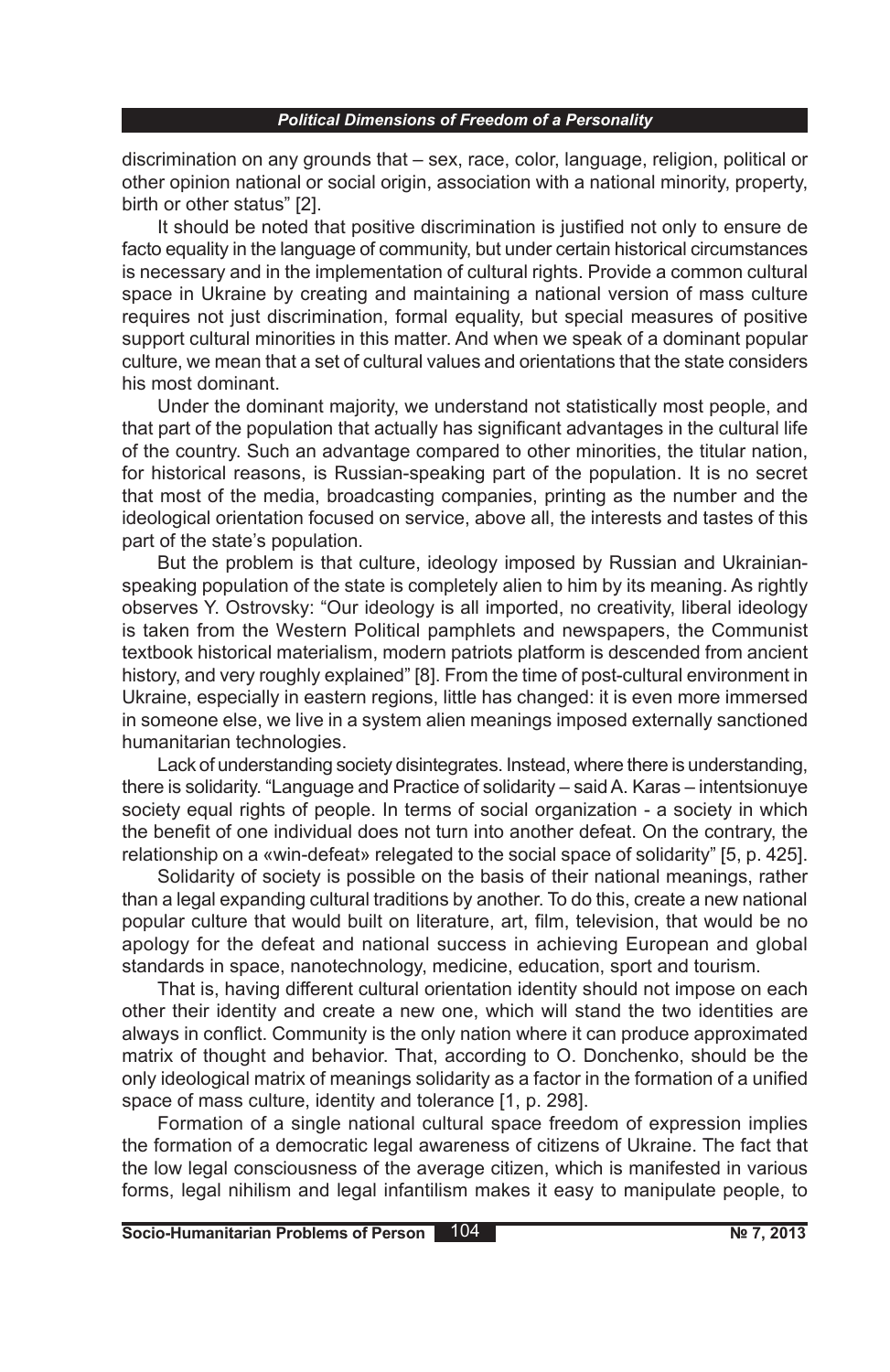impose anything: the most absurd laws did not cause even a note of protest. This lawlessness and injustice is perceived quite tolerant.

Instead of liberal democratic justice in Europe through social protection legal mechanism to create conditions for the domination and self-realization, above all, "law-abiding free man". It is promoted by asymmetrical legal requirements regarding the soldiers and officers. EU in this explanation states that the requirements for authorities to be much higher. "The limits of acceptable criticism are the most extensive, if the subject is government" [4, p. 17]. The most strict control by the Court requires intervention policy statement y, representing the opposition [4, p. 20]. Legal and economic constraints on the oligarchic power structures (such as the introduction of a progressive tax in Sweden, France) is a constraint on the possibility of social class social structure, which guarantees for ensuring human rights and freedoms.

Annoying evidence that Ukraine is not all right to the protection of rights and freedoms is the number of complaints to the European Court (ECHR), which Ukraine is ranked fourth among 47 countries (the highest ranked Russia) [10]. An example is also rated «Rule of Law Index» created an advanced organization "World Justice Project", in which Ukraine is ranked 87th among 97 countries [3].

If you pay attention to the principle of the European Court (ECHR) regarding Ukraine in cases of violation of their rights to freedom of expression (Clause 1, Article. 10), and the legitimate right to freedom of expression (item 2 of article. 10), it should noted that the statistics provided by the applications is low compared to other European countries.

Freedom of expression as well as its defense needs of each civic engagement, "with special attention given to treat any attempt (first power) violate or restrict human rights. Today, those who violate the rights of your neighbor, you can take up" [13]. Thus, civil society solidarity regarding human dignity and its intrinsic value, serving as a platform for the development of democracy and justice.

*Author's translation of the article*

# *List of used literature*

- *1. Донченко Е.* Фрактальная психология: доглубинные основания индивидуальной и социентальной жизни. К.: Знання, 2005.
- 2. Європейська Конвенція з прав людини з Протоколами №1, 4, 6, 7, 12 та 13, з поправками, внесеними відповідно до положень Протоколів №11 та 14 // <http:// coe.kiev.ua/projects/slc/echr\_ convention\_ukr.pdf>.
- 3. Індекс верховенства права проекту "Правосуддя в світі" // <http://worldjusticeproject. org/sites/default/files/wjproli 2012-web.pdf>.
- *4. Камински И., Иренеуш Ц.* Свобода выражения мнения в Европейской Конвенции по правам человека. Варшава: Хельсинкский фонд по правам человека, 2005 // <http://edu.helsinki.org.ua/ru/library/freedom/files/docs/ 1277588416.pdf>.
- *5. Карась А.* Філософія громадянського суспільства в класичних теоріях і некласичних інтерпретаціях. Київ, Львів: ВЦ ЛНУ імені Івана Франка, 2003.
- *6. Маковей М. Чефранова Е.* Европейская Конвенция о защите прав человека и основных свобод: Статья 10. Право на свободу выражения своего мнения. Прецеденты и комментарии. М.: Российская академия правосудия, 2001.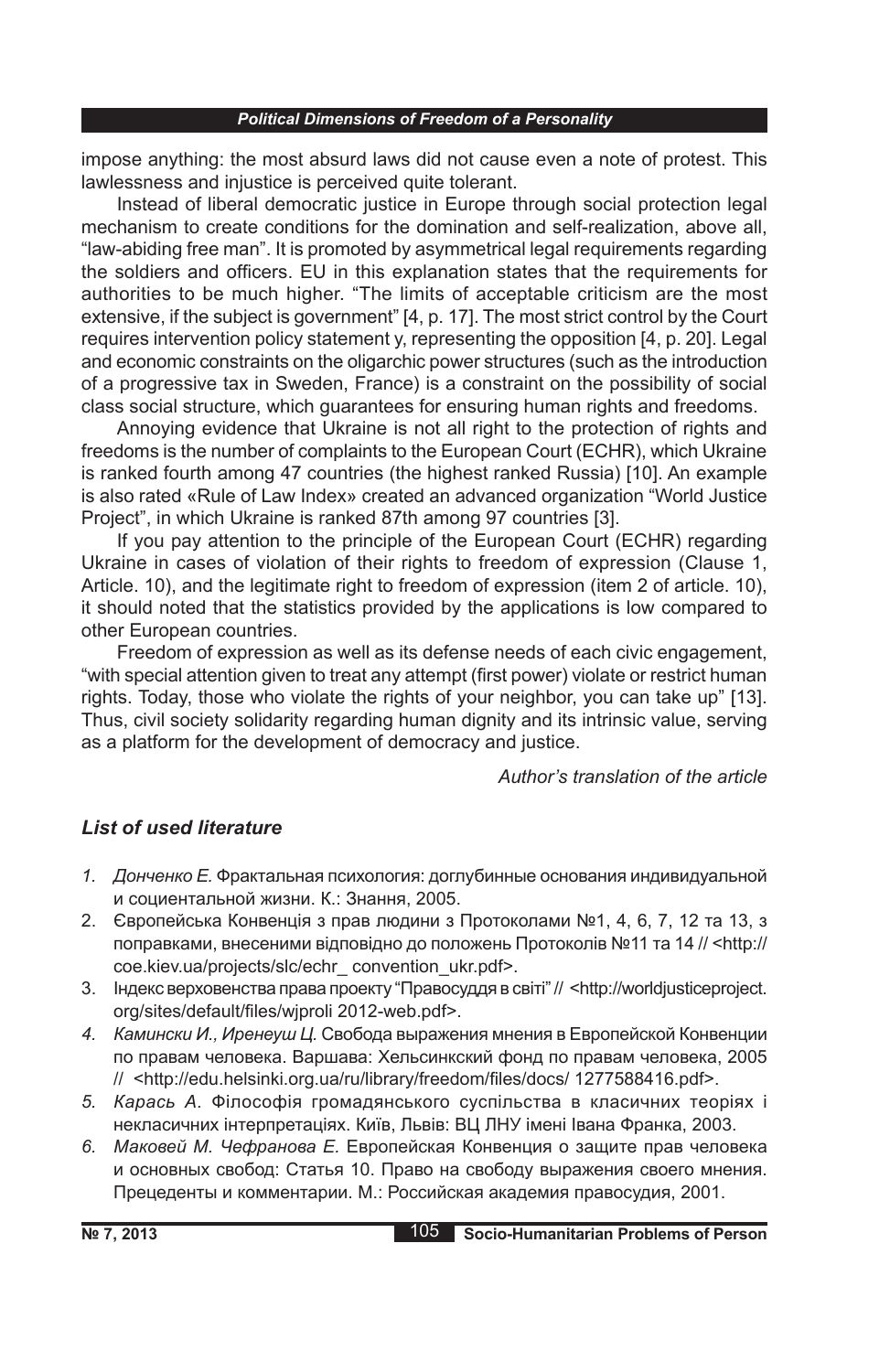- *7. Меллер А.* Духовная миссия Третьего Рима. М., 2005.
- *8. Островский Е.* Принуждение к новому русскому миру // Русский журнал <http:// www.russ.ru/Mirovaya-povestka/Prinuzhdenie-k-novomu-russkomu-miru>.
- 9. Провідні українські телеканали підписали Хартію про партнерство // ЗМІ України <http://zmi.com.ua/?p=310>.
- 10. 63. Россия, Турция и Украина в «черном рейтинге» исков в Евросуд <http://umma. ua/ru/news/world/2013/01/ 25/17394>.
- *11. Тітко Е.* Свобода вираження поглядів один з важливих векторів європейської демократії // Науковий вісник Чернівецького університету: зб. наук. праць. Правознавство, 2010. Вип. 550. C. 45–49.
- *12. Тітко Е.* Стандарти та розуміння права на свободу вираження поглядів на теренах України // Часопис Київського університету права, 2011. №4. C. 393–397.
- 13. Українська хартія вільної людини // <http://1-12.org.ua/2012/12/08/1421>.
- *14. Фрідмен Т.* Лексус і оливкове дерево. Зрозуміти глобалізацію. Львів: Б.в., 2002.

*An article received by the Editorial Board 10.01.2014 Accepted for publication 20.01.2014*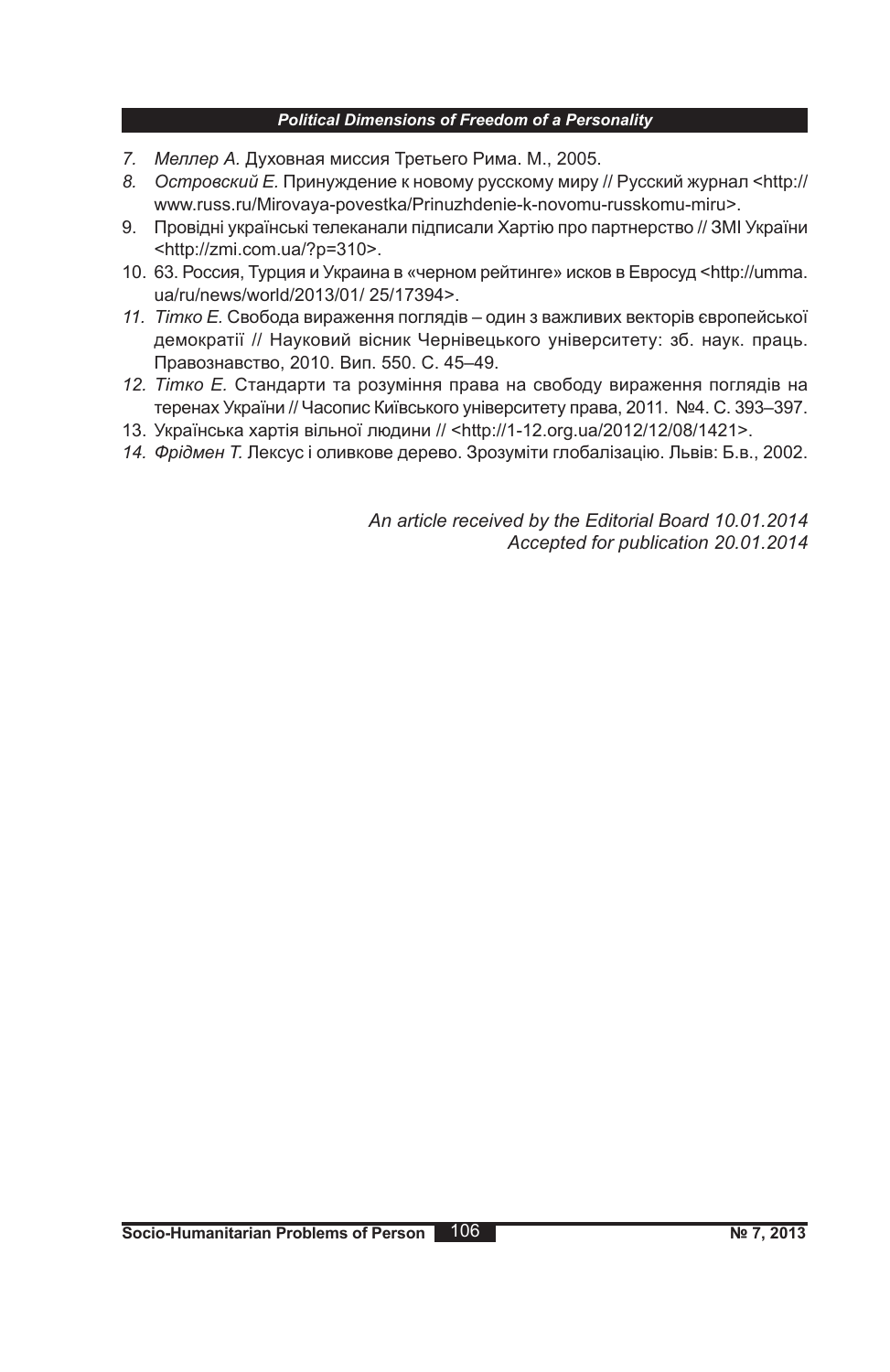# **Psychological Health of a Person and Society**

USC 159.923.2

# **PECULIARITIES OF AN EFFECTIVE MOTIVATION OF A PERSONALITY IN A PSYCHOLOGICAL CONSULTING**

# *Olena Shtepa*

Ivan Franko National University of Lviv, Doroshenka Str., 41, Lviv, 79000, Ukraine, e-mail:helenwillow3@gmail.com

*The author strategies of a psychological motivation are presented in the article. Peculiarities of the psychological motivation as compared with (to) the pedagogical, management motivation and motivational couching are analysed. Attention is paid to the problem of determining an aim and to different stages of the process of psychological motivation. It is proved that a principle of strategy of the psychological motivation is the psychological accompaniment, and its aim is considered to be the actualization of psychological resources of a personality. A succession of steps of the psychological motivation is selected.*

*Keywords: motivation, motivational theories (strategies of psychological motivation), a psychological consulting.*

In psychological counseling most important and yet most difficult step is motivation. Counseling psychology noticed that most effective motivation client provides performance professional collaboration. Effective motivation necessary for successful and effective professional psychologist. However, the goal of psychological motivation theory clearly singled out, and it describes the process enough.

## **Define the problem**

It is believed that the ability to motivate others is largely due to personality traits of man and his life and professional experience. However, successful psychological work, in our view, requires not only the subjective sensation of "conveniently" time to encourage another, and psychological characteristics and knowledge of the subject and motivation strategies.

Maestros counseling – R. May [10], S. Ginger [3], G. Abramov [1], R. Kochyunas [6], S. Vaskivska [2] stated: achievement motivation client – the main performance criterion consultation contact.

However, researchers and practitioners stressed that the process is difficult to motivate clients are not always conscious of the consultant, so there may be unpredictable results. To overcome this problem, it is important to distinguish the purpose and criteria for effective motivation of the individual in psychological counseling.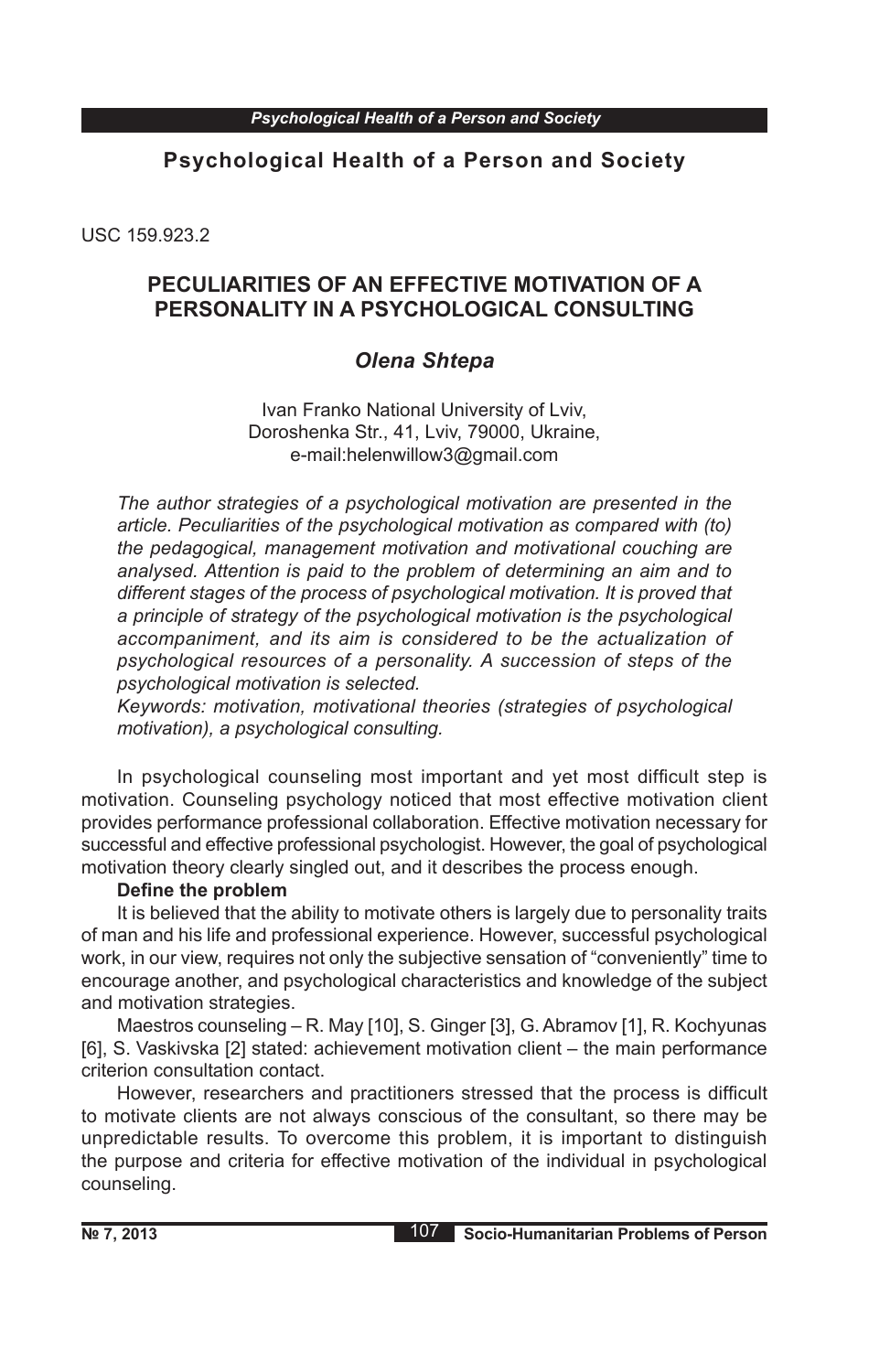#### *Psychological Health of a Person and Society*

### **Analysis of the latest research and publications**

According to R. Mey, consultant shall form a client the mood for self-development [10, p. 9, 81–86]. And the ability to create a mood depends on the professionalism and even art psychologist.

By S. Ginger, the most important phases in gestalt counseling is engagement, which leads to the success of willingness to engage consultant and client, and complete contact that characterizes the degree of "release" growing client [3, p. 45]. The effectiveness of both phases depends on the ability to motivate a psychologist.

G. Abramov, describing the final stage of psychological interviews – the transition from learning to action, said that many customers do not resort to self-transformation [1, p. 129], indicating the importance of motivational components in the structure of self-development.

R. Kochyunas stressed that the work of the "unwarranted" clients may cause "burn-out syndrome" consultant [6, p. 38]. Therefore, the ability to motivate a necessary component of professional psychologist.

Submitted looks convincing in importance for psychologist practice skills to motivate. However, the diversity of opinions about the purpose of the psychological motivation of fuzzy formulation of the problem reveals its purpose. The purpose of psychological motivation and self- referred clients [10], and its openness to new experiences [3], self-transformation [1], the willingness to act [6] or to take responsibility [8]. To find out what is the purpose of effective motivation you need to analyze the motivation.

The purpose of the article – to present the author's view of effective psychological motivation. Strategy, in our opinion, is relevant principles combined sequence of steps making and action that ensures the achievement of goals delayed in time. Unlike the model, the strategy is based on practical experience and subjective values strategist.

Principle that defines the structure of psychological motivation, consider psychological support. Psychological support regard, according to S. Maksymenko, G. Lozhkina and A. Kolosov as "a system of methods and techniques that promote self-determination of the subject in the process of it <...> responsibility for their actions" [9]. Respected scientists share the view that the purpose and outcome of psychological support that includes and psychological care and psychological support should be the formation of human resources [9].

Thus, the principle of psychological motivation – psychological support, purpose – update psychological resources of the individual. For a complete description of the strategy should describe the stages of psychological motivation, but you need to analyze the theory of motivation.

### **Main research**

Important features of human motivation, in our opinion, the following: 1 ) features individual goals. According to S. Dvek coal energy (by D. Leontiev [13, p. 68]) distinguish two types of global personal goals: a) goal achievement, when the man is more significant prestige, recognition and status than the acquisition of knowledge, b) target competency – priority person considers skill, knowledge, professionalism and self-development. Usually, the global objective is specified in the specific individual purposes. It is important to find realistic and ambitious goals. By A. Adler (with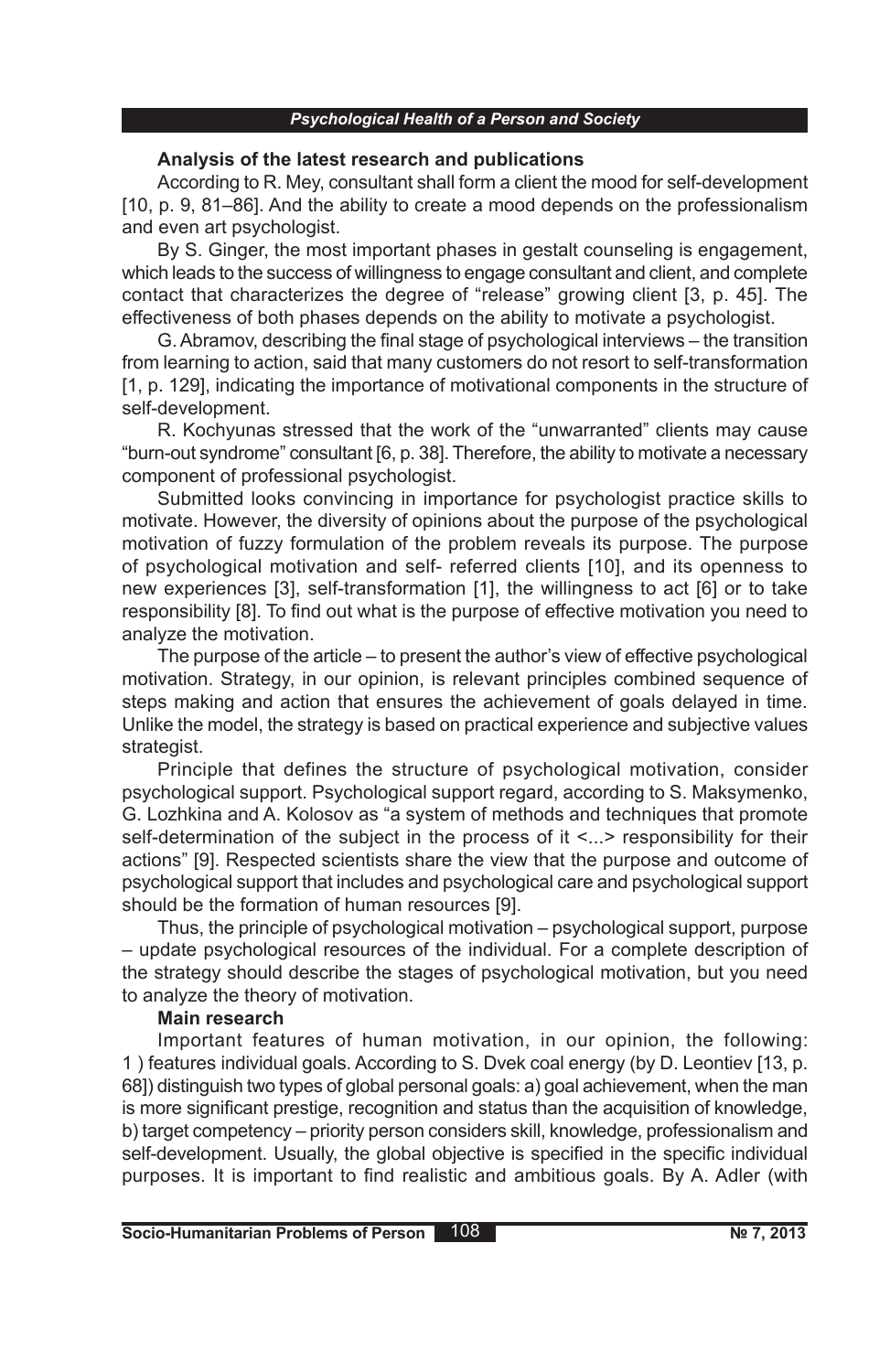R. Freydzher [14, p. 125]), is a realistic and achievable goals, which a person has a chance to achieve through self-development (self-realization in the profession, the ability to make friends and love). Fictitious or unrealistic goals psychologist named those which man can never fully achieve because such targets are not specific measure their achievement (desire power, enrichment, recognition by all mankind);

2) the type of dominant motifs that H. Herzberg two-factor theory (with V. Pugachev [11, p. 178]) described as motivation motivators or hygiene (basic) reasons. Dominance motivators inherent in man, which is important for the desire to improve their financial or social status, and the predominance of base motives – the person for whom weight not gain and maintain the existing situation; 3) locus of control, which, according to J. Rother (by R. Freydzher [14, p. 755]) reveals whether a person considers themselves responsible for their own successes and failures. A person with an external locus of control, motivate difficult as it more difficult to act independently than those with internal locus – control;

4) motivational mode that his M. Apter, author of reversing the theory (with B. Khomyk [16, p. 7]) describes as the purpose and parapurpose. Man-goal experiencing tension discomfort therefore seeks to achieve faster results. Manparapurpose feels nice creative tension state, therefore more deep into the progress of a task than concentrating on its result;

5) a type of motivational tendencies by H. Hekhauzen [15, p. 377]. Person who have a tendency inherent motivation to succeed, clearly represent the target and at the same time do not tend to pay attention to possible obstacles to its achievement; person motivational tendency to avoid failure attuned to the emergence of numerous obstacles to success for them the main thing – do not mess things up errors.

We consider it necessary to draw attention to the features with psychological motivation (Table 1). Also note that all methods of motivation – verbal and motivator is the person who defines the individual psychological characteristics and formulates long-term goals.

| Criteria for                                  | Types of strategies to motivate           |                                           |                                      |                                                    |  |
|-----------------------------------------------|-------------------------------------------|-------------------------------------------|--------------------------------------|----------------------------------------------------|--|
| comparing                                     | psychological                             | pedagogical                               | management                           | coaching                                           |  |
|                                               | 2                                         | 3                                         |                                      | 5                                                  |  |
| subject of<br>motivation                      | student /<br>student, employee,<br>client | student /<br>student                      | employee                             | employee                                           |  |
| motivator                                     | psychologist, teacher,<br>leader, coach   | teacher                                   | head                                 | coach                                              |  |
| the purpose of<br>motivating                  | updating interest                         | proper<br>performance<br>task             | a clear<br>performance<br>assignment | achievement<br>of specific pro-<br>fessional goals |  |
| methods of<br>motivating                      | belief parable<br>explanation             | explanation,<br>clarification,<br>example | informing and<br>instructing         | delegation,<br>instructing,<br>скерування          |  |
| characteristics<br>of effective<br>motivation | constructive                              | effective                                 |                                      | optimal                                            |  |

Strategies for motivation

*Table 1*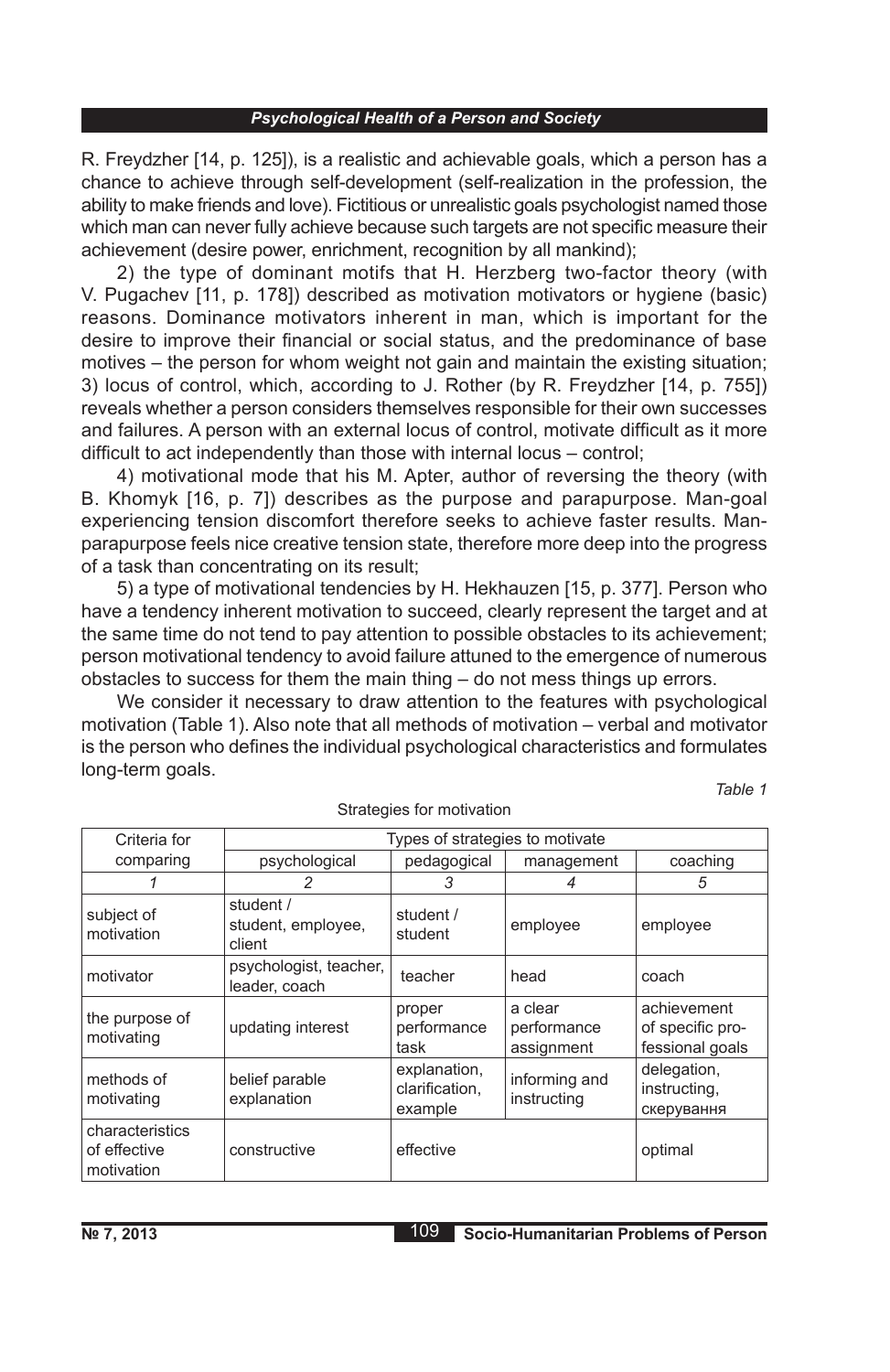*Закінчення табл. 1*

| updated<br>motivation | internally organized          | intrynsyvna                                             |  | motivation<br>internalization of<br>goals |
|-----------------------|-------------------------------|---------------------------------------------------------|--|-------------------------------------------|
| result motivation     | subject of self<br>motivation | the subject performs the task of<br>motivating yourself |  | Commitment<br>entity motivation           |

The effectiveness of motivation due to performance tasks and optimality – speed. Instead constructive motivation depends on compliance with regard to personal property rights to the task.

Intrynsyvna motivation is updated when the person motivates interest, the possibility of self- affirmation. Motivation internalization of goals is interested person to perform a task that enables it to establish their own moral values [15].

However, in the psychological motivation updated internally organized individual motivation, manifested as psychological readiness rights independently formulate the purpose of their actions and to identify ways to achieve it, which is prolonged in time as to expression and is updated when subjective feelings semantic problem [15]. This is due to psychological motivation entity capable of self (self-isolation of living and axiological priorities), a sign of a mature personality, resource person.

Distinguished features of the subject of psychological motivation to give access to the characterization strategy for motivation. We believe that the sequence of stages of psychological motivation to ensure its effectiveness, this [17].

The first step is the psychological motivation – find the individual characteristics of human motivation, namely individual target, the type of dominant motives and motivational tendencies, motivational mode and locus of control. Isolate individual motivational characteristics a person need to, enhancing natural for her behavior in the form of man ready for self-reflection and self-transformation.

Our practice has proven psychological motivations that determine individual motivational personality characteristics by using the task "My favorite game" [18]. The person offering to recall childhood favorite game and / or date (if hard to pick one game, you should consider two or three). More people should describe the basic rules of the game and its payoff. In an analysis of the task and to obtain answers to the following questions: Who sets the rules? In situations where a person fails to comply with rules or says: "I do not play?" Is the person feels semantic life when the game? Is it compares your prize winnings with others? What it is more important to play or win? The theory of "attractiveness" R. Bolsa (with H. Hekhauzen [15, p. 269] argues that successful person learns new behaviors that are truest to her as a means of forming the required behavior is positive reinforcement. According to the theory of "attractiveness" R. Bolsa be wiser not to retrain people and teach her to use their advantages to succeed.

The second step is the psychological motivation – update interested people. At this stage it is necessary to justify how the client is doing tasks or activities proposed by the psychologist to reach their goals. It is important to take into account the peculiarities of individual motivation and level of ambition. The consultant will be able to interest a person if she perceives security in situations of cooperation and trust in the psychologist.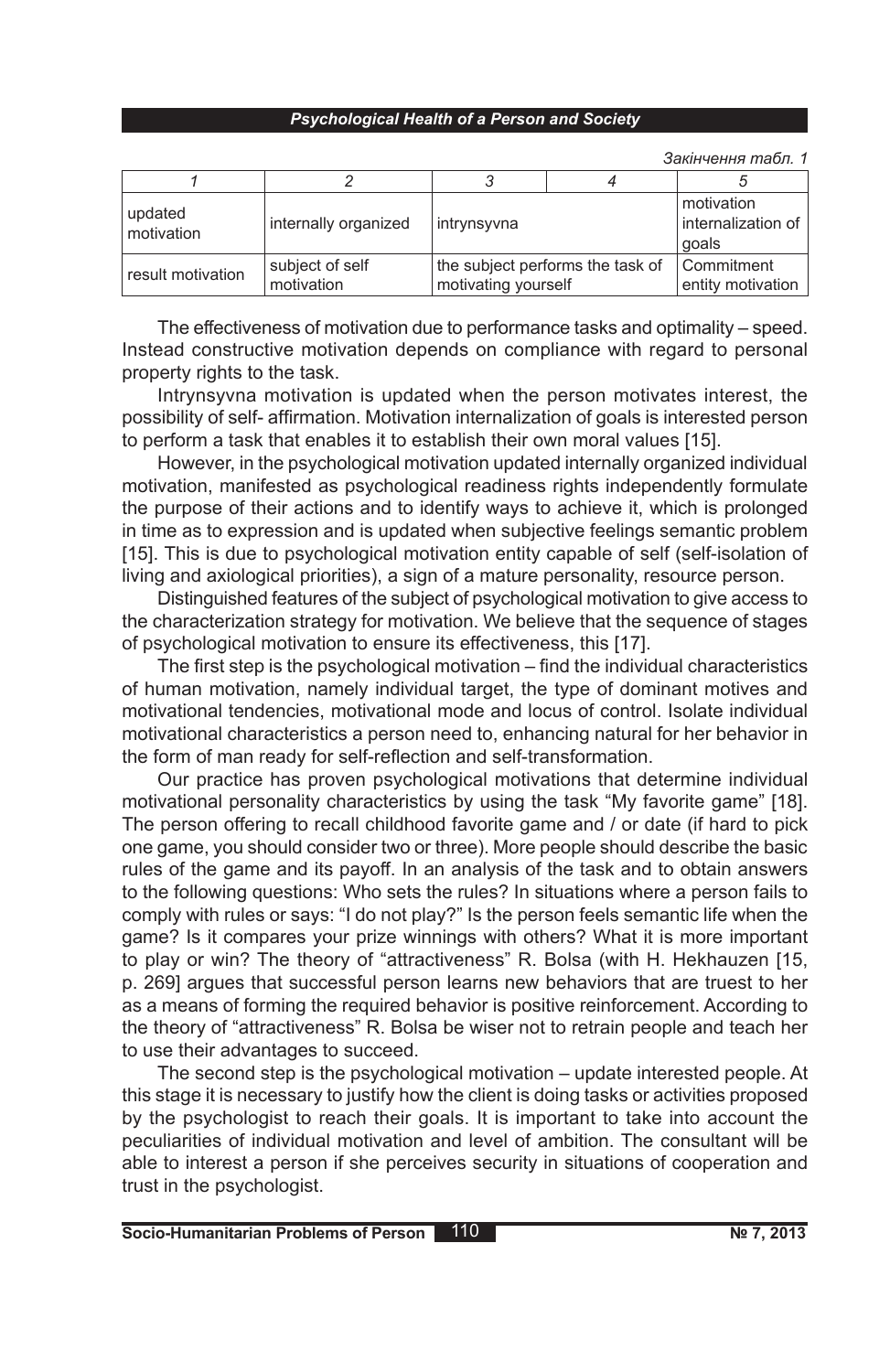The third step is the psychological motivation – to update the client a sense of self-efficacy, encourage him to give confidence in the strength to overcome difficult life situation. Purposefully create confidence man that she can succeed, enables self-efficacy theory of A. Bandura (with R. Freydzher [14, p. 697]). It is called by the following factors shaping a sense of self-efficacy:

1) the result of human action must be emotionally meaningful;

2) the person must recall their experiences of success;

3) in comparison with others, people should focus on their advantages, features, and not on weaknesses;

4) The person is essential to have significant support person. Self-effective characterizes individuals who believe that the most significant impact on the events of his life.Fourth, the psychological motivation – to organize psychological support to the person who started the way self-transformation, depending on the level of desire to change and awareness (self and characteristics of a difficult life situation).

Often at this stage involve instruction or direction that M. Lansberh called motivational coaching areas [7, p. 77]. Coach provides motivation for efficiency into account the level of competence and motivation of the individual. To instruct succeed if there is a low level of competence and motivation, and the referral – if the low level of competence and high motivation, a person must explain the purpose and methods of the task. A client that can accommodate changing motive to achieve needed psychological support. A change in a achievement motivation – motivational crisis [15].

It is important to direct the client towards a constructive motivation overcoming the crisis – that, in our opinion, is back updated of motivation.

By A. Fayzulayevym (by V. Rozov [12]), in case the backup motivate people can analyze and predict the consequences of their own actions, to organize themselves to carry uninteresting but necessary task. We believe that motivation is the backup feature flexibility motivational sphere. We define motivation as a backup delayed achievement motivation that her personality actualizes the process of transforming dominant motive propriatyvity aspirations. So constructively overcome motivational crisis, people can self-actualize new dominant motive is to find a new way to achieve goals. Distinguish the following types of backup motivation: self-motivation, work motivation, motivation overcoming call cognitive motivation, success motivation, motivation to help others, the desire to make sense motivation, motivation communication, motivation, cooperation, self-motivation.

The fifth step is important psychological motivation to customer feedback its success in achieving goals. The psychologist has to implement positive reinforcement of actions individuals to form her sense of personal influence. The man must be feeling "captain of your life", which E. Disi (with V. Klimchuk [5, p. 12]) described as a sense of "personal effects". The researcher believes that factors high sense of personal influence is the availability of choice and freedom of its implementation, the optimal level of complexity of the task or situation in life, the presence of informative feedback.

After analyzing the client's motivation during counseling, we identified criteria and objectives effectively motivate individuals.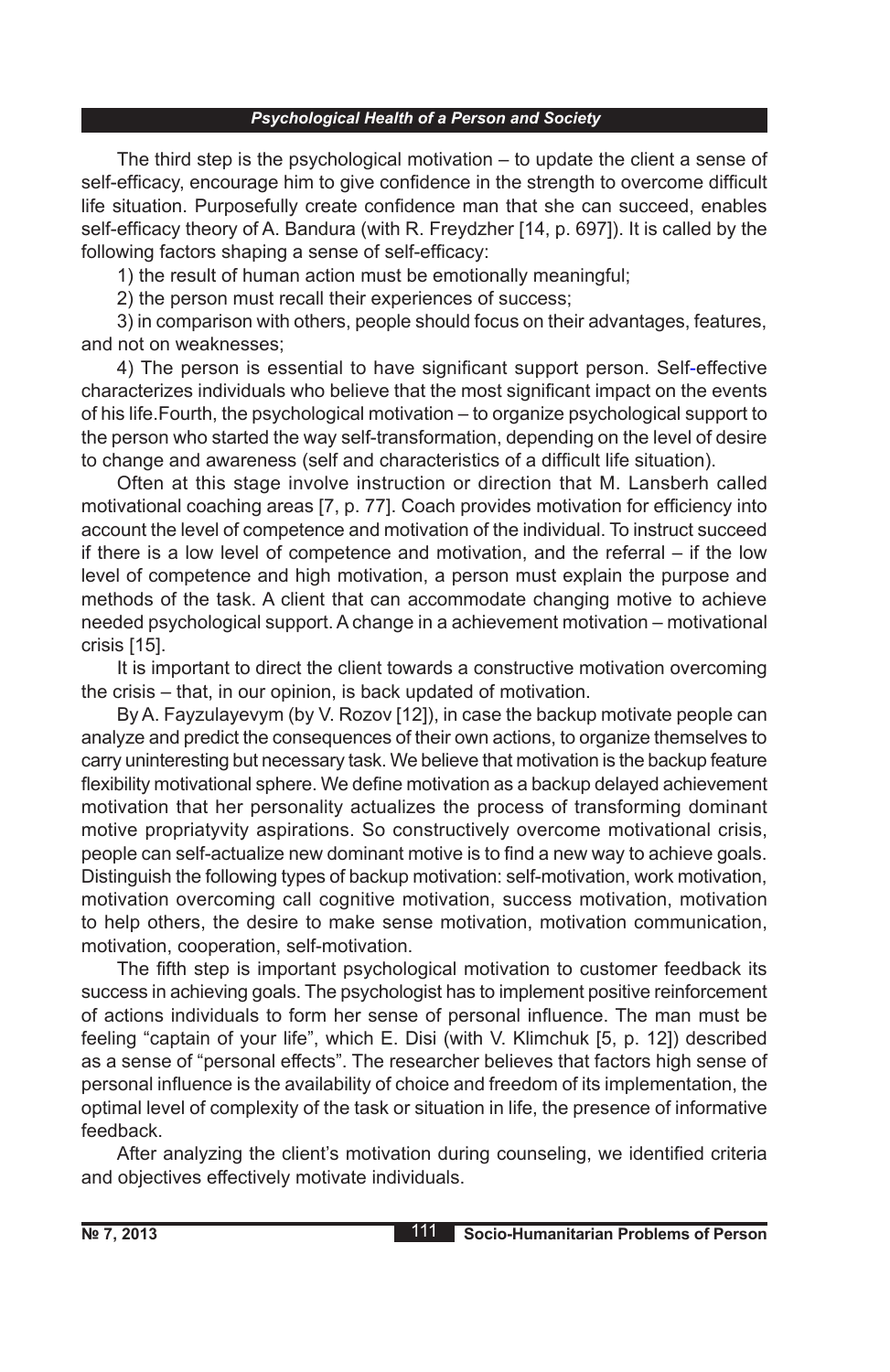The purpose of effectively motivating – update psychological resource personality. Criteria for effective motivation are: 1) the motivation of the individual according to his individual motivational characteristics, 2) individual coaching sphere of competence, and 3) crisis prevention motivational person when you change the dominant motive of achievement motivation, 4) the formation of a client's sense of personal influence.

Efficiency psychological motivation: the client gets competence in self reveals significant priority relationship for personal prestige and able to self. Then the person is satisfied that alone can overcome the crisis.

## **Conclusions and recommendations for further research**

Ability to motivate belongs to important professional competencies Counseling Psychology. It is believed that for effective professional competence can be formed, but due to lack of clarity characteristics of psychological motivation psychologists practitioners difficult to acquire the necessary skills.

To highlight particular psychological motivation, the author developed a strategy that includes the following steps: determine the motivational features of interest to update, update self-effective, psychological support, to form a sense of personal influence.

Motivation is effective as a modified competence and psychological resource a personality. The purpose of effectively motivating – update psychological resource client. Criteria for effective motivation: 1) to motivate a person in accordance with its individual motivational characteristics, 2) Coaching sphere of competence of the individual, and 3) crisis prevention motivational person when you change the dominant motive of achievement motivation, 4) the formation of a client's sense of personal influence.

Ability to motivate important for teachers, parents, managers, executives, doctors, lawyers.

The practical significance of research results with motivational skills as components of an effective pedagogical communication a teacher.

*Author's translation of the article*

## *Lіterature*

- *1. Абрамова Г.* Введение в практическую психологію. М.: Издательский центр "Академия", 1996.
- *2. Васьківська С.* Основи психологічного консультування. К.: Ніка-центр, 2011.
- *3. Гингер С.* Гештальт: искусство контакта. М.: Академический проект; Культура, 2009.
- *4. Занюк С.* Психологія мотивації. К.: Либідь, 2002.
- *5. Климчук В.* Тренинг внутренней мотивации. СПб.: Речь, 2005.
- *6. Кочюнас Р.* Основы психологического консультирования. М.: Академический проект, 1999.
- *7. Ландсберг М.* Коучинг. Повышайте собственную эффективность, мотивируя и развивая тех, с кем вы работаете. М.: Изд-во Эксмо, 2004.
- *8. Майленова Ф.* Выбор и ответственность в психологическом консультировании. М.: "КСП+", 2002.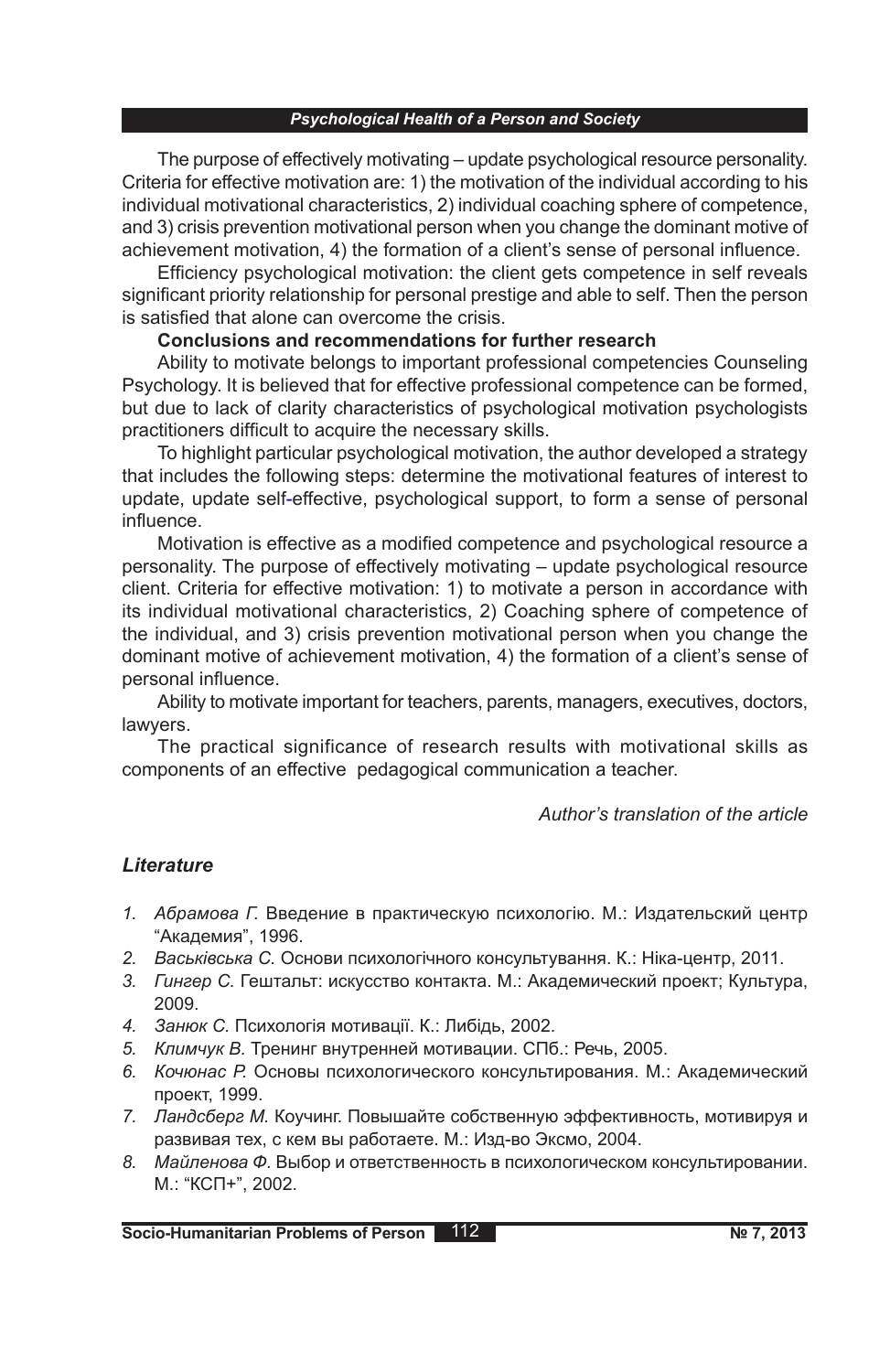- *9. Максименко С., Ложкин А., Колосов Г.* От психологического обеспечения к психологическому сопровождению // Практична психологія та соціальна робота, 2010. №12. С. 1–10.
- *10. Мэй Р.* Искусство психологического консультирования. Как давать и обретать душевное здоровье. М.: Институт общегуманитарных исследований. Апрель Пресс, 2010.
- *11. Пугачев В.* Тесты, деловые игры, тренинги в управлении персоналом. М.: Аспект Пресс, 2000.
- *12. Розов В.* Методики оцінки і самооцінки адаптивних індивідуально-психологічних властивостей особистості // Практична психологія та соціальна робота, 2007. №6. С. 30–48.
- 13. Современная психология мотивации. М.: Смысл, 2002.
- *14. Фрейджер Р.* Личность: теории, эксперименты, упражнения, тесты. СПб.: Прайм-ЕВРОЗНАК, 2001.
- *15. Хекхаузен Х.* Мотивация и деятельность. СПб.: Питер; М.: Смысл, 2003.
- *16. Хомик В.* Реверсивна теорія М. Аптера // Практична психологія та соціальна робота, 1998. № 6–7. С. 7–10.
- *17. Штепа О.* Психологічна стратегія мотивування особистості // Проблеми сучасної психології: Зб. наук. праць Кам'янець-Подільського національного університету імені Івана Огієнка, Інституту психології ім. Г. С. Костюка АПН України. Кам'янець-Подільський: Аксіома, 2012. Вип. 17. С. 763–772.
- *18. Штепа О.* Особистісна зрілість: Модель. Опитувальник. Тренінг. Львів: Видавничий центр ЛНУ імені Івана Франка, 2008.

*An article received by the Editorial Board 15.06.2012 Accepted for publication 28.08.2012*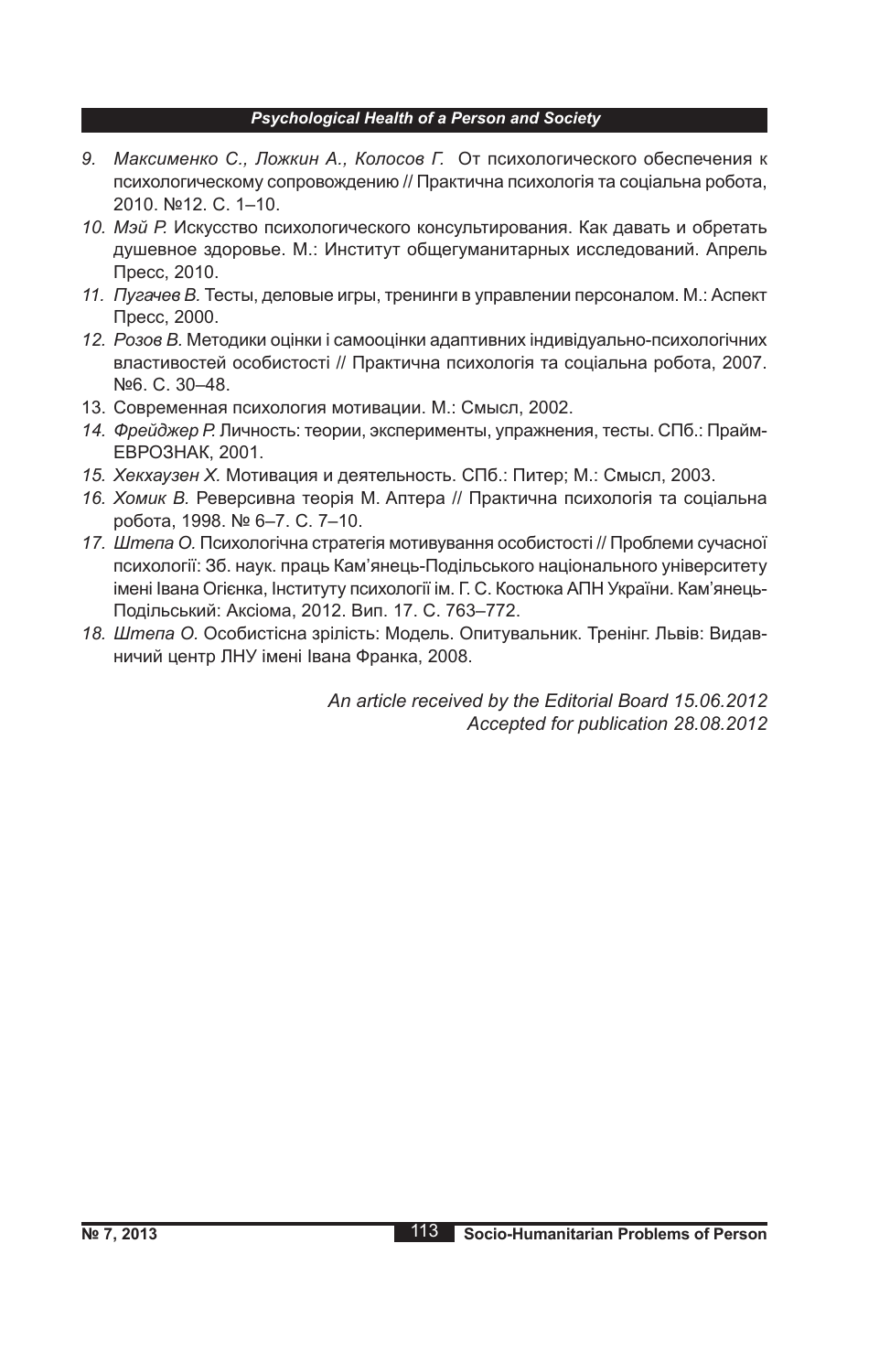USC 004 + 371.21 + 376.3

# **AN INTRODUCTION OF COMPUTERS' TECHNOLOGIES INTO THE REHABILITATION ACTIVITY**

# *Yuriy Vintyuk*

National university "Lviv Polytekhnika", Str., April 6, Lviv, 79044, Ukraine, e-mail: yurvin@ukr.net

*A consideration of wide number of questions, concerning the decision of tasks of rehabilitation of persons with functional limitations, foremost children and young people, while using modern computer technologies, is carried out. Possibilities of rehabilitation by means of application of different types of activity: playing, educational, communicative and labour that are carried out by means of application of the proper computer programmes are considered. Data of the application of the computer technologies for development of creative capabilities for psycho-therapeutical aims, for forming of necessary behavioural reactions, in particular, overcoming of phobias and post-traumatic stresses are given. Information about application of computer technologies for expansion of professional possibilities, in particular, for automatizing of the process of research, design of process of rehabilitation etc. is given. Keywords: computer technologies, rehabilitation, activity, persons with functional limitations.*

## **1. Rise of a problem**

An important social problem of the present is forming of humane attitude to persons with functional limitations, in particular, adaptation of them to the conditions of a society. For their rehabilitation physical, psychological and social in our time a wide number of all-possible methods which characterize both a developmental status of separate fields of knowledge used, and social work in general. However, for the modern stage of public development (becoming of an informative society) wide introduction of computer technologies into all spheres of vital functions of man is characteristic, including in the process of rehabilitation of persons with functional limitations. But, as experience of practical activity in the given sphere proves, exactly computer technologies which open quite new possibilities and thanks to it had won confession and distribution in the developed countries of the world are not almost used by domestic (home) specialists on rehabilitation. The given circumstance does actual the task of lightening the possibilities of the use of computer technologies in the activity of the establishments of rehabilitation.

**An aim of the work** is to carry out a review of possibilities which are given by modern computer technologies in the field of rehabilitation of persons with functional limitations; and also for expansion of possibilities of activity of specialists of educational-rehabilitation centers.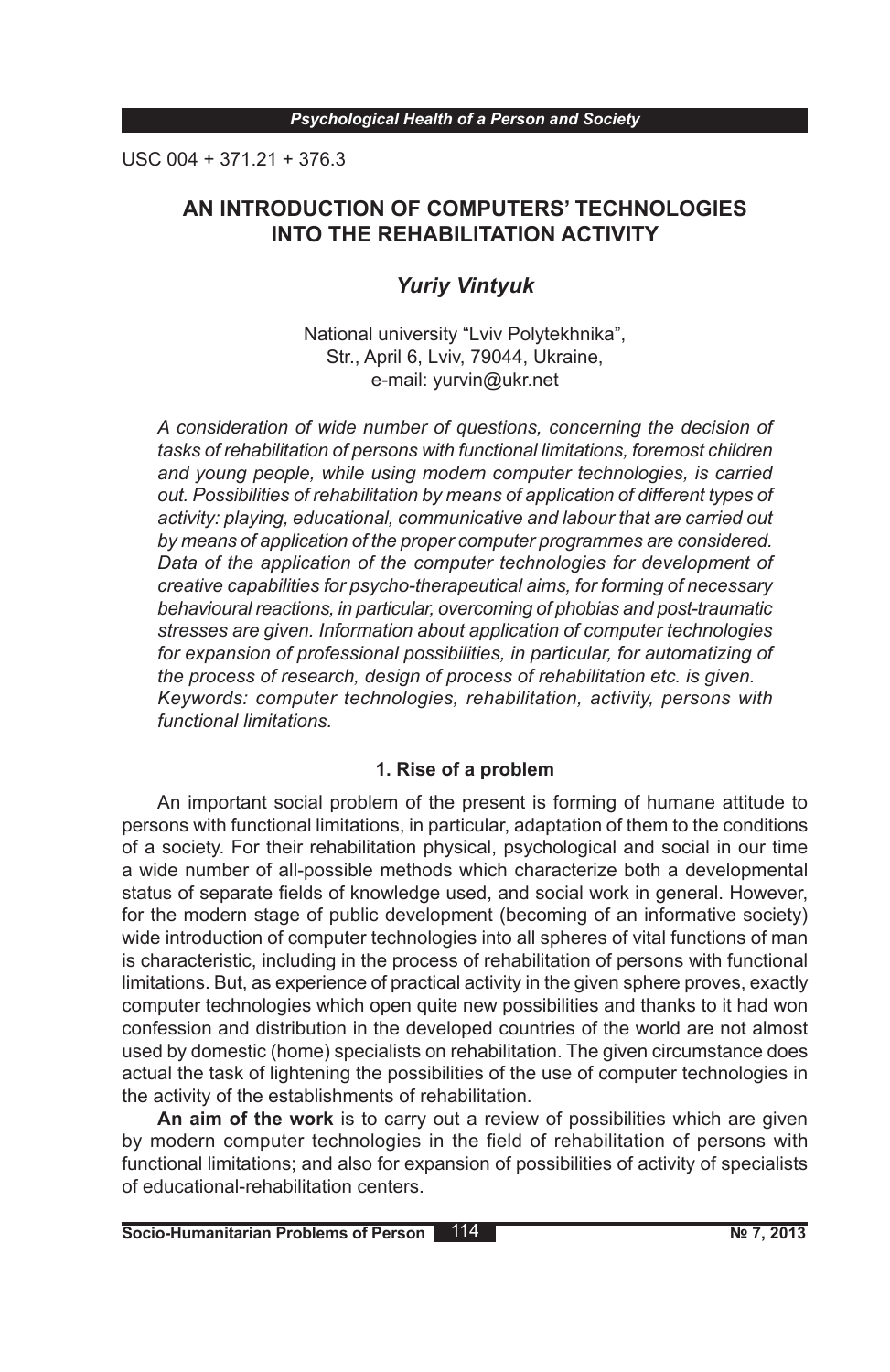There are no many publications in our domestic professional literature on the given theme (topic), there are also a few works about application of computer technologies to different spheres of professional activity [1–18], in which it is also possible to find information through this question. In particular, the researchers of the given problem are specialized on expedience of application of technology of virtual reality for the decision of tasks on psychology of teaching, psychotherapy and psychological rehabilitation [1].

Consideration of possible spheres of application of computer technologies will be given taking into account the types of activity which are carried out in establishments of such a type. An experience of the educational-rehabilitation center "DZHERELO" (Lviv) is taken for a basis. Introduction of computer technologies is begun directly from the process of rehabilitation of persons with functional limitations, as this activity is the main one for the given establishment.

As a rehabilitation is taken to development of functions which allow a man to adequately adapt oneself to the requirements of environment (physical and social), for a basis, mastering by persons, that pass the rehabilitation was taken, different types of activity (game, intercourse, teaching, labour) which development is during: physical, psychical and personality. Development and adaptation – different notions, however such development is adaptation that takes place in the certain set direction. Accordingly, farther possibilities of application of computer technologies will be considered for mastering of the given types of activity.

### **2. Determination of basic concepts**

*Technology* – process of creation of certain product or receipt of certain result. *Computer technology* (CT) – process of creation of certain product or achievement of certain result that will be realized by means of the computer by application of the proper computer programmes.

*Information technologies* (IT) – is a generalized name of technologies that carry out saving is out, transmission, treatment, defence and recreation of information with the use of computers.

It is impossible to imagine modern industries of production of science, culture, sport and economics without computers. Computers help a man in work, rest, education and scientific investigations. Computer technologies – it is the cutting edge of science of the XXI-st century.

*Developing games* – are the games which allow us to develop the certain indices of psychical and/or physical activity.

*Virtual reality* (VR) – creation of the "pretended reality" by means the technology of co-operation of a man with a computer. It is created by visualization of threedimensional objects by means programing, computer graphics and animation, allows to imitate simultaneously visual, auditory and touching appearances, to place in virtual reality of observer, that creates the effect of "virtual presence" and opens new possibilities for achievement to the phenomenon of the changed states of consciousness and their research [1, p. 22–23].

*Rehabilitation* – in wide sense –is a renewal and development of any vital functions.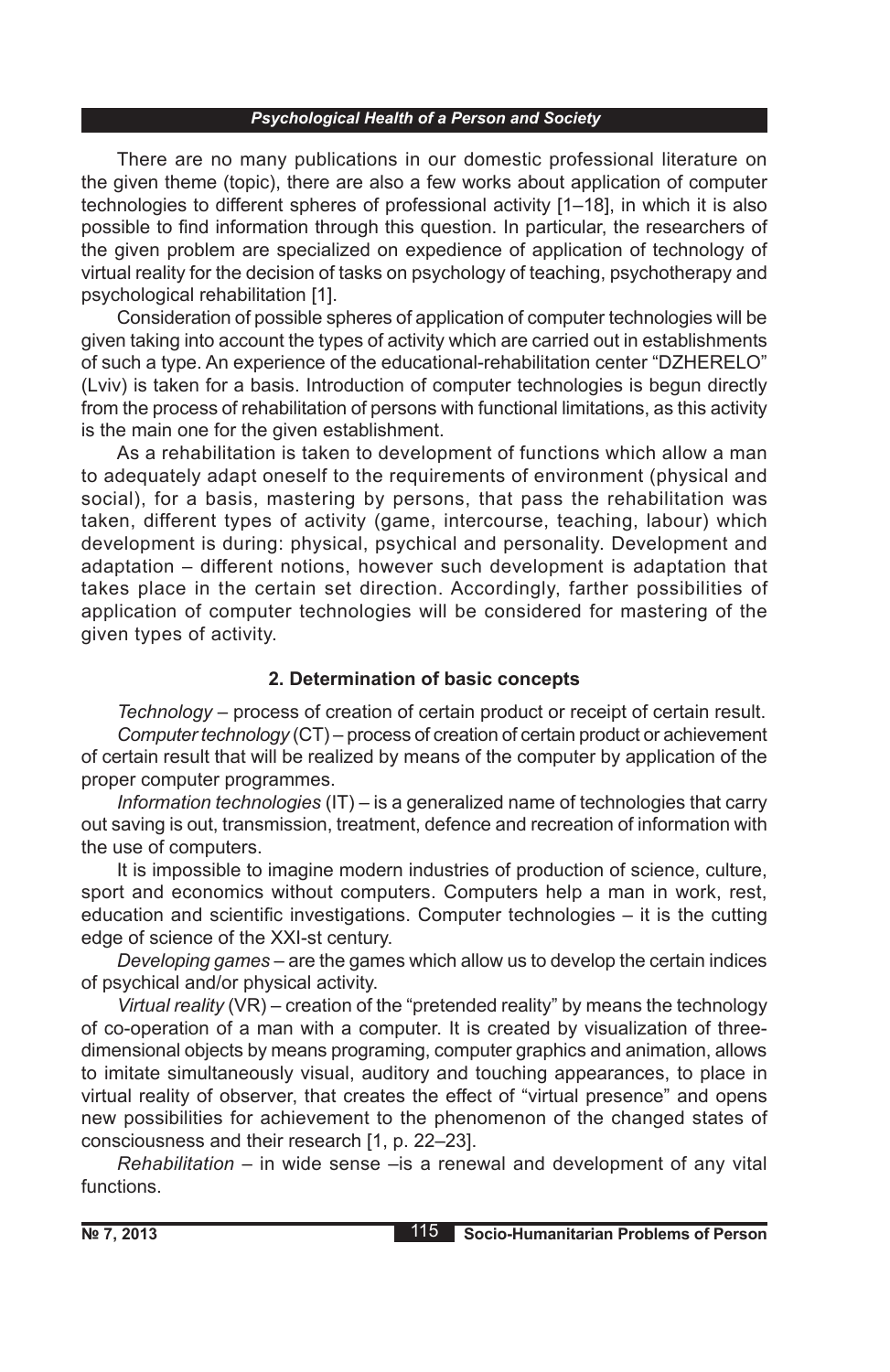Actually, in the given exposition, the question is the computerized (psychological, pedagogical, social) rehabilitation technologies.

## **3. Research results**

## **3.1. Developing a playing environment**

Therapy and rehabilitation – different notions, however these phenomena it is enough near and add each other. The game enough is widely and successfully used as for therapy – "playing therapy" – so for the rehabilitation, as quite often they decide the same tasks.

"Developing the games" enable us to develop cognitive capabilities, thought, spatial imagination, fantasy, memory, attention of children, help to capture ability to analyse, compare, summarize, to show a shrewdness and ingenuity. That is developing the games create terms for the best cognition by the children of itself and people, co-operations of man with outward things, awareness of communications with nature, families, by relatives, with itself, determination of conduct in vital situations [7].

Are correctly neat and it is well the organized games, logical tasks, exercises for development of imagination, memory, attention assist to development of schoolboys comprehensive, harmonious, help to produce necessary in the life and teaching useful skills and qualities. Game – it is a "magic stick", with the help of which it is possible to teach a child not only to read, write, and, to think, invent, lead. It is important, that the game took and was accessible, that in her there was the element of competition, if not with somebody, at least, with itself [7].

For involvement of playing component of activity it is necessary to create the proper possibilities. Usually it is various toys or table devices, rules of the game however, for creation of necessary conditions for the game it is possible to involve those possibilities which give us the computers. Children have already estimated the advantages of the computer games, therefore it is needed to use them with all seriousness.

**3.1.1. Developing the games** – allow to master, in a playing form, different components of the process of activity, by what assist to develop various psychical functions, operations and personality qualities.

Ihor is a very generous pupil. They are most various, put different requirements to the participants and give different possibilities. However for the rehabilitation it is possible with success to use the simplest and most popular. Then there is an enormous amount, from the simplest to most difficult: Snake, Lines, Tetris, checkers, chess and in.

**3.1.2. Playing constructing** – will be realized with the use of animation technologies, that allow to revive the created appearances. It enables us, in a playing form, to master the receptions of constructing that forms certain skills and assists to development of creative potential of personality. Such games are not only a different subject but also different complication – both for the persons of different tastes, and a different age or level of development. For example: Incredible toons, CivCity: Rome, Civilization and in.

**3.1.3. Interactive computer games** – carry out co-operation of player with a virtual world. Many of them are based on equation of player with the character of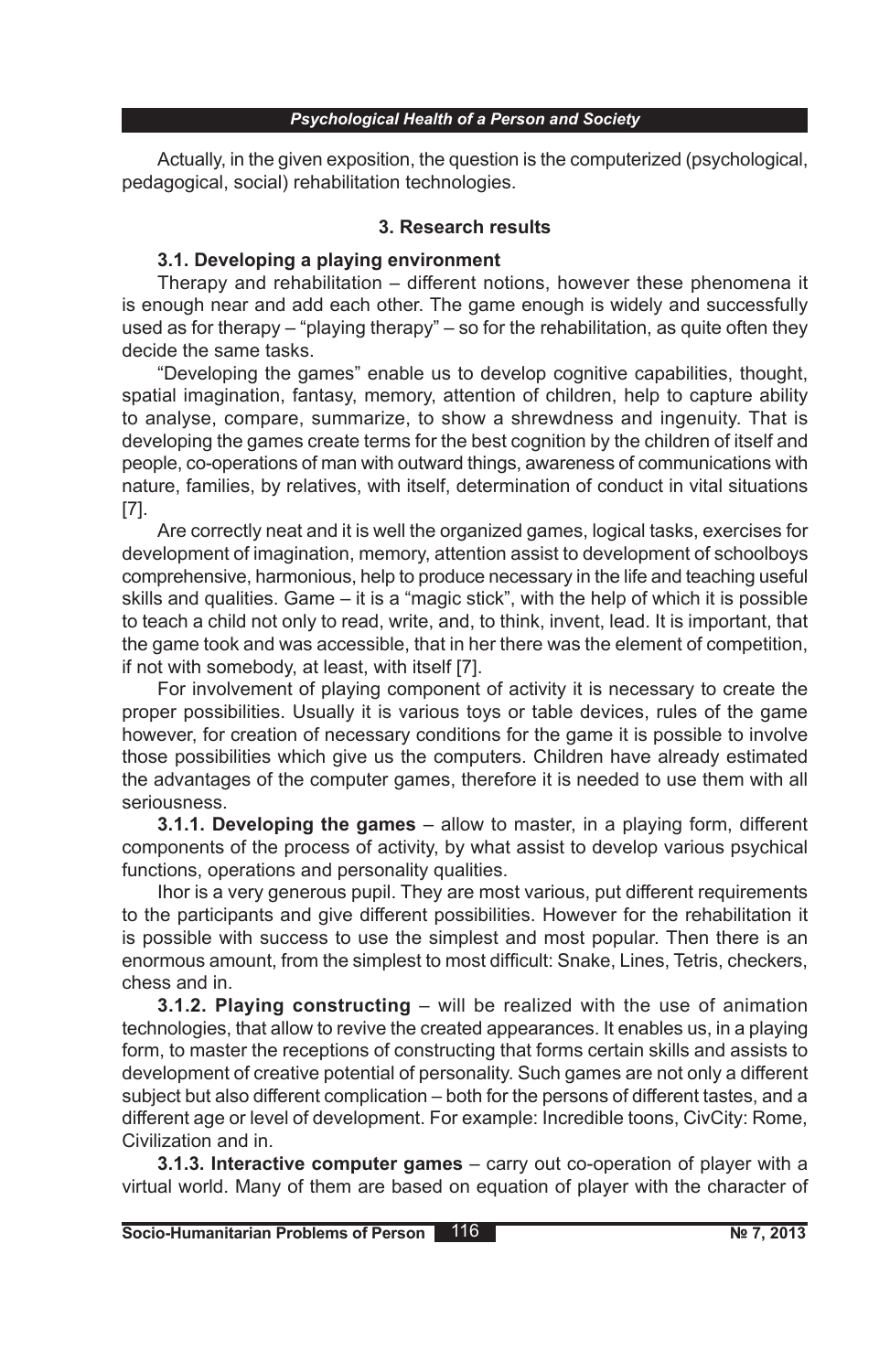game (*role games*). Thus *virtual playing reality* is often used – gives possibility of experiencing of moving in different environments and any reincarnations, creation of fantastic effects, that is used for development, and also medical treatment and correction of different psychical disorders.

Technologies and systems of SR allow creating other reality and imitating the effects of presence, by what give new possibilities not only for the games, but also teaching, training, psycho-correction, design and in., giving them a new quality. It becomes possible thanks to application of the modern programmes, helmet of SR and row of the other associated units. These are well-known Harry Potter, Betman, Superman, Mermaid and others.

## **3.2. Developing an educational environment**

Teaching is not used for therapy, however quite often it is the effective mean of rehabilitation. During teaching there is development of row of psychical processes, functions and qualities of personality. Except for it, it gives knowledge about that, how it is necessary to behave at certain terms, that to do in certain situations, how to execute the certain types of activity. Accordingly, education and teaching can be examined as an effective mean of rehabilitation of invalids social and psychological [8; 14].

The process of teaching not only allows to develop the certain indexes of psychical activity, which they are involved in, to develop personality qualities, but also to help to master different social norms; therefore he also can be examined as a mean of rehabilitation: psychological and social.

For organization of teaching it is also needed to create conditions necessary for this purpose, to provide necessary train aids and others like that. Application of the computer educational programmes gives us large possibilities for this purpose, both for teaching and control of knowledge, and for mastering of different types of activity.

**3.2.1. Programs-coaches and examiners** – are intended for the capture by various educational disciplines, preparations to handing over of examinations of a different level of complication (self-preparation and self-control). They are practically after all educational disciplines which are studied at general school, from initial classes to final. There is also the row of the programs for preparation to teaching at school of under-fives: for the study of alphabet, account, mathematical actions, tablet of increase, and also study of rules of conduct, rules of the street road and in. For example: program for the study of language, histories, biology, chemistries, physicists, mathematicians including preparation to ZNO etc.

**3.2.2. Programmes-simulators and trainers** – are intended for development of professional skills (psychological and motive) at the management by technical objects and human-machine systems. Development a common, personality and professional is provided.

*Trainer* – device for training. *The program-trainer* converts a computer into such device.

*Training –* system of preparation of organism for adaptation of him to the certain requirements and difficult terms of work.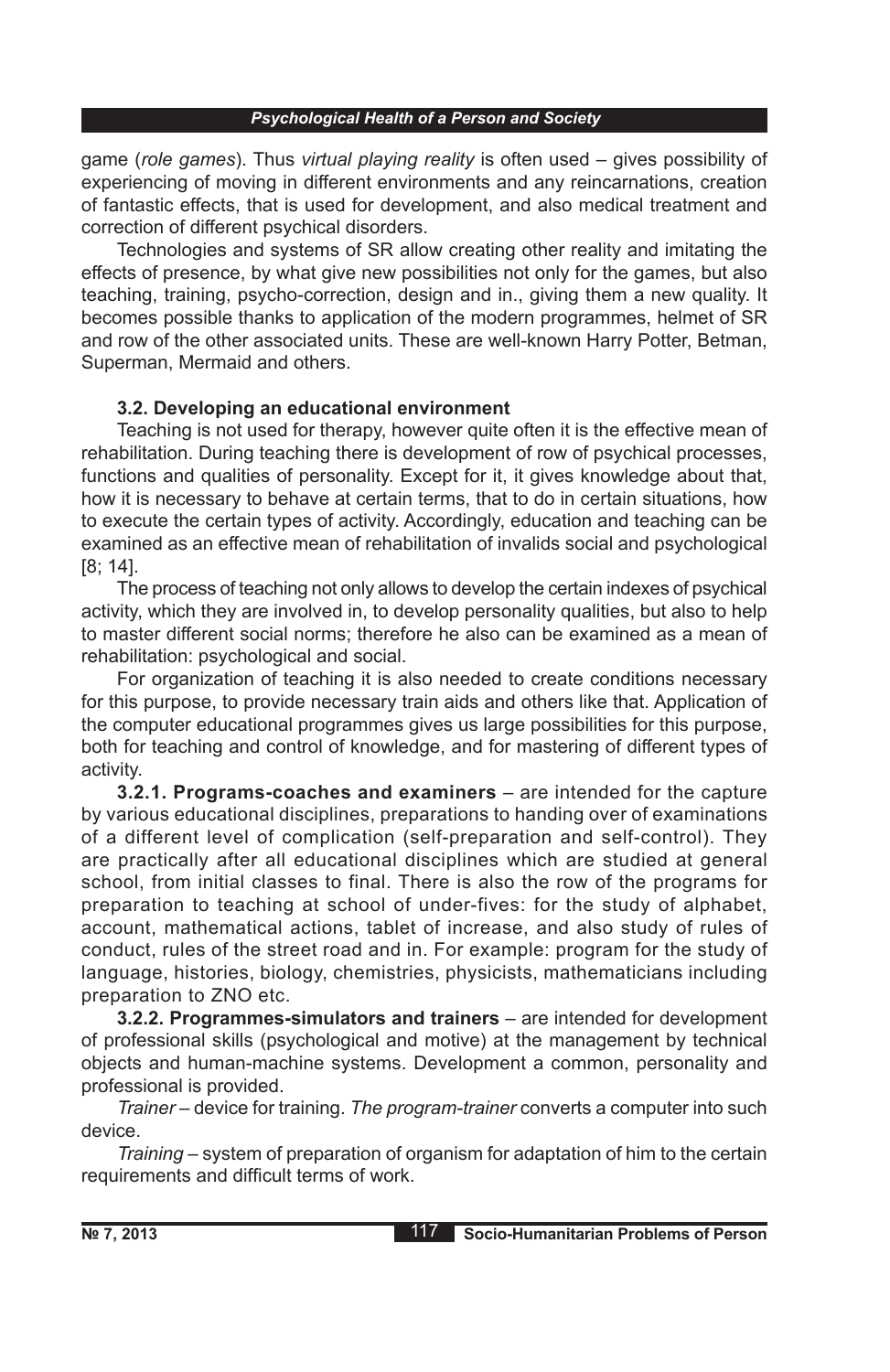The all-possible trainers are widely used at preparation today: drivers, machinists of excavators, disel- and electro-trains, airplanes, oceanic liners and ice-breakers, atomic submarine boats and space vehicles.

the sporting trainers intended for training from run or wheeling are most widespread, development as separate muscles so their groups and others like that; including electronic: for training from firing and in.

As a rule, trainer – it is a very difficult and expensive device, however modern technologies of SR allow to do them accessible, foremost to the specialists in different industries. Actually the row of the systems of SR is improved system-simulators and trainers [1, p. 33]. It is the trainer of car, bus, train, airplane, spaceship etc.

A large prospect is had by the also specialized trainers for the rehabilitation. Unfortunately, information about them is practically absent.

**3.2.3. Controlled from distance teaching in a network the Internet** – allows mastering of various educational disciplines and also getting education for certain specialities [4; 9; 11]. Today by means the controlled from distance teaching it is possible to study not only on courses, but also to get higher education. Trade education comes forward the mean of social rehabilitation of persons with functional limitations [14; 15; 17].

Possibilities of application of computer technologies in the process of teaching are not closed thereon. Next possibility - **creation of virtual linguistic environment**  – that it is necessary for the study of foreign languages [2]. Such environment designs terms necessary for the study of language, by what considerably facilitates the process of its mastering.

## **3.3. Developing a communicative environment**

Communication is the important component of social rehabilitation.

For development of skills of intercourse certain terms which it is possible to create by means the computers are also needed. Such "intercourse" has both the certain failing and advantages, clearly, that in this case users are interested exactly by the use of present advantages.

The process of intercourse by means computer technologies cannot replace intercourse in private, although not only maximally approaches intercourse by means the hardware to the real, but also gives him the row of new possibilities which can profit in the process of rehabilitation.

**3.3.1. Intercourse in chats and social networks** – give modern technologies which acquired considerable distribution and whole world of communication, for different aims: it the intercourse not only, search of people after interests and type of employments, but also consultations with specialists, forums, conferences in the mode of on-line and in. They also give certain possibilities not accessible at ordinary intercourse.

On occasion a man is difficult to present itself before other such, as she is, for diverse reasons. Sometimes appropriately hide the exterior after the virtual exterior of some character. People with functional limitations also have difficulties in intercourse, therefore is in right to engage them in such intercourse, that allows to develop necessary skills, free the exterior.

Such possibilities give ISQ, Class-mates, in contact, Facebook and in.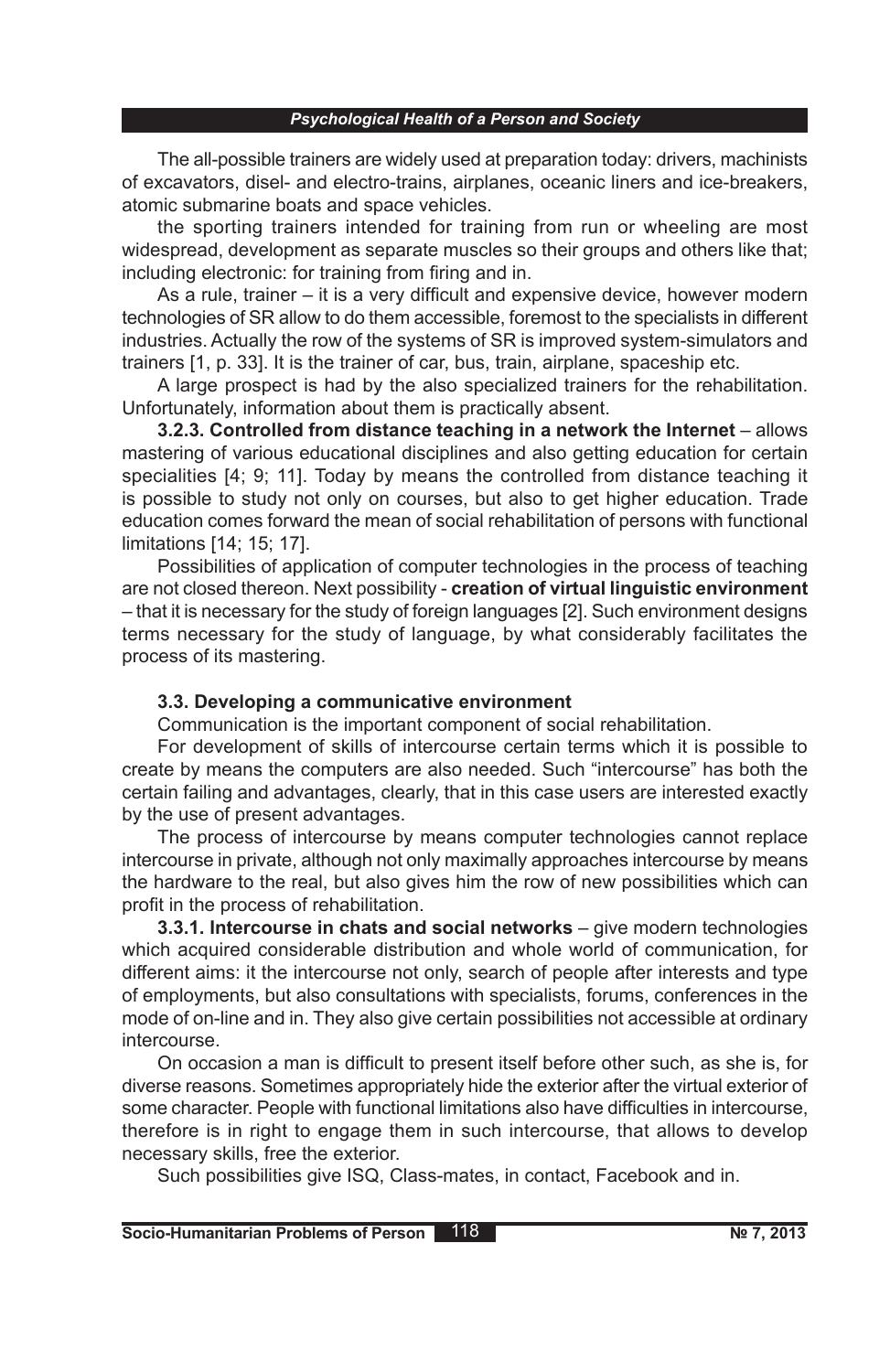**3.3.2. Co-operation with three-dimensional representatives** – the ordinary phenomenon in modern Internet-space. Can be realized both in the role games, and at intercourse in the Internet; both with the programs, and with the real people; both in ordinary, and virtual environment.

A man can choose itself a partner on intercourse, coming from the interests, inclinations, reasons, purpose of co-operation, tastes and tastes. Such choice of partner allows her to attain not only the certain mood in intercourse, but also atmosphere of trust, allows to open up before other man, as a concrete man which is also interested in such intercourse stands after each of appearances, has problems look like, and reasons and aims.

People not only elect certain appearances in intercourse on their own, but also elect their own partners with appearances certain, near or interesting to them. Often it is different animals with which a man, or heroes of fairy-tales, cartoons, film stars or known persons. It is possible to choose appearance of A. Delon or M. Monroe – he will have for that who elects him, the same value, as for an actor, that gives him a role on a stage – reincarnation. It is such a simple programme the "Simulator romantic meeting" and in.

**3.3.3. Non- verbal intercourse** – with involvement of touch stimuli.

It is known, that in intercourse to the "persons to the person", both on business, and intimate-personality, the touches act important part. They can mean approval and heartening, persuasion or assertion and support of status and others like that. The touches cause the touch and kinesthetic feeling, which create by means mechanical, electric, thermo-electric or vibro-activators. By means psychophysiological mechanisms the virtual touches strengthen feeling of presence in the given environment, and also feeling of involvement [q. after 1, s. 27].

**3.3.4. Work in a command** – also can be modeled and realized by means modern CT. Such possibility is given by the row of games – as *a game in a command* that it is possible to illustrate on a next example.

In one of researches co-operation of experimental (the role of teacher of foreign language was offered them) with a virtual student group was designed. The members of virtual student group demonstrated a different depth of knowledge and degree of the personal interest in a foreign language. The experimental began to behave to the members of virtual group as to the living people, especially as next to the verbal influencing they could remove virtual appearances, to feel the contact by eyes with the members of group, to demonstrate them indicatory gestures, thus to do it in an enough realistic manner [q. after 1, p. 30]. Application of the given technology allows us to find out, not what verbal, kinesthetic and other signals apply experimental at co-operation with other subjects.

Next level and another possibility of application of computer technologies for the indicated aims is the realization **of the manipulating influencing.**

## **3.4. Developing an environment with the use of other types of activity**

For the decision of tasks of rehabilitation it is possible to involve other types of activity. All necessity for them is also given by computer technologies.

**3.4.1. Labour activity** – is used in the process of rehabilitation as "labour therapy".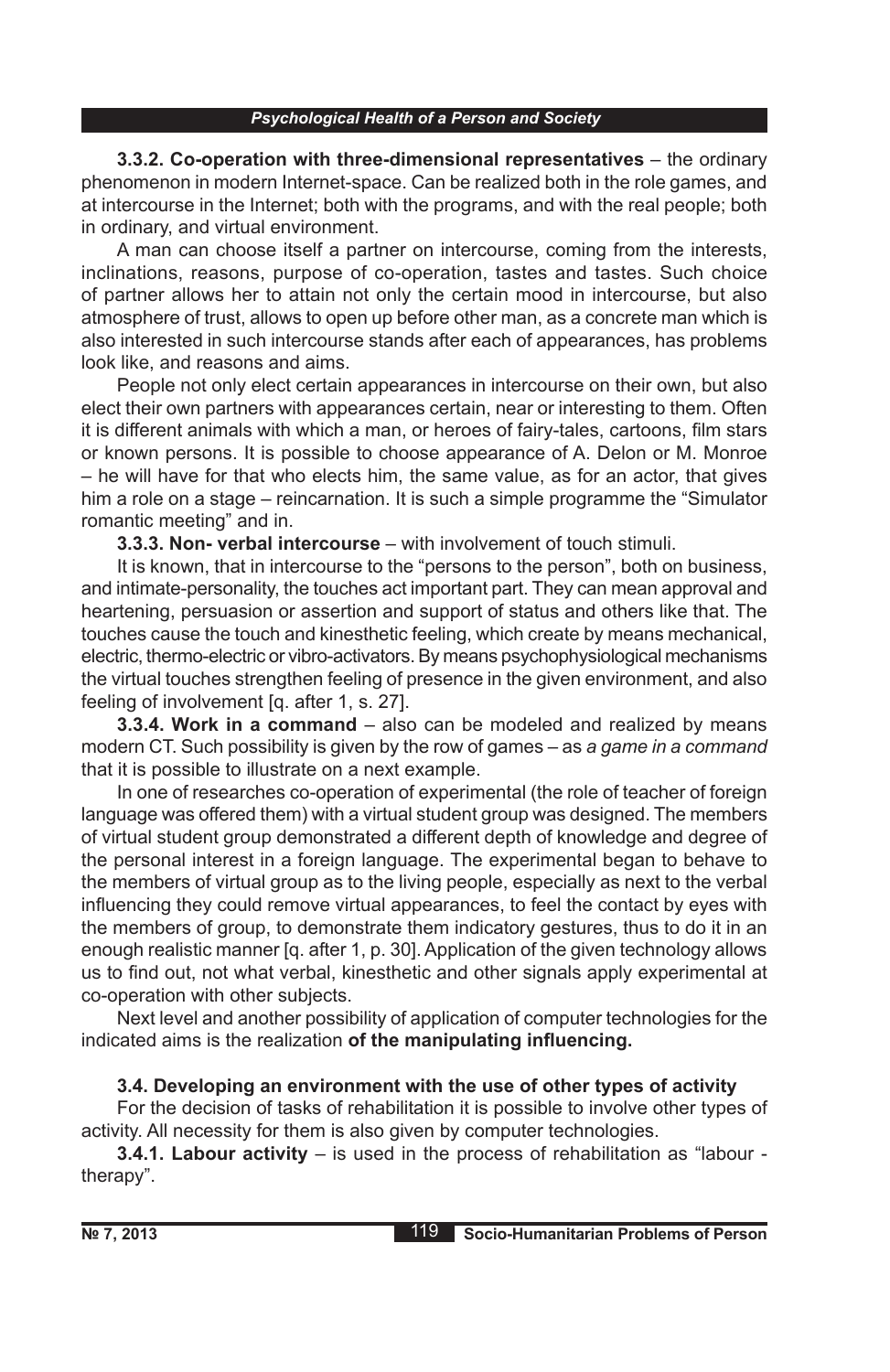The all more of types of professional activity are carried out today with the use of computers and various computer technologies. Computers give possibilities new, extraordinary earlier for the ordinary types of activity (for example: typing, makeup, picture and in.), but also create new. Some types of activity impossible without computers: programing, WEB-design, 3-D design of the all-possible real objects and in.

**3.4.2. Sporting activity** – is also used for the rehabilitation – "inva-sport".

By means the network the Internet it is possible to compete with a competitor or even take part in competitions from the row of types of sport: checkers, chess, nards, sporting bridge, paintball, control strike – strike-ball, rally and other races, sporting orientation, and also from especially the computer types of sport, as a sporting programing and in.

With the use of the special equipment most types of sport become accessible. For example: simulators of different sporting games, sensory playing cantilever Wii (allows to play boxing, tennis, golf, to be engaged in a fitness, to fish) and in.

Most distribution was acquired **by sporting imitators**. How ensues from the name - imitation of some sporting game, most distribution was got by the imitations footballers hockeyтенісin and golf, bowling and billiards.

**A sporting manager** is a sporting variety симулятора. That at a simulation of the player of directly after is a distinctive feature playing process and can affect motion of match in on-line regime, and at the management of tuning tactics, transfer strategies and financial operations get out beforehand, and a player looks over results already after a match.

In a sporting manager a player comes forward in a role of leader an own sporting command (by a sportsman). Victory in matches becomes the task of playing not only, but also competent and successful management infra-structure the club. For example: "11х11" - soccer on-line-manager "Kings of Ice" - hockey on-line-manager etc.

**3.4.3. Creative activity** – is used for the indicated aims as "insight therapy", develops the creative capabilities of personality.

For this purpose it is possible to use editors' graphics and musical, and dedicated musical computers and others like that. It is possible not only to write and reproduce a melody, but also difficult musical work on a lot of parties.

A melody can construct not only, and practically anything, that it is possible to create: building, complexes of building, different objects, technical devices, electronic charts, compounds, exterior, enterprises, airplanes, machines, and others like that, to explore and change their descriptions and others like that.

Thus even not so it is important to create something, both to help a patient to believe in the forces, to expose present possibilities, to create the situation of success.

# **3.5. Computerized psychotherapy methods**

**3.5.1. Forming of the emotional states** – one of tasks of psychotherapy, can successfully decide by means computer technologies.

For illustration of such possibilities appropriately to consider a next example. Specialists Spanish and Italian created a virtual environment which is instrumental in forming of a man of the certain emotional states, or influenced: sorrow, happiness,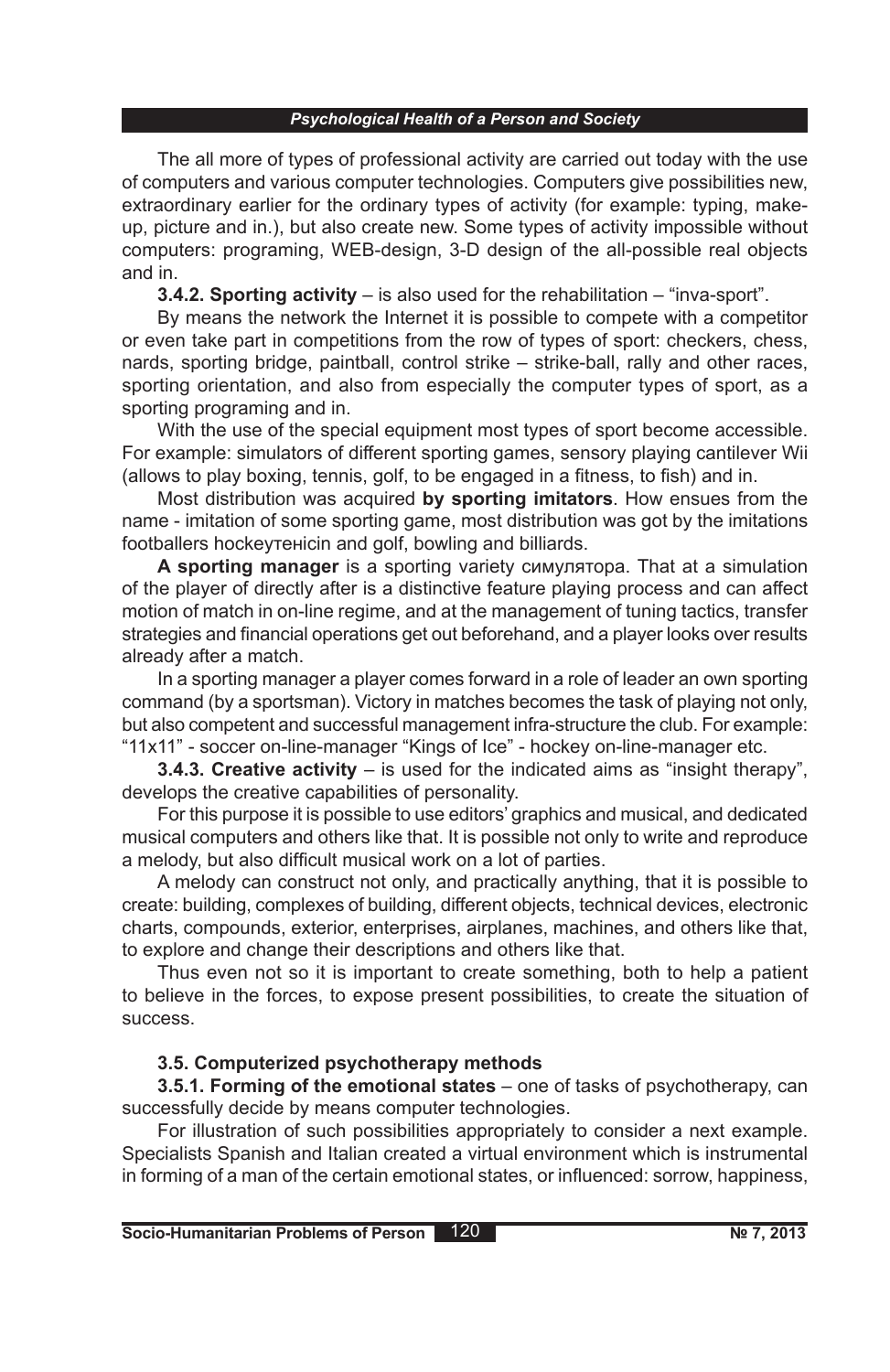alarm or relaxing. For this purpose There was suggested to move independently on a virtual park and inspect different objects – trees, benches. For forming of concrete moods a few parameters of influencing were used: brightness of illumination, musical accompaniment, an emotionally painted short text, set task and others like that. Research showed that the mood of experimental has changed according to the induced emotional states [q. after 1, p. 28-29]. Developers recommend application of similar technologies in clinical aims.

**3.5.2. Forming of behavioural reactions** – expedient in psycho-traumatic situations. (Thus any unknown everyday situation can become psycho-traumatic). It is arrived at by research of reactions on the certain modeled situations and involvement of necessary correcting stimuli.

A situation, in which a man shows the inadequate conduct, is designed for this purpose. Being placed in the proper environment, she is in a certain position of choice of displays of conduct. Mastering situations unusual and untypical, a man gradually works off the optimum variants of conduct.

The English specialists from the social rehabilitation of children with the limited possibilities of health actively use computer technologies which work in the interactive mode with a child. Special seat among them is taken by the "social" computer programs which design situations in a shop, subway, in the street etc, that allows a child with the limited possibilities to adapt oneself to that or other unknown vital situation [6].

Computer technologies not only lower the degree of intellectual defects and are instrumental in opening of potential possibilities of psyche, but together with it develop manipulative activity on the whole and shallow motoric of hands in particular, a number of other loco-motor functions is optimized, are instrumental in becoming and development of linguistic analyzer etc It is necessary to underline that estimation of effect of the use of the computer programs is truly objective, as she is conducted by a computer by means the system of marks, that a child for time unit or on the amount of the right executed tasks collects [6].

The programs developing and educational are called including to train a child to independence of acceptance of decisions. Much labour therapy in England examine exactly work with a computer as possibility for employment of children with the limited possibilities of health in the future, awareness by him the public utility and, as a result, successful socialization in the adult life [6].

**3.5.3. Overcoming of phobias and post-traumatic stresses** – is possible due to creation of reality special, friendly (or at least, not very difficult) to the patient.

The row of the programs which allow to over-come all-possible fears is developed, to achieve the state of relax and others like that. A number of them was passed by the necessary tests and are recommended for clinical application.

At the use of such therapy, people must conduct more long time in a direct closeness from the object of the fears. It helps gradually to get rid of from an obtrusive phobia.

The gradual producing to the patient of objects, that cause fear is the traditional method of medical treatment of phobias, with providing here of his perfect security. So, suffering by fear of height lift on overhead floors and roofs of height building, people the victim from the attack of animals are led in a zoo, where they, being in safety,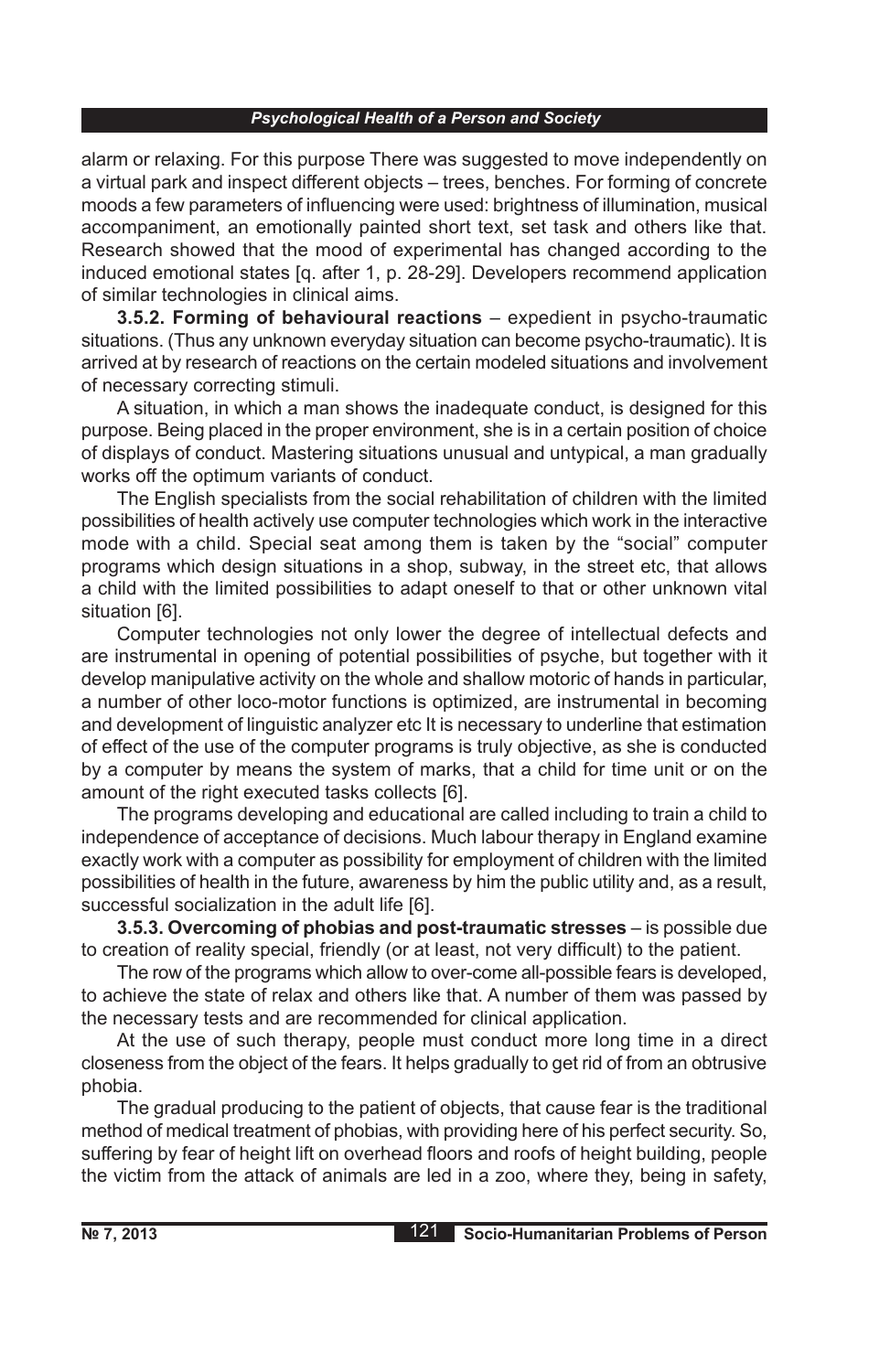can co-operate with animals. From recent pores for the same aims virtual reality is used, which you can fly in, to walk on sky-scrapers, is found in a room with a spider and not here to fear on it to age. For example: to the man which fears spiders, the specially mounted video is shown which spiders are not quite frightful in, and which are not needed to fear. The effect of the gradual getting used is used, during the row of sessions spiders grow more rife.

## **3.6. Renewal of the lost functions**

For today by means the specialized computer programs the renewal of the functions lost to the row is carried out, in particular, at persons with the loss of eyesight, ear, broadcasting and in. partial or complete As a spectrum of such possibilities is enough wide, the given theme needs separate consideration.

It is necessary to consider other possibilities of application CT in activity of educational-rehabilitation centers for persons with functional limitations, which directly not connected with the process of rehabilitation, however are important for its organization, optimization, intensification and control.

## **3.7. Expansion of professional possibilities**

**3.7.1. Programs for professional diagnostics** in different industries, computerized diagnostic complexes and systems. For today it is diagnostics of sight, ear, descriptions of attention, indexes of intellectual development and his constituents, diagnostics of indexes of perception, more professional important qualities, professional fitness for certain for a certain profession and others like that.

**3.7.2. Correctional and forming the programmes** for development of certain psychical processes, states, properties, and also functions of different systems and their complexes. It is enabled to carry out the row of functions, as: correction of lacks of broadcasting, correction of lacks of sight (how a cross-eye is), correction of feeling, correction of indexes of attention, training of attentiveness, and yet development of row more professional important indexes.

**3.7.3. video-telephone internet-communication** – allows operatively controlled from distance to conduct the conferences, seminars, symposiums, conferences with specialists from other establishments, including from other countries, to get their consultations and others like that.

It is possible to set permanent communication with other similar establishments, to work out with them not only the partner relationships but also everyday collaboration in the decision of tasks of rehabilitation and in.

For example: technology of SKYPE allows not only to see an inter-locutor at the distance, but also to conduct the conferences, seminars, to do operations and others like that.

## **3.8. Automation of scientific researches**

**3.8.1. Conducting of experimental researches** – is possible from the given testing stimuli by means the proper computer programs; thus for researchers it also creates the row of advantages.

In relation to the problems of rehabilitation, it is possible to explore the features of perception and cognition of persons with different disorders and diseases, that it is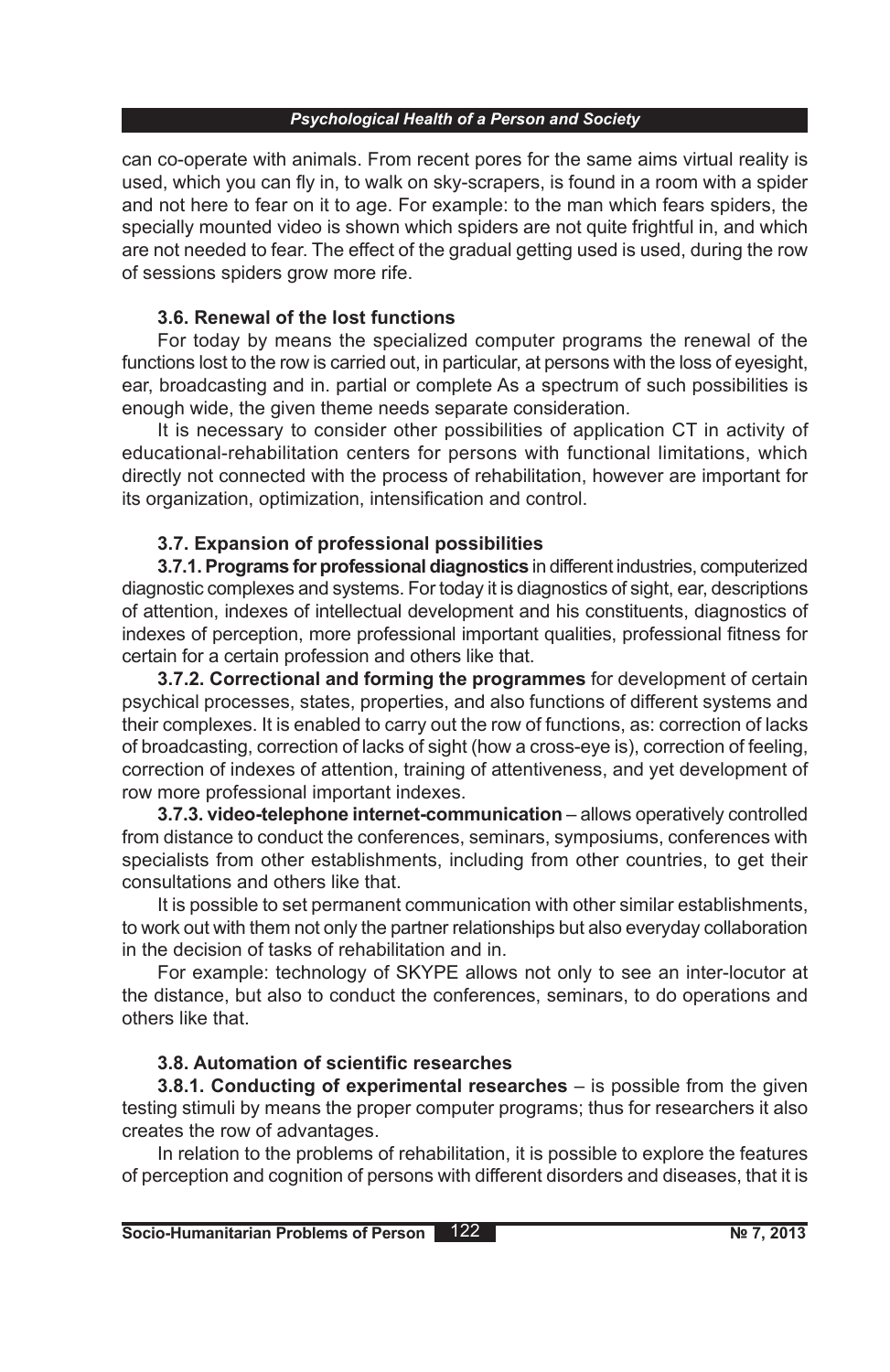necessary for bringing of corrective in the process of their teaching and rehabilitation, drafting of individual plan of work and others like that.

For example: a man is placed in a virtual labyrinth, and put the task to get out from him. Exploring this process, activity of experimental is fixed, what signs he is oriented on at the search of way, strategies of decision of task, assumed errors, time and others like that.

Research of efficiency of activity (at implementation of different tasks) and search of ways of increase of efficiency is carried out.

## **3.8.2. Design of process of rehabilitation and in.**

Both the body of man and different systems of organism can be designed, accordingly, it is possible to explore influencing of a different correcting, including rehabilitation influencing. The result of the protracted process can be known beforehand, thus it is possible to pick up the most optimum influencing and programs of actions from perfection of all process [12; 13].

## **3.8.3. Design of the administrative influencing**

Rehabilitation center – difficult system, functioning of which also can be designed and explored for the search of ways of optimization of the administrative influencing, search of weak points and their strengthening and others like that. Thus, the search of optimum decisions is carried out not by tests and errors (that very expense), and on a scientific basis.

Upon completion it is necessary also to mark that by neither the resulted examples of the use in each of spheres, nor indicated spheres of activity possibilities of application of computer technologies in work of establishment are not closed, that is engaged in the rehabilitation of persons with functional limitations. So, in the given time the technologies of the manipulative influencing, psychology of orientation and study of surroundings develop actively, systems of management by a look by different objects and others like that – that can be used for the decision of tasks of rehabilitation.

## **4. Conclusions**

1. Modern computer technologies give wide possibilities in all spheres of human activity, a number of which can be used in the process of rehabilitation of persons with functional limitations.

2. Their application gives new possibilities for the workers of rehabilitation establishments, gives possibility to realize a previously inaccessible method that extends the spectrum of services which are given and improves the level of satisfaction of necessities of clients.

3. Application of modern computer technologies gives possibility for rehabilitation establishments to develop a new higher level of functioning, practically in all types of activity.

It is foreseen to conduct further investigations which will allow us to estimate the efficiency of computer technologies in the process of rehabilitation of persons with functional limitations, different nosology and age categories.

*Author's translation of the article*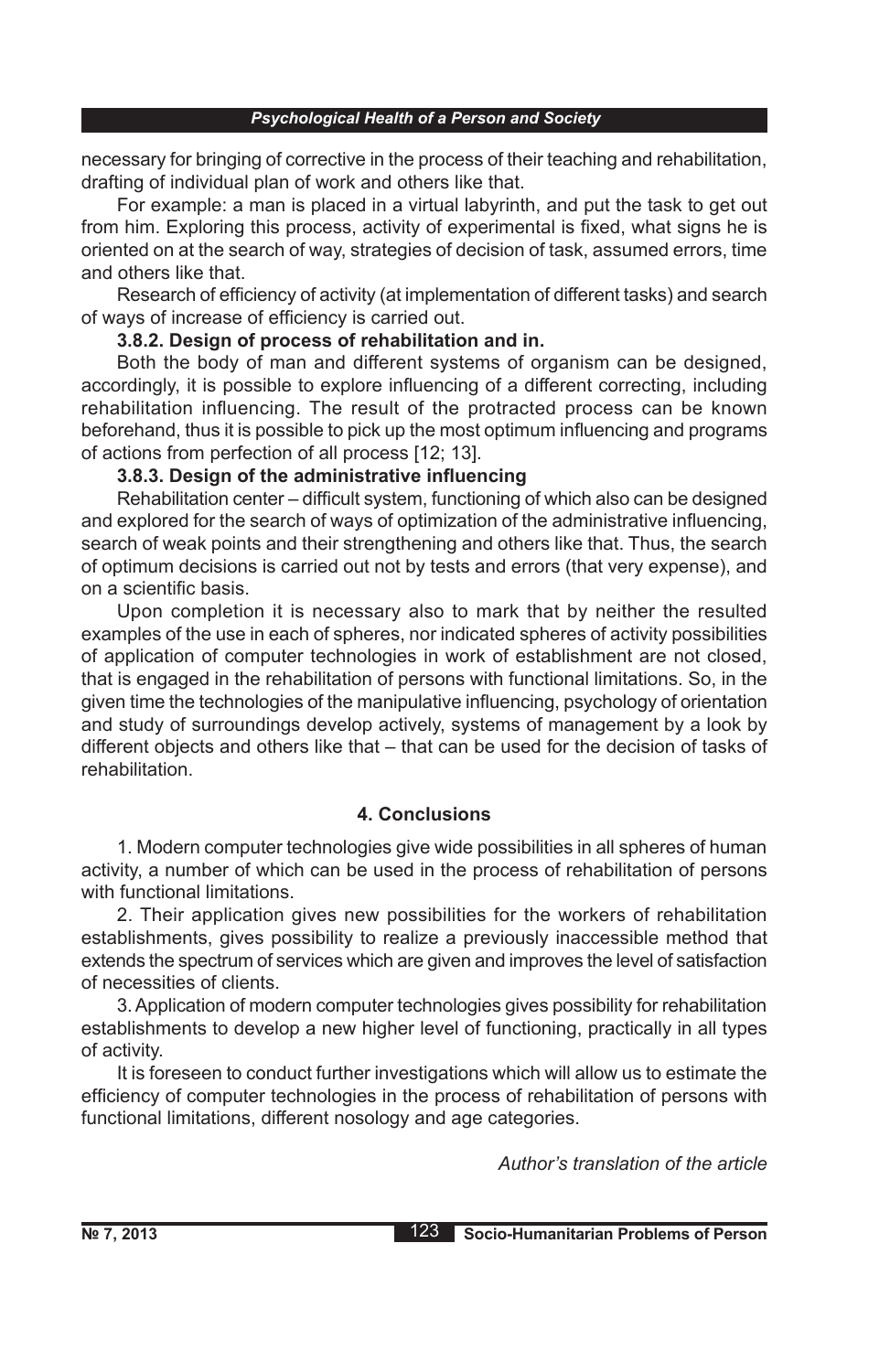## *Lіterature*

- *1. Войскунский А, Меньшикова Г.* О применении систем виртуальной реальности в психологии // Вестник московского университета. Психология. Серия 14, 2008. № 1. С. 22–36.
- *2. Висоцька О.* Вивчення іноземних мов з застосуванням змодельованого мовного середовища // Філософські пошуки, 2006. Вип. ХХІ-ХХІІ. С. 248–255.
- 3. Ігри та обладнання для корекційно-розвиваючих занять з дітьми з особливими освітніми потребами <www.int-edu.ru/index.php?m2=506&m1 =0&ms=1#cat\_ 621>.
- 4. Комп'ютерні технології та вища освіта людей з особливими потребами: Дистанційне навчання в системі соціально-трудової реабілітації. Збірник наук. доп. і статей. К.: Вища шк., 2002.
- *5. Мороз Б., Овсяник В.* К вопросу о внедрении компьютерной технологии в специальное обучение детей с особыми образовательными потребностями // <http:// crs-vabos.com.ua/Vnedrenie>.
- 6. Реабилитация детей с ограниченными возможностями. Англия. // <www.radvisasha.livejournal.com/719655.html>.
- 7. Розвиваючі ігри //< www.grinchuk.lvivua/referat/1/951.html>
- *8. Хлопин Д.* Получение образования как социальная реабилитация инвалидов и развитие общества // <library.rehab.ovg.ua/ukrainian/prof/hlopin>.
- *9. Шуневич Б.* Теоретичні основи дистанційного навчання. Львів, Вид-во ЛДУ БЖД, 2009.
- *10. Шевцов А.* Психолого-педагогічні аспекти соціального реабілітування осіб з обмеженнями життєдіяльності у віртуальному комп'ютерному середовищі // Науковий часопис НПУ імені М. П.Драгоманова. Серія № 19. Корекційна педагогіка та психологія: Зб. наук. праць. К.: НПУ імені М. П.Драгоманова, 2009. № 13. С. 218–221.
- *11. Шевцов А., Дітковська Л.* Технологія дистанційної освіти в навчально-реабілітаційному просторі навколо осіб з обмеженнями життєдіяльності // Матеріали міждисц. наук.-практ. конф. ["Технології інтелектуальної діяльності"] // <http:// www.psy-science.com.ua/department/texty/konf0902 /shevtsov.doc>.
- *12. Шевцов А.* Системне моделювання комплексних реабілітаційних процесів // Соціальний захист, 2009. № 1. С. 11–14.
- *13. Шевцов А.* Аналіз та моделювання комплексних корекційно-реабілітаційних систем і процесів // Науковий часопис НПУ імені М. П. Драгоманова. Серія № 19. Корекційна педагогіка та психологія: Зб. наук. праць. К.: НПУ імені М. П. Драгоманова, 2008. №11. С. 246–252.
- *14. Шевцов А.* Особистісно центрована концепція формування реабілітаційного простору професійної освіти // Збірник наукових праць Кам'янець-Подільського державного університету: Серія соціально-педагогічна. Випуск VII. Кам'янець-Подільський: ПП Мошинський В.С., 2007. C. 94–103.
- *15. Шевцов А.* Сучасні технології оптимізації вищої освіти людей з інвалідністю // Вища освіта України, 2003. № 3. С. 91–98.
- *16. Шевцов А.* Професійна освіта як засіб соціальної реабілітації людей з особливими потребами // Педагогіка і психологія професійної освіти: результати досліджень і перспективи: Збірник наукових праць. Київ, 2003. С. 305–309.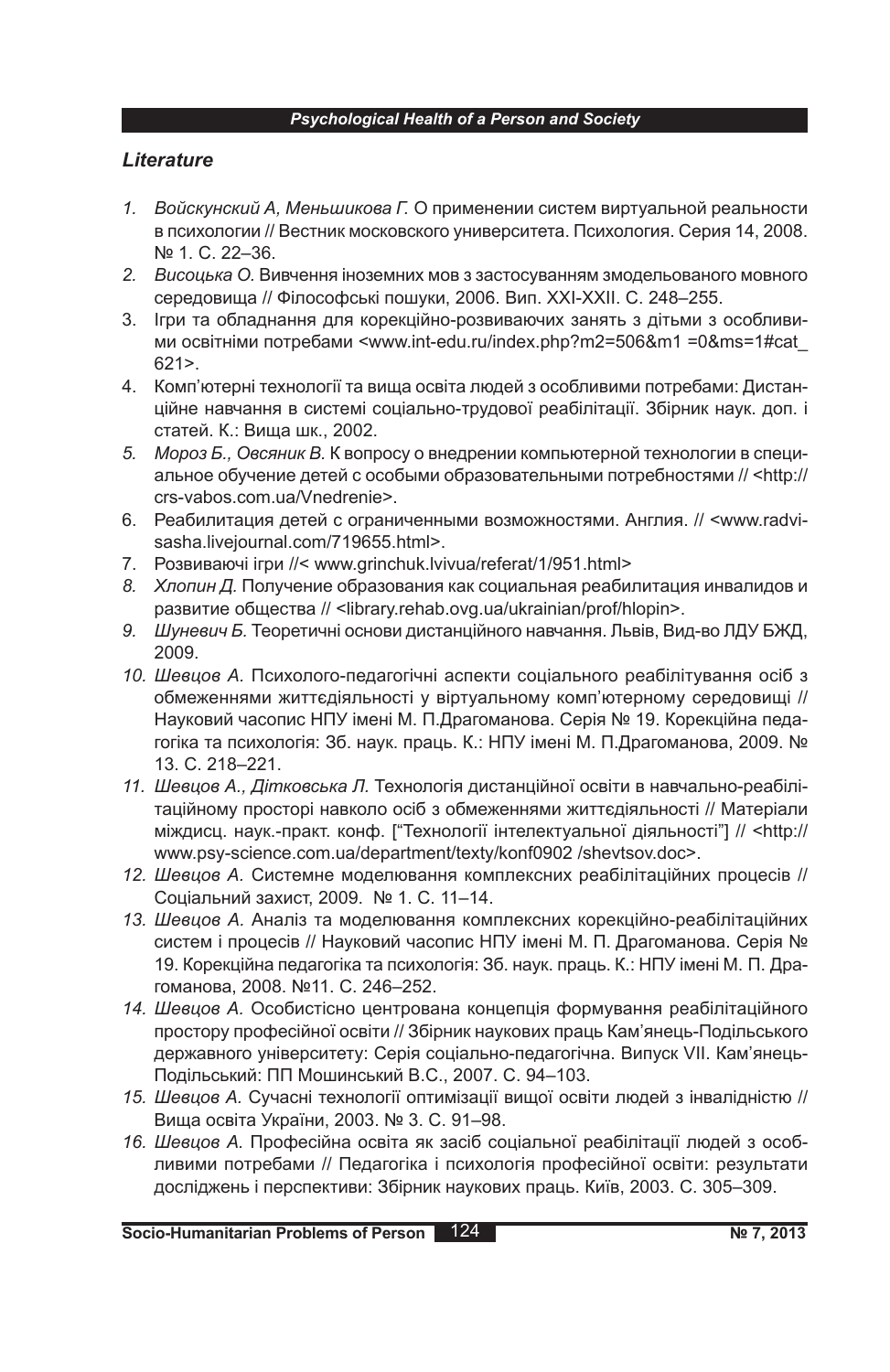- *17. Шевцов А.* Проблеми дистанційного навчання у контексті професійної освіти студентів з особливими потребами // Комп'ютери в навчальному процесі: Зб. матер. Всеукраїнській наук.-практ. конференції. Умань: "Алмі", 2002. C. 178–182.
- *18. Шевцов А.* Новітні технології навчання в освіті студентів із фізичними вадами // Актуальні проблеми виховання та навчання людей з особливими потребами: Зб. наукових праць. К.: Університет "Україна", 2002.

*An article received by the Editorial Board 15.03.2012 Accepted for publication 24.06.2012*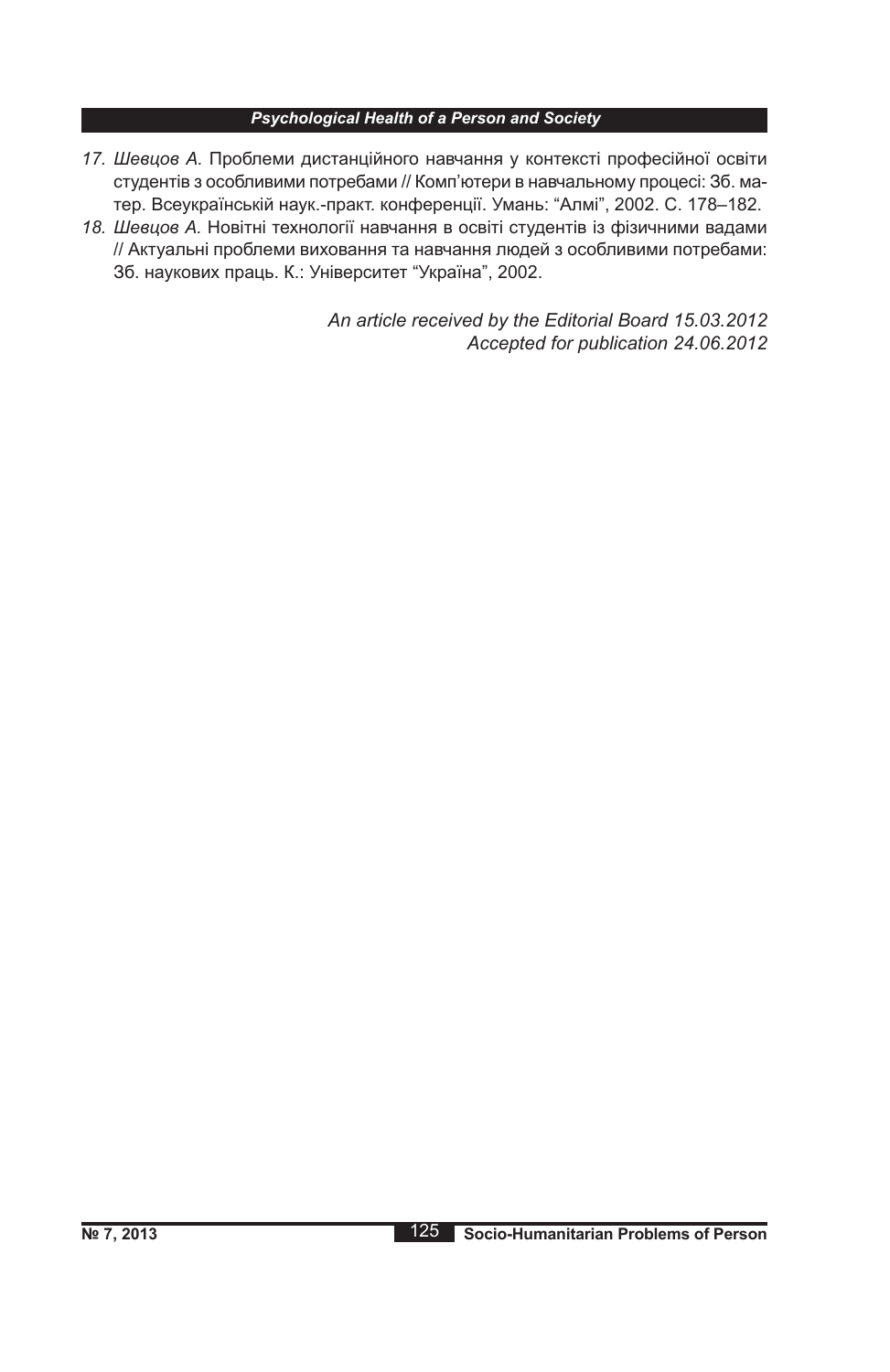### **Рецензії**

# **A CHRISTIAN IN THE SECULARISATIONAL WORLD**

## *Andriy Dakhniy*

*A Review on Tomash Halik's Book "A confessor's night: paradoxes of weak faith in the post-optimistic epoch". Zhovkla: Missioner (Missionary), 2010. – 288 p.*

First of all it is necessary to make two significant remarks (quantitative and qualitative terms): this is the first book Tomash Halik, which translated into Ukrainian language (although his work has been translated into various languages of the world), the material in this book – a great food for the intellect, an excellent opportunity for thoughtful readers to communicate with intelligent, erudite and serious interlocutor. In short, on the one hand, the "prime minister", debuts on the other, a wonderful lecture for intellectuals (by the way, given the very frequent references to and quotations of certain thinkers, it would be superfluous if the book is accompanied by T. Halik index).

In fact, the work of the Czech theologian, sociologist and philosopher, is a sixteen essays, each content related and addressed to a wide readership. However, we are talking about such readers between "broad", which in principle willing to reflect on the themes and ideas that outlined their author and "presentation" at the beginning of the work – while T. Halik asked not otherwise bother reading the opus of people for of those ideas seem straightforward, "unproblematic" and who therefore do not need to speculate about it, and those who are "on the opposite pole", i.e. reflection of this kind believe nonsense, old junk [see p. 35]. That is fine by losing themselves in case the futility of any attempt to impose something to inspire or to force something, "there is no compulsion to admire".

By the way, this "the question" indicates sober, realistic author. However, the pages of the book breathes concern and interest, clearly visible living temperament, passion T. Halik and its features such as limiting openness, sincerity and Confessional (as he often has to listen to the priest's confession, but in this book he himself confesses in part). Incidentally, the combination of conscious capacity to look at things and the ability to create a unique intellectual passion of the spirit, a special coloring book. The author does not weigh much ability to "bring in their faith", and the opportunity to push the reader to reflection on those issues of this reader or no notice, or accustomed drift, indifference, takes – by force of inertia – only "at a certain point of view", not least because depending on prevailing in society and how media imposed minds and attitudes (basically, add, anti-religious, anti-Christian).

So T. Halik not accept calls from the doorway all the values that he holds dear. First of all, having behind him a great intellectual training, he seeks to instill in the reader critical thinking skills. But Czech is critical and for himself. Thus the author without any hint of reasoning or moralizing shares with the reader his own experience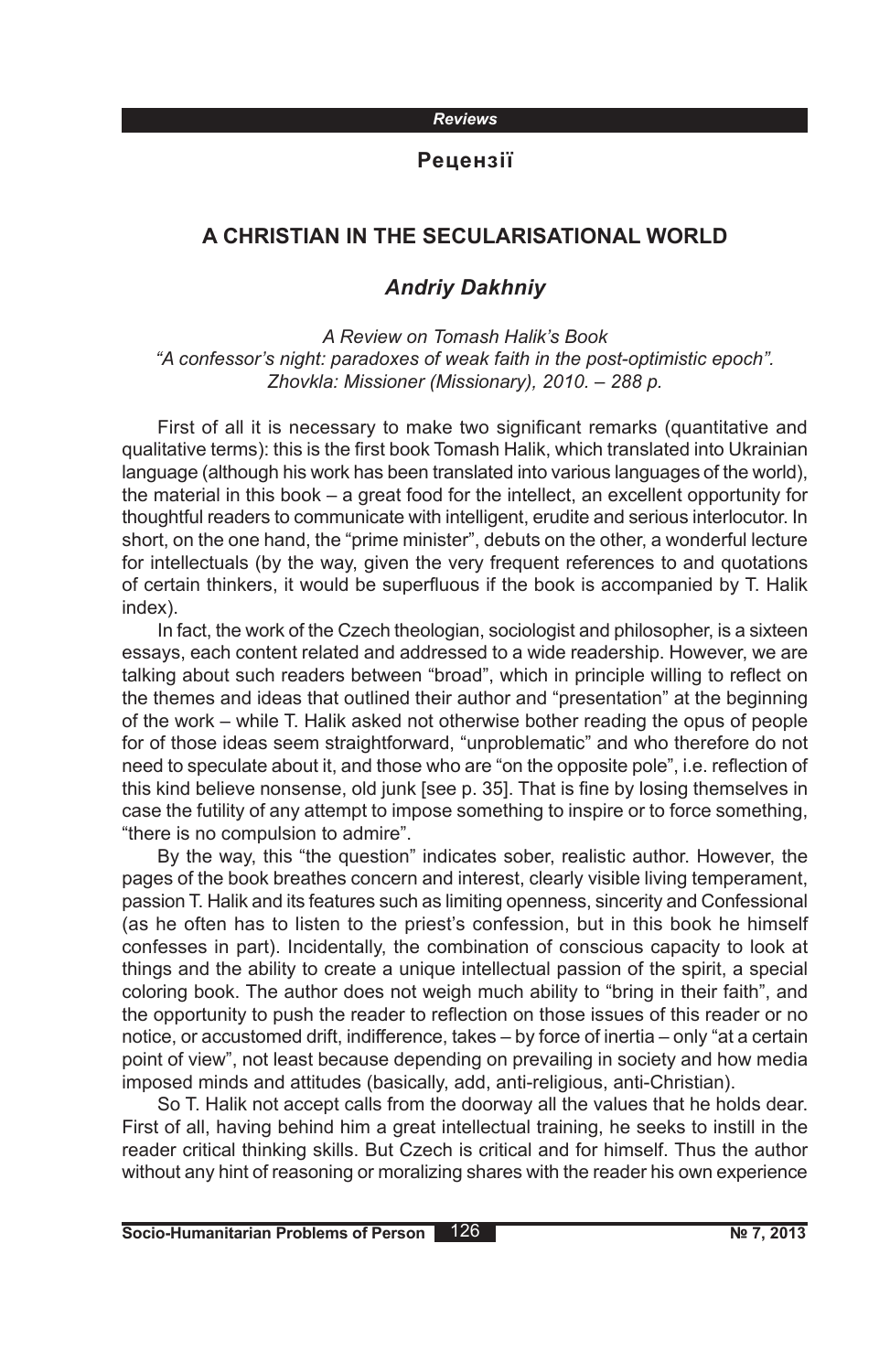of reflection and faith. And this experience is recognized T. Halik, best experienced and therefore best reflection not "noisy in Prague during the academic year" [p. 261–262], and in a state of solitude in the wilderness, where there is much more peace and quiet...

#### **Some of concern**

But back to the beginning of the book or rather to its name. In fact, very important is the last subtitle – "paradoxes little faith in post-optimism era". It's no secret that our era meant (depending on certain contexts) in very different ways: as a "post- modernist" and as a "post-industrial" and as "post-humanist" and as "post-metaphysical", and finally as "post-Christian", etc. Meanwhile, the Czech philosopher calls it "postoptimism", pointing to the widespread current atmosphere of frustration, sadness, pessimism. Therefore, the author dares to talk about Christianity and its "optimistic" the truth is in night, vector is directed in the opposite direction. That is his task ahead seems very difficult.

Of course, as a *man of religious* T. Halik upset and worried most of his contemporaries skeptical about religion. However, of particular concern is the fact that this skepticism is most spread among the people the western world, and not just the largest object of this skepticism has just Christianity – religion, whereby a large extent, this event, in fact, appeared as a powerful and distinctive civilization (however, concerns the author is not only the situation in the Western world in general, but also in his native Czech Republic in particular – in a country where the number of people who recognize their indifference and even hostility towards Christianity is not the highest in Europe).

As someone *intelligent* T. Halik has extensive experience not only read many theological, philosophical and literary texts, but also to communicate with educated people, and turns it especially to those of them that have not forgotten how to think and able to critically evaluate what is happening around, though many of them tend to be critical of it to religion. However, their very openness, vision, willingness to hear at least some arguments are, if not guarantee, at least in the case of a hypothetical chance of success of such a dialogue.

By the way, that such an attempt no hopelessness, T. Halik could convince other experience. For example, in the twentieth century the situation was quite similar on both sides of the "Iron Curtain "Father Alexander Men was doing something similar in dechristianian Soviet Union, which came up with the "godless" revolution in 1917 (and he sought above all it is the intelligentsia), and Jacques Maritain or Etienne Zhilson were "sower" gospel truths in dechristianian France, which experienced a crisis of Christianity since the times of earlier (in a sense the forerunner of such religious thinkers might be called, of course, not only Russian religious philosophers in the first case or the French thinkers such as Rene Chateaubriand or Paul Claudel in the second case, but the German Friedrich Shlyayermaher and his "speech about religion", where he is known to be appealed to the educated people of, that religion despised).

Interestingly, T. Halik, who in his book does not appeal either to the first or to the second tradition of thinking can be seen, however, as a man, miraculously involved in both: he found time totalitarian Czechoslovakia in the past and gained considerable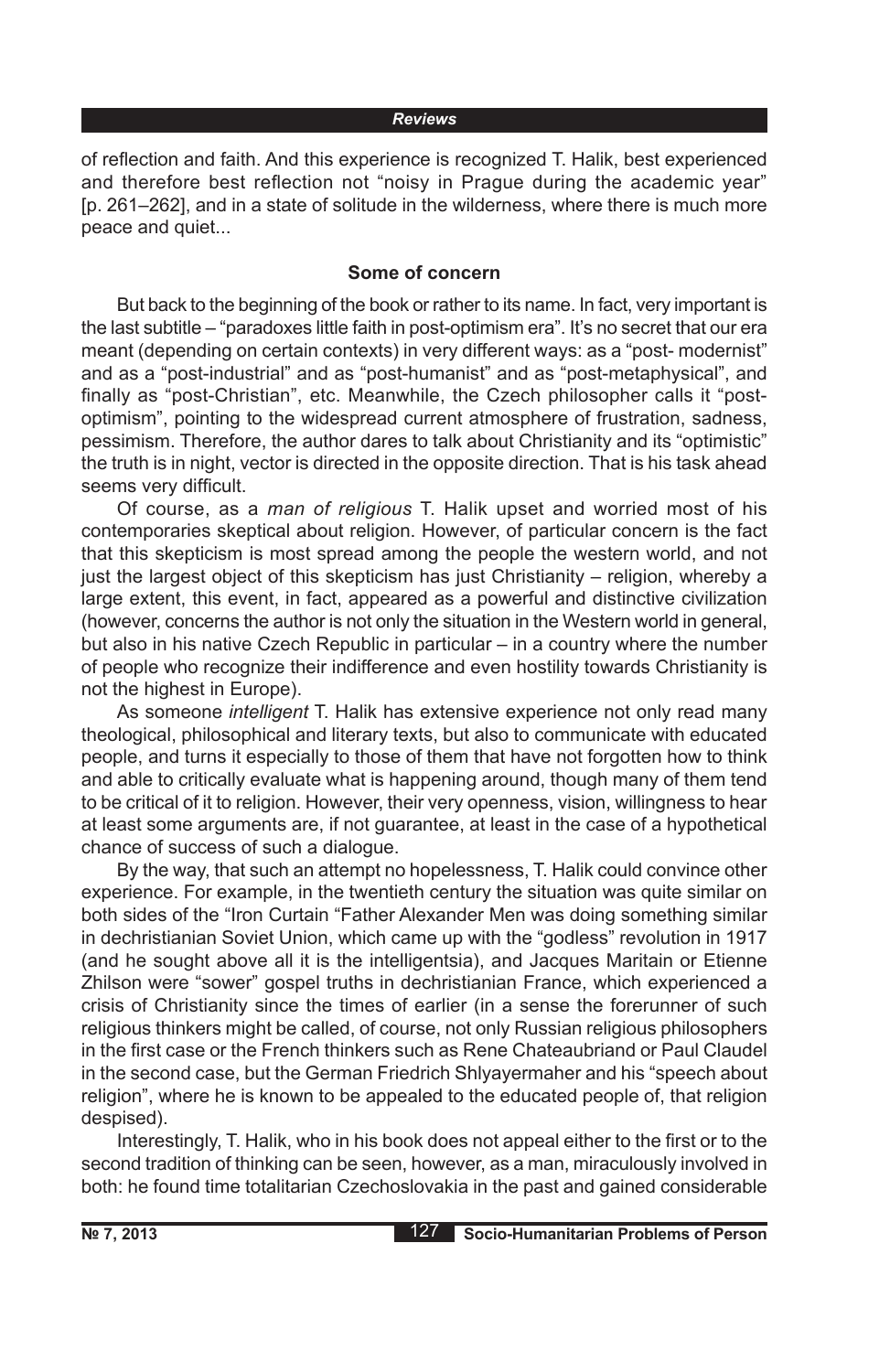experience sviaschennychoho service now, at the time of the Czech liberal society: past, though freed from totalitarianism in general remained the same irreligious as a "communist" times. It is suggestive that the already mentioned J. Maritain (the "Integral humanism") invested in the concept of the Bolshevik and liberal forms of humanism, equally sharply criticizing both the first and second – mainly for their non-religious and loss of sense of the sacred. In the first case, religion is being destroyed in the second it remained a matter of privacy acquisition is very few (if discover parallels in the literature can be use two dystopia – "1984" by George Orwell and "Amazing New World" Aldous Huxley, as we remember in the first case from the church are the ruins themselves, in the second it stick sex shop).

Be clarified another element subtitle, the concept of "little faith" T. Halik implies a small abandoned faith, faith as the "mustard seed", but this belief eventually able to show their strength, then it is opposed to the "naive faith" baby steps or "any imitation of the church of the past" – a stay in illusions leading eventually to a pseudo-way religious fanaticism, sectarianism, arrogance and intolerance in relation to other faiths [see p. 42], in relation to others' weaknesses. You can not, say, in a fit of righteous anger, strictly rebuke the sins of others, does not assume, for example – in the spirit of the same fanatical instruction – to perceive natural disasters as "a manifestation of God's wrath" [p. 189] (known to be similar position at the time very vividly depicted in the image Panlyu father in the novel "The Plague" Albert Camus).

In fact, faith should go "through fire crisis" and thus gain new maturity. It is important to have not the faith of men who "could get lost between ideologies and worldviews of the century" and "faith in God" – "discreet, small, almost invisible in the vision of the world" [p. 44].

#### **Lonely Voice**

However, this "small faith" is not just drab in this world she lives in it as something incredibly strange spirit. Indeed, in the present consumerism civilization there is a scale of values that are actively supported by modern media (which, according to T. Halik followers have extreme libertynizm). It's no secret that the impact of media on our contemporary obviously dominates all other effects. No influence of the family, no school, no, in fact, the Church is not in any comparison, can not significantly compete, and therefore surprisingly difficult to deal with the stereotype that, for example, are reduced to the fact that, well, this terrible conservative church "denies abortion, euthanasia, cloning, artificial contraception, homosexual marriages and everything else good in the world market" [p. 233]. Everything in this world consumerism focused on consumption as much as possible, to receive, rather than desire something "leave" something to give, something to share.

In line with this aggressive secularism is offensive and extends many ideas, which although is actually very controversial turn into something like truths, are dominant stereotypes, including often even for the carriers Christian values. Thus, from the medial world extends, that is to say, imposed the idea that the truth of religion, and especially the Christian religion, are in contradiction with the data of science are constantly "spend much time" idea of the obstacles that were done in the past, and scientific and technical social and political progress of the Christian institutions at every turn, attempts to discredit the Christian religion. And, in fact, they often reach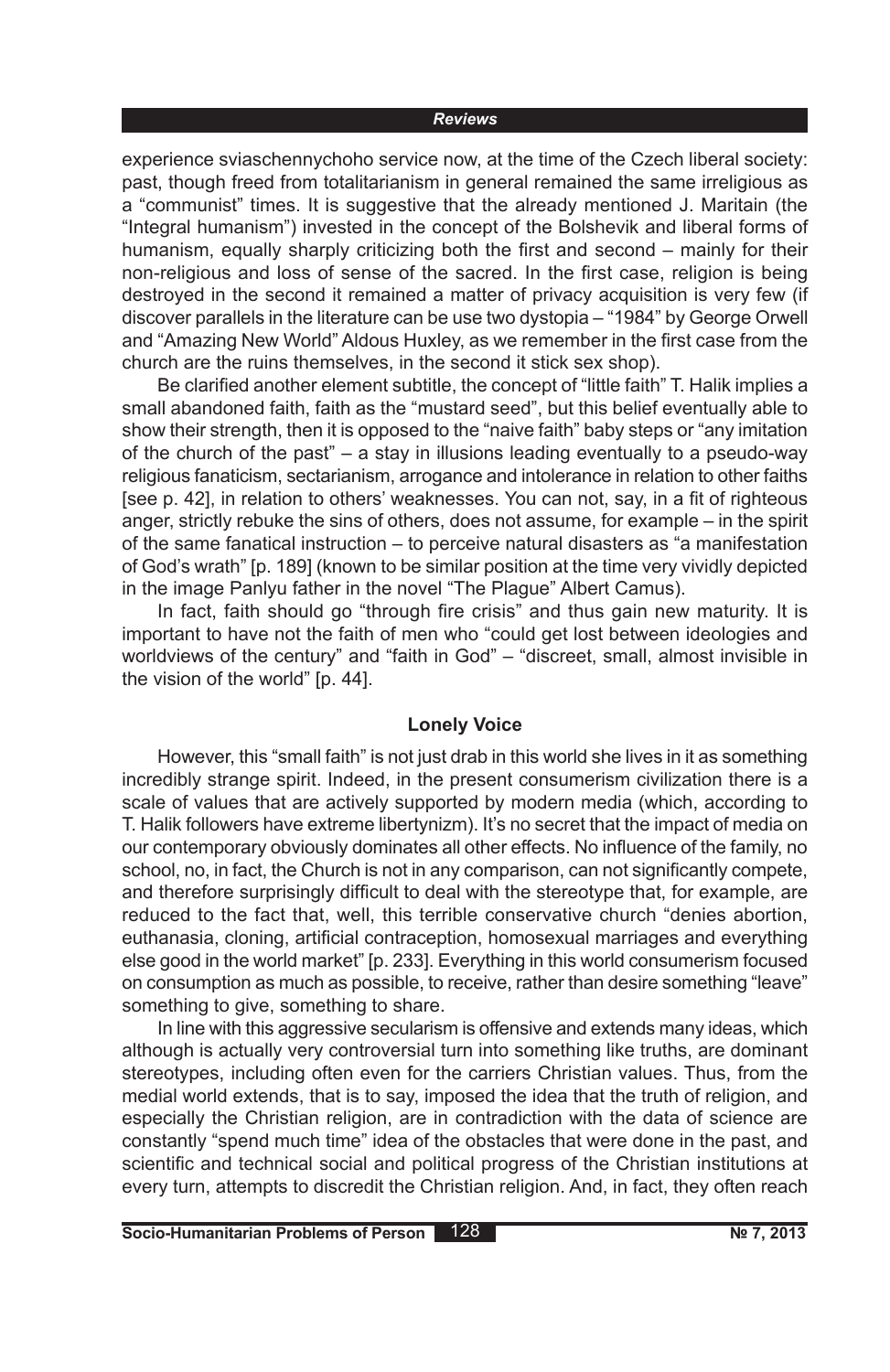goals. But it's not that critical thinking is reasonably considers arguments "other side", with sincere interest to look the opposite point of view, everything is questioned under suspicion, criticism is becoming pervasive and nihilistic.

As a result of this aggressive attack – even many priests, getting into the situation of those who have to defend themselves, defend themselves, are in trouble, at a loss, and therefore seek in one way or another and desperately seek to justify at least some scientific arguments that would in the eyes of would look impressive and helped persuade the latter to adopt a religion or at least respectful attitude. With bitter regret T. Halik wrote of parish priests in the Czech Republic, their "nagging" for a little rational proof [see: p. 100]. By treating such aspirations as a sign of weak faith that science requires "correct her insecurity" [p. 100]. So as we can see from T. Halik gets not only a "librettist" on one side, fanatics or the other, but also to priests who are not able to respond adequately to the challenges of this highly modified, permeated by values relativism in the world.

Anyway, as the voice of the Church in modern civilization and sounds very lonely, say marginal. According T. Halik, a sharp dissonance with this modern secular world (the world of market relations, hedonic values and no hidden cult of money) sounds "doth almost the only voice in the middle of our Western culture says something else that quietly and persistently offers people the opportunity to reflect..." [p. 234].

However, the author still has hope with those who are able to hear the voice that resist is to be obedient object manipulations that do not want to "dissolve the mass" who do not want to become the same as others who are able to oppose dominant trend their individual position and its original posture (in this regard by critics solidarity with Martin Heidegger "depressive, non authentic of human existence, its" scattered "on the surface of life" [see p. 51]).

## **Religion paradox**

It negatively starting from a mainstream contemporary T. Halik, through contrast, speaks of "stranger", "untimely" Christian truths in spirit "not of this world", a world based on benefit and pragmatic results that bring "something quite opposite of success" [p. 54].

Christianity is perceived primarily as a religion of *paradox*. God is incomprehensible. He should not understand the usual rational means. T. Halik never tires of repeating that the Christian religion stands to reason it incomprehensibility of its basic truths. General idea of the paradox of Christian truths about the paradoxical logic of the Gospel through permeates the book. The radical difference between divine and human appears, however, not only for the person to understand the severity of God, but to do something that God can do. What is impossible for people is possible with God, for whom nothing is impossible.

Bowing to the negative (apophatic) theology that grew from mystical experience T. Halik indicates that "the reality is disproportionately" greater "than our concepts, words, categories, and understanding", and therefore "further path leads only through paradoxes" [p. 280]. Instead, secular man of the modern era "lost understanding of the paradoxical nature of the world and multidimensionality of reality" [p. 275].

It is interesting that he himself considered to T. Halik tradition of "theology and spirituality of paradox" tradition consisting of personalities who, while living in the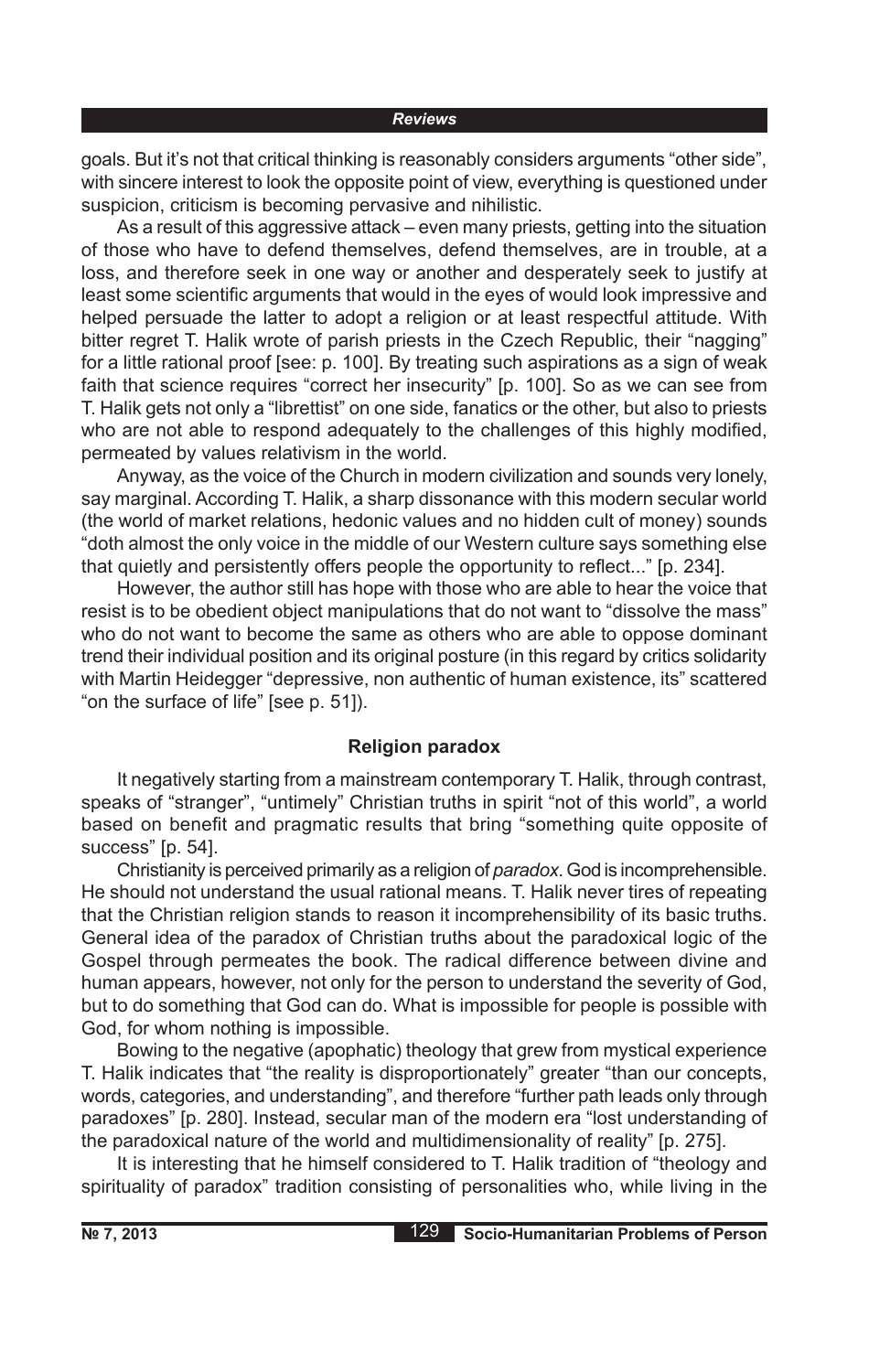turning points in the history of faith and being able to take into account the sign of the times, were able to "open a new space to live in the faith" – Paul, Tertullian, St. Augustine, (Pseudo) Dionysius the Areopagite, Master Eckhart, John (of) Christ (Juan de la Cruz), Blaise Pascal, Sшren Kierkegaard, John Caputo, Jean-Luc Marion, Nicholas Lush [see: p. 24] (in parentheses occasion worth making critical remarks about the translators and editors as to not completely successful Danish Kierkegaard transliterated as "Kirkegard" and false play – by the way, in the same sentence – mystic named John (of) Christ as "John the Baptist" [see p. 25], although, however, later [at p. 40] mysticism transmitted properly addressed, "John of the Christ"; I note in passing that sometimes happens to other errors: for example, different translations of the same verse Holderlina [compare s. 13-th, p. 240] or a phrase such as "throw in eyes" instead of "striking (catch) on eyes" [p. 204], but this is the exception rather the whole translation of the book published very professional and neat).

Separately T. Halik stop on figure Danish philosopher Kierkegaard, whom he identifies as "the first true prophet of a new way of faith – faith as the courage to live in paradox" [p. 263]. The author of "Night of the Confessor" Dane is close to the idea that "faith in man stands before God as an individual", out with integration into society, tribe, nation (in terms of Kierkegaard's religious stage axiological individual is higher than the overall stage ethical). This situation illustrates the Czech lone individual talk about God, who for the sake of a "lost sheep" leave the ninety and nine, and then the author even suggests that future manifestation of the Church, probably will not "agree that the mass non problematic common tradition" and "erring community" [p. 264]. Living as a paradox, according T. Halik, teaches us "Easter faith" [see: p. 284]. So the paradox of Christianity is not jumped out of the experience of Easter therefore inevitable recourse to history, to experience the passion, crucifixion and resurrection.

However, the passion, crucifixion, blood should not obscure our core – the resurrection of Jesus Christ. Meanwhile, a "closing" is substitution, unfortunately, occur, and "unfortunately" not only due to frequent incorrect reading of the "good news", but also due to the fact that such errors do sometimes people are very talented. In this regard T. Halik shares his impressions from watching the famous American film actor and director Mel Gibson's "The Passion of the Christ". Noting the number of positive moments – scenes excitement, good casting [see p. 206], the desire to show Americans the true, unvarnished story "not censored" reality (add from you until the exact match used languages that are put into the mouth of Heroes – from the Aramaic of Jesus Christ to Pontius Pilate Latin – *A.D.*) – is still in its hyper-focus on scenes of violence directed, according T. Halik simply lost moderation. In fact, far from Christianity in order to "glorify violence", "telling the story of Christ as horror". In addition, the salvation of Christ is seen in the film, not as an act of God, but rather as a heroic act of a man, "Superman", which rises after thousands knockouts – all this is perceived by the author as a Christological heresy [see s.217]. Nevertheless, as noted above, the strongest Czech philosopher's alarming that "suffering and blood as were the fore that is no longer point at the horizon... Easter news..." [p. 218]. However, the Czech who rightly observes that any adaptation of the Gospel events highlights not only the events themselves, but their director and his era, emphasizes symptomatic Hibson picture, because it shows that the problem of violence was for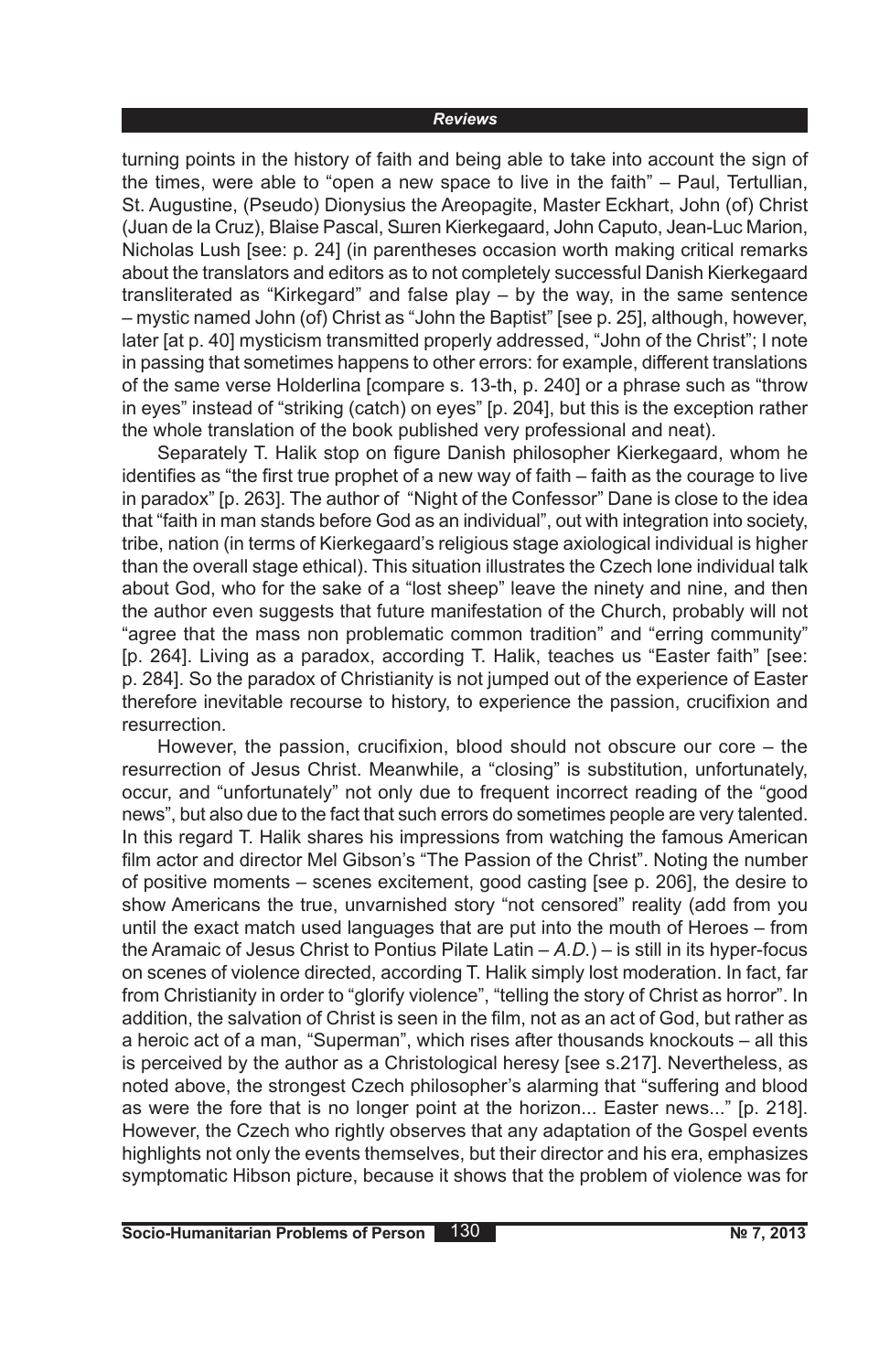the early twenty-first century, one of the most for all mankind (eloquently testify to this, particularly books of contemporary French philosopher Andre Glucksmann).

Returning to the concept of paradox note: T. Halik use it in another sense: when the author speaks of the imperfection of the Church and the Apostle Paul cites the thesis that the "treasure of the faith we have in earthen vessels", it says that the Church is a paradox that runs through history paradox "between the values and mission entrusted this brittle, cracked and sometimes dusty and cracked clay" (p. 176), in other words, the paradox is that the Church is not the end is what it should be.

## **Theology against scientific and philosophical studies**

According T. Halik should always reckon with the fact that Christianity is living in a strange world to him, in a world that is very different from that which prevailed at the time of occurrence and two millennia of Christianity. In order to present skeptical contemporaries speak of Christian truth is not enough to appeal only to their "good feelings", which in the past were able to awaken the missionary preaching, and now it would look childish and naive. Need a different argument, another language, more "secular" secular, "enlightened", devoid of pathos and muffle type of discourse intonation. So is unavoidable, in particular, consideration of the scientific and technical background, which unfolds like a conversation.

In light of these circumstances T. Halik rightly draws attention to the problem of correlation, the correlation between these spheres ideology as religion, science, philosophy, holding both guiding thread ethical principles. What is the ratio? Emphasis is placed on the inadmissibility theologian to interfere in the sphere of science, when subject matter is solely the responsibility of the respective researcher. But even the latter should not extrapolate their approach to it is irrelevant for the domain of spiritual and moral life. Here is a rather lengthy passage: "When a physicist talking about how the universe originated as a biologist on how evolved animal species, theologian should cover their mouth and hand silently listening, because this in your industry, it is nothing to say, but as only physicist will say that his discovery – a research proposal to improve the next weapon of mass destruction and biologist that human cloning, embryo production and their use as research material, etc. not only technically feasible but also morally justified, then the theologian must stand up and clearly draw attention to their colleagues in science, they crossed the border and began their competence to the ground, where it also has something to say" [p. 112–113].

T. Halik encourages critical thinking over that fact that "human life – is not only biophysical act, but a gift that we gave ourselves responsible for its protection. This responsibility can not be translated into "selfdevelopment" of science and technology, the demands of the market and public opinion research" [p. 113]. The author is very concerned that aggressive scientism that increasingly intrudes into the "borderlands" field. Therefore Halik warns against the danger dogmatization not only religion (dramatic effect which is known most notably appeared in the Middle Ages), but also science. According T. Halik scientific outlook was "the most fallen views of religion in the whole of history" [p. 104]. By the way, dogmatization science more than a century ago warned the Austrian physicist and philosopher Ernst Mach.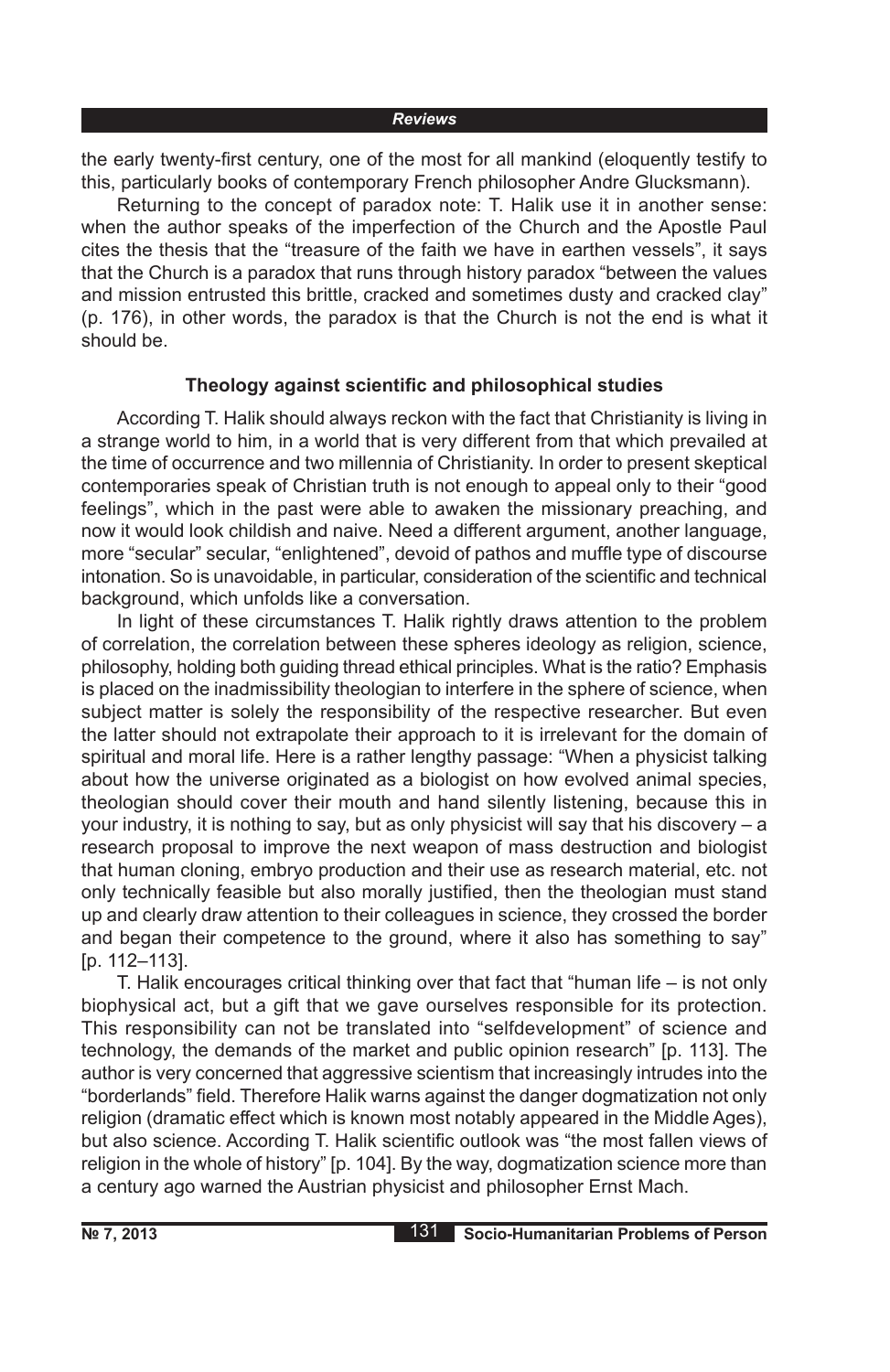T. Halik inclined to think the fundamental difference between science and religion [see p. 100–101], but they, science and religion have to conduct a dialogue with each other – namely through philosophy [see p. 102]. This Czech thinker finds still greater affinity with the philosophy of religion than with science, at least, "the theology of nature closer to philosophy than natural science" [p. 105].

### **Faith, hope, love and creed Tomash Halik**

Before talking about his faith, his creed, T. Halik first makes antithesis, that talks about what he does not believe (perhaps in motion "by contradiction" T. Halik the influence on the scholastic tradition) : he does not believe in God watchmaker deists do not believe in continuing fate of the Greeks, the mother Nature with its "objective laws" in the law of karma does not believe in romantic god who gives himself through "religious feeling" or through the "starry sky above me and the moral law within me", etc. [see: p. 90].

Instead by T. Halik faith concerning the Holy Trinity, the Triune God and nothing in anything else. And that God is not a "good-natured meek"", which "can always arrange something" and so Rob lull his conscience, and he who releases through his generous forgiveness in the sacrament of penance, so that we are demanding to themselves and lenient on others [see: p. 196]. As part of the creed God is seen as a "person" and it is very expensive T. Halнk idea [p. 248]. However, it is God, for which there is complete trust and confidence that he will not "fall into the void" [p. 250]. Finally, T. Halik talks about his rise to "Easter faith", "belief second wind" [p. 268]. Of course, this is impossible without faith hope and love. Through faith, hope and love can (and should!) Come to a different logic of logic that negates the logic of "this world" [p. 54] (above already mentioned the proximity to the Czech tradition of the paradox of the Apostle Paul, Augustine, Pascal, etc. etc. It is through faith, hope and love significantly changing our perception of the world, our relationship to reality [see: p. 128]. "... The believer can experience God in a different way than in the acts of faith, love and hope" [p. 282].

Completing the book is full of pep intonation. T. Halik calls Christians "do not be afraid shocks" that can not cause association with the famous words of John Paul II delivered his first speech in his pontificate (Incidentally, astute, bright figure this unforgettable Pope specifically dedicated by one of the essays, "The Sign of Jonah"), it is no coincidence until double quotes Holderlin words ("where danger is there salvation comes"), it holds hope for "Christianity second wind", i.e. the faith that is more mature than, say, a naive adolescent belief, and triad "faith, hope, love", he emphasizes... hope.

*Author's translation*

*Andriy Dakhniy, PhD, associate professor of the history of philosophy Ivan Franko National University of Lviv*

*A review received by the Editorial Board 21.06.2012 Accepted for publication 26.06.2012*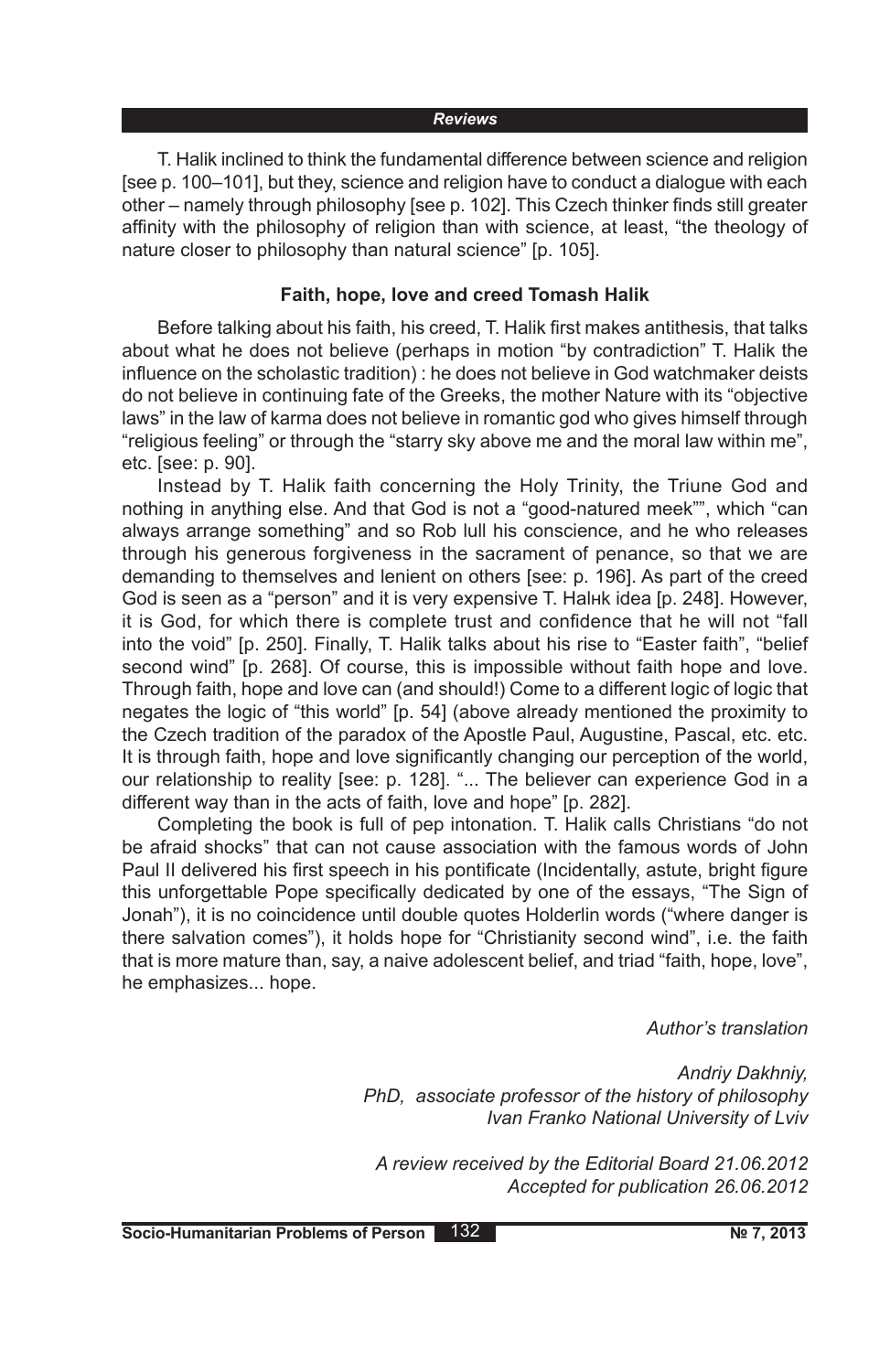# **UNIQUE ATTRACTION OF UKRAINIAN POLITICAL AND LEGAL IDEA**

## *Ihor Melnyk*

*A review on the monograph "The Pacts and the Constitutions" of Ukrainian Cossack state (the 300th anniversary of the conclusion)/ Accountable editor V. Smoliy; compilers M. Trofimuk, T. Chukhlib. The National Academy of Sciences of Ukraine. Lviv: Svit, 2011. – 440 p.*

On the eve of the 20th anniversary of Independence of Ukraine published "Pact and Constitution" Ukrainian Cossack state" – a scientific publication dedicated to the 300th anniversary of the signing of the unique Ukrainian political and legal thought of the eighteenth century, known publicly as the "Constitution of Philip Orlik", as "The Constitution of 1710". A book for publication by leading scientists of the Institute of History of Ukraine, National Academy of Sciences of Ukraine, Vernadskyy National Library of Ukraine, the State Archival Service of Ukraine, the Central State Archive of Ukraine in Kiev under the guidance of academician Valeriy Smoliy (vidp. ed.). Landscaped editions – Miroslav Trofimuk and Taras Chukhlib.

This monument is known for centuries devoted more than one hundred research both Ukrainian and foreign scientists. But still not developed to assess the overall concept to "Orlik Constitution". Therefore, the output of "Pacts and Constitutions" of Ukrainian Cossack state is an important step in this direction. The book contains full facsimile copies of all detected concluded in 1710 in the Constitution by Middle Ukrainian and Latin languages and their translation – English, German, French, Polish and Russian. Moreover, and this is very important, publishes contemporary research in which new conceptual framework reinvented political legacy of Philip Orlik. The authors emphasize, in particular, the basic concepts embodied in the Constitution of 1710 – the idea of an independent Ukrainian state, the division of state power into legislative, executive and judiciary and the establishment of a republican form of government – were derived from Philip Orlik Ukrainian political practice. He them creatively developed and adapted to the present, given the experience of other times and peoples, and thus contributed to the rise of Ukrainian state idea to another level of quality.

It is, in fact, the four texts known today sights while processing compilers which marked every Roman alphabets:

**A** – an Ukrainian original, discovered in November 2008, members of CSHA Ukraine Olga Wolf and Anna Putova. Stored in the Russian State Archive of Ancient Acts (RSAAA), f.124, Little Russian case op. 2, 1710, spr. 12, ff. 2–12 called.).

**B** – Latin-text:

**B. 1** – preamble to complete a Latin text: "Prooemium ad Pacta cum III [ustri]s[si]mo Duce tempore Electionis eiusconventa, et Authoritate [auctoritate] S[erenissim] ae R[egi]ae M[aiesta]tis Sueciae confirmata " ("Preface to the covenants set out most clearly hetman during his election, approved by his Royal Grace King of Sweden"), placed separately in view of the existence of the manuscript. Stored in the National Archives of Sweden (Riksarkivet.SE/RA/2113/2113.2. Diplomatica Muscovitica Cosacica. – Vol.1; copy: CSHA Ukraine, f. 2236, op. 1, spr. 71);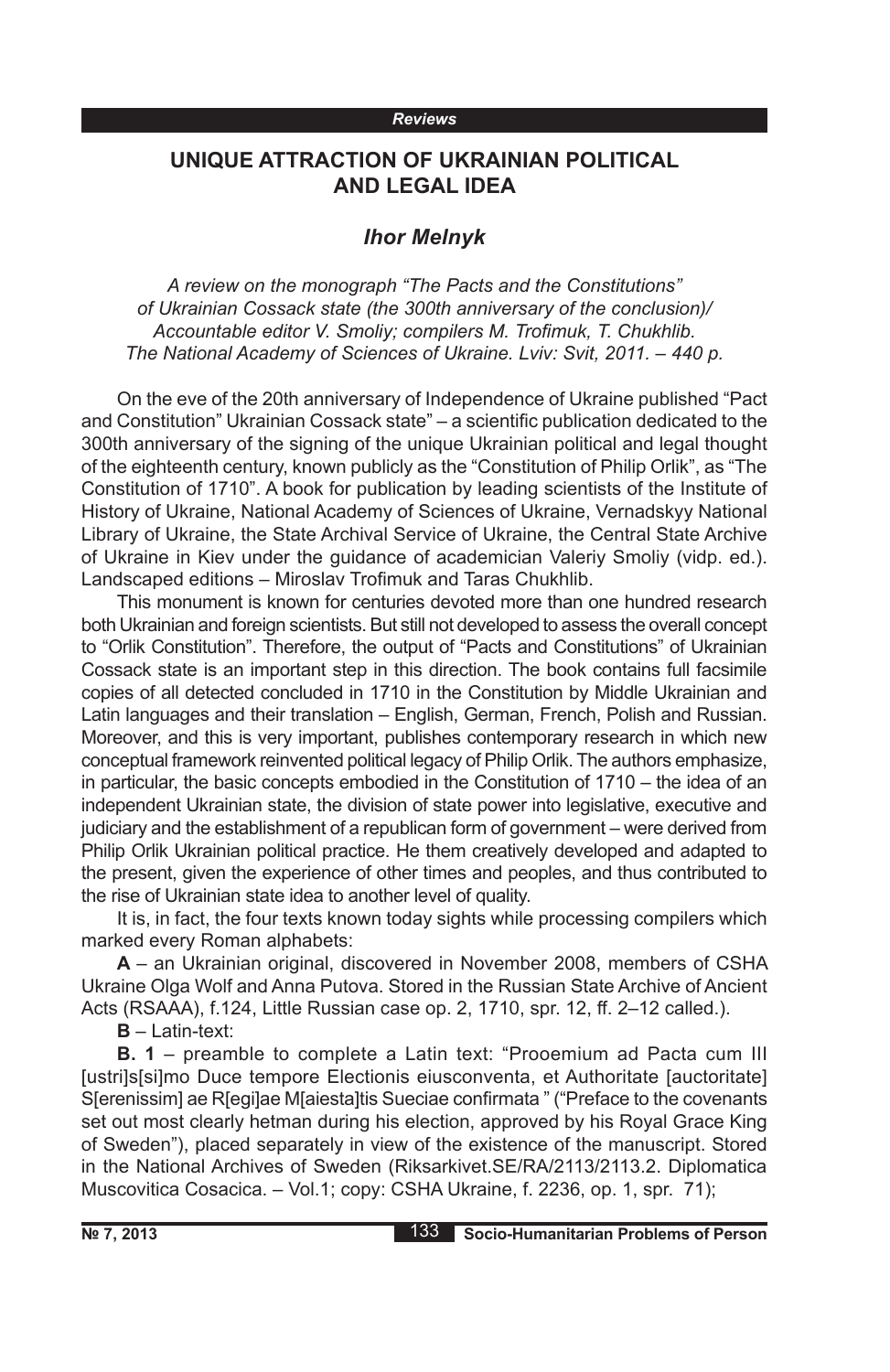**B. 2** – full of Latin-text supplied by the publication of Osip Bodianskyy as Latinoriginal yet discovered: "Pacta et Constitutiones legume libertatumque Exercitus Zaporoviensis inter illusstrissimum Dominum Philippum Orlik, neoelectum Ducem Exercitus Zaporoviensis, et inter Generales, Colonellos, nec non eundem Exуrcitum Zaporoviensem,publico utriusque partis laudo conventa ac in libera electione formali juramento ab eodem illusstrissimo Duce corrobarata, anno Domini 1710, Aprilis 5, ad Benderam" ("Treaties and Regulations of Rights and Freedoms war between the illustrious Mr. Philip Orlik, newly elected Hetman of Cossack and general officers, colonels, and exactly the same and thus Army, approved and sealed by both parties most clearly hetman on free elections solemn oath of God, the fifth day of April 1710 in Benderam");

**C** – abbreviated Latin-text: "Contenta Pactorum inter Ducem et Exercitum Zaporoviensem conventorum, in compendiumbrevi stylo collecta" ("Contents of agreements between the hetman and the Zaporozhian Host in summary"). Stored in the National Archives of Sweden (Riksarkivet.SE/RA/2113/2113.2. Diplomatica Muscovitica Cosacica. – Vol.1);

**D** – a copy of the late eighteenth – early nineteenth century: "Договоры и постановления правъ и вольностей войсковыхъ межи ясневельможнымъ его милостью паномъ Филиппомъ Орликомъ новоизбраннымъ Войска Запорожского гетманомъ, и межи енеральными особами, полковниками, и тымъ же Войском Запорожскиииимъ сполною зъ обоихъ сторонъ обрадою утверженные при вольной елекціи формальною присягою отъ того жъ ясневельможнаго гетмана потверженные.. Year of Christ from Christmas, the fifth day of April 1710". Stored in RSAAA, f.13, the case of Ukraine, op.1, 1710, spr. 9, ark.1–20 BC;

**E** – copies of the publication of the late eighteenth – early nineteenth century, i.e. text **D** (Bantysh-Kamenskyy D.N. Sources Malorossiyskoy history: In Part 2 – M., 1859. – P. 242–255);

**F** – full publication of a Latin-text (B.2), (Correspondence and others papers Sweden King Charles XII, Polish Stanislav Leschynskyy, Tatar Khan, Sultan, general secretary Philip Orlik... - p.1-17);

**G** – publish abbreviated Latin-text **C** (Kordt V. Proceedings of the Stockholm public archives in the history of Ukraine in the second half of the twelfth – early eighteenth centuries // Ukrainian archeological collection. – K., 1930. – Vol.3. – P. 38–41).

Until recently, only three were known only as the "Treaties and regulations..." extant in copies: Text 1) **B. 2**; 2) text **D**; 3) text **G.**

These texts are accompanied by translations in English, German, French, Polish and Russian. Also a version published in modern Ukrainian language.

Relatively with other unique editions of "The Covenant and the Constitution Ukrainian Cossack state", in our view, is that it contained scientific articles in which modern scholars analyzed from the standpoint of present and conceptualize attraction Ukrainian political thought. Academics Valeriy Smoliy, Basil Nimchuk Paul Gritsenko, arheohrafy Gennady Boriak, Olga Wolf, Liudmyla Demchenko and other reputable scientists studying the texts not only affect their specific semantic content, but also give them the essential characteristics. As noted in the introductory remarks, the responsible editor Valeriy Smoliy, "Treaties and Regulations...", despite the relatively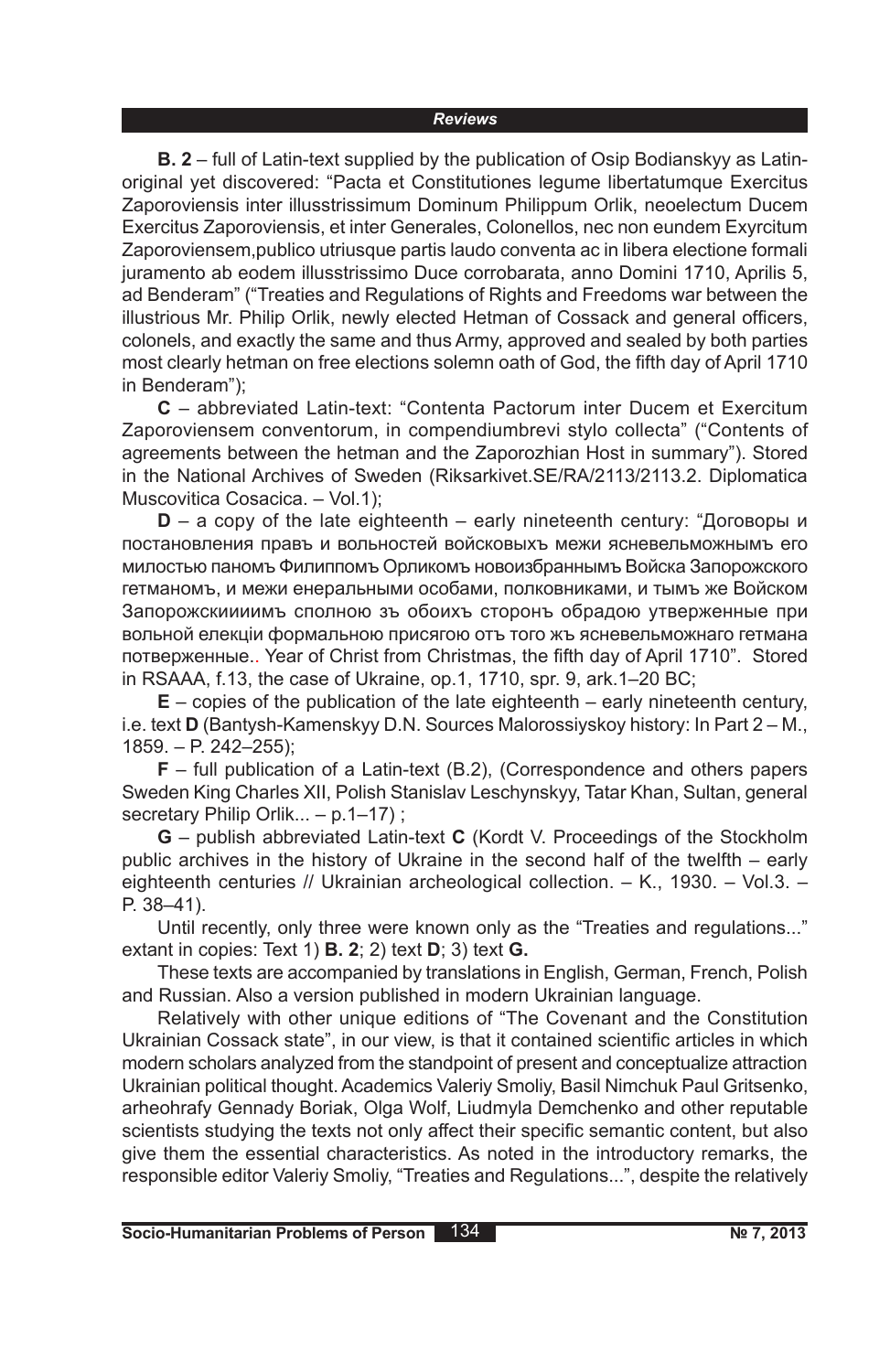small size and relatively popularize style of presentation, internal content go far beyond the usual for the political culture of his time documents the temporary use or highly specialized assignment here first... in writing anticipated settlement of political and legal relations between speakers highest supreme power in Ukraine and the subjects of the national political system. However, according to academicians, this is only one aspect of the problem. The main thing is, what should emphasize – that essentially "Treaties and Regulations..." reflect a layer of political life, which after the disaster of Poltava grappled with the new challenges and the search for an appropriate response which depended not only the fate of the then generation but all subsequent evolutionary perspective of Ukrainian statehood [1, p. 11].

As you can see, the "Covenant and the Constitution" of "Ukrainian Cossack state" Ukrainian scientists first substantiates the concept of fundamental academic project in which researchers in the future will provide a modern look to a set of important issues related to the work Hetman Philip Orlik and his program of early modern Ukrainian state.

In today's papers, facsimile copies of texts and their translations into five European languages, "Covenant and the Constitution" of Ukrainian Cossack state contains the "More", which provides the fundamental nature of the publication. Under this heading are published four unique documents certifying the source base of 1710. In particular, **Document 1** – "The privilege of the Swedish King Charles XII Getman Philip Orlik and Cossack Army" in support of "Treaties and statutes…", dated 10 (21) May 1710; **Document 2** – "Excerpts from submissive Memorial Cossack Army to the Royal St. Mayestatu Sweden", dated 26 September (7 October) 1709; **Document 3** – Camp on the Dnieper. – "Agreement between the State and the Crimean Cossack Army and the people of Ruthenia, signed for eternal friendship, brotherhood and unbroken military alliance" of 23 January (3 February) in 1711; **4 Document** – "Instructions Philip Orlik ambassadors Cossack Army of the Ottoman Empire", from 3 (14) November 1711. Texts processed Miroslav Trofimuk and Taras Chukhlib. In addition, this section is filed facsimile classic historical legal studies academician Nikolay Vasilenko (1929) with a comprehensive afterword Vasil Ulianovskyy. Ended "Additional" to the bibliography of materials prepared by Olga Aleksich, Tatiana Dobko, Valentyna Matiah and Vladimir Omelchuk.

According to Valeriy Smoliy, there is a range of evaluation that can not be ignored in future work on the monument. It ranges within the interpretation of it as an ordinary political adventures and output to the rank of an official act, the provisions of which have come determinant of subsequent formation of state doctrine Ukraine both internationally and domestically levels [1, p. 10]. It is therefore necessary to thoroughly investigate the ideological and legal basis of, as the book – a complex diplomatic and legal documents that determined the nature and regulation international relations Cossack Ukraine and Eastern European countries, especially Russia, the Commonwealth, the Crimean Khanate and the Ottoman Empire. After all, they reflect the fundamental principles of the foreign policy doctrines and programs of state-Ukrainian hetman, and reflected the general state of internal social processes and the level of political consciousness of society.

The authors also emphasize the need to study the Ukrainian tradition of written language and political projects which laid out the vision of Ukrainian intellectual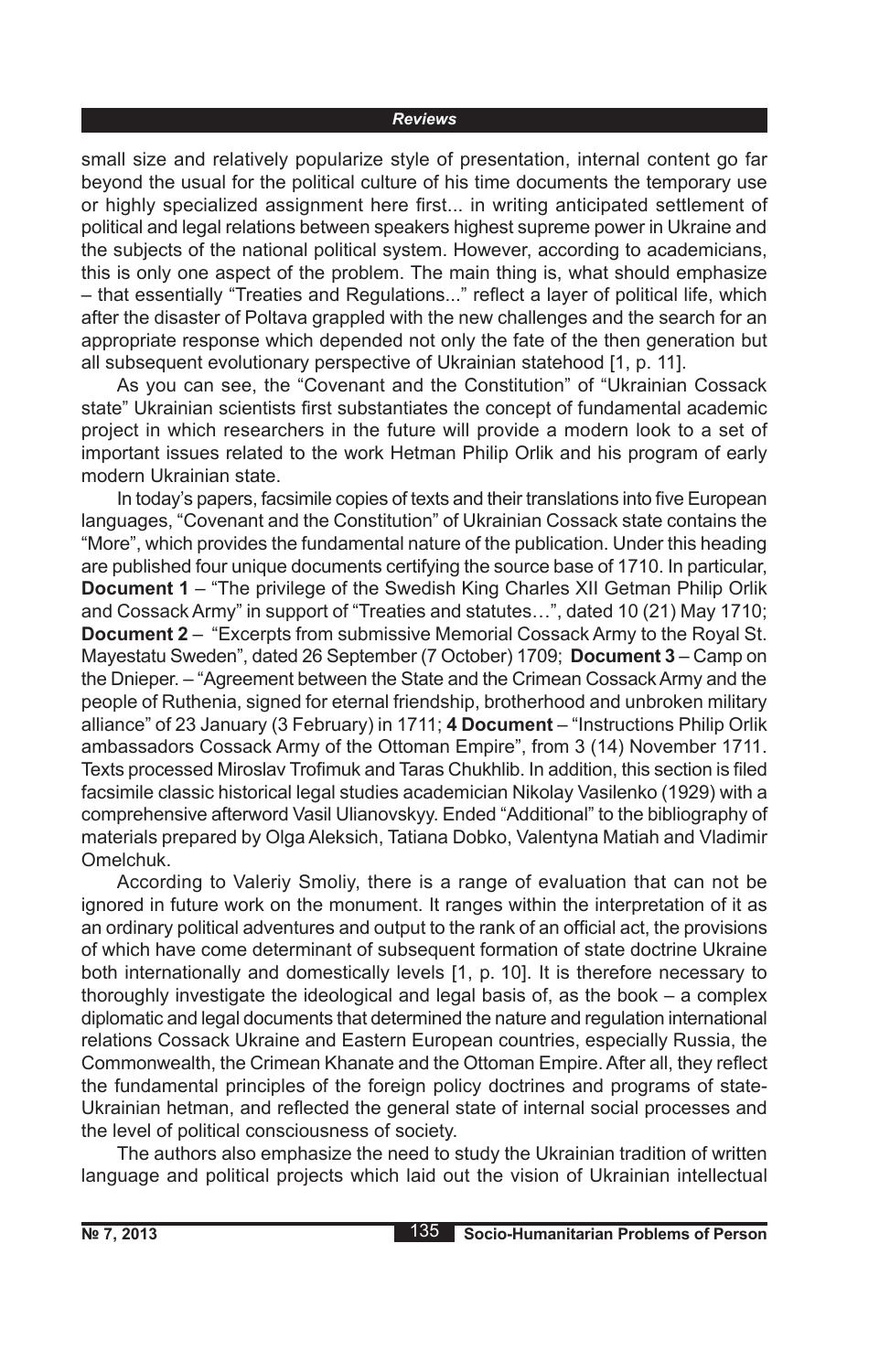and political elite prospects for the existence of a national political organization, forms of authority and segregation of duties. Particularly promising, according to Valeriy Smoliy is a projection of 1710 for the later practice of theoretical political and constitutional design projects. It is important to explore the features of its shape and style of literary authors, their ways of thinking and so on. It noted that "the Covenant and the Constitution" of Ukrainian Cossack state – not only scientific research, but also a model of the corresponding book edition prepared and have edited the All-Ukrainian specialized publishing house "Mir".

Therefore, the study of new conceptual framework of the political legacy P. Orlik is bound to attract researchers for its wide perspective. Modern scholars have sufficient intellectual potential to provide answers to a number of questions related to complex research of this unique and thus decide on its place and role in the processes of the Ukrainian state.

*Author's translation*

*Ihor Melnyk, doctor of political sciences, professor of publishing and editing Ukrainian Academy of Printing*

*A review received by the editorial board 21.09 2012 Accepted for publication 1.10.2012*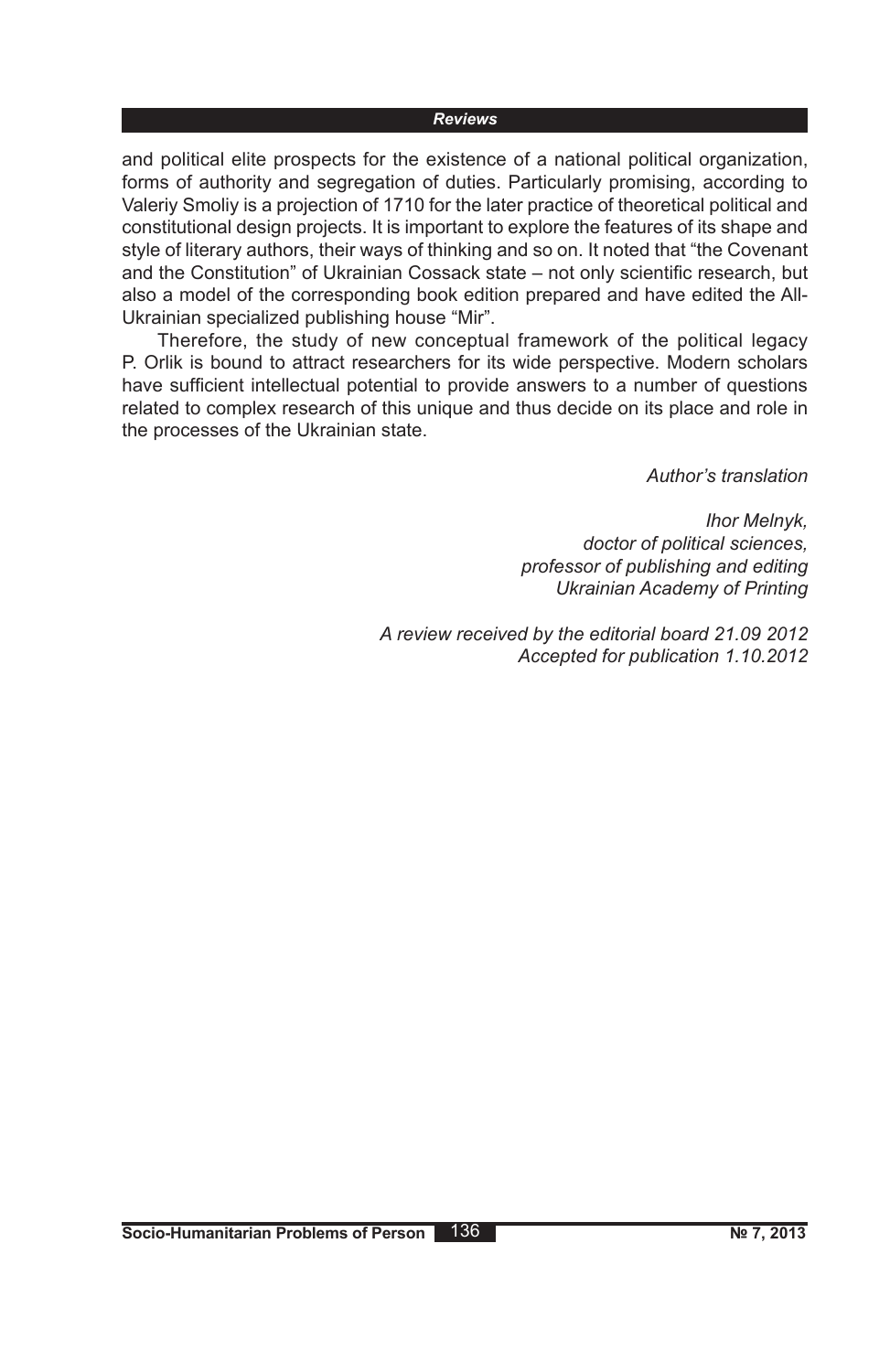#### *Information for authors*

## **INFORMATION FOR AUTHORS**

Editorial accepts original, not previously published articles on philosophy, politics, economics, culture and psychology which are relevant to topics of the journal "Socio-Humanitarian Problems of Person".

The article should include: problem definition and its relationship with scientific and practical tasks; analysis of recent research and publications in which is a solution of this problem, and on which author refers, allocation unsolved aspects of the problem, which is subject matter of the article; the formulation of the purpose of the article (resolution problem); presentation of the main material of research and explanation of scientific results, conclusions of this study and the prospects for further exploration in this area.

The contents of the text of the article should be clear, concise, no long historical overview and known positions and repetitions. Authors are responsible for accuracy of facts, quotes, statistics, names and proper names.

Articles, reviews, messages are sent in duplicate in English and Ukrainian, the volume of article 0.5 pp (22 thousand characters) to 0.75 pp (30 thousand characters); reports and book reviews – to 8 thousand characters.

The complete information about the authors: first name and patronymic, scientific degree, academic status, place of employment, position, home and business address, Nº Phone and E-mail must be added to the article.

Please consider the following rules when preparing articles for publication:

1. The paper should be typed on one side of a standard sheet of clear single-spaced type. Paper size A4 box, margins on all sides – 2 cm.

2. Manuscripts to be recorded on CD-ROM. Text files are submitted in the form of Times New Roman (12 pt) arbitrary versions; of graphics files – format BMP, TIFF, GIF, JPEG or XLS (when available charts Excel).

3. The first page of the article states left – UDC, in the center large thick letters – the name of the article, below – the name and surname of the article's author (or authors), the name organization in which the research was completed with the full address and email. The same information in English must be submitted at the end of the article after the references.

4. Annotation must be submitted in two languages: Ukrainian – at the beginning immediately after the address, and English – at the end of the article, too, after the address. The English version of the abstract should be responsible for the content of Ukrainian. Abstract (of 700–1000 characters) should as much as possible to reveal the contents of the article. Keywords (4–7 terms) in Ukrainian and English – after submitted abstracts.

5. References filed alphabetically at the end.

6. In the text reference is made to the literature, in brackets, where the number in the list and page [5, p. 100].

7. Bibliography arranged according to modern requirements: name and initials, title of work, place of publication (or put N.p. – no place of publication), year, number of pages for books and articles. Foreign literature is submitted in the original language.

8. Editors reserve the right to abridge and to make editorial amendments to the text of articles.

9. Articles that are decorated in violation of these rules, Editorial office will not be considered and will not be returned to authors.

10. Editorial office does not pay authors' honorarium.